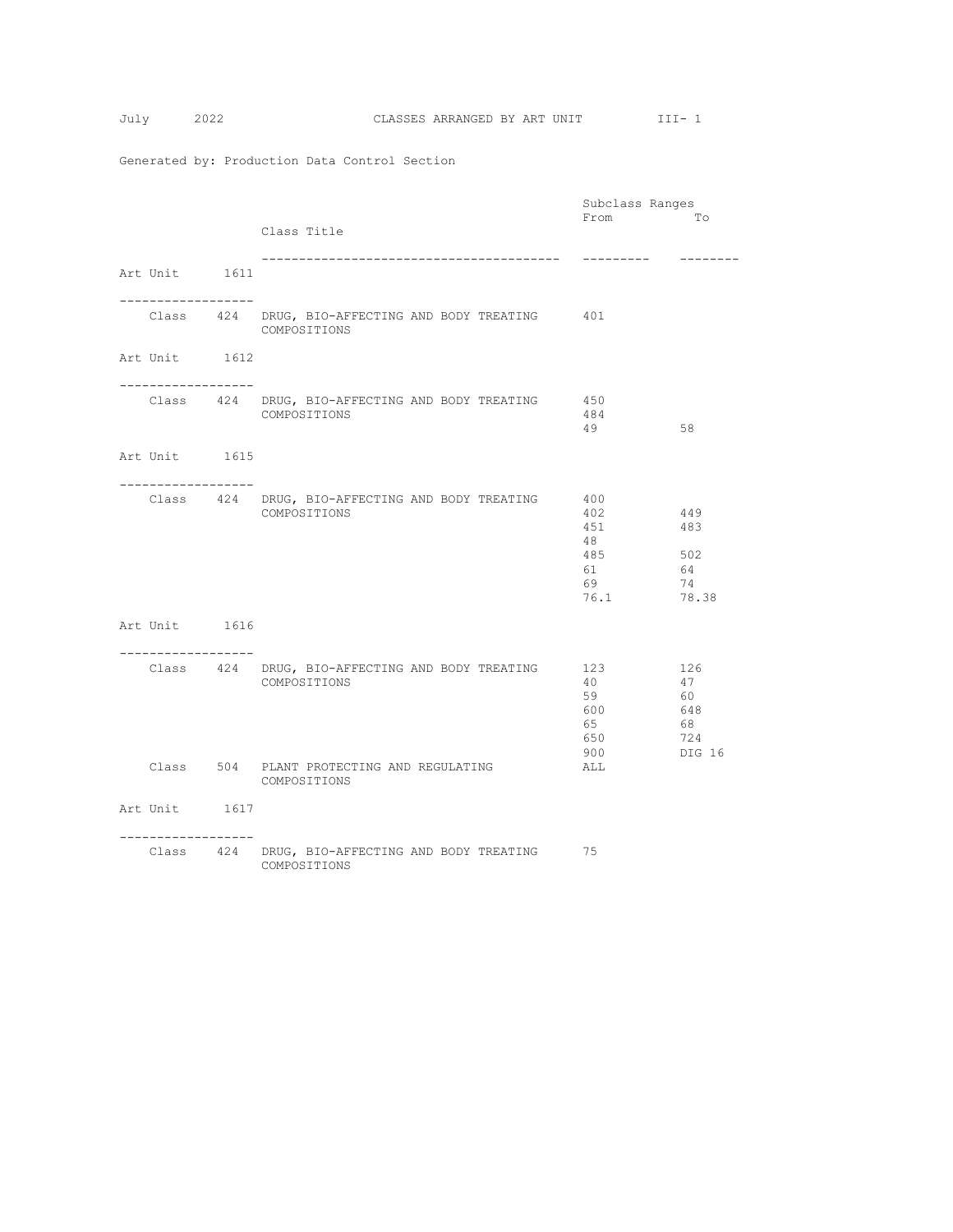|                                      |                                                                                                                                                           |                                                      | Subclass Ranges |  |
|--------------------------------------|-----------------------------------------------------------------------------------------------------------------------------------------------------------|------------------------------------------------------|-----------------|--|
|                                      |                                                                                                                                                           | From                                                 | To              |  |
|                                      | Class Title                                                                                                                                               |                                                      |                 |  |
|                                      |                                                                                                                                                           | ----------                                           | --------        |  |
| Art Unit 1618                        |                                                                                                                                                           |                                                      |                 |  |
|                                      |                                                                                                                                                           |                                                      |                 |  |
| -----------------                    |                                                                                                                                                           |                                                      |                 |  |
|                                      | Class 424 DRUG, BIO-AFFECTING AND BODY TREATING 1.11 10.4<br>COMPOSITIONS                                                                                 |                                                      |                 |  |
|                                      | Class 534 ORGANIC COMPOUNDS -- PART OF THE CLASS<br>532-570 SERIES                                                                                        | 10                                                   | 16              |  |
| Art Unit 1619<br>------------------- |                                                                                                                                                           |                                                      |                 |  |
|                                      | Class 424 DRUG, BIO-AFFECTING AND BODY TREATING 84<br>COMPOSITIONS                                                                                        |                                                      |                 |  |
| Art Unit 1621<br>-----------------   |                                                                                                                                                           |                                                      |                 |  |
|                                      | Class 534 ORGANIC COMPOUNDS -- PART OF THE CLASS FOR 000<br>532-570 SERIES                                                                                |                                                      |                 |  |
|                                      | Class 987 ORGANIC COMPOUNDS CONTAINING A Bi, Sb, FOR 000<br>As, OR P ATOM OR CONTAINING A METAL ATOM<br>OF THE 6TH TO 8TH GROUP OF THE PERIODIC<br>SYSTEM |                                                      |                 |  |
| Art Unit 1624                        |                                                                                                                                                           |                                                      |                 |  |
|                                      | Class 514 DRUG, BIO-AFFECTING AND BODY TREATING 211.01<br>COMPOSITIONS                                                                                    | 211.05<br>211.09<br>212.03<br>217.06<br>219<br>222.5 | 222.8           |  |
|                                      |                                                                                                                                                           | 224.2<br>226.8<br>246<br>255.02<br>259.4<br>261.1    |                 |  |
|                                      |                                                                                                                                                           | 265.1<br>325<br>416                                  | 266.2           |  |
|                                      | Class 540 ORGANIC COMPOUNDS -- PART OF THE CLASS<br>532-570 SERIES                                                                                        | 1<br>484                                             | 464<br>FOR 000  |  |
|                                      | Class 544 ORGANIC COMPOUNDS -- PART OF THE CLASS<br>532-570 SERIES                                                                                        | ALL                                                  |                 |  |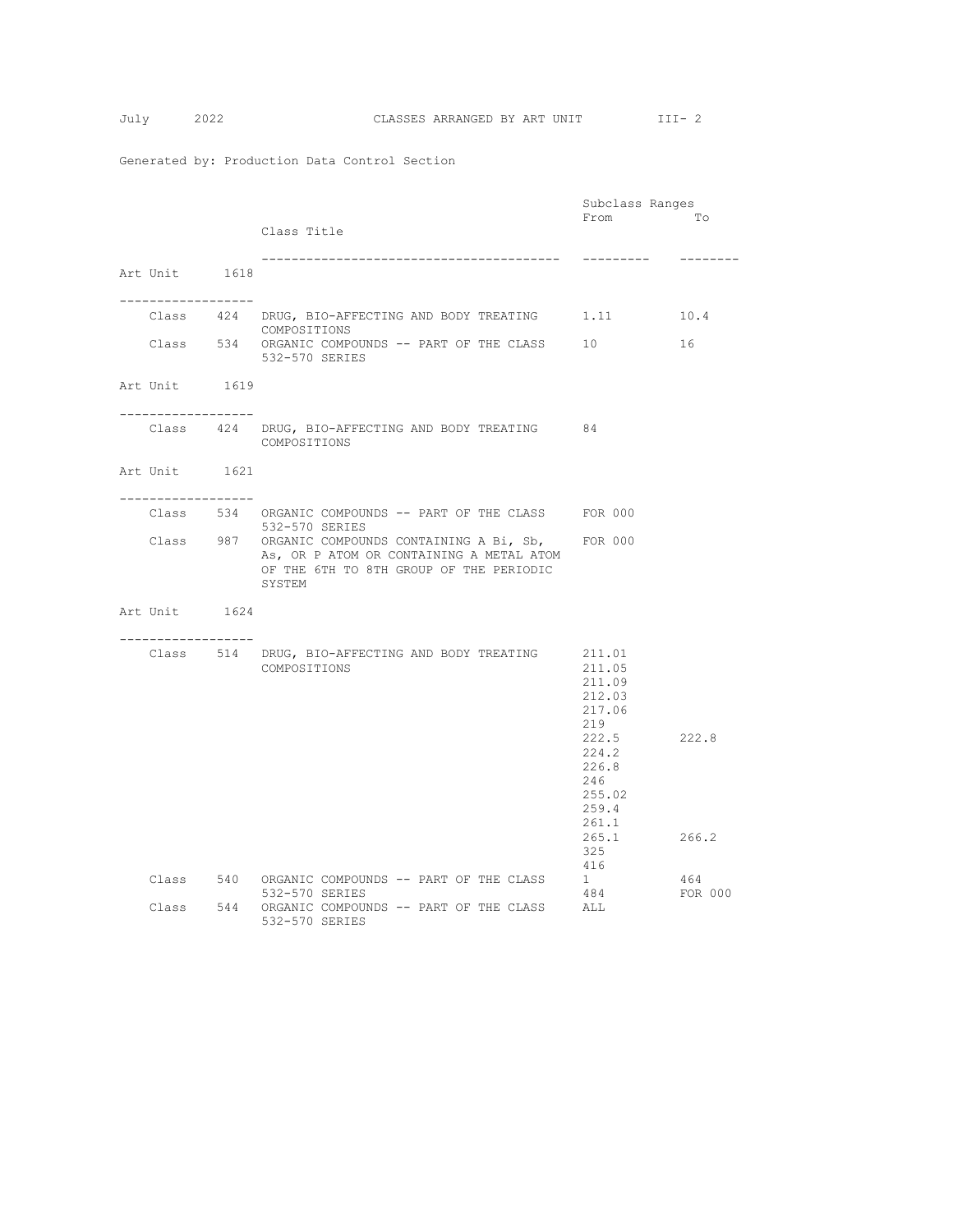|               |             | Class Title                      |                                                 |  |  | Subclass Ranges<br>From                                                                                                                                                                                      | To<br>-----       |
|---------------|-------------|----------------------------------|-------------------------------------------------|--|--|--------------------------------------------------------------------------------------------------------------------------------------------------------------------------------------------------------------|-------------------|
| Art Unit 1625 |             |                                  |                                                 |  |  |                                                                                                                                                                                                              |                   |
|               | ----------- | COMPOSITIONS                     | Class 514 DRUG, BIO-AFFECTING AND BODY TREATING |  |  | 105<br>190<br>205<br>209<br>210.06<br>210.08<br>211.07<br>216<br>217.09<br>258.1<br>285<br>295<br>300<br>309<br>316<br>326<br>331<br>333<br>344<br>347<br>349<br>439<br>639<br>671<br>730<br>74<br>810<br>82 | 286<br>303<br>327 |
| Class         |             |                                  | 540 ORGANIC COMPOUNDS -- PART OF THE CLASS      |  |  | 88<br>465                                                                                                                                                                                                    | 483               |
| Class         | 546         | 532-570 SERIES<br>532-570 SERIES | ORGANIC COMPOUNDS -- PART OF THE CLASS          |  |  | ALL                                                                                                                                                                                                          |                   |
| Class         | 549         | 532-570 SERIES                   | ORGANIC COMPOUNDS -- PART OF THE CLASS          |  |  | ALL                                                                                                                                                                                                          |                   |

July 2022 CLASSES ARRANGED BY ART UNIT III-3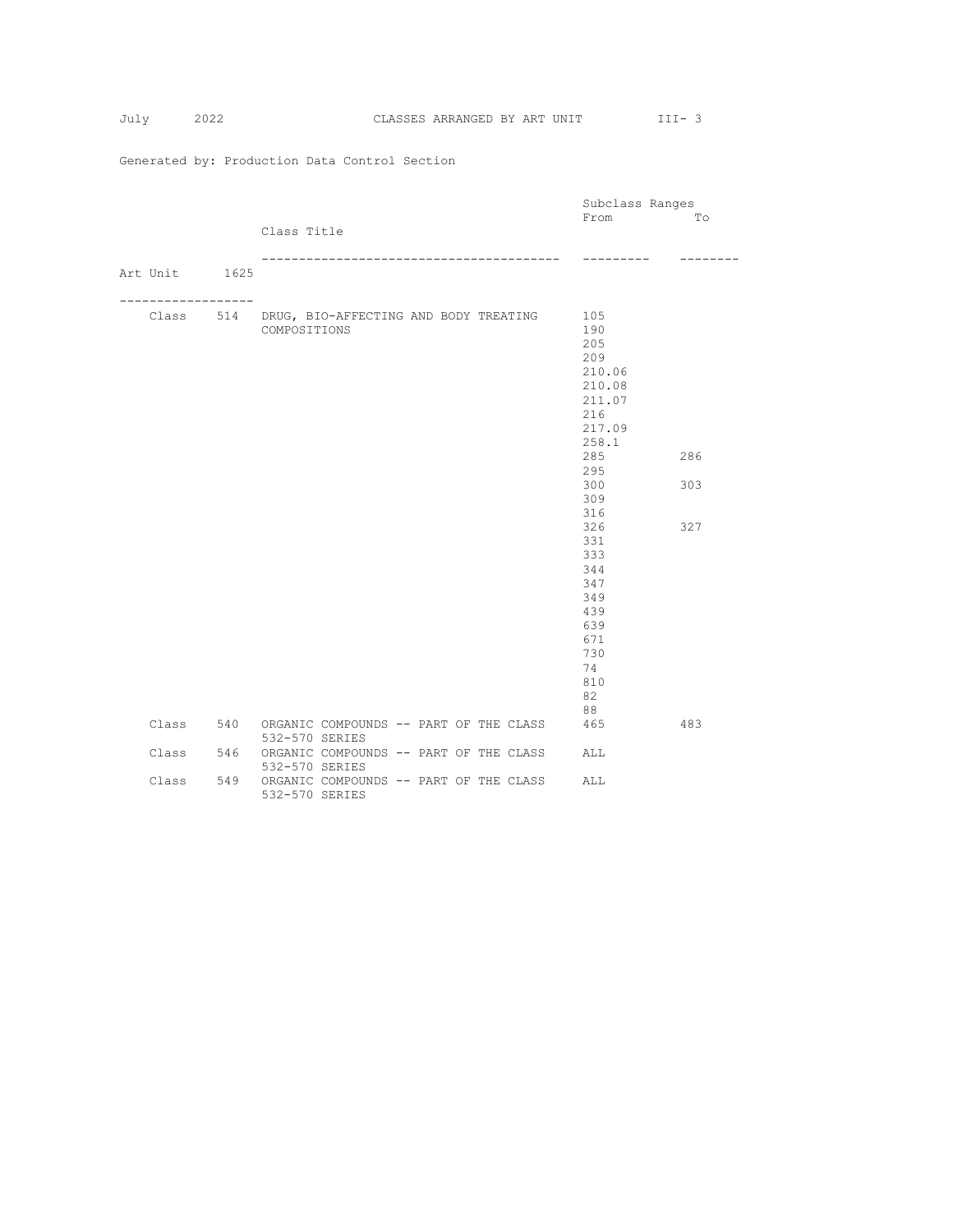| July | CLASSES ARRANGED BY ART UNIT |  |
|------|------------------------------|--|

|               |             |                                                  | Subclass Ranges |        |
|---------------|-------------|--------------------------------------------------|-----------------|--------|
|               |             |                                                  | From            | Tо     |
|               |             | Class Title                                      |                 |        |
|               |             |                                                  |                 |        |
|               |             |                                                  |                 |        |
| Art Unit 1626 |             |                                                  |                 |        |
|               | ----------- |                                                  |                 |        |
|               |             | Class 514 DRUG, BIO-AFFECTING AND BODY TREATING  | 113             |        |
|               |             | COMPOSITIONS                                     | 143             |        |
|               |             |                                                  | 211.03          |        |
|               |             |                                                  | 217.08          |        |
|               |             |                                                  | 217.1           |        |
|               |             |                                                  | 24              |        |
|               |             |                                                  | 254.01          |        |
|               |             |                                                  | 254.1           |        |
|               |             |                                                  | 36              |        |
|               |             |                                                  | 371<br>377      |        |
|               |             |                                                  | 382             |        |
|               |             |                                                  | 429             |        |
|               |             |                                                  | 434             |        |
|               |             |                                                  | 471             |        |
|               |             |                                                  | 479             |        |
|               |             |                                                  | 488             |        |
|               |             |                                                  | 501             |        |
|               |             |                                                  | 660             |        |
|               |             |                                                  | 779             |        |
|               |             |                                                  | 800             |        |
|               |             |                                                  | 940             |        |
|               |             | Class 534 ORGANIC COMPOUNDS -- PART OF THE CLASS | 95<br>550       | DIG 10 |
|               |             | 532-570 SERIES                                   | $7^{\circ}$     |        |
| Class         |             | 548 ORGANIC COMPOUNDS -- PART OF THE CLASS       | ALL             |        |
|               |             | 532-570 SERIES                                   |                 |        |
| Class         |             | 558 ORGANIC COMPOUNDS -- PART OF THE CLASS       | ALL             |        |
|               |             | 532-570 SERIES                                   |                 |        |
| Class         |             | 987 ORGANIC COMPOUNDS CONTAINING A Bi, Sb,       | 1               | 368    |
|               |             | As, OR P ATOM OR CONTAINING A METAL ATOM         |                 |        |
|               |             | OF THE 6TH TO 8TH GROUP OF THE PERIODIC          |                 |        |
|               |             | SYSTEM                                           |                 |        |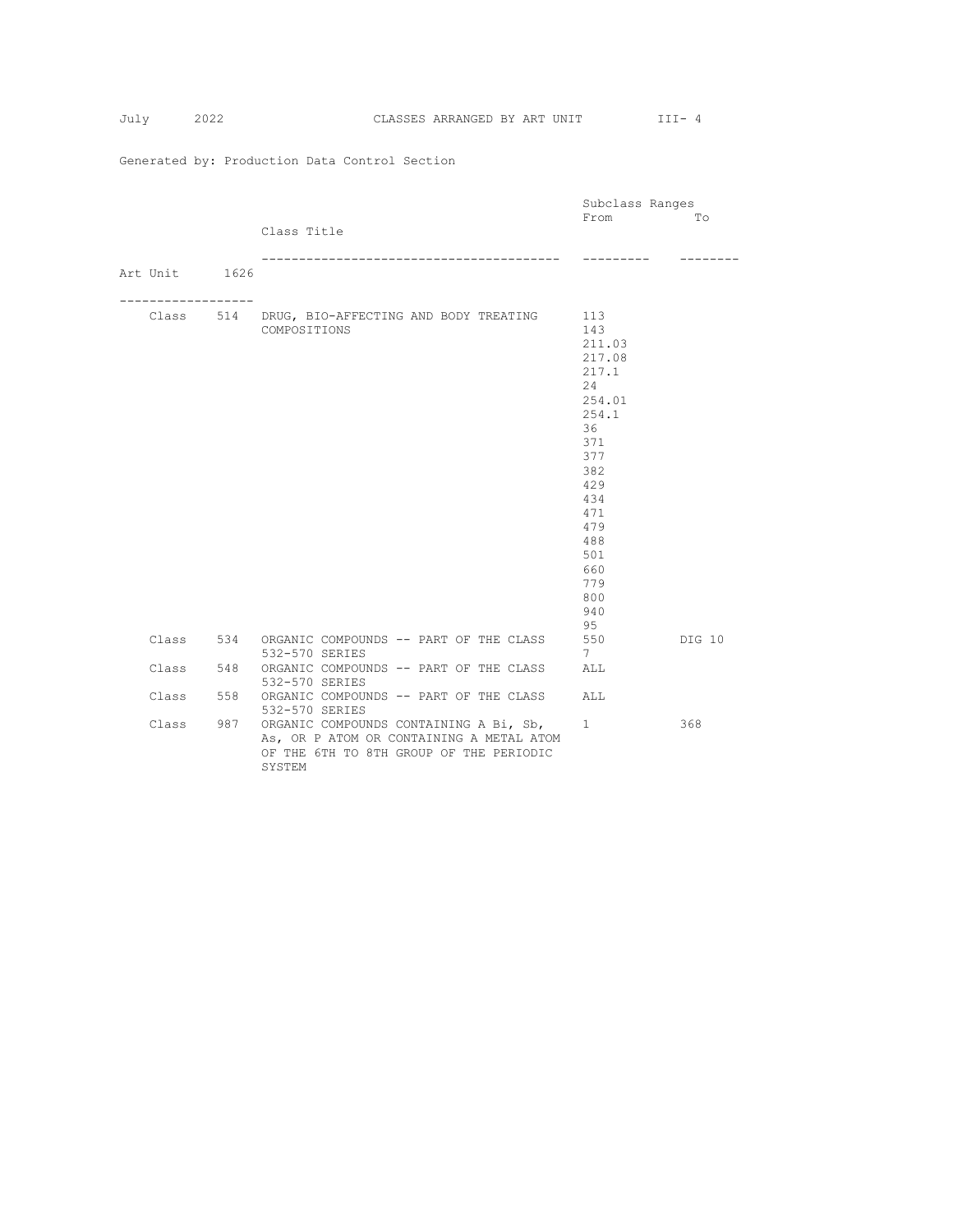July 2022 CLASSES ARRANGED BY ART UNIT III- 5

|                    |                                                     | Subclass Ranges |          |
|--------------------|-----------------------------------------------------|-----------------|----------|
|                    |                                                     | From            | To       |
|                    | Class Title                                         |                 |          |
|                    |                                                     |                 |          |
|                    |                                                     | ---------       | -------- |
| Art Unit 1629      |                                                     |                 |          |
| ------------------ |                                                     |                 |          |
|                    | Class 424 DRUG, BIO-AFFECTING AND BODY TREATING 649 |                 |          |
|                    | COMPOSITIONS                                        |                 |          |
|                    | Class 514 DRUG, BIO-AFFECTING AND BODY TREATING     | $\mathbf{1}$    |          |
|                    | COMPOSITIONS                                        | 106             | 112      |
|                    |                                                     | 114             | 116      |
|                    |                                                     | 118             | 142      |
|                    |                                                     | 145             | 189      |
|                    |                                                     | 191             | 196      |
|                    |                                                     | 198             | 204      |
|                    |                                                     | 206             | 208      |
|                    |                                                     | 210.01          | 210.05   |
|                    |                                                     | 210.07          |          |
|                    |                                                     | 210.09          | 210.21   |
|                    |                                                     | 211.02          |          |
|                    |                                                     | 211.04          |          |
|                    |                                                     | 211.06          |          |
|                    |                                                     | 211.08          |          |
|                    |                                                     | 211.1           | 212.02   |
|                    |                                                     | 212.04          | 215      |
|                    |                                                     | 217             | 217.05   |
|                    |                                                     | 217.07          |          |
|                    |                                                     | 217.11          | 218      |
|                    |                                                     | 220             | 222.2    |
|                    |                                                     | 223.2           | 223.8    |
|                    |                                                     | 224.5           | 226.5    |
|                    |                                                     | 227.2           | 245      |
|                    |                                                     | 247             | 253.13   |
|                    |                                                     | 254.02          | 254.09   |
|                    |                                                     | 254.11          | 255.01   |
|                    |                                                     | 255.03          | 257      |
|                    |                                                     | 259.1           | 259.31   |
|                    |                                                     | 259.41          | 260.1    |
|                    |                                                     | 262.1           | 264.11   |
|                    |                                                     | 266.21          | 284      |
|                    |                                                     | 287             | 294      |
|                    |                                                     | 296             | 299      |
|                    |                                                     | 304             | 308      |
|                    |                                                     | 310             | 315      |
|                    |                                                     | 317             | 324      |
|                    |                                                     | 328             | 330      |
|                    |                                                     | 332             |          |
|                    |                                                     | 334             | 343      |
|                    |                                                     | 345             | 346      |
|                    |                                                     | 348             |          |
|                    |                                                     | 350             | 370      |
|                    |                                                     | 372             | 376      |
|                    |                                                     | 378             | 381      |
|                    |                                                     |                 |          |
|                    |                                                     |                 |          |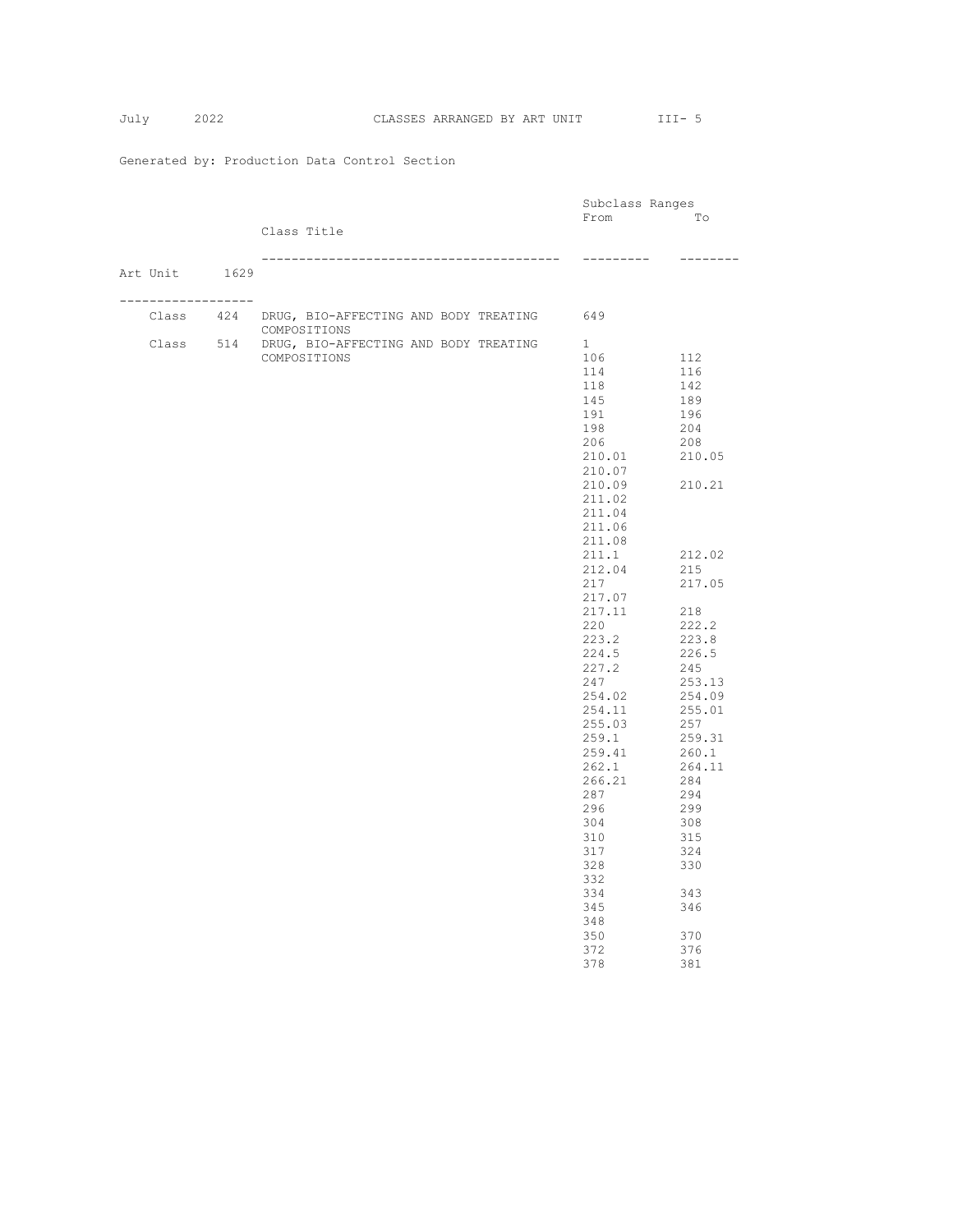|                                       |                                                                                                   | Subclass Ranges              |                        |  |
|---------------------------------------|---------------------------------------------------------------------------------------------------|------------------------------|------------------------|--|
|                                       | Class Title                                                                                       | From                         | To                     |  |
| Art Unit 1631                         |                                                                                                   | ---------                    | --------               |  |
| . _ _ _ _ _ _ _ _ _ _ _ _ _ _ _ _ _ _ | Class 702 DATA PROCESSING: MEASURING, CALIBRATING, 19<br>OR TESTING                               |                              | 21                     |  |
|                                       | Class 703 DATA PROCESSING: STRUCTURAL DESIGN,<br>MODELING, SIMULATION, AND EMULATION              | 11                           | $12 \overline{ }$      |  |
| Art Unit 1632                         |                                                                                                   |                              |                        |  |
| ----------------                      |                                                                                                   |                              |                        |  |
|                                       | Class 424 DRUG, BIO-AFFECTING AND BODY TREATING 570<br>COMPOSITIONS                               |                              |                        |  |
|                                       | Class 435 CHEMISTRY: MOLECULAR BIOLOGY AND<br>MICROBIOLOGY                                        | 325<br>69.5<br>69.8<br>91.33 | 69.52<br>69.9          |  |
|                                       | Class 536 ORGANIC COMPOUNDS -- PART OF THE CLASS<br>532-570 SERIES                                | 23.1<br>23.5                 |                        |  |
|                                       | Class 800 MULTICELLULAR LIVING ORGANISMS AND<br>UNMODIFIED PARTS THEREOF AND RELATED<br>PROCESSES | 3<br>FOR 100                 | 25                     |  |
| Art Unit 1633                         |                                                                                                   |                              |                        |  |
| -----------------                     |                                                                                                   |                              |                        |  |
|                                       | Class 424 DRUG, BIO-AFFECTING AND BODY TREATING<br>COMPOSITIONS                                   | 93.2                         | 93.21                  |  |
|                                       | Class 435 CHEMISTRY: MOLECULAR BIOLOGY AND<br>MICROBIOLOGY                                        | 320.1<br>455<br>458<br>463   |                        |  |
|                                       | Class 514 DRUG, BIO-AFFECTING AND BODY TREATING<br>COMPOSITIONS                                   | 44 R                         |                        |  |
| Art Unit 1634                         |                                                                                                   |                              |                        |  |
| -----------------                     | Class 435 CHEMISTRY: MOLECULAR BIOLOGY AND<br>MICROBIOLOGY                                        | 6.1<br>6.14<br>FOR 237       | 6.11<br>6.18           |  |
|                                       | Class 536 ORGANIC COMPOUNDS -- PART OF THE CLASS 24.1<br>532-570 SERIES                           |                              | 24.33                  |  |
| Art Unit 1636                         |                                                                                                   |                              |                        |  |
| . _ _ _ _ _ _ _ _ _ _ _ _ _ _ _ _ _   | Class 435 CHEMISTRY: MOLECULAR BIOLOGY AND<br>MICROBIOLOGY                                        | 252.3<br>254.11<br>337       | 252.35<br>254.9<br>338 |  |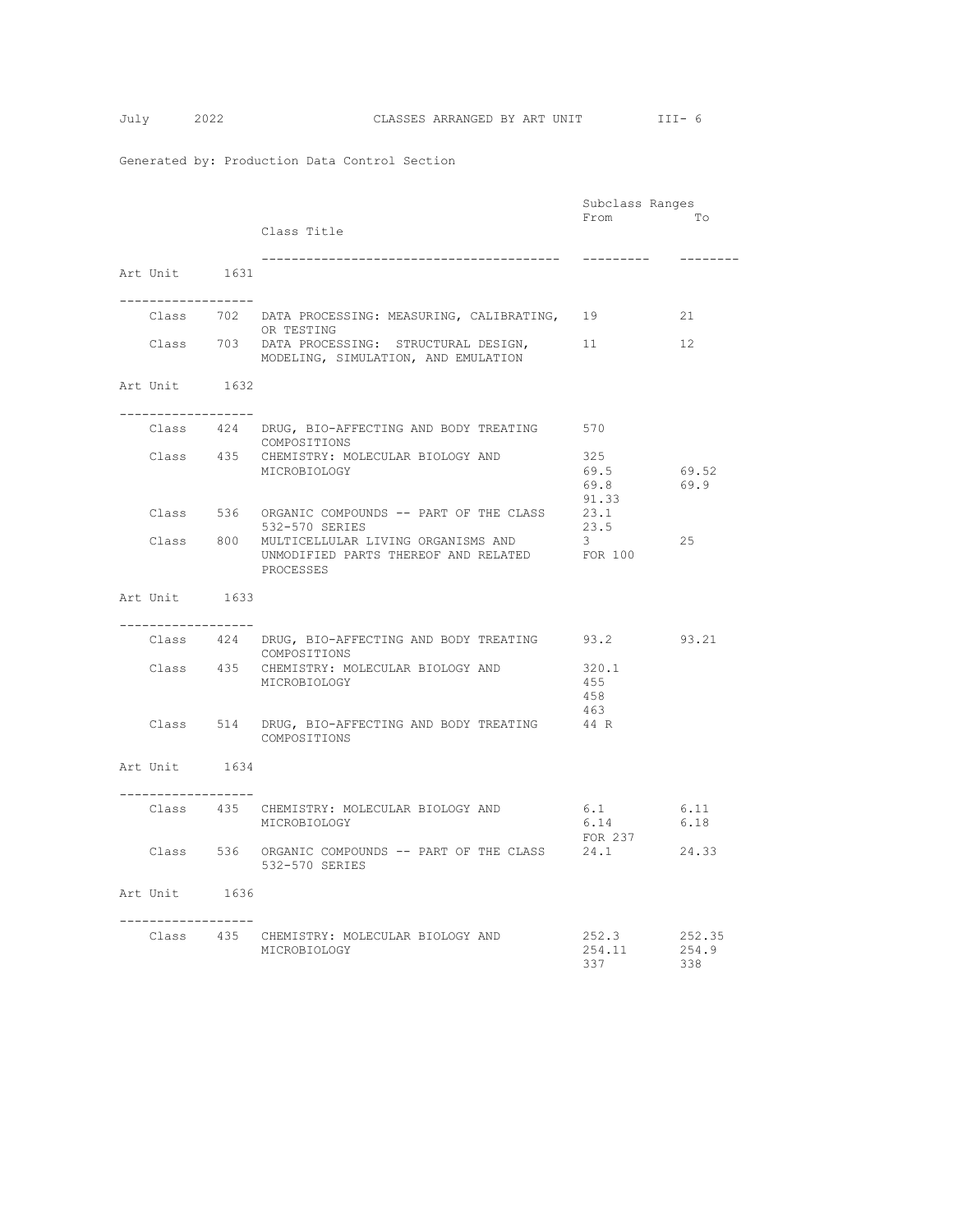|                     |  |                                                                                                                      | Subclass Ranges                                |                                       |  |
|---------------------|--|----------------------------------------------------------------------------------------------------------------------|------------------------------------------------|---------------------------------------|--|
|                     |  | Class Title                                                                                                          | From                                           | Tо                                    |  |
| Art Unit 1637       |  |                                                                                                                      |                                                |                                       |  |
| ------------------- |  | 6.12<br>Class 435 CHEMISTRY: MOLECULAR BIOLOGY AND<br>MICROBIOLOGY                                                   |                                                |                                       |  |
| Art Unit 1639       |  |                                                                                                                      |                                                |                                       |  |
| . <u>.</u>          |  | Class 506 COMBINATORIAL CHEMISTRY TECHNOLOGY:<br>METHOD, LIBRARY, APPARATUS                                          | 1<br>41                                        | 32<br>43                              |  |
| Art Unit 1641       |  |                                                                                                                      |                                                |                                       |  |
| . <u>.</u>          |  | Class 436 CHEMISTRY: ANALYTICAL AND IMMUNOLOGICAL 522                                                                |                                                |                                       |  |
|                     |  | TESTING<br>Class 930 PEPTIDE OR PROTEIN SEQUENCE                                                                     | FOR 000                                        |                                       |  |
| Art Unit 1642       |  |                                                                                                                      |                                                |                                       |  |
| --------------      |  | Class 424 DRUG, BIO-AFFECTING AND BODY TREATING 137.1<br>COMPOSITIONS                                                | 155.1<br>278.1<br>800<br>806                   | 138.1<br>156.1<br>280.1<br>801<br>809 |  |
|                     |  | Class 435 CHEMISTRY: MOLECULAR BIOLOGY AND<br>MICROBIOLOGY                                                           | 330<br>344<br>449<br>459<br>464<br>471<br>7.23 | 344.1<br>454<br>462<br>467<br>490     |  |
|                     |  | Class 514 DRUG, BIO-AFFECTING AND BODY TREATING<br>COMPOSITIONS                                                      | 22                                             |                                       |  |
|                     |  | Class 530 CHEMISTRY: NATURAL RESINS OR<br>DERIVATIVES; PEPTIDES OR PROTEINS;<br>LIGNINS OR REACTION PRODUCTS THEREOF | 389.7<br>860                                   | 868                                   |  |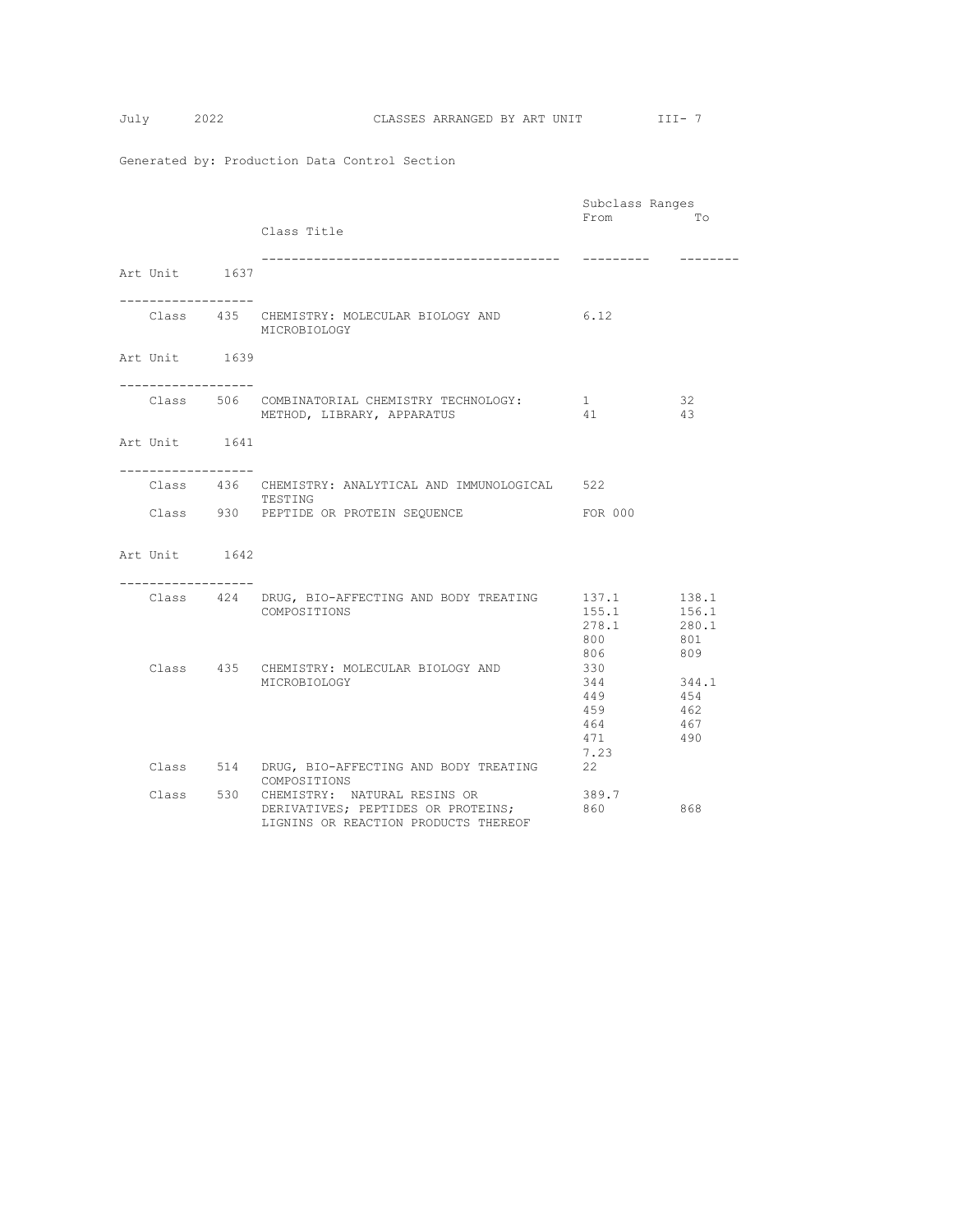|               |                                                 | Subclass Ranges |         |
|---------------|-------------------------------------------------|-----------------|---------|
|               |                                                 | From            | Tо      |
|               | Class Title                                     |                 |         |
|               |                                                 |                 |         |
|               | ___________________________________             | ----------      |         |
| Art Unit 1643 |                                                 |                 |         |
|               |                                                 |                 |         |
|               |                                                 |                 |         |
|               | Class 424 DRUG, BIO-AFFECTING AND BODY TREATING | 131.1           | 136.1   |
|               | COMPOSITIONS                                    | 174.1           |         |
|               |                                                 | 178.1           | 179.1   |
|               |                                                 | 181.1           |         |
|               |                                                 |                 |         |
|               |                                                 | 277.1           |         |
|               | Class 530 CHEMISTRY: NATURAL RESINS OR          | 387.3           |         |
|               | DERIVATIVES; PEPTIDES OR PROTEINS;              | 387.7           |         |
|               | LIGNINS OR REACTION PRODUCTS THEREOF 388.8      |                 | 388.85  |
|               |                                                 | 391.7           |         |
|               |                                                 |                 |         |
| Art Unit 1644 |                                                 |                 |         |
|               |                                                 |                 |         |
|               |                                                 |                 |         |
|               | Class 424 DRUG, BIO-AFFECTING AND BODY TREATING | 139.1           | 143.1   |
|               | COMPOSITIONS                                    | 152.1           | 154.1   |
|               |                                                 | 171.1           | 173.1   |
|               |                                                 | 175.1           |         |
|               |                                                 | 275.1           | 276.1   |
|               |                                                 | 804             | 805     |
|               |                                                 | 811             |         |
|               | Class 435 CHEMISTRY: MOLECULAR BIOLOGY AND      | 327             | 329     |
|               | MICROBIOLOGY                                    | 331             |         |
|               |                                                 | 343             | 343.2   |
|               |                                                 |                 |         |
|               |                                                 | 345             |         |
|               |                                                 | FOR 123 FOR 205 |         |
|               |                                                 | FOR 207         | FOR 236 |
|               | Class 514 DRUG, BIO-AFFECTING AND BODY TREATING | 19.1            |         |
|               | COMPOSITIONS                                    | 9.3             |         |
|               | Class 530 CHEMISTRY: NATURAL RESINS OR          | 386             | 387.2   |
|               | DERIVATIVES; PEPTIDES OR PROTEINS;              | 387.5           |         |
|               | LIGNINS OR REACTION PRODUCTS THEREOF            | 387.9           | 388.35  |
|               |                                                 | 388.5           |         |
|               |                                                 | 388.7           | 388.75  |
|               |                                                 | 388.9           | 389.3   |
|               |                                                 | 389.6           |         |
|               |                                                 |                 |         |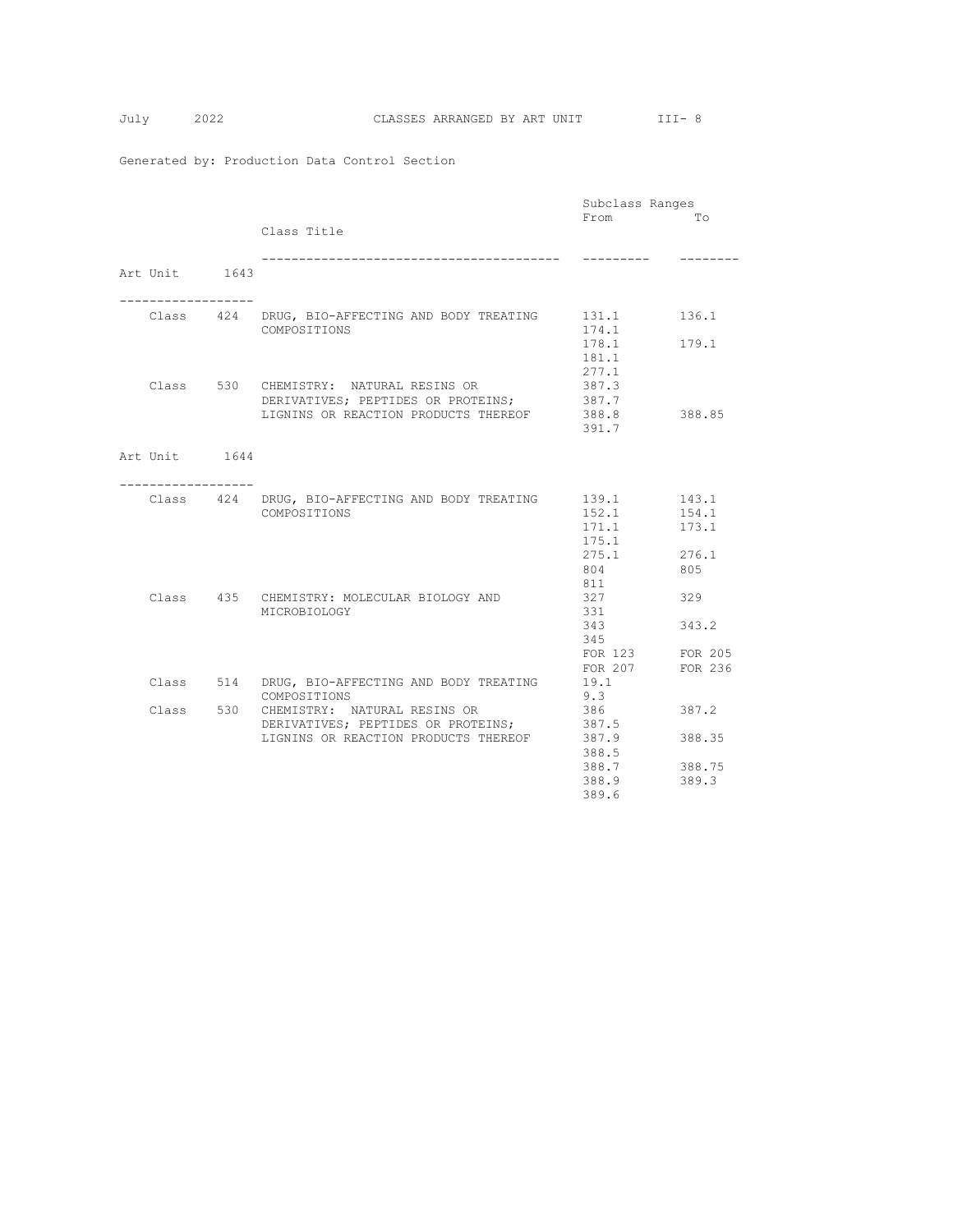|  |               |                                                 | Subclass Ranges |        |
|--|---------------|-------------------------------------------------|-----------------|--------|
|  |               |                                                 | From            | Tо     |
|  |               | Class Title                                     |                 |        |
|  |               |                                                 |                 |        |
|  |               |                                                 |                 |        |
|  | Art Unit 1645 |                                                 |                 |        |
|  |               |                                                 |                 |        |
|  |               | Class 424 DRUG, BIO-AFFECTING AND BODY TREATING | 144.1           |        |
|  |               | COMPOSITIONS                                    | 146.1           |        |
|  |               |                                                 | 150.1           | 151.1  |
|  |               |                                                 | 157.1           |        |
|  |               |                                                 | 163.1           | 170.1  |
|  |               |                                                 | 176.1           | 177.1  |
|  |               |                                                 | 180.1           |        |
|  |               |                                                 | 182.1           | 184.1  |
|  |               |                                                 | 190.1           | 191.1  |
|  |               |                                                 | 193.1           | 197.11 |
|  |               |                                                 | 200.1           | 201.1  |
|  |               |                                                 | 234.1           | 274.1  |
|  |               |                                                 | 282.1           | 283.1  |
|  |               |                                                 | 802             | 803    |
|  |               |                                                 | 810             |        |
|  |               |                                                 | 812             |        |
|  |               |                                                 | 823             | 832    |
|  |               | Class 435 CHEMISTRY: MOLECULAR BIOLOGY AND      | 257.2           |        |
|  |               | MICROBIOLOGY                                    | 317.1           |        |
|  |               |                                                 | 332             | 333    |
|  |               |                                                 | 340             |        |
|  |               |                                                 | 342             |        |
|  |               |                                                 | 7.22            |        |
|  |               |                                                 | 7.3             | 7.4    |
|  |               |                                                 | 821             |        |
|  |               | Class 530 CHEMISTRY: NATURAL RESINS OR          | 388.4           |        |
|  |               | DERIVATIVES; PEPTIDES OR PROTEINS;              | 388.6           |        |
|  |               | LIGNINS OR REACTION PRODUCTS THEREOF            | 389.5           |        |
|  |               |                                                 | 389.8           |        |
|  |               |                                                 | 390.5           | 391.5  |
|  |               |                                                 | 391.9           | 394    |
|  |               |                                                 | 800             | 859    |
|  |               |                                                 |                 |        |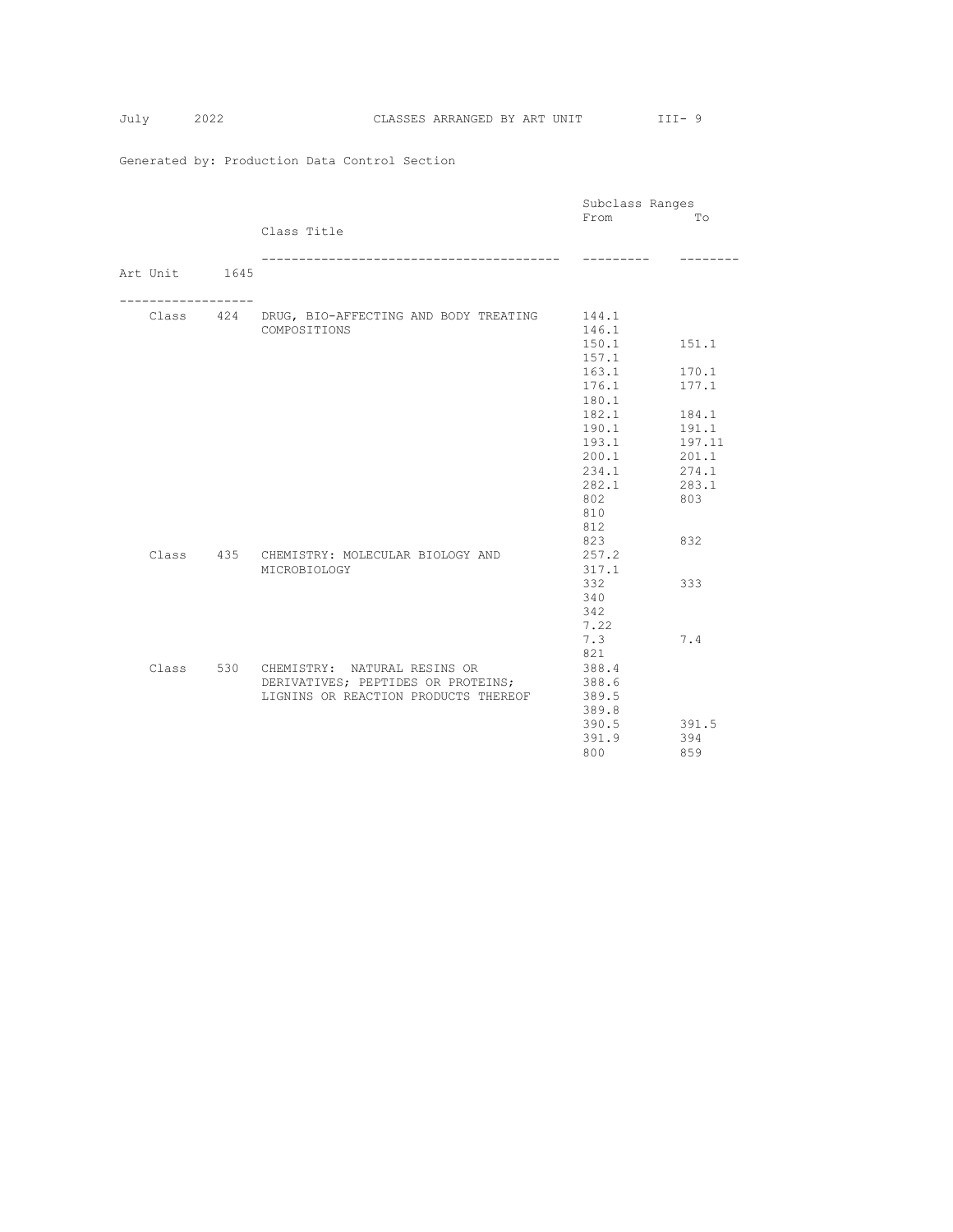|                   |     |                                                 | Subclass Ranges |      |
|-------------------|-----|-------------------------------------------------|-----------------|------|
|                   |     |                                                 | From            | Tо   |
|                   |     | Class Title                                     |                 |      |
|                   |     |                                                 |                 |      |
|                   |     | ---------------------------------               | ----------      | .    |
| Art Unit 1646     |     |                                                 |                 |      |
|                   |     |                                                 |                 |      |
| ----------------- |     |                                                 |                 |      |
|                   |     | Class 424 DRUG, BIO-AFFECTING AND BODY TREATING | 145.1           |      |
|                   |     | COMPOSITIONS                                    | 158.1           |      |
|                   |     |                                                 | 85.1            | 85.7 |
|                   |     | Class 435 CHEMISTRY: MOLECULAR BIOLOGY AND      | 334             | 336  |
|                   |     |                                                 |                 |      |
|                   |     | MICROBIOLOGY                                    |                 |      |
|                   |     | Class 514 DRUG, BIO-AFFECTING AND BODY TREATING | 10.7            | 10.8 |
|                   |     | COMPOSITIONS                                    | 11.3            | 11.5 |
|                   |     |                                                 | 12.4            |      |
|                   |     |                                                 | 12.7            |      |
|                   |     |                                                 | 16.1            |      |
|                   |     |                                                 | 16.4            | 17.1 |
|                   |     |                                                 | 18.3            | 18.5 |
|                   |     |                                                 | 18.9            |      |
|                   |     |                                                 | 20.6            |      |
|                   |     |                                                 | 21.2            |      |
|                   |     |                                                 | 5.1             |      |
|                   |     |                                                 | 5.3             |      |
|                   |     |                                                 | 5.8             | 5.9  |
|                   |     |                                                 | 7.5             | 8.2  |
|                   |     |                                                 | 8.5             | 9.2  |
|                   |     |                                                 | 9.4             | 10.3 |
|                   |     |                                                 | FOR 000         |      |
|                   |     | Class 530 CHEMISTRY: NATURAL RESINS OR          | 350             | 351  |
|                   |     | DERIVATIVES; PEPTIDES OR PROTEINS;              | 395             |      |
|                   |     | LIGNINS OR REACTION PRODUCTS THEREOF            | 397             | 399  |
| Class             | 536 | ORGANIC COMPOUNDS -- PART OF THE CLASS          | 23.2            | 23.4 |
|                   |     | 532-570 SERIES                                  | 23.51           |      |
|                   |     | Class 930 PEPTIDE OR PROTEIN SEQUENCE           | 140             | 145  |
|                   |     |                                                 | 50              |      |
|                   |     |                                                 | 90              |      |
|                   |     |                                                 |                 |      |
| Art Unit 1647     |     |                                                 |                 |      |
|                   |     |                                                 |                 |      |
| ----------------- |     |                                                 |                 |      |
|                   |     | Class 424 DRUG, BIO-AFFECTING AND BODY TREATING | 130.1           |      |
|                   |     | COMPOSITIONS                                    | 185.1           |      |
|                   |     |                                                 | 198.1           |      |
|                   |     |                                                 |                 |      |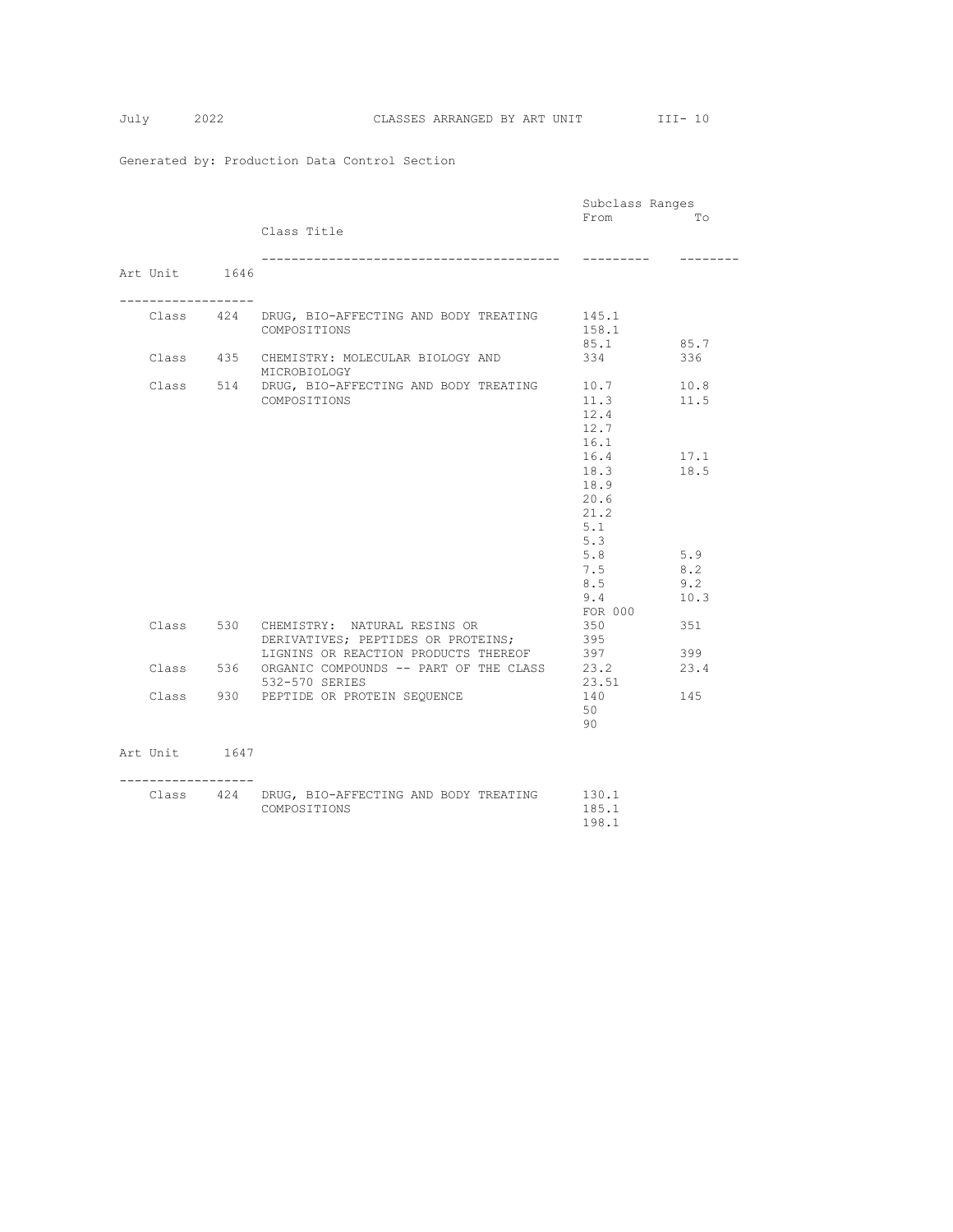|                  |  |                                                 | Subclass Ranges |       |  |
|------------------|--|-------------------------------------------------|-----------------|-------|--|
|                  |  |                                                 | From            | TΟ    |  |
|                  |  | Class Title                                     |                 |       |  |
|                  |  |                                                 |                 |       |  |
|                  |  | ------------------------------------            | ----------      |       |  |
| Art Unit 1648    |  |                                                 |                 |       |  |
|                  |  |                                                 |                 |       |  |
|                  |  |                                                 |                 |       |  |
|                  |  | Class 424 DRUG, BIO-AFFECTING AND BODY TREATING | 147.1           | 149.1 |  |
|                  |  | COMPOSITIONS                                    | 159.1           | 162.1 |  |
|                  |  |                                                 | 186.1           | 189.1 |  |
|                  |  |                                                 | 199.1           |       |  |
|                  |  |                                                 | 202.1           | 233.1 |  |
|                  |  |                                                 | 281.1           |       |  |
|                  |  |                                                 | 813             | 822   |  |
|                  |  | Class 435 CHEMISTRY: MOLECULAR BIOLOGY AND      | 235.1           | 239   |  |
|                  |  | MICROBIOLOGY                                    | 339             | 339.1 |  |
|                  |  |                                                 | 456             | 457   |  |
|                  |  |                                                 | 5               |       |  |
|                  |  | Class 530 CHEMISTRY: NATURAL RESINS OR          | 389.4           |       |  |
|                  |  | DERIVATIVES; PEPTIDES OR PROTEINS;              | 390.1           |       |  |
|                  |  | LIGNINS OR REACTION PRODUCTS THEREOF            |                 |       |  |
|                  |  |                                                 |                 |       |  |
| Art Unit 1649    |  |                                                 |                 |       |  |
|                  |  |                                                 |                 |       |  |
|                  |  |                                                 |                 |       |  |
|                  |  | Class 514 DRUG, BIO-AFFECTING AND BODY TREATING | 17.3            | 18.2  |  |
|                  |  | COMPOSITIONS                                    | 5.2             |       |  |
|                  |  |                                                 | 8.3             | 8.4   |  |
|                  |  | Class 530 CHEMISTRY: NATURAL RESINS OR          | 400             |       |  |
|                  |  | DERIVATIVES; PEPTIDES OR PROTEINS;              | 402             | 403   |  |
|                  |  | LIGNINS OR REACTION PRODUCTS THEREOF            |                 |       |  |
| Class 800        |  | MULTICELLULAR LIVING ORGANISMS AND              | FOR 000         |       |  |
|                  |  | UNMODIFIED PARTS THEREOF AND RELATED            | FOR 104         |       |  |
|                  |  | PROCESSES                                       |                 |       |  |
|                  |  |                                                 |                 |       |  |
| Art Unit 1652    |  |                                                 |                 |       |  |
| ---------------- |  |                                                 |                 |       |  |
|                  |  | Class 435 CHEMISTRY: MOLECULAR BIOLOGY AND      | 183             | 234   |  |
|                  |  | MICROBIOLOGY                                    | 71.1            | 71.2  |  |
|                  |  |                                                 | 94              | 171   |  |
|                  |  |                                                 |                 |       |  |
|                  |  | Class 530 CHEMISTRY: NATURAL RESINS OR          | 396             |       |  |
|                  |  | DERIVATIVES; PEPTIDES OR PROTEINS;              |                 |       |  |
|                  |  | LIGNINS OR REACTION PRODUCTS THEREOF            |                 |       |  |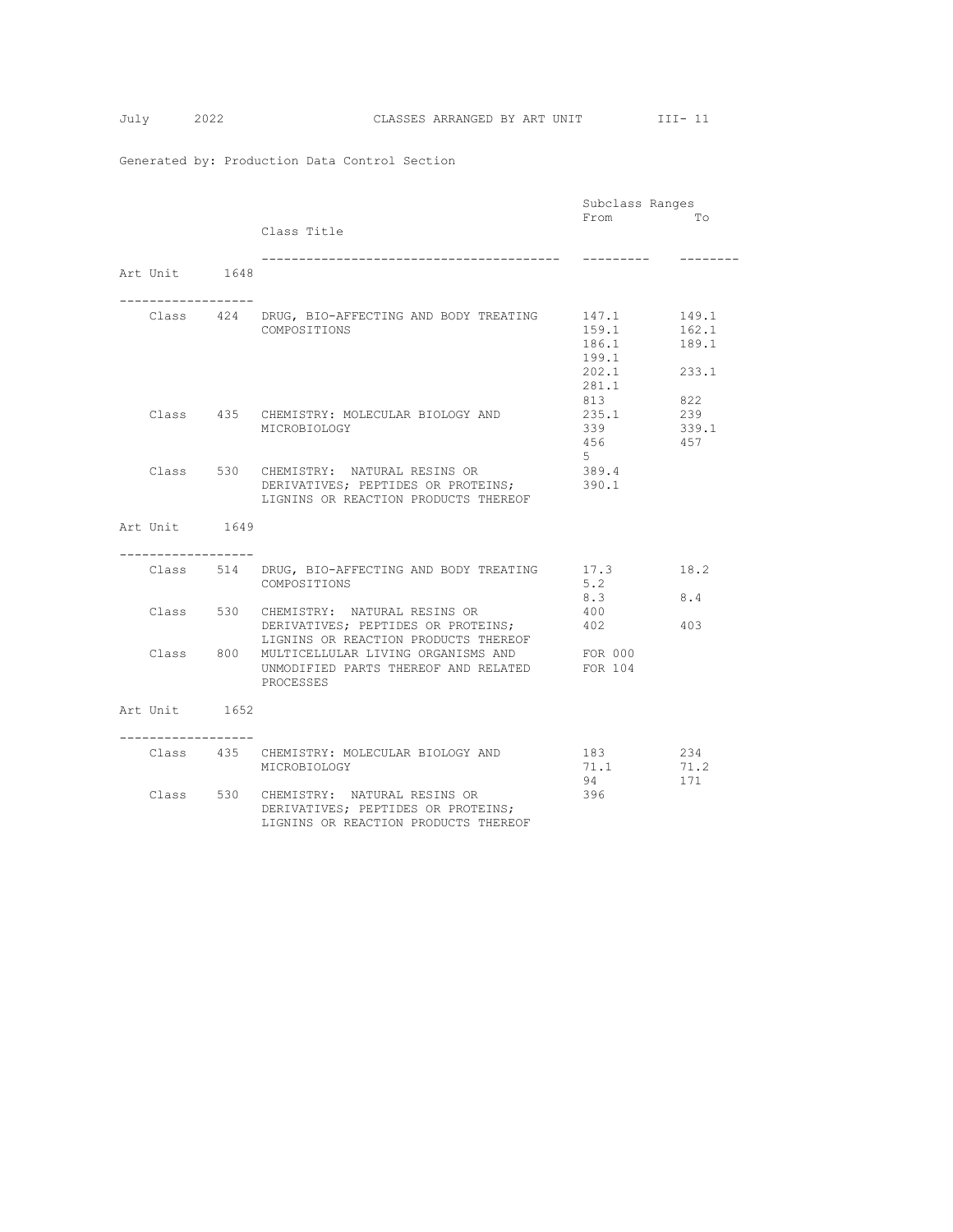|                                    |                                                                                 | Subclass Ranges                                                                                                             |                                                                                                                     |
|------------------------------------|---------------------------------------------------------------------------------|-----------------------------------------------------------------------------------------------------------------------------|---------------------------------------------------------------------------------------------------------------------|
|                                    | Class Title                                                                     | From                                                                                                                        | Tо                                                                                                                  |
| Art Unit 1653                      | --------------------------------                                                | ---------                                                                                                                   |                                                                                                                     |
|                                    | Class 424 DRUG, BIO-AFFECTING AND BODY TREATING<br>COMPOSITIONS                 | 93.1<br>93.3<br>FOR 000                                                                                                     | 122                                                                                                                 |
|                                    | Class 435 CHEMISTRY: MOLECULAR BIOLOGY AND<br>MICROBIOLOGY                      | 1.1<br>173.1<br>2.42<br>252.4<br>255.1<br>257.3<br>326<br>346<br>361<br>70.1<br>71.3<br>8<br>803<br>815<br>818<br>822<br>92 | $2^{\circ}$<br>182<br>252.2<br>254.1<br>257.1<br>261<br>357<br>408<br>70.5<br>90<br>68.1<br>804<br>816<br>948<br>93 |
|                                    | Class 536 ORGANIC COMPOUNDS -- PART OF THE CLASS<br>532-570 SERIES              | FOR 000                                                                                                                     |                                                                                                                     |
| Art Unit 1654<br>----------------- |                                                                                 |                                                                                                                             |                                                                                                                     |
|                                    | Class 514 DRUG, BIO-AFFECTING AND BODY TREATING FOR 100 FOR 128<br>COMPOSITIONS |                                                                                                                             |                                                                                                                     |
| Art Unit 1655                      |                                                                                 |                                                                                                                             |                                                                                                                     |
| ----------------                   | Class 424 DRUG, BIO-AFFECTING AND BODY TREATING 520<br>COMPOSITIONS             | 571<br>725                                                                                                                  | 569<br>583<br>780                                                                                                   |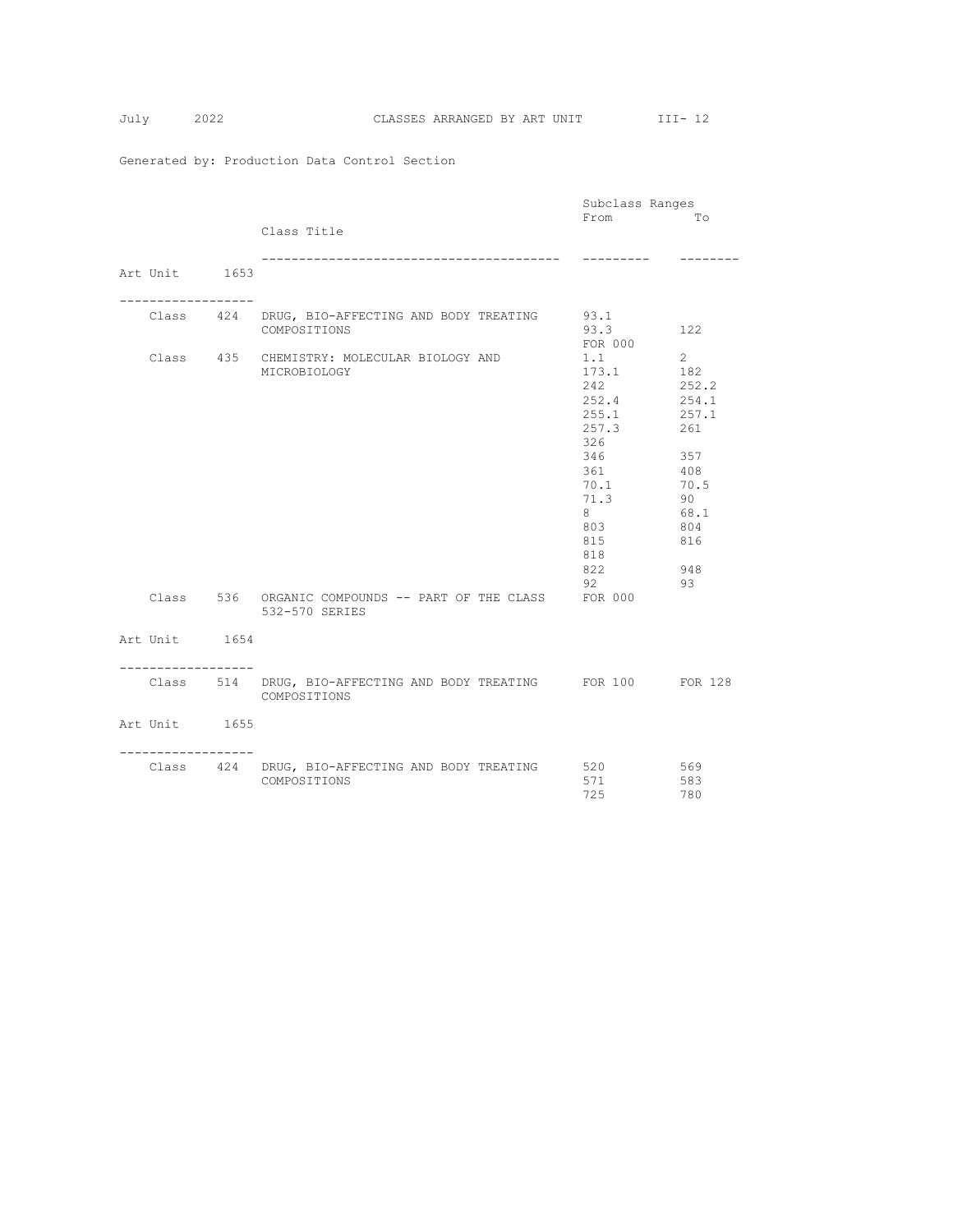|                   |                                                       | Subclass Ranges |         |
|-------------------|-------------------------------------------------------|-----------------|---------|
|                   |                                                       | From            | Tо      |
|                   | Class Title                                           |                 |         |
|                   |                                                       |                 |         |
|                   | __________________________________                    | ----------      |         |
|                   |                                                       |                 |         |
| Art Unit 1656     |                                                       |                 |         |
|                   |                                                       |                 |         |
|                   |                                                       |                 |         |
|                   | Class 424 DRUG, BIO-AFFECTING AND BODY TREATING 192.1 |                 |         |
|                   | COMPOSITIONS                                          |                 |         |
|                   | Class 435 CHEMISTRY: MOLECULAR BIOLOGY AND            | 69.2            | 69.4    |
|                   | MICROBIOLOGY                                          | 69.6            | 69.7    |
|                   | Class 530 CHEMISTRY: NATURAL RESINS OR                |                 |         |
|                   |                                                       | 352             | 385     |
|                   | DERIVATIVES; PEPTIDES OR PROTEINS;                    | 401             |         |
|                   | LIGNINS OR REACTION PRODUCTS THEREOF                  | 404             | 427     |
| Class             | 536 ORGANIC COMPOUNDS -- PART OF THE CLASS            | 23.6            | 23.74   |
|                   | 532-570 SERIES                                        |                 |         |
|                   | Class 930 PEPTIDE OR PROTEIN SEQUENCE                 | 10              | 40      |
|                   |                                                       | 100             | 130     |
|                   |                                                       | 150             | DIG 822 |
|                   |                                                       | 60              | 80      |
|                   |                                                       |                 |         |
|                   |                                                       |                 |         |
| Art Unit 1657     |                                                       |                 |         |
|                   |                                                       |                 |         |
|                   |                                                       |                 |         |
|                   | Class 435 CHEMISTRY: MOLECULAR BIOLOGY AND            | 820             |         |
|                   | MICROBIOLOGY                                          |                 |         |
|                   |                                                       |                 |         |
| Art Unit 1661     |                                                       |                 |         |
|                   |                                                       |                 |         |
| ----------------- |                                                       |                 |         |
|                   |                                                       |                 |         |
| Class PLT PLANTS  |                                                       | ALL             |         |
|                   |                                                       |                 |         |
|                   |                                                       |                 |         |
| Art Unit 1662     |                                                       |                 |         |
|                   |                                                       |                 |         |
|                   |                                                       |                 |         |
|                   | Class 435 CHEMISTRY: MOLECULAR BIOLOGY AND            | 341             |         |
|                   |                                                       | 410             |         |
|                   | MICROBIOLOGY                                          |                 | 431     |
|                   |                                                       | 468 — 168       | 470     |
|                   |                                                       | FOR 114         | FOR 122 |
|                   | Class 800 MULTICELLULAR LIVING ORGANISMS AND          | 260             | 323.3   |
|                   | UNMODIFIED PARTS THEREOF AND RELATED                  | FOR 101         | FOR 103 |
|                   | PROCESSES                                             | FOR 105 FOR 108 |         |
|                   |                                                       |                 |         |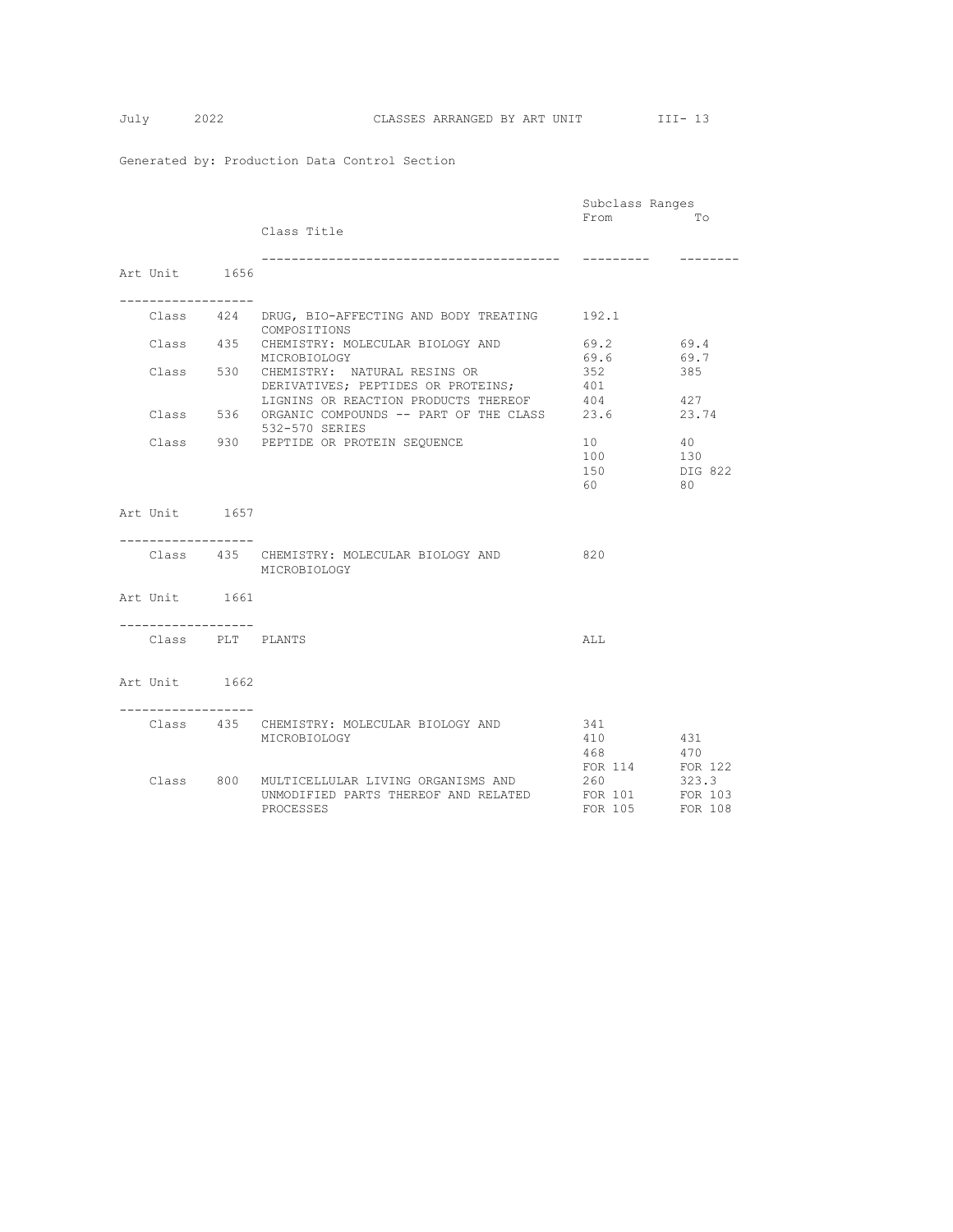|                 |     |                                                                                                       | Subclass Ranges                                                                                              |       |
|-----------------|-----|-------------------------------------------------------------------------------------------------------|--------------------------------------------------------------------------------------------------------------|-------|
|                 |     | Class Title                                                                                           | From                                                                                                         | Tо    |
| Art Unit 1671   |     |                                                                                                       |                                                                                                              |       |
| --------------- |     | Class 260 CHEMISTRY OF CARBON COMPOUNDS                                                               | $1 \quad$                                                                                                    | 665 R |
|                 |     | Class 514 DRUG, BIO-AFFECTING AND BODY TREATING<br>COMPOSITIONS                                       | 117<br>144<br>197<br>426<br>482<br>500<br>524<br>607<br>659<br>694<br>711<br>741<br>745<br>747<br>910<br>943 |       |
|                 |     | Class 518 CHEMISTRY: FISCHER-TROPSCH PROCESSES;<br>OR PURIFICATION OR RECOVERY OF PRODUCTS<br>THEREOF | 960<br>ALL                                                                                                   |       |
| Class           | 552 | ORGANIC COMPOUNDS -- PART OF THE CLASS<br>532-570 SERIES                                              | ALL                                                                                                          |       |
| Class           | 554 | ORGANIC COMPOUNDS -- PART OF THE CLASS<br>532-570 SERIES                                              | ALL                                                                                                          |       |
| Class           | 556 | ORGANIC COMPOUNDS -- PART OF THE CLASS<br>532-570 SERIES                                              | ALL                                                                                                          |       |
| Class           | 560 | ORGANIC COMPOUNDS -- PART OF THE CLASS<br>532-570 SERIES                                              | ALL                                                                                                          |       |
| Class           | 562 | ORGANIC COMPOUNDS -- PART OF THE CLASS<br>532-570 SERIES                                              | ALL                                                                                                          |       |
| Class           | 564 | ORGANIC COMPOUNDS -- PART OF THE CLASS<br>532-570 SERIES                                              | ALL                                                                                                          |       |
| Class           | 568 | ORGANIC COMPOUNDS -- PART OF THE CLASS<br>532-570 SERIES                                              | ALL                                                                                                          |       |
| Class           | 570 | ORGANIC COMPOUNDS -- PART OF THE CLASS<br>532-570 SERIES                                              | ALL                                                                                                          |       |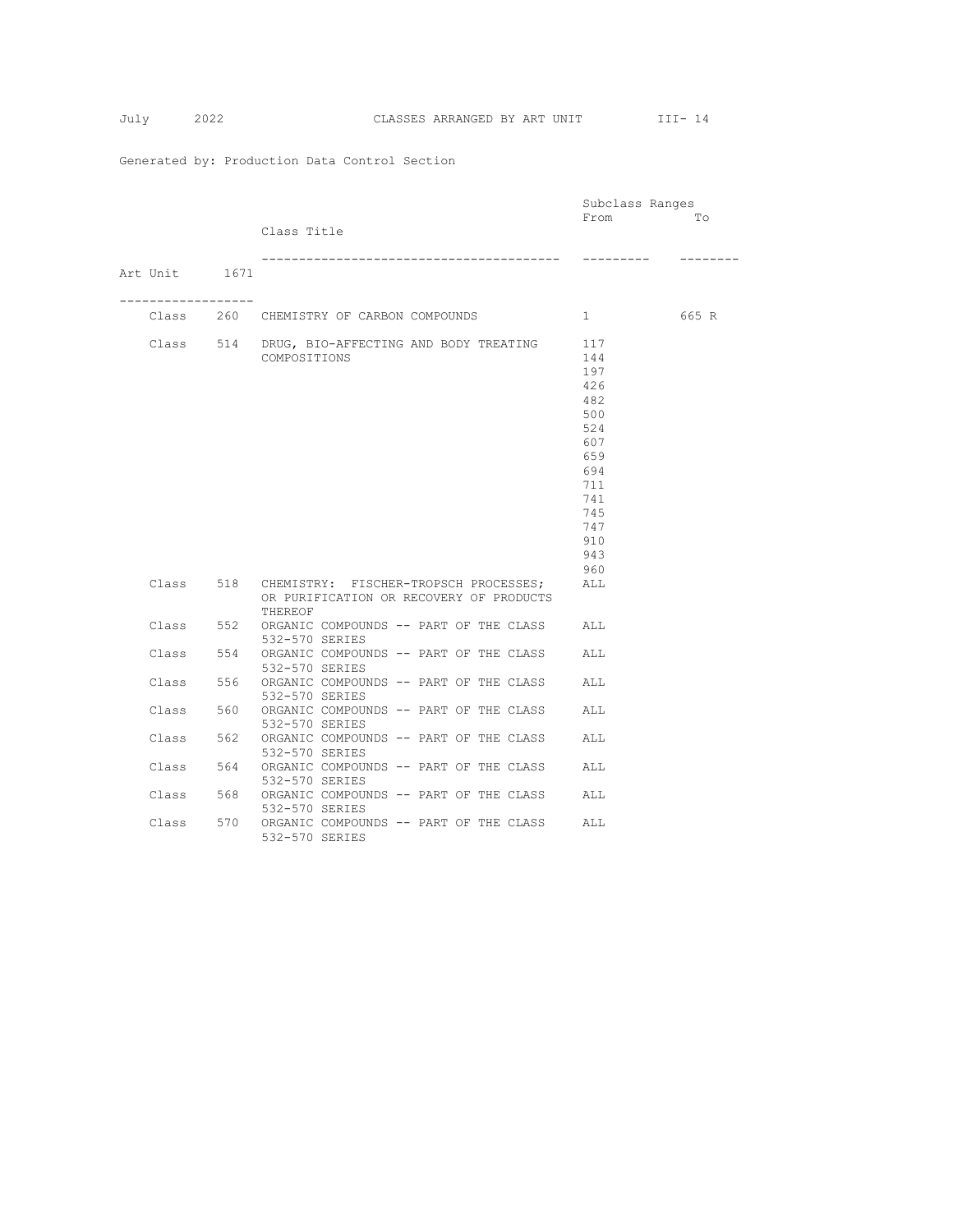|                    |                                                                     | Subclass Ranges |              |
|--------------------|---------------------------------------------------------------------|-----------------|--------------|
|                    |                                                                     | From            | Tо           |
|                    | Class Title                                                         |                 |              |
|                    |                                                                     | ----------      | -------      |
| Art Unit 1673      |                                                                     |                 |              |
|                    |                                                                     |                 |              |
|                    |                                                                     |                 |              |
|                    | Class 514 DRUG, BIO-AFFECTING AND BODY TREATING                     | 23<br>25        | 35           |
|                    | COMPOSITIONS                                                        | 37              | 43           |
|                    |                                                                     | 45              | 55           |
|                    |                                                                     | 57              | 62           |
|                    | Class 536 ORGANIC COMPOUNDS -- PART OF THE CLASS                    | 1.11            | 22.1         |
|                    | 532-570 SERIES                                                      | 25.1            | 128          |
|                    |                                                                     |                 |              |
| Art Unit 1674      |                                                                     |                 |              |
| -----------------  |                                                                     |                 |              |
|                    | Class 435 CHEMISTRY: MOLECULAR BIOLOGY AND                          | 91.1            | 91.32        |
|                    | MICROBIOLOGY                                                        | 91.4            | 91.53        |
|                    | Class 514 DRUG, BIO-AFFECTING AND BODY TREATING                     | 44 A            |              |
|                    | COMPOSITIONS<br>Class 536 ORGANIC COMPOUNDS -- PART OF THE CLASS    | 23.52           | 23.53        |
|                    | 532-570 SERIES                                                      | 24.5            |              |
|                    |                                                                     |                 |              |
| Art Unit 1675      |                                                                     |                 |              |
|                    |                                                                     |                 |              |
| __________________ |                                                                     |                 | 4.9          |
|                    | Class 514 DRUG, BIO-AFFECTING AND BODY TREATING 1.1<br>COMPOSITIONS | 10.4            | 10.6         |
|                    |                                                                     | 10.9            | 11.2         |
|                    |                                                                     | 11.6            | 12.3         |
|                    |                                                                     | 12.5            | 12.6         |
|                    |                                                                     | 12.8            | 15.9         |
|                    |                                                                     | 16.2            | 16.3         |
|                    |                                                                     | 17.2            |              |
|                    |                                                                     | 18.6            | 18.8         |
|                    |                                                                     | 19.2<br>20.7    | 20.5<br>21.1 |
|                    |                                                                     | 21.3            | 21.92        |
|                    |                                                                     | 5.5             | 5.7          |
|                    |                                                                     | 56              |              |
|                    |                                                                     | 6.1             | 7.4          |
|                    | Class 530 CHEMISTRY: NATURAL RESINS OR                              | 300             | 345          |
|                    | DERIVATIVES; PEPTIDES OR PROTEINS;                                  |                 |              |
|                    | LIGNINS OR REACTION PRODUCTS THEREOF                                |                 |              |
| Art Unit 1676      |                                                                     |                 |              |
|                    |                                                                     |                 |              |
| -----------------  |                                                                     |                 |              |
|                    | Class 514 DRUG, BIO-AFFECTING AND BODY TREATING 5.4                 |                 |              |
|                    | COMPOSITIONS                                                        |                 |              |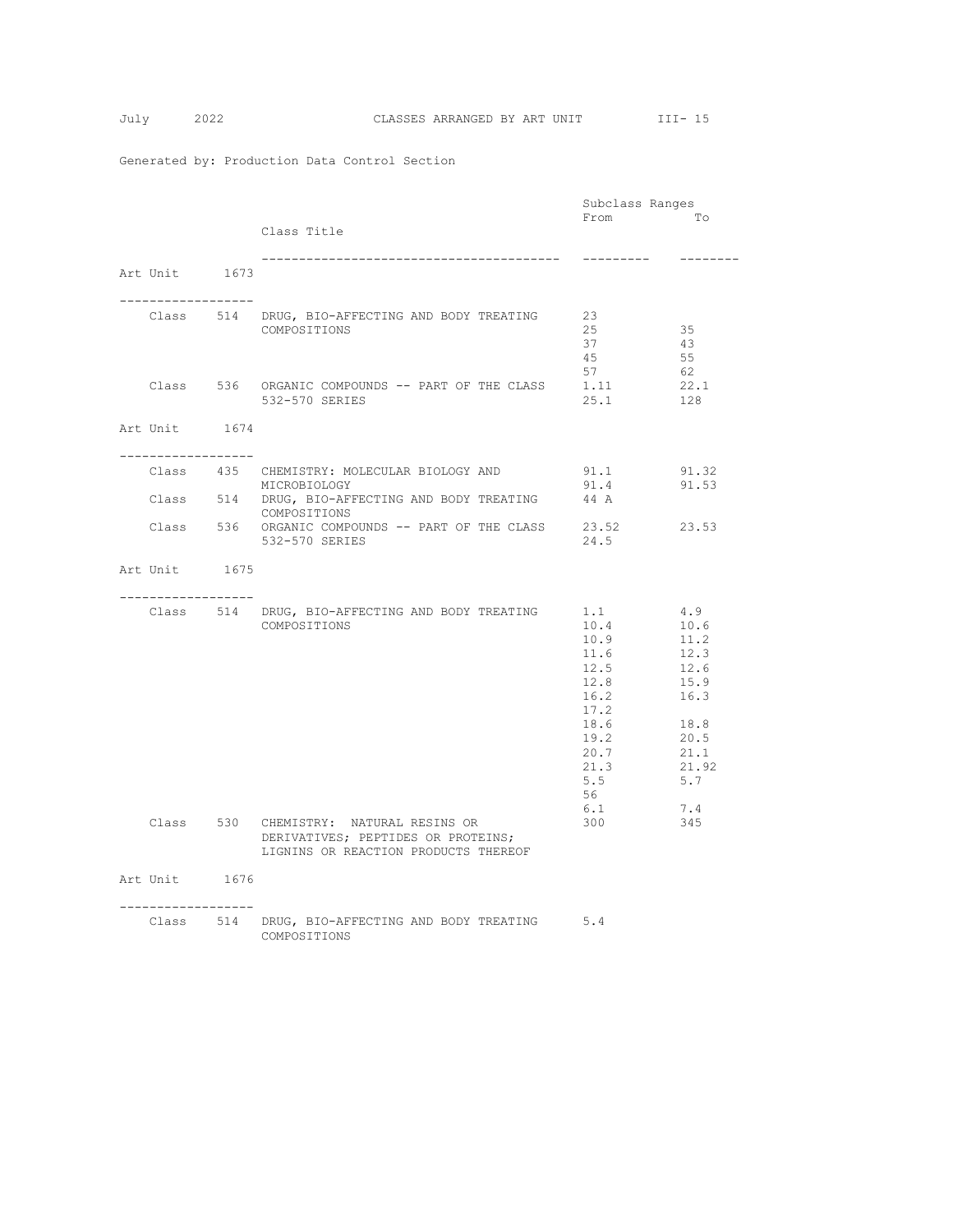|                                     |                                                       | Subclass Ranges |          |
|-------------------------------------|-------------------------------------------------------|-----------------|----------|
|                                     |                                                       | From            | Tо       |
|                                     | Class Title                                           |                 |          |
|                                     |                                                       | ----------      | -------- |
| Art Unit 1677                       |                                                       |                 |          |
|                                     |                                                       |                 |          |
| -----------------                   | Class 435 CHEMISTRY: MOLECULAR BIOLOGY AND            | $\mathbf{3}$    | $4 -$    |
|                                     | MICROBIOLOGY                                          | 6.19            | 7.21     |
|                                     |                                                       | 7.24            | 7.25     |
|                                     |                                                       | 7.5             | 7.8      |
|                                     |                                                       | 7.91            | 7.95     |
|                                     |                                                       | 800             | 802      |
|                                     |                                                       | 960             | 975      |
|                                     | Class 436 CHEMISTRY: ANALYTICAL AND IMMUNOLOGICAL     | FOR 206<br>500  | 521      |
|                                     | TESTING                                               | 523             | 829      |
|                                     |                                                       |                 |          |
| Art Unit 1678                       |                                                       |                 |          |
| -------------------                 |                                                       |                 |          |
|                                     | Class 435 CHEMISTRY: MOLECULAR BIOLOGY AND            | 7.9             |          |
|                                     | MICROBIOLOGY                                          |                 |          |
|                                     |                                                       |                 |          |
| Art Unit 1711                       |                                                       |                 |          |
| ------------------                  |                                                       |                 |          |
|                                     | Class 8 BLEACHING AND DYEING; FLUID TREATMENT 147 159 |                 |          |
|                                     | AND CHEMICAL MODIFICATION OF TEXTILES                 |                 |          |
|                                     | AND FIBERS                                            |                 |          |
|                                     | Class 68 TEXTILES: FLUID TREATING APPARATUS           | ALL             |          |
|                                     |                                                       |                 |          |
|                                     | Class 134 CLEANING AND LIQUID CONTACT WITH SOLIDS ALL |                 |          |
|                                     |                                                       |                 |          |
| Art Unit 1713                       |                                                       |                 |          |
|                                     |                                                       |                 |          |
| . _ _ _ _ _ _ _ _ _ _ _ _ _ _ _ _ _ |                                                       |                 |          |
|                                     | Class 216 ETCHING A SUBSTRATE: PROCESSES              | $2^{\circ}$     | 109      |
|                                     | Class 252 COMPOSITIONS                                | 79.1            | 79.5     |
|                                     |                                                       |                 |          |
|                                     | Class 438 SEMICONDUCTOR DEVICE MANUFACTURING:         | 689             | 698      |
|                                     | PROCESS                                               | 704             | 757      |
|                                     |                                                       | 9               |          |
| Art Unit 1714                       |                                                       |                 |          |
|                                     |                                                       |                 |          |
| -----------------                   |                                                       |                 |          |
|                                     | Class 117 SINGLE-CRYSTAL, ORIENTED-CRYSTAL, AND 1     |                 | 958      |
|                                     | EPITAXY GROWTH PROCESSES; NON-COATING                 |                 |          |
|                                     | APPARATUS THEREFOR                                    |                 |          |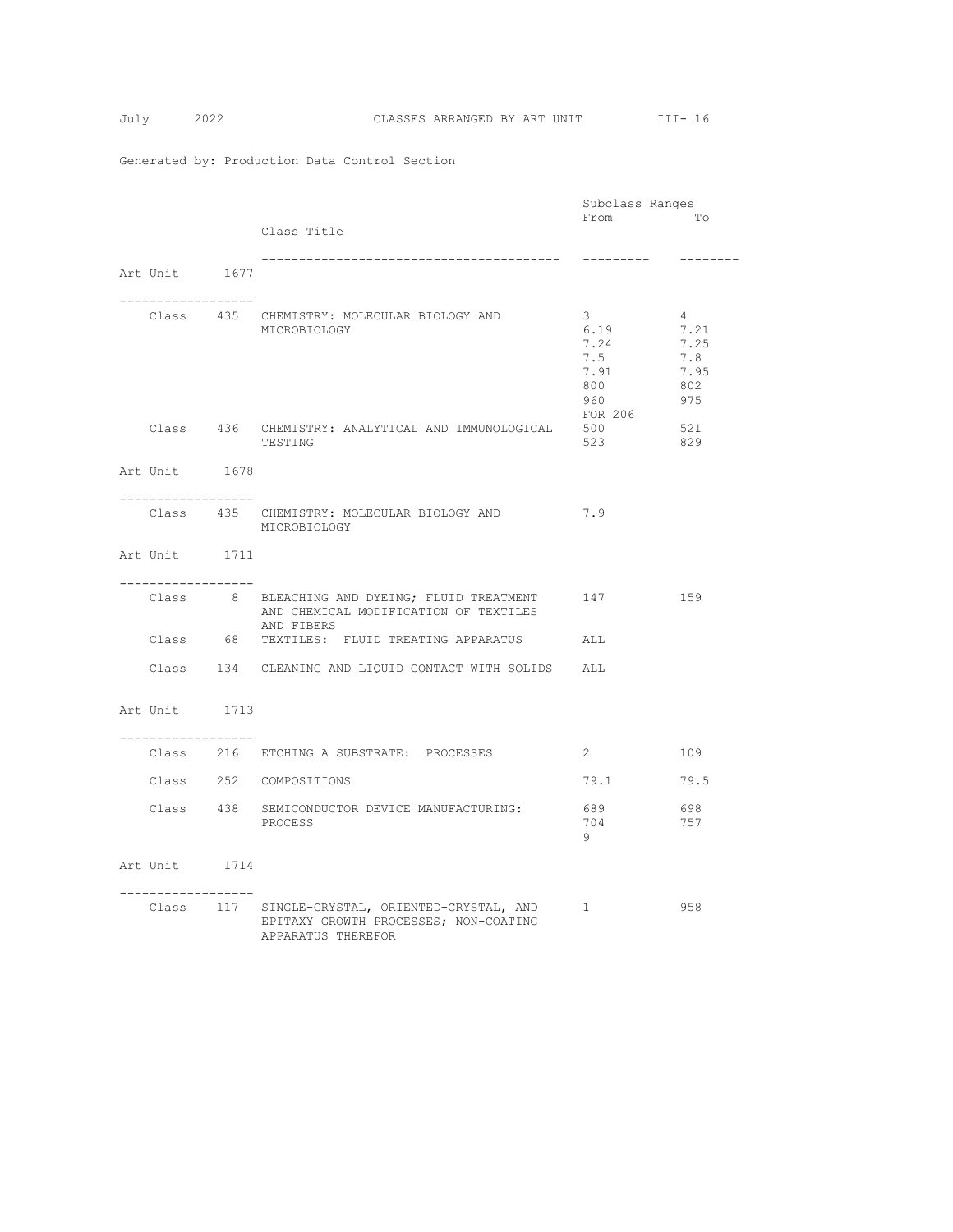$$
July 2
$$

|                                                      |                                                                                        | Subclass Ranges                       |                      |
|------------------------------------------------------|----------------------------------------------------------------------------------------|---------------------------------------|----------------------|
|                                                      | Class Title                                                                            | From                                  | Tо                   |
| Art Unit 1715                                        | --------------------------------------                                                 |                                       |                      |
| . _ _ _ _ _ _ _ _ _ _ _ _ _ _ _ _ _ _                | Class 427 COATING PROCESSES                                                            | $1 \quad \blacksquare$<br>214 FOR 110 | 213                  |
| Art Unit 1716<br>. <u>.</u>                          |                                                                                        |                                       |                      |
|                                                      | Class 118 COATING APPARATUS                                                            | 715<br>FOR 000                        | 900                  |
|                                                      | Class 156 ADHESIVE BONDING AND MISCELLANEOUS<br>CHEMICAL MANUFACTURE                   | 345.1<br>912                          | 345.55<br>917        |
| Art Unit 1717                                        |                                                                                        |                                       |                      |
| . _ _ _ _ _ _ _ _ _ _ _ _ _ _ _ _ _                  | Class 118 COATING APPARATUS                                                            | 13<br>DIG 1 DIG 22                    | 714                  |
| Art Unit 1722                                        |                                                                                        |                                       |                      |
| . _ _ _ _ _ _ _ _ _ _ _ _ _ _ _ _ _                  | Class 252 COMPOSITIONS                                                                 | 299.01 299.7                          |                      |
|                                                      | Class 430 RADIATION IMAGERY CHEMISTRY: PROCESS, 176<br>COMPOSITION, OR PRODUCT THEREOF |                                       |                      |
| Art Unit 1725<br>. _ _ _ _ _ _ _ _ _ _ _ _ _ _ _ _ _ |                                                                                        |                                       |                      |
|                                                      | Class 48 GAS: HEATING AND ILLUMINATING                                                 | ALL                                   |                      |
|                                                      | Class 429 CHEMISTRY: ELECTRICAL CURRENT PRODUCING<br>APPARATUS, PRODUCT, AND PROCESS   | 71                                    |                      |
| Art Unit 1726                                        |                                                                                        |                                       |                      |
| -----------------                                    | Class 29 METAL WORKING                                                                 | $\mathbf{2}$<br>623.1                 | 623.5                |
|                                                      | Class 429 CHEMISTRY: ELECTRICAL CURRENT PRODUCING<br>APPARATUS, PRODUCT, AND PROCESS   | 730<br>1<br>72                        | 731<br>70<br>FOR 144 |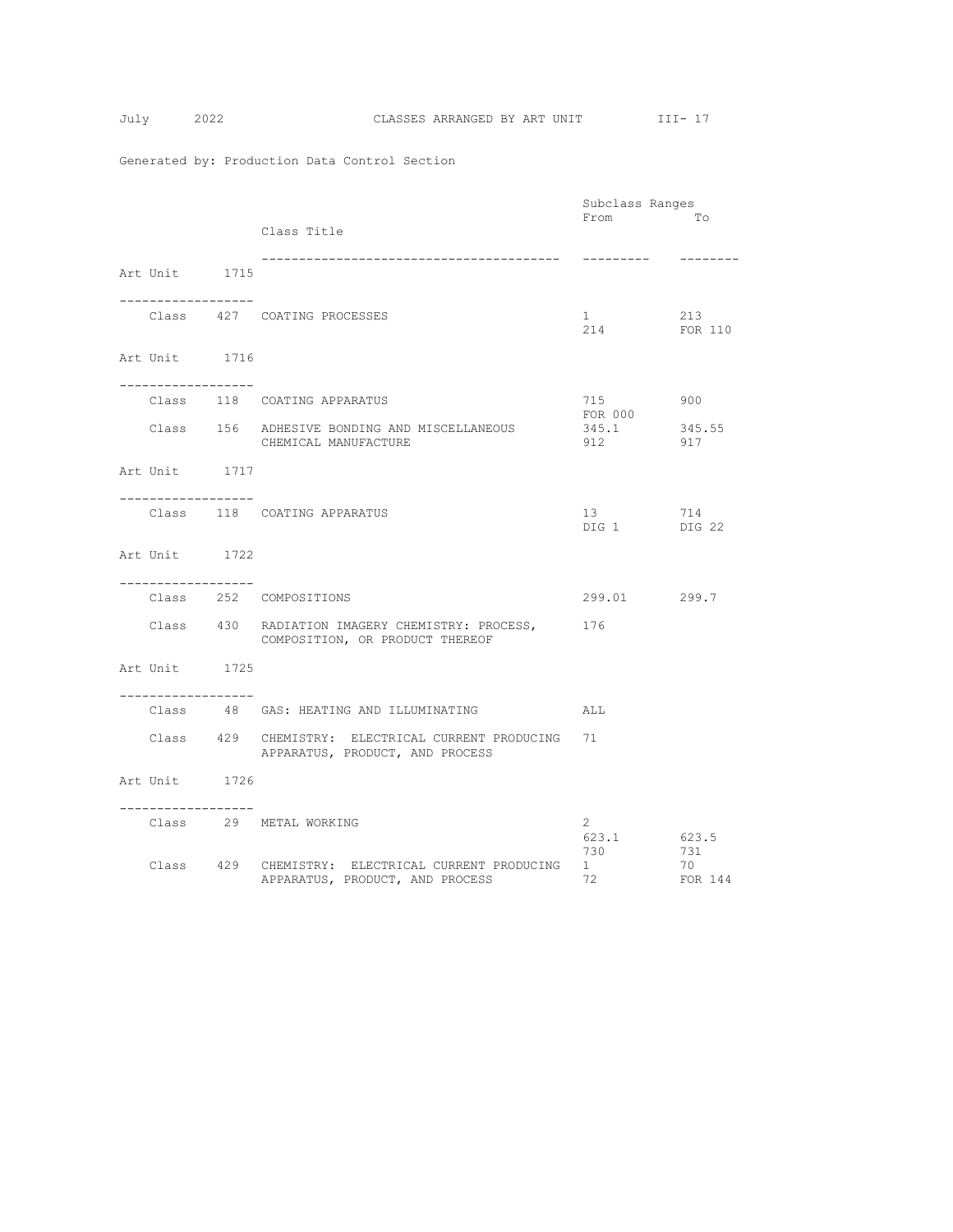|                   |                                                              | Subclass Ranges |          |
|-------------------|--------------------------------------------------------------|-----------------|----------|
|                   |                                                              | From            | Tо       |
|                   | Class Title                                                  |                 |          |
|                   |                                                              | ----------      | -------- |
| Art Unit 1731     |                                                              |                 |          |
|                   |                                                              |                 |          |
| ----------------- |                                                              |                 |          |
|                   | Class 51 ABRASIVE TOOL MAKING PROCESS, MATERIAL,             | ALL             |          |
|                   | OR COMPOSITION<br>Class 106 COMPOSITIONS: COATING OR PLASTIC | $2^{\circ}$     | 18.36    |
|                   |                                                              | 273.1           | 284.4    |
|                   |                                                              | 310             | DIG 7    |
|                   |                                                              | 32.5            | - 34     |
|                   |                                                              | 36              | 38.9     |
|                   | Class 252 COMPOSITIONS                                       | 378 P           | 378 R    |
|                   |                                                              | 70              |          |
|                   |                                                              | 8.57            | 8.91     |
|                   |                                                              | 950             | 951      |
|                   | Class 501 COMPOSITIONS: CERAMIC                              | ALL             |          |
|                   |                                                              |                 |          |
| Art Unit 1732     |                                                              |                 |          |
|                   |                                                              |                 |          |
| ----------------- |                                                              |                 |          |
|                   | Class 106 COMPOSITIONS: COATING OR PLASTIC                   | 122             | 272      |
|                   |                                                              | 285             | 287.35   |
|                   |                                                              | FOR 000 FOR 197 |          |
|                   | Class 127 SUGAR, STARCH, AND CARBOHYDRATES                   | 29              | 71       |
|                   | Class 423 CHEMISTRY OF INORGANIC COMPOUNDS                   | 700             | 718      |
|                   |                                                              |                 |          |
|                   | Class 502 CATALYST, SOLID SORBENT, OR SUPPORT                | 100             | 231      |
|                   | THEREFOR: PRODUCT OR PROCESS OF MAKING                       |                 |          |
|                   |                                                              |                 |          |
| Art Unit 1733     |                                                              |                 |          |
| ---------------   |                                                              |                 |          |
|                   | Class 75 SPECIALIZED METALLURGICAL PROCESSES,                | ALL             |          |
|                   | COMPOSITIONS FOR USE THEREIN,                                |                 |          |
|                   | CONSOLIDATED METAL POWDER COMPOSITIONS,                      |                 |          |
|                   | AND LOOSE METAL PARTICULATE MIXTURES                         |                 |          |
|                   | Class 148 METAL TREATMENT                                    | 22              | 33.6     |
|                   |                                                              | 99              | DIG 174  |
|                   | Class 222 DISPENSING                                         | 590             | 607      |
|                   | Class 266 METALLURGICAL APPARATUS                            | 629             |          |
|                   |                                                              | ALL             |          |
|                   | Class 419 POWDER METALLURGY PROCESSES                        | ALL             |          |
|                   |                                                              |                 |          |
|                   | Class 420 ALLOYS OR METALLIC COMPOSITIONS                    | ALL             |          |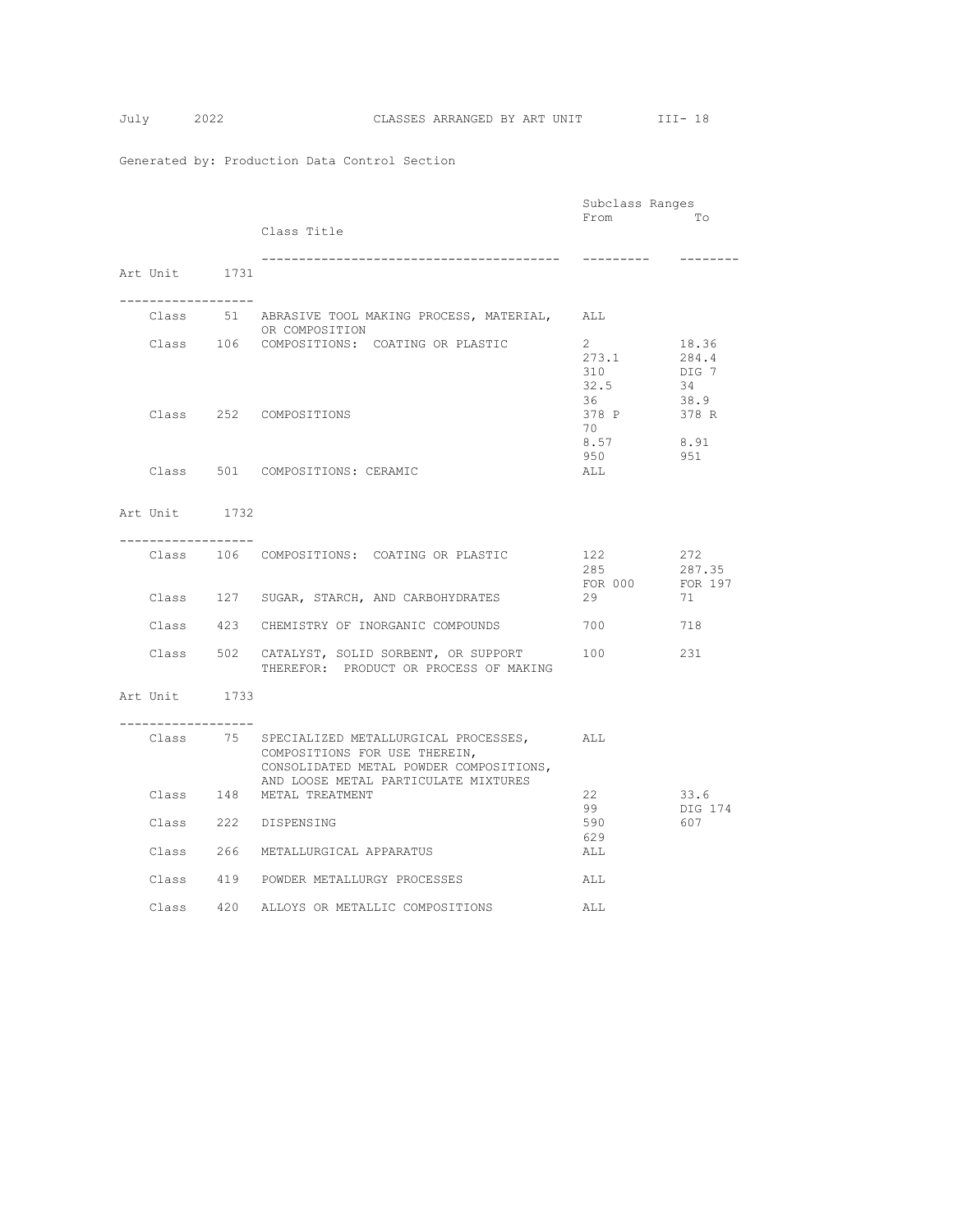$$
Tuly \qquad \qquad 2
$$

|                                     |                                                                                                                        | Subclass Ranges               |                    |
|-------------------------------------|------------------------------------------------------------------------------------------------------------------------|-------------------------------|--------------------|
|                                     | Class Title                                                                                                            | From                          | To                 |
| Art Unit 1734                       |                                                                                                                        | ----------                    | ---------          |
| . <u>.</u> .                        |                                                                                                                        |                               |                    |
|                                     | Class 106 COMPOSITIONS: COATING OR PLASTIC                                                                             | 1.05<br>31.01<br>35           | 1.29<br>31.97      |
|                                     | Class 252 COMPOSITIONS                                                                                                 | 301.16<br>60 000              | 301.6 S<br>62.9P Z |
| Art Unit 1735                       |                                                                                                                        |                               |                    |
| . _ _ _ _ _ _ _ _ _ _ _ _ _ _ _ _ _ | Class 149 EXPLOSIVE AND THERMIC COMPOSITIONS OR ALL<br>CHARGES                                                         |                               |                    |
|                                     | Class 164 METAL FOUNDING                                                                                               | ALL                           |                    |
|                                     | Class 228 METAL FUSION BONDING                                                                                         | ALL                           |                    |
| Art Unit 1736                       |                                                                                                                        |                               |                    |
| -----------------                   | Class 23 CHEMISTRY: PHYSICAL PROCESSES                                                                                 | ALL                           |                    |
|                                     | Class 71 CHEMISTRY: FERTILIZERS                                                                                        | ALL                           |                    |
|                                     | Class 148 METAL TREATMENT                                                                                              | 95<br>98                      |                    |
|                                     | Class 252 COMPOSITIONS                                                                                                 | 372                           | 377                |
|                                     | Class 423 CHEMISTRY OF INORGANIC COMPOUNDS                                                                             | $1 \qquad \qquad$             | 659                |
|                                     | Class 502 CATALYST, SOLID SORBENT, OR SUPPORT                                                                          | DIG 1<br>1                    | FOR 102<br>87      |
|                                     | THEREFOR: PRODUCT OR PROCESS OF MAKING 232<br>Class 505 SUPERCONDUCTOR TECHNOLOGY: APPARATUS, ALL<br>MATERIAL, PROCESS |                               | FOR 000            |
|                                     | Class 588 HAZARDOUS OR TOXIC WASTE DESTRUCTION OR 1<br>CONTAINMENT                                                     | 261                           | 20<br>FOR 000      |
| Art Unit 1737                       |                                                                                                                        |                               |                    |
| ------------------                  | Class 430 RADIATION IMAGERY CHEMISTRY: PROCESS,<br>COMPOSITION, OR PRODUCT THEREOF                                     | $1 \quad \blacksquare$<br>177 | 175<br>FOR 118     |
| Art Unit 1741                       |                                                                                                                        |                               |                    |
| . <u>.</u>                          | Class 65 GLASS MANUFACTURING                                                                                           | ALL                           |                    |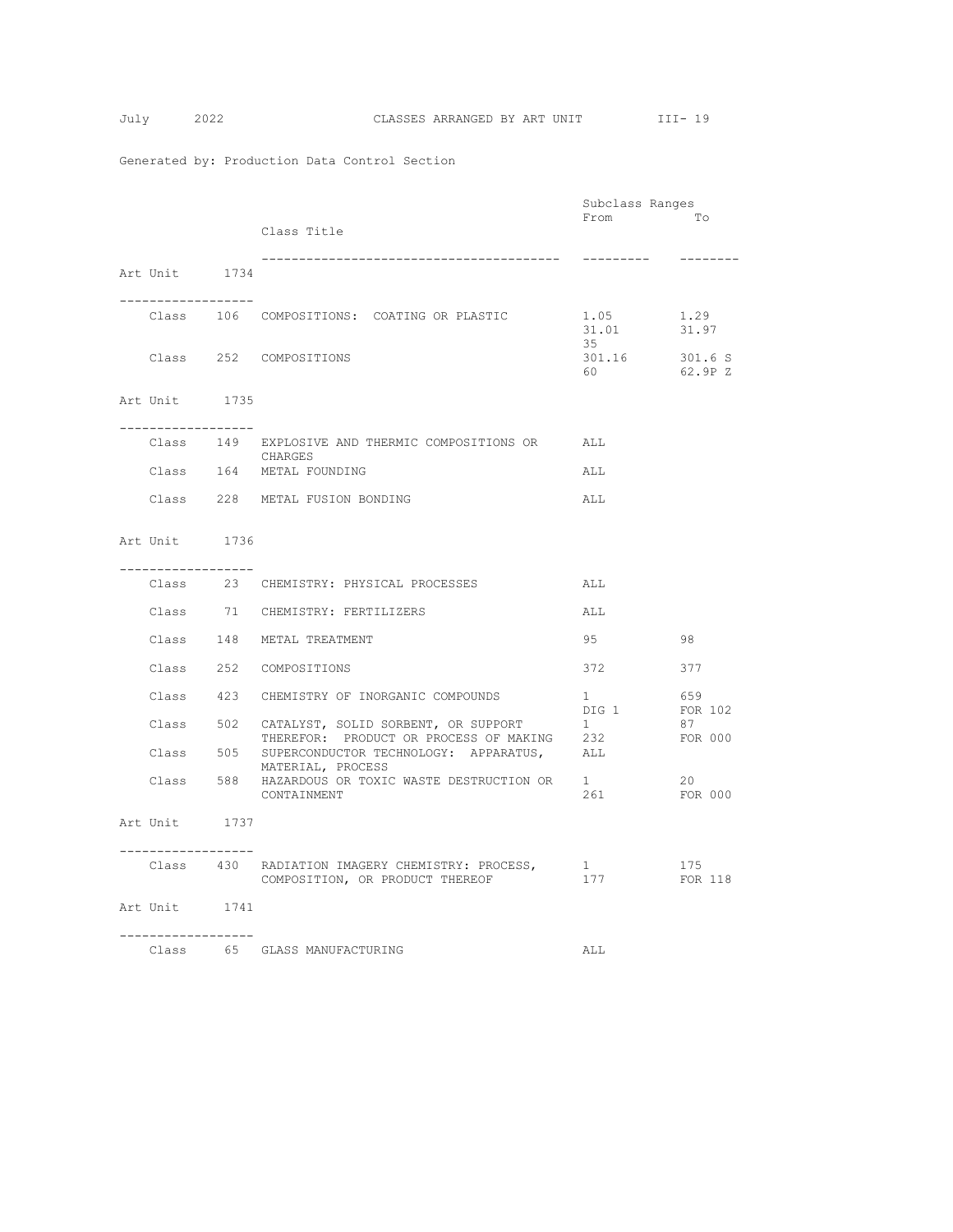|                                        |                                                                      | Subclass Ranges         |            |
|----------------------------------------|----------------------------------------------------------------------|-------------------------|------------|
|                                        |                                                                      | From                    | To         |
|                                        | Class Title                                                          |                         |            |
|                                        | ______________________________________                               | ----------              |            |
| Art Unit 1742                          |                                                                      |                         |            |
|                                        |                                                                      |                         |            |
| -----------------                      |                                                                      |                         |            |
|                                        | Class 264 PLASTIC AND NONMETALLIC ARTICLE SHAPING .5                 |                         | 4          |
|                                        | OR TREATING: PROCESSES                                               | 5                       | FOR 102    |
| Art Unit 1743                          |                                                                      |                         |            |
|                                        |                                                                      |                         |            |
| . _ _ _ _ _ _ _ _ _ _ _ _ _ _ _ _ _    |                                                                      |                         |            |
|                                        | Class 425 PLASTIC ARTICLE OR EARTHENWARE SHAPING ALL                 |                         |            |
|                                        | OR TREATING: APPARATUS                                               |                         |            |
| Art Unit 1744                          |                                                                      |                         |            |
|                                        |                                                                      |                         |            |
| -----------------                      |                                                                      |                         |            |
|                                        | Class 249 STATIC MOLDS                                               | 197                     | 206        |
|                                        |                                                                      |                         | 187.1      |
|                                        |                                                                      | DIG 1                   | DIG 5      |
| Art Unit 1745                          |                                                                      |                         |            |
|                                        |                                                                      |                         |            |
| -----------------                      |                                                                      |                         |            |
|                                        | Class 156 ADHESIVE BONDING AND MISCELLANEOUS                         | 346                     | 393        |
|                                        | CHEMICAL MANUFACTURE                                                 | 423<br>918              | 767        |
|                                        |                                                                      | FOR 100 FOR 101         | DIG 51     |
|                                        |                                                                      |                         |            |
| Art Unit 1746                          |                                                                      |                         |            |
|                                        |                                                                      |                         |            |
| . _ _ _ _ _ _ _ _ _ _ _ _ _ _ _ _      |                                                                      |                         |            |
|                                        | Class 156 ADHESIVE BONDING AND MISCELLANEOUS<br>CHEMICAL MANUFACTURE | 1<br>137                | 109<br>338 |
|                                        |                                                                      | 908                     |            |
|                                        |                                                                      |                         |            |
| Art Unit 1747                          |                                                                      |                         |            |
|                                        |                                                                      |                         |            |
| -----------------<br>Class 131 TOBACCO |                                                                      | ALL                     |            |
|                                        |                                                                      |                         |            |
|                                        | Class 152 RESILIENT TIRES AND WHEELS                                 | 341.1                   |            |
|                                        |                                                                      | 900 - 100               | DIG 6      |
|                                        |                                                                      | DIG 12                  |            |
|                                        |                                                                      | DIG 14 DIG 16<br>DIG 18 | DIG 19     |
|                                        | Class 156 ADHESIVE BONDING AND MISCELLANEOUS                         | 906 -                   | 907        |
|                                        | CHEMICAL MANUFACTURE                                                 | 909                     | 910        |
|                                        |                                                                      |                         |            |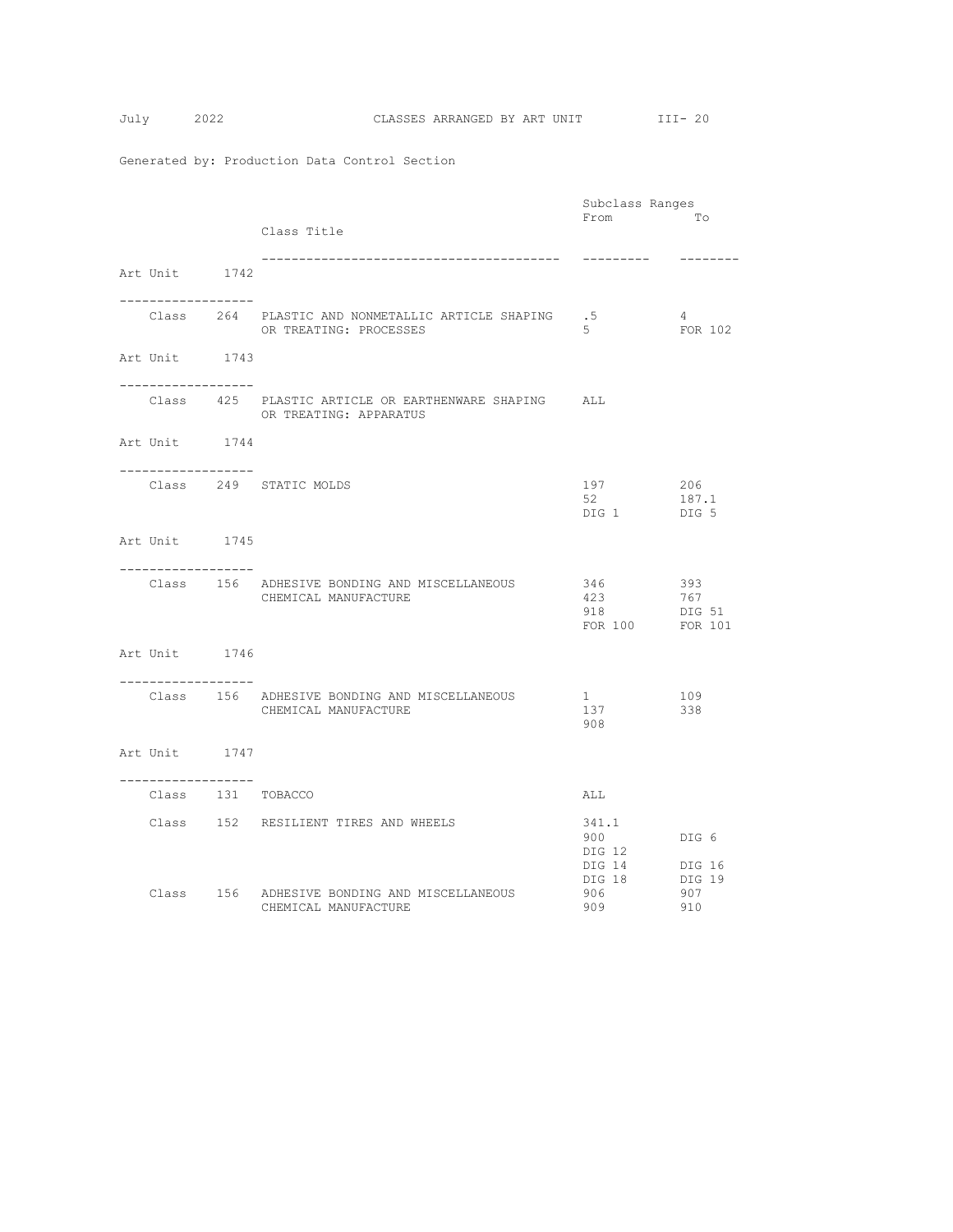|                                  |                                                                                                                       | Subclass Ranges                                                 |                                 |
|----------------------------------|-----------------------------------------------------------------------------------------------------------------------|-----------------------------------------------------------------|---------------------------------|
|                                  | Class Title<br>----------------------------                                                                           | From                                                            | To                              |
| Art Unit 1748                    |                                                                                                                       |                                                                 |                                 |
|                                  | Class 162 PAPER MAKING AND FIBER LIBERATION ALL                                                                       |                                                                 |                                 |
| Art Unit 1749<br>-------------   |                                                                                                                       |                                                                 |                                 |
|                                  | Class 152 RESILIENT TIRES AND WHEELS                                                                                  | 151 000<br>192 and $\sim$<br>300<br>331.1 340.1<br>342.1<br>450 | 169<br>212<br>322<br>373<br>565 |
|                                  | Class 156 ADHESIVE BONDING AND MISCELLANEOUS<br>CHEMICAL MANUFACTURE                                                  | 110.1<br>394.1                                                  | 136<br>422                      |
| Art Unit 1756<br>--------------- |                                                                                                                       |                                                                 |                                 |
|                                  | Class 205 ELECTROLYSIS: PROCESSES, COMPOSITIONS 154<br>USED THEREIN, AND METHODS OF PREPARING 525<br>THE COMPOSITIONS |                                                                 |                                 |
| Art Unit 1757                    |                                                                                                                       |                                                                 |                                 |
|                                  | Class 136 BATTERIES: THERMOELECTRIC AND<br>PHOTOELECTRIC                                                              | ALL                                                             |                                 |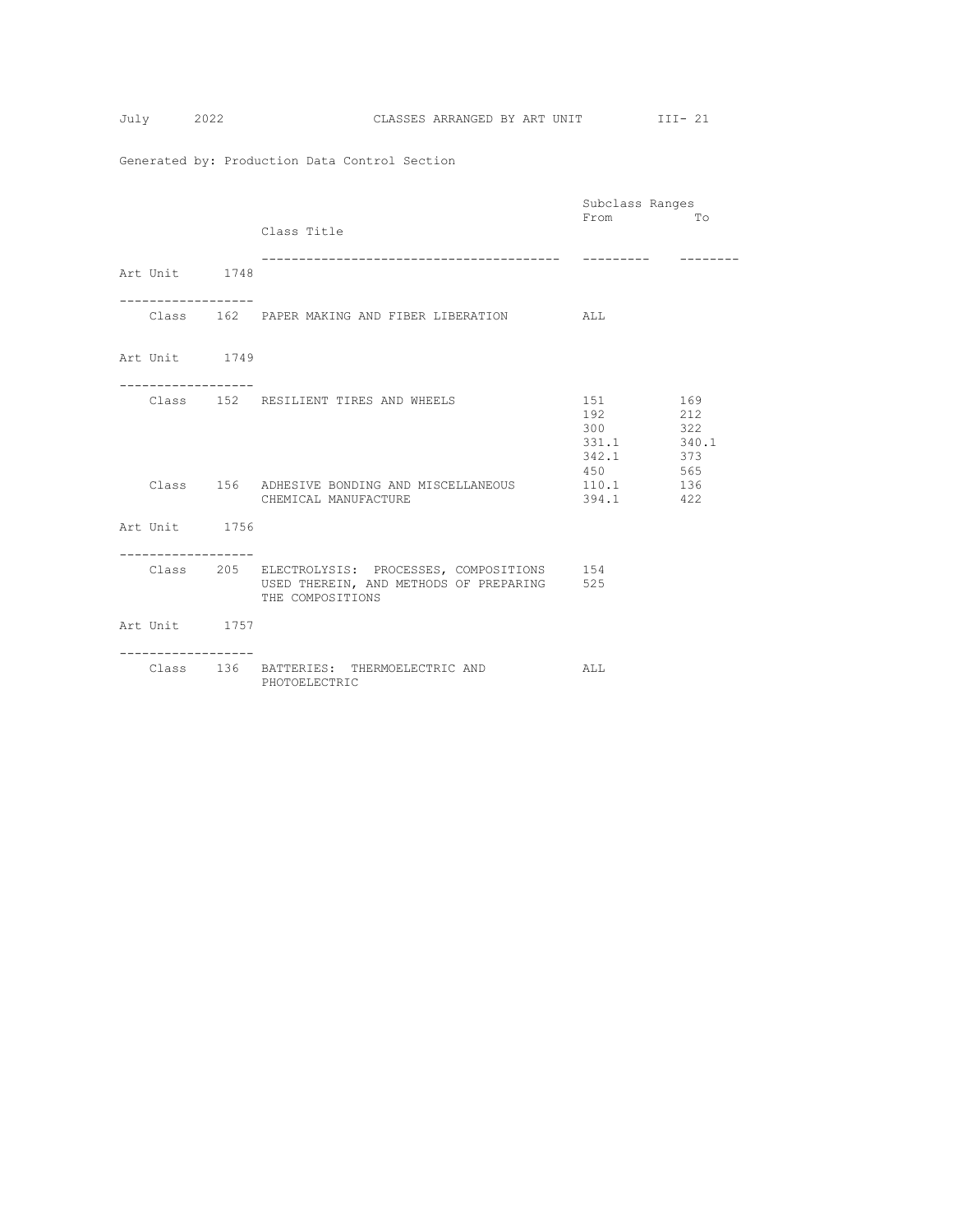|               |                                                                            | Subclass Ranges        |         |
|---------------|----------------------------------------------------------------------------|------------------------|---------|
|               |                                                                            | From                   | Tо      |
|               | Class Title                                                                |                        |         |
|               |                                                                            |                        |         |
|               | _________________________________                                          |                        |         |
| Art Unit 1761 |                                                                            |                        |         |
|               |                                                                            |                        |         |
|               | Class 8 BLEACHING AND DYEING; FLUID TREATMENT                              | 115.54                 | 133     |
|               | AND CHEMICAL MODIFICATION OF TEXTILES                                      | 404                    |         |
|               | AND FIBERS                                                                 | 436                    | 939     |
|               | Class 252 COMPOSITIONS                                                     | $1 \quad \blacksquare$ | 8.05    |
|               |                                                                            | 363.5                  | 367.1   |
|               |                                                                            | 380                    | 407     |
|               |                                                                            | 478                    | 700     |
|               |                                                                            | 67                     | 69      |
|               |                                                                            | 71                     | 79      |
|               |                                                                            | 88.1                   | 194     |
|               |                                                                            | 960                    | FOR 254 |
|               | Class 510 CLEANING COMPOSITIONS FOR SOLID                                  | 100                    | 156     |
|               | SURFACES, AUXILIARY COMPOSITIONS                                           | 174                    | 213     |
|               | THEREFOR, OR PROCESSES OF PREPARING THE 220                                |                        | 225     |
|               | COMPOSITIONS                                                               | 227                    | 277     |
|               |                                                                            | 281                    | 293     |
|               |                                                                            | 295                    | 297     |
|               |                                                                            | 299                    |         |
|               |                                                                            | 301                    | 304     |
|               |                                                                            | 307                    | 318     |
|               |                                                                            | 324                    | 341     |
|               |                                                                            | 343                    | 391     |
|               |                                                                            | 394                    |         |
|               |                                                                            | 398                    | 404     |
|               |                                                                            | 406                    | 434     |
|               |                                                                            | 437                    | 466     |
|               |                                                                            | 468                    | 513     |
|               |                                                                            | 515                    | 528     |
|               |                                                                            | 536                    | FOR 240 |
| Class         | 523 SYNTHETIC RESINS OR NATURAL RUBBERS --<br>PART OF THE CLASS 520 SERIES | 462                    | 468     |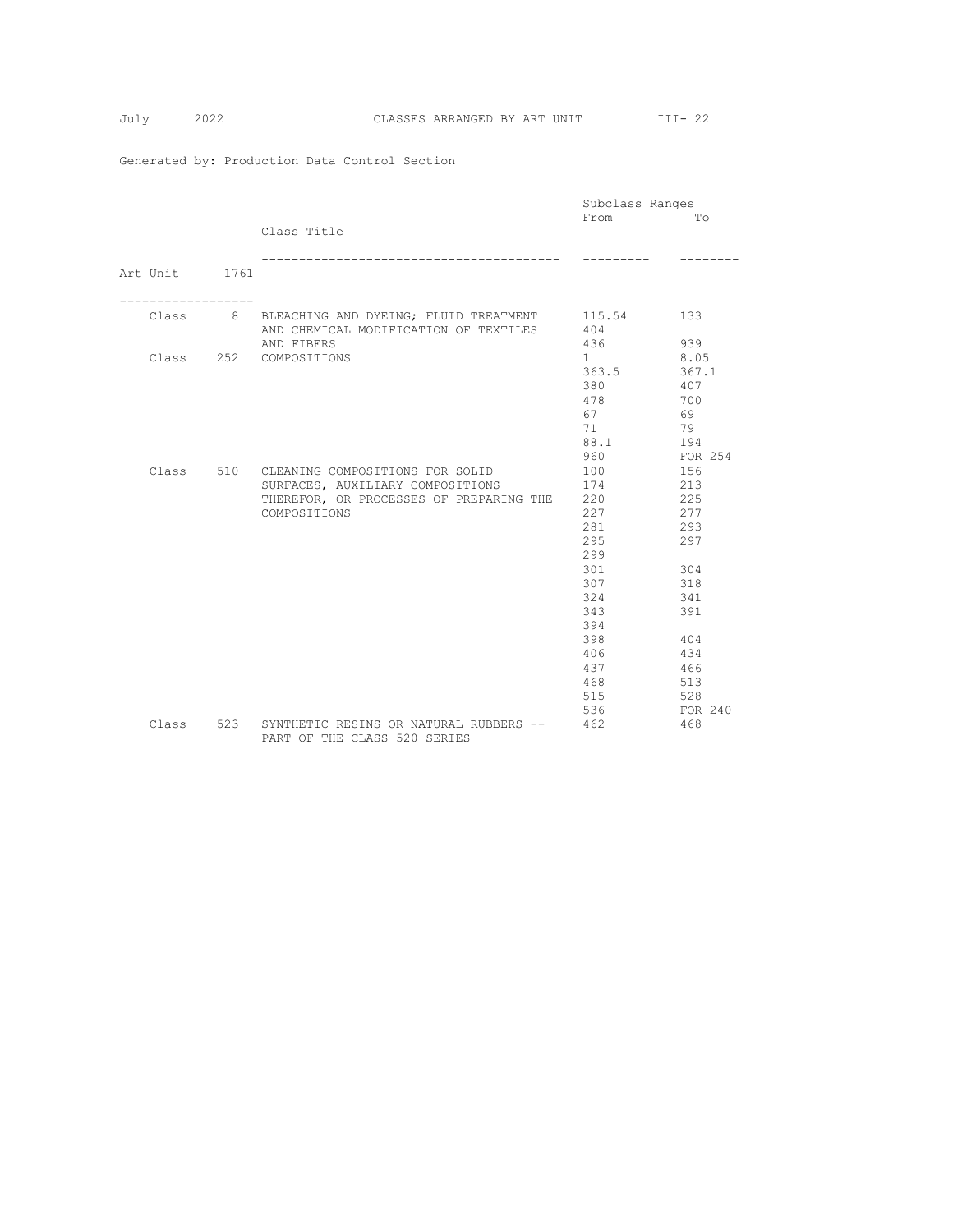|               |                                                      | Subclass Ranges |         |
|---------------|------------------------------------------------------|-----------------|---------|
|               |                                                      | From            | Tо      |
|               | Class Title                                          |                 |         |
|               |                                                      |                 |         |
|               |                                                      |                 |         |
| Art Unit 1762 |                                                      |                 |         |
|               |                                                      |                 |         |
|               |                                                      |                 |         |
|               | Class 260 CHEMISTRY OF CARBON COMPOUNDS              | 998.11 FOR 000  |         |
|               | Class 521 SYNTHETIC RESINS OR NATURAL RUBBERS --     | 2.5             | 39      |
|               | PART OF THE CLASS 520 SERIES                         |                 |         |
| Class         | 523 SYNTHETIC RESINS OR NATURAL RUBBERS --           | 123             |         |
|               | PART OF THE CLASS 520 SERIES                         | 160             | 177     |
|               |                                                      | 180             | 181     |
|               |                                                      | 218             | 375     |
|               | Class 524 SYNTHETIC RESINS OR NATURAL RUBBERS --     | 1               | 587     |
|               | PART OF THE CLASS 520 SERIES                         | 700             | 729     |
|               |                                                      | 732             | 836     |
|               |                                                      | 839             | 857     |
|               |                                                      | 868             | 929     |
|               | Class 525 SYNTHETIC RESINS OR NATURAL RUBBERS --     | 149             | 164     |
|               | PART OF THE CLASS 520 SERIES                         | 185             | 190     |
|               |                                                      | 319             | 324     |
|               |                                                      | 50              | 62      |
|               |                                                      | 65              |         |
|               |                                                      | 92 H            |         |
|               | Class 526 SYNTHETIC RESINS OR NATURAL RUBBERS -- 280 |                 | FOR 000 |
|               | PART OF THE CLASS 520 SERIES                         | 59              | 278     |
|               |                                                      |                 |         |
| Art Unit 1763 |                                                      |                 |         |
|               |                                                      |                 |         |
|               |                                                      |                 |         |
|               | Class 512 PERFUME COMPOSITIONS                       | $1 \quad$       | 27      |
|               |                                                      |                 |         |
|               | Class 524 SYNTHETIC RESINS OR NATURAL RUBBERS --     | 589             | 591     |
|               | PART OF THE CLASS 520 SERIES                         | FOR 000         |         |
|               |                                                      |                 |         |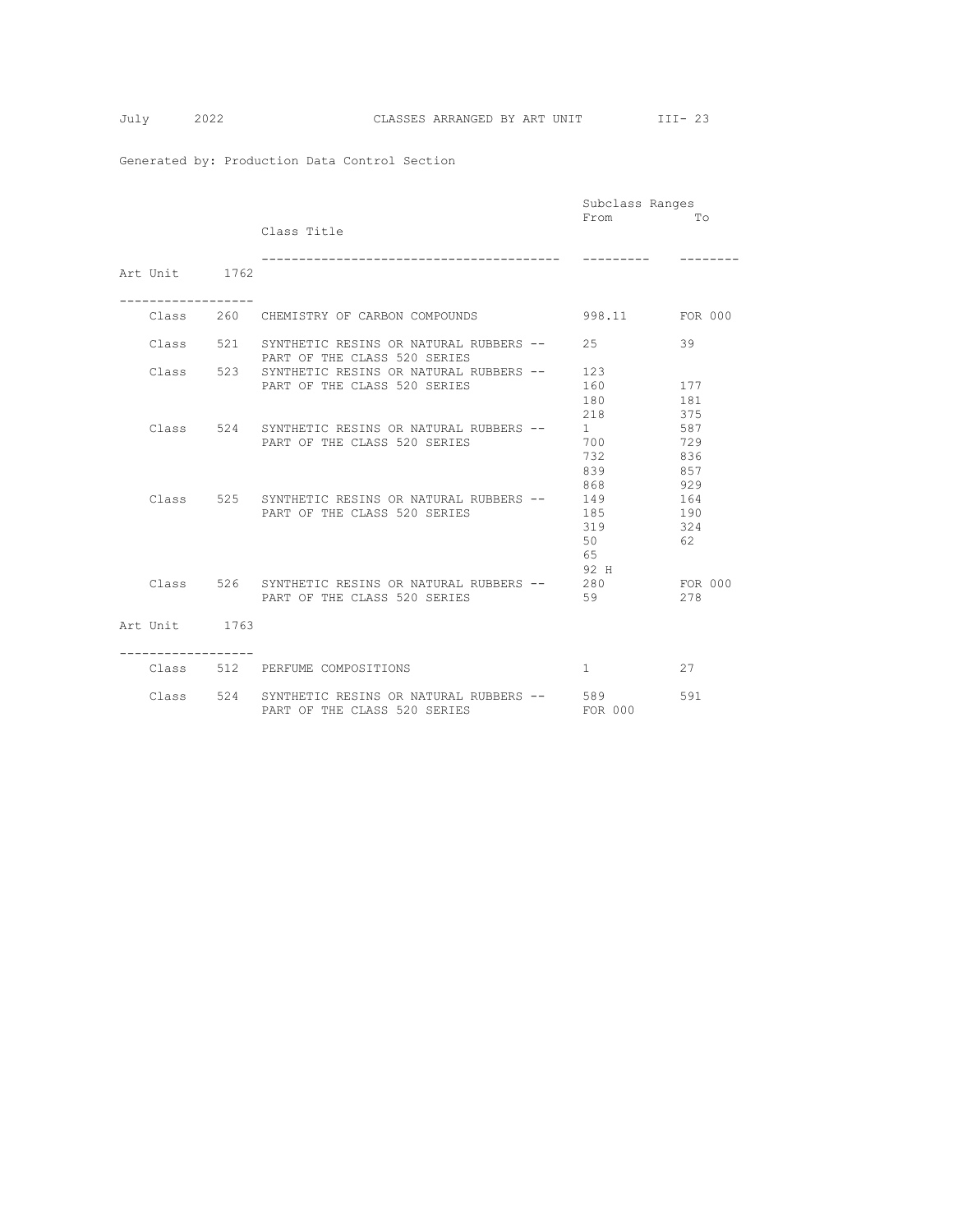|                |     |                                           | Subclass Ranges |         |
|----------------|-----|-------------------------------------------|-----------------|---------|
|                |     |                                           | From            | Tо      |
|                |     | Class Title                               |                 |         |
|                |     |                                           |                 |         |
|                |     |                                           |                 |         |
| Art Unit. 1764 |     |                                           |                 |         |
|                |     |                                           |                 |         |
| Class          |     | 8 BLEACHING AND DYEING; FLUID TREATMENT   | 137             | 142     |
|                |     | AND CHEMICAL MODIFICATION OF TEXTILES     | 160             | 403     |
|                |     | AND FIBERS                                | 405             | 435     |
|                |     |                                           |                 |         |
|                |     |                                           | 94.1 D          | 115.53  |
|                |     |                                           | DIG 1           | FOR 000 |
|                |     | Class 510 CLEANING COMPOSITIONS FOR SOLID | 226             |         |
|                |     | SURFACES, AUXILIARY COMPOSITIONS          | 320             | 321     |
|                |     | THEREFOR, OR PROCESSES OF PREPARING THE   | 342             |         |
|                |     | COMPOSITIONS                              | 392             | 393     |
|                |     |                                           | 405             |         |
| Class          | 523 | SYNTHETIC RESINS OR NATURAL RUBBERS --    | 200             | 211     |
|                |     |                                           |                 |         |
|                |     | PART OF THE CLASS 520 SERIES              | 215             | 217     |
| Class          | 524 | SYNTHETIC RESINS OR NATURAL RUBBERS --    | 592             | 598     |
|                |     | PART OF THE CLASS 520 SERIES              |                 |         |
| Class          | 525 | SYNTHETIC RESINS OR NATURAL RUBBERS --    | 2.42            | 318     |
|                |     | PART OF THE CLASS 520 SERIES              |                 |         |
|                |     |                                           |                 |         |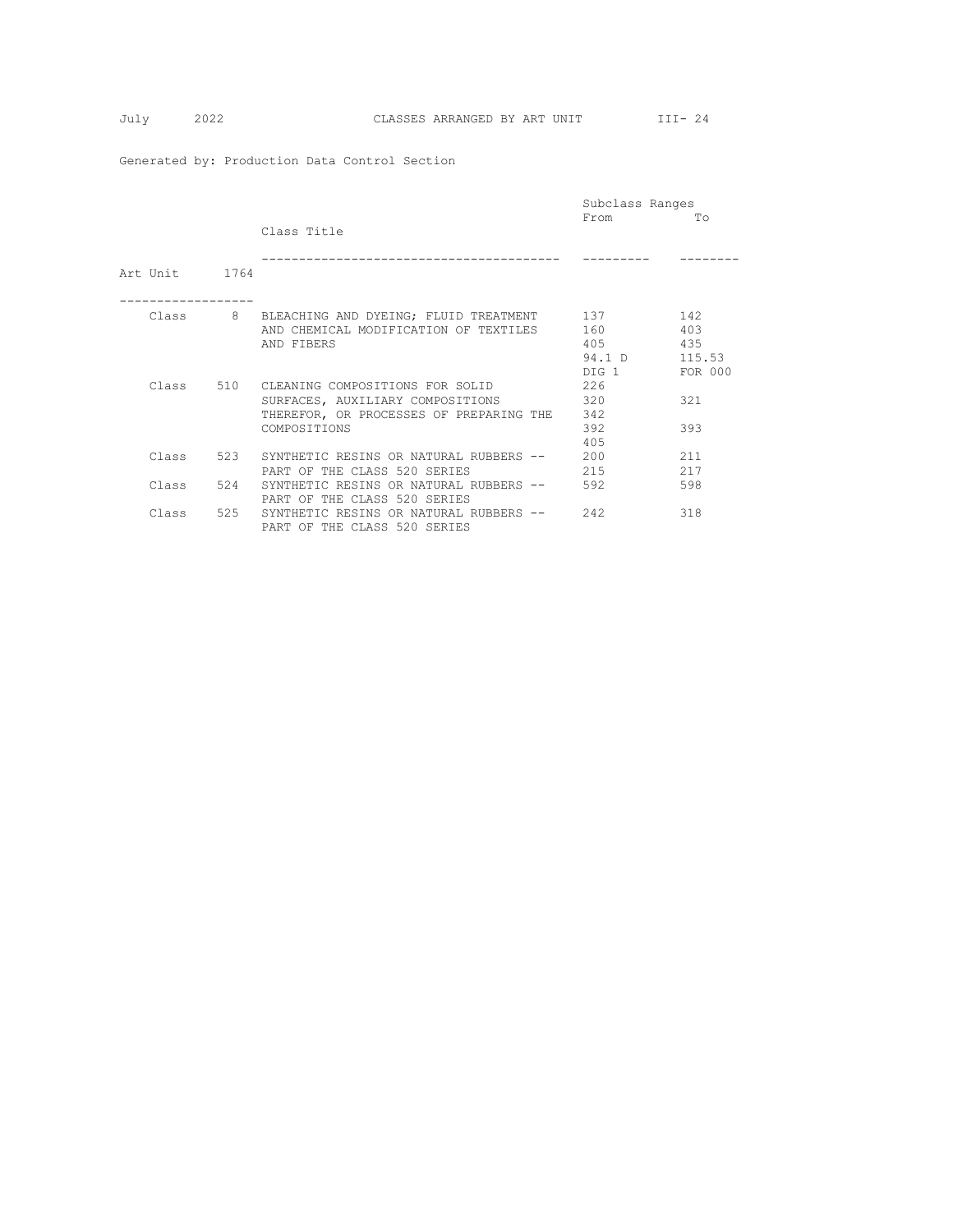|                                   |     |                                                                        | Subclass Ranges |         |
|-----------------------------------|-----|------------------------------------------------------------------------|-----------------|---------|
|                                   |     |                                                                        | From            | Tо      |
|                                   |     | Class Title                                                            |                 |         |
|                                   |     |                                                                        |                 |         |
|                                   |     |                                                                        |                 |         |
| Art Unit 1765                     |     |                                                                        |                 |         |
| . _ _ _ _ _ _ _ _ _ _ _ _ _ _ _ _ |     |                                                                        |                 |         |
|                                   |     | Class 264 PLASTIC AND NONMETALLIC ARTICLE SHAPING 4.1                  |                 | 4.7     |
|                                   |     | OR TREATING: PROCESSES                                                 |                 |         |
| Class 427                         |     | COATING PROCESSES                                                      | 213.3           | 213.36  |
|                                   |     |                                                                        |                 |         |
| Class                             | 428 | STOCK MATERIAL OR MISCELLANEOUS ARTICLES                               | 402.2           | 402.24  |
|                                   |     |                                                                        |                 |         |
| Class                             | 520 | SYNTHETIC RESINS OR NATURAL RUBBERS --                                 | ALL             |         |
|                                   |     | PART OF THE CLASS 520 SERIES                                           |                 |         |
| Class                             | 521 | SYNTHETIC RESINS OR NATURAL RUBBERS --                                 | 40              | 918     |
|                                   |     | PART OF THE CLASS 520 SERIES                                           |                 |         |
| Class                             | 522 | SYNTHETIC RESINS OR NATURAL RUBBERS --                                 | AT.T.           |         |
|                                   |     | PART OF THE CLASS 520 SERIES                                           |                 |         |
| Class                             | 523 | SYNTHETIC RESINS OR NATURAL RUBBERS --                                 | 212             | 214     |
| Class                             | 524 | PART OF THE CLASS 520 SERIES<br>SYNTHETIC RESINS OR NATURAL RUBBERS -- | 588             |         |
|                                   |     | PART OF THE CLASS 520 SERIES                                           |                 |         |
| Class                             |     | 525 SYNTHETIC RESINS OR NATURAL RUBBERS --                             | 146             | 148     |
|                                   |     | PART OF THE CLASS 520 SERIES                                           | 178             | 184     |
|                                   |     |                                                                        | 191             | 241     |
|                                   |     |                                                                        | 396             |         |
|                                   |     |                                                                        | 419             | 436     |
|                                   |     |                                                                        | 438             |         |
|                                   |     |                                                                        | 446             |         |
|                                   |     |                                                                        | 461             | 470     |
|                                   |     |                                                                        | 481             | 486     |
|                                   |     |                                                                        | 523             | 533     |
|                                   |     |                                                                        | 63              | 64      |
|                                   |     |                                                                        | 66              | 92 G    |
|                                   |     |                                                                        | 92 J            | 122     |
| Class                             | 526 | SYNTHETIC RESINS OR NATURAL RUBBERS --                                 | 279             |         |
|                                   |     | PART OF THE CLASS 520 SERIES                                           |                 |         |
| Class                             | 527 | SYNTHETIC RESINS OR NATURAL RUBBERS --                                 | ALL             |         |
|                                   |     | PART OF THE CLASS 520 SERIES                                           |                 |         |
| Class                             | 528 | SYNTHETIC RESINS OR NATURAL RUBBERS --                                 | 10 <sup>1</sup> | 124     |
|                                   |     | PART OF THE CLASS 520 SERIES                                           | 176             | 270     |
|                                   |     |                                                                        | 310             | 372     |
|                                   |     |                                                                        | 392             | 402     |
|                                   |     |                                                                        | 480             | FOR 000 |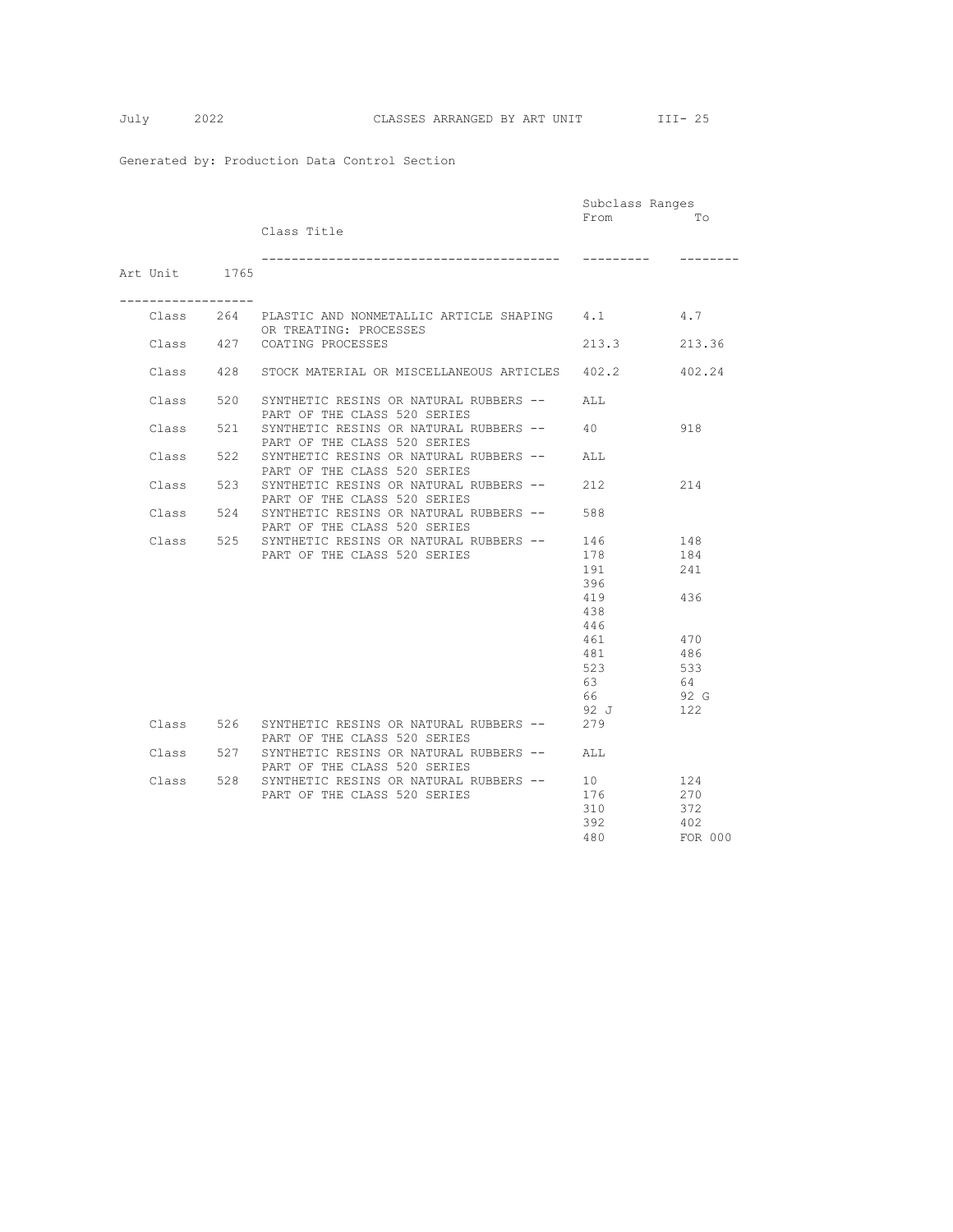|               |     |                                                                                                 | Subclass Ranges |         |
|---------------|-----|-------------------------------------------------------------------------------------------------|-----------------|---------|
|               |     |                                                                                                 | From            | To      |
|               |     | Class Title                                                                                     |                 |         |
| Art Unit 1766 |     |                                                                                                 |                 |         |
|               |     |                                                                                                 |                 |         |
|               |     | Class 516 COLLOID SYSTEMS AND WETTING AGENTS;                                                   | 117             | 118     |
|               |     | SUBCOMBINATIONS THEREOF; PROCESSES OF<br>MAKING, STABILIZING, BREAKING, OR<br><b>INHIBITING</b> | 123             | 124     |
| Class         | 525 | SYNTHETIC RESINS OR NATURAL RUBBERS --                                                          | 123             | 145     |
|               |     | PART OF THE CLASS 520 SERIES                                                                    | 165             | 177     |
|               |     |                                                                                                 | 326.1           | 395     |
|               |     |                                                                                                 | 397             | 418     |
|               |     |                                                                                                 | 437             |         |
|               |     |                                                                                                 | 439             | 445     |
|               |     |                                                                                                 | 447             | 460     |
|               |     |                                                                                                 | 471             | 480     |
|               |     |                                                                                                 | 487             | 522     |
|               |     |                                                                                                 | 534             | FOR 000 |
|               |     |                                                                                                 | 7               | 49      |
| Class         | 528 | SYNTHETIC RESINS OR NATURAL RUBBERS --                                                          | 373             | 391     |
|               |     | PART OF THE CLASS 520 SERIES                                                                    | 403             | 425     |
|               |     |                                                                                                 |                 |         |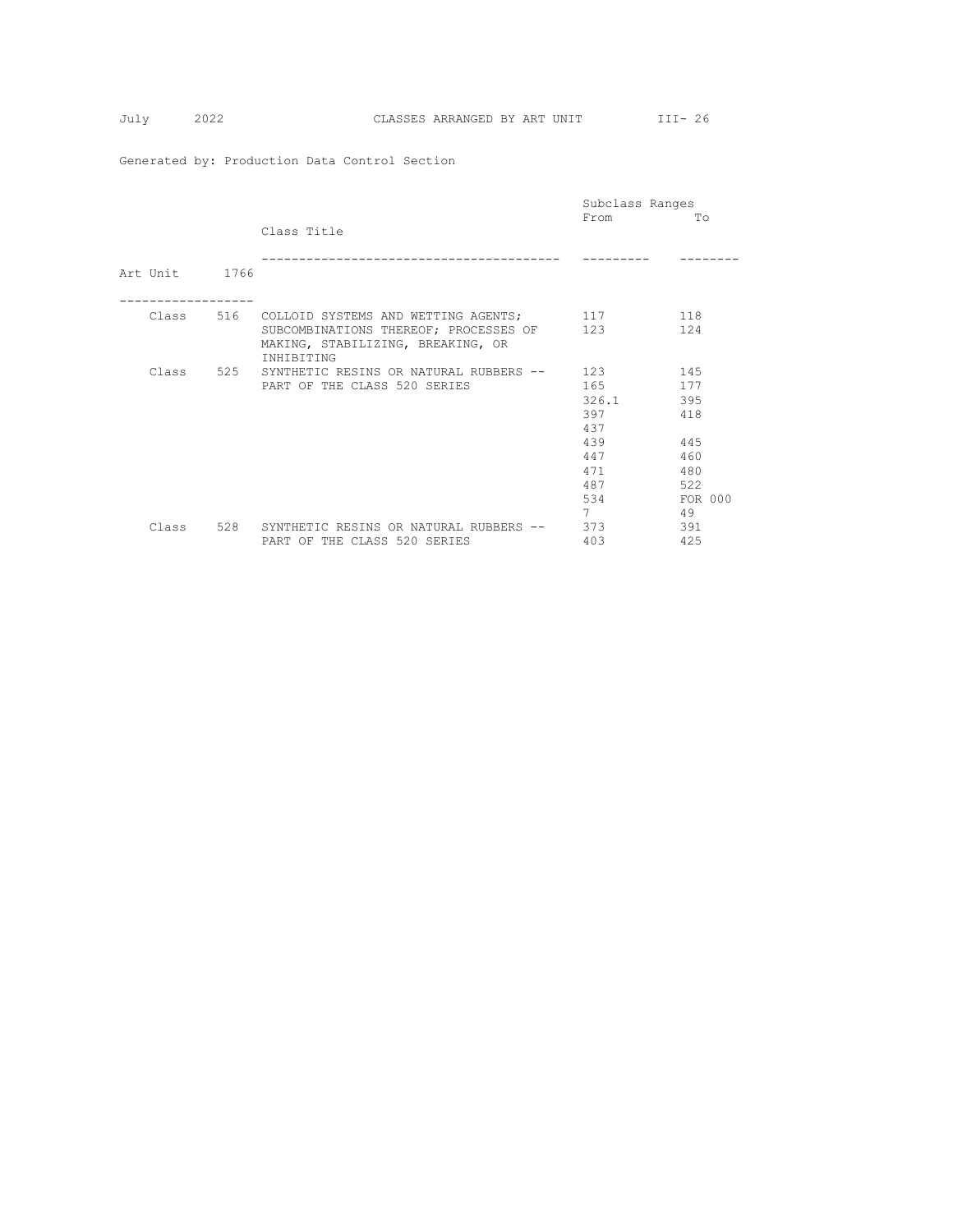|  |                  |     |                                                  | Subclass Ranges |         |
|--|------------------|-----|--------------------------------------------------|-----------------|---------|
|  |                  |     |                                                  | From            | TΟ      |
|  |                  |     | Class Title                                      |                 |         |
|  |                  |     | --------------------------------                 |                 |         |
|  | Art Unit 1767    |     |                                                  |                 |         |
|  | ---------------- |     |                                                  |                 |         |
|  |                  |     | Class 510 CLEANING COMPOSITIONS FOR SOLID        | 157             | 173     |
|  |                  |     | SURFACES, AUXILIARY COMPOSITIONS                 | 214             | 219     |
|  |                  |     | THEREFOR, OR PROCESSES OF PREPARING THE 278      |                 | 280     |
|  |                  |     | COMPOSITIONS                                     | 294             |         |
|  |                  |     |                                                  | 298             |         |
|  |                  |     |                                                  | 300             |         |
|  |                  |     |                                                  | 305             | 306     |
|  |                  |     |                                                  | 319             |         |
|  |                  |     |                                                  | 322             | 323     |
|  |                  |     |                                                  | 395             | 397     |
|  |                  |     |                                                  | 435             | 436     |
|  |                  |     |                                                  | 467             |         |
|  |                  |     |                                                  | 514             |         |
|  |                  |     |                                                  | 529             | 535     |
|  |                  |     | Class 516 COLLOID SYSTEMS AND WETTING AGENTS;    | 1               | 116     |
|  |                  |     | SUBCOMBINATIONS THEREOF; PROCESSES OF            | 119             | 122     |
|  |                  |     | MAKING, STABILIZING, BREAKING, OR<br>INHIBITING  | 125             | FOR 163 |
|  | Class            | 523 | SYNTHETIC RESINS OR NATURAL RUBBERS --           | $1 \quad$       | 122     |
|  |                  |     | PART OF THE CLASS 520 SERIES                     | 124             | 159     |
|  |                  |     |                                                  | 179             |         |
|  |                  |     |                                                  | 400             | 461     |
|  |                  |     |                                                  | 500             | 527     |
|  |                  |     | Class 524 SYNTHETIC RESINS OR NATURAL RUBBERS -- | 599             | 650     |
|  |                  |     | PART OF THE CLASS 520 SERIES                     | 730             | 731     |
|  |                  |     |                                                  | 837             | 838     |
|  |                  |     |                                                  | 858             | 866     |
|  |                  |     | Class 528 SYNTHETIC RESINS OR NATURAL RUBBERS -- | $1 \quad$       | 9       |
|  |                  |     | PART OF THE CLASS 520 SERIES                     | 125             | 175     |
|  |                  |     |                                                  | 271             | 309.1   |
|  |                  |     | Class 530 CHEMISTRY: NATURAL RESINS OR           | 200             | 233     |
|  |                  |     | DERIVATIVES; PEPTIDES OR PROTEINS;               | 500             | 507     |
|  |                  |     | LIGNINS OR REACTION PRODUCTS THEREOF             |                 |         |
|  | Art Unit 1768    |     |                                                  |                 |         |
|  |                  |     |                                                  |                 |         |
|  | --------------   |     | Class 507 EARTH BORING, WELL TREATING, AND OIL   | ALL             |         |
|  |                  |     | FIELD CHEMISTRY                                  |                 |         |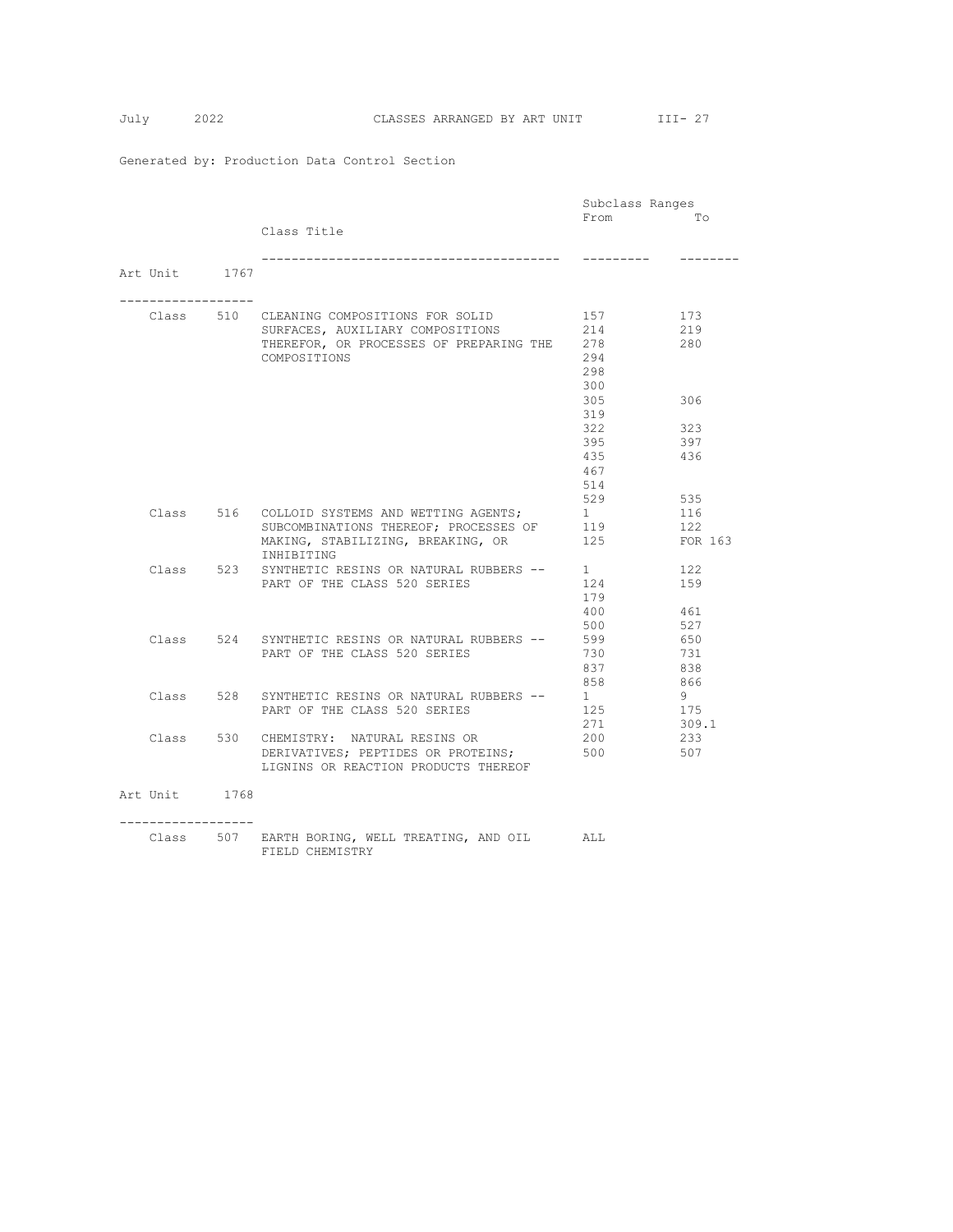|                                       |                                                | Subclass Ranges |         |
|---------------------------------------|------------------------------------------------|-----------------|---------|
|                                       |                                                | From            | To      |
|                                       | Class Title                                    |                 |         |
|                                       | ---------------------------------              |                 |         |
| Art Unit 1771                         |                                                |                 |         |
|                                       |                                                |                 |         |
| -----------------                     |                                                |                 |         |
|                                       | Class 44 FUEL AND RELATED COMPOSITIONS         | ALL             |         |
|                                       |                                                |                 |         |
|                                       | Class 196 MINERAL OILS: APPARATUS              | ALL             |         |
|                                       |                                                |                 |         |
|                                       | Class 208 MINERAL OILS: PROCESSES AND PRODUCTS | ALL             |         |
|                                       | Class 442 FABRIC (WOVEN, KNITTED, OR NONWOVEN  | FOR 000         |         |
|                                       | TEXTILE OR CLOTH, ETC.)                        |                 |         |
| Class 508                             | SOLID ANTI-FRICTION DEVICES, MATERIALS ALL     |                 |         |
|                                       | THEREFOR, LUBRICANT OR SEPARANT                |                 |         |
|                                       | COMPOSITIONS FOR MOVING SOLID SURFACES,        |                 |         |
|                                       | AND MISCELLANEOUS MINERAL OIL<br>COMPOSITIONS  |                 |         |
|                                       |                                                |                 |         |
| Art Unit 1772                         |                                                |                 |         |
|                                       |                                                |                 |         |
| . _ _ _ _ _ _ _ _ _ _ _ _ _ _ _ _ _   |                                                |                 |         |
|                                       | Class 159 CONCENTRATING EVAPORATORS            | ALL             |         |
|                                       | Class 201 DISTILLATION: PROCESSES, THERMOLYTIC | ALL             |         |
|                                       |                                                |                 |         |
|                                       | Class 202 DISTILLATION: APPARATUS              | ALL             |         |
|                                       |                                                |                 |         |
|                                       | Class 203 DISTILLATION: PROCESSES, SEPARATORY  | ALL             |         |
|                                       |                                                |                 |         |
|                                       | Class 585 CHEMISTRY OF HYDROCARBON COMPOUNDS   | ALL             |         |
|                                       |                                                |                 |         |
| Art Unit 1774                         |                                                |                 |         |
|                                       |                                                |                 |         |
| . _ _ _ _ _ _ _ _ _ _ _ _ _ _ _ _ _ _ |                                                |                 |         |
|                                       | Class 366 AGITATING                            | $1 \quad$       | DIG 4   |
|                                       | Class 422 CHEMICAL APPARATUS AND PROCESS       |                 | 115     |
|                                       | DISINFECTING, DEODORIZING, PRESERVING,         | 105<br>129      | 185     |
|                                       | OR STERILIZING                                 | 187             | 242     |
|                                       |                                                | 600             | 659     |
|                                       |                                                | FOR 100         | FOR 122 |
|                                       | Class 494 IMPERFORATE BOWL: CENTRIFUGAL        | ALL             |         |
|                                       | SEPARATORS                                     |                 |         |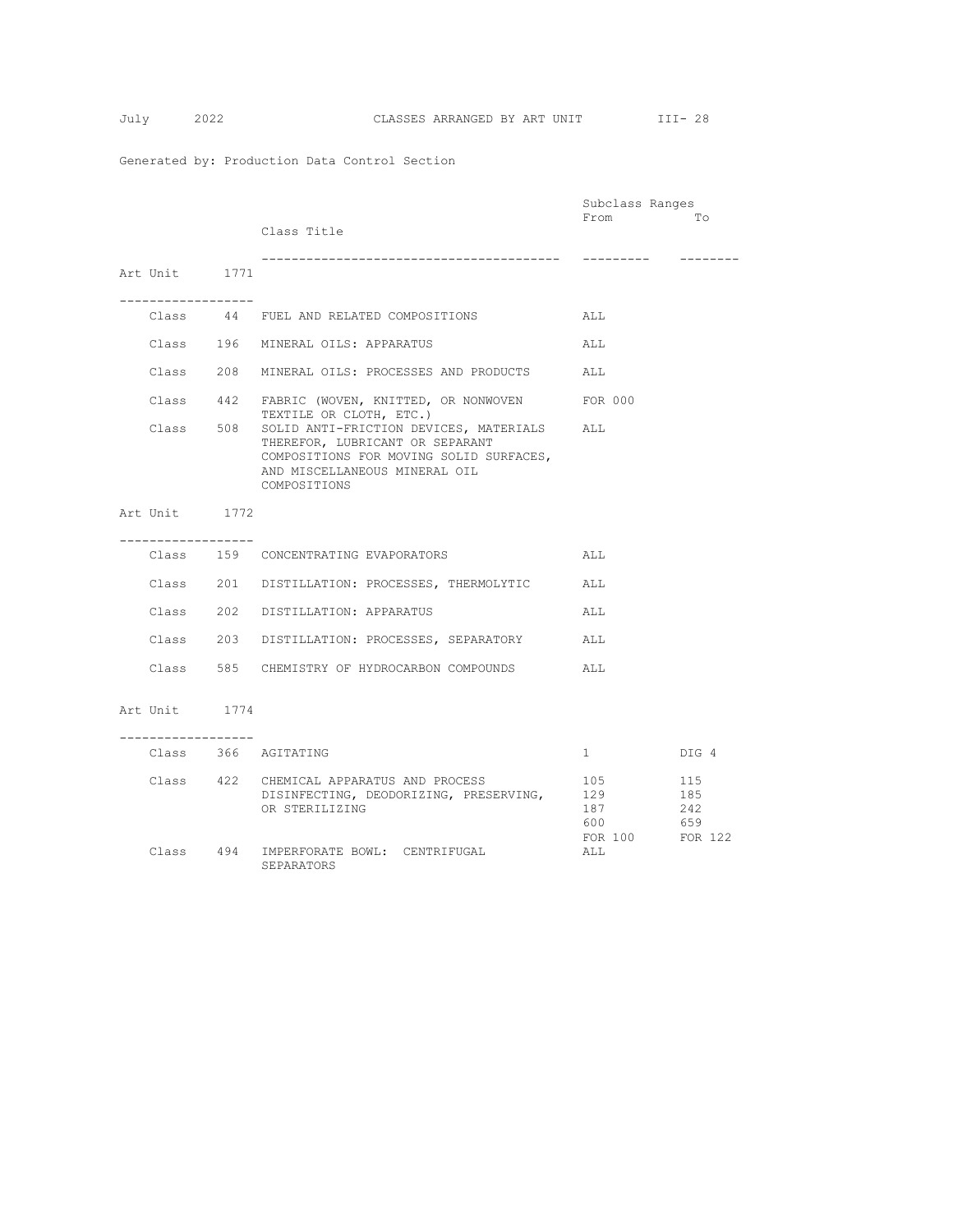$$
July \qquad 2
$$

|                                                      |                                                            | Subclass Ranges                            |                                     |
|------------------------------------------------------|------------------------------------------------------------|--------------------------------------------|-------------------------------------|
|                                                      | Class Title                                                | From                                       | Tо                                  |
|                                                      |                                                            |                                            |                                     |
| Art Unit 1775                                        |                                                            | ---------                                  | --------                            |
|                                                      |                                                            |                                            |                                     |
| __________________                                   | Class 95 GAS SEPARATION: PROCESSES                         | FOR 000                                    |                                     |
|                                                      | Class 96 GAS SEPARATION: APPARATUS                         | FOR 000 FOR 176                            |                                     |
|                                                      | Class 366 AGITATING                                        | FOR 000                                    |                                     |
|                                                      | Class 435 CHEMISTRY: MOLECULAR BIOLOGY AND<br>MICROBIOLOGY | FOR 000                                    |                                     |
| Art Unit 1776<br>. _ _ _ _ _ _ _ _ _ _ _ _ _ _ _ _ _ |                                                            |                                            |                                     |
|                                                      | Class 55 GAS SEPARATION                                    | ALL                                        |                                     |
|                                                      | Class 95 GAS SEPARATION: PROCESSES                         | $1 \quad \blacksquare$                     | 903                                 |
|                                                      | Class 96 GAS SEPARATION: APPARATUS                         | $1 \quad$                                  | 429                                 |
|                                                      | Class 261 GAS AND LIQUID CONTACT APPARATUS                 | ALL                                        |                                     |
| Art Unit 1778                                        |                                                            |                                            |                                     |
| ------------------                                   | Class 127 SUGAR, STARCH, AND CARBOHYDRATES                 | 1<br>DIG 1 FOR 000                         | 28                                  |
|                                                      | Class 210 LIQUID PURIFICATION OR SEPARATION                | ALL                                        |                                     |
| Art Unit 1782                                        |                                                            |                                            |                                     |
| ------------------                                   | Class 428 STOCK MATERIAL OR MISCELLANEOUS ARTICLES 1.1     | 34.1 36.92                                 | 1.62                                |
| Art Unit 1783                                        |                                                            |                                            |                                     |
| -------------------                                  | Class 428 STOCK MATERIAL OR MISCELLANEOUS ARTICLES 119     | 191<br>212<br>33<br>38<br>43<br>66.1<br>98 | 189<br>220<br>34<br>63<br>84<br>115 |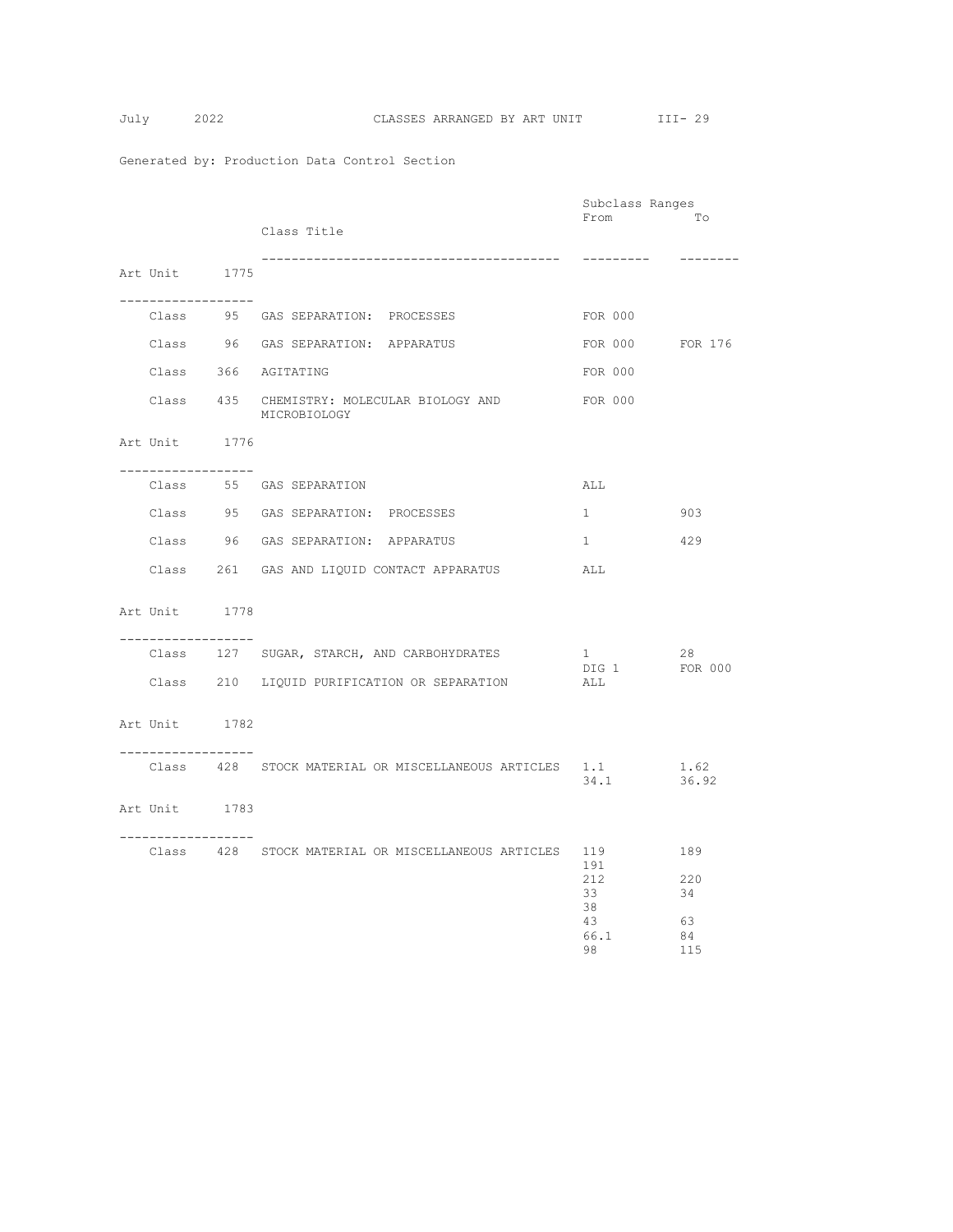|                     |  |                                                        | Subclass Ranges |              |
|---------------------|--|--------------------------------------------------------|-----------------|--------------|
|                     |  |                                                        | From            | To           |
|                     |  | Class Title                                            |                 |              |
|                     |  |                                                        | ----------      | --------     |
| Art Unit 1784       |  |                                                        |                 |              |
|                     |  |                                                        |                 |              |
| ----------------    |  | Class 428 STOCK MATERIAL OR MISCELLANEOUS ARTICLES 116 |                 | 118          |
|                     |  |                                                        | $\mathbf{2}$    | 32           |
|                     |  |                                                        | 209             | 210          |
|                     |  |                                                        | 39              |              |
|                     |  |                                                        | 408             | 410          |
|                     |  |                                                        | 426             | 428          |
|                     |  |                                                        | 432             | 434          |
|                     |  |                                                        | 446             |              |
|                     |  |                                                        | 448             | 450          |
|                     |  |                                                        | 452             | 454          |
|                     |  |                                                        | 469             | 472.3        |
|                     |  |                                                        | 539.5           |              |
|                     |  |                                                        | 542.2<br>544    | 542.8<br>689 |
|                     |  |                                                        | 691             |              |
|                     |  |                                                        | 696             | 704          |
|                     |  |                                                        |                 |              |
| Art Unit 1785       |  |                                                        |                 |              |
|                     |  |                                                        |                 |              |
| . <u>.</u> .        |  | Class 428 STOCK MATERIAL OR MISCELLANEOUS ARTICLES     | 192             |              |
|                     |  |                                                        | 194             | 195.1        |
|                     |  |                                                        | 198             | 208          |
|                     |  |                                                        | 211.1           |              |
|                     |  |                                                        | 32.1            | 32.21        |
|                     |  |                                                        | 32.23           | 32.26        |
|                     |  |                                                        | 32.28           | 32.87        |
|                     |  |                                                        | 320.2           | 321.5        |
|                     |  |                                                        | 488.11          | 488.41       |
|                     |  |                                                        | 497             | 499          |
|                     |  |                                                        | 64.1            | 65.9         |
|                     |  |                                                        | 692.1           | 693.1        |
|                     |  | Class 503 RECORD RECEIVER HAVING PLURAL                | 800<br>ALL      | 848.9        |
|                     |  | INTERACTIVE LEAVES OR A COLORLESS COLOR                |                 |              |
|                     |  | FORMER, METHOD OF USE, OR DEVELOPER                    |                 |              |
|                     |  | THEREFOR                                               |                 |              |
|                     |  |                                                        |                 |              |
| Art Unit 1786       |  |                                                        |                 |              |
|                     |  |                                                        |                 |              |
| ------------------- |  | Class 428 STOCK MATERIAL OR MISCELLANEOUS ARTICLES 357 |                 | 401          |
|                     |  |                                                        | 690             |              |
|                     |  | Class 442 FABRIC (WOVEN, KNITTED, OR NONWOVEN          | 59              | 180          |
|                     |  | TEXTILE OR CLOTH, ETC.)                                | FOR 100 FOR 167 |              |
|                     |  |                                                        |                 |              |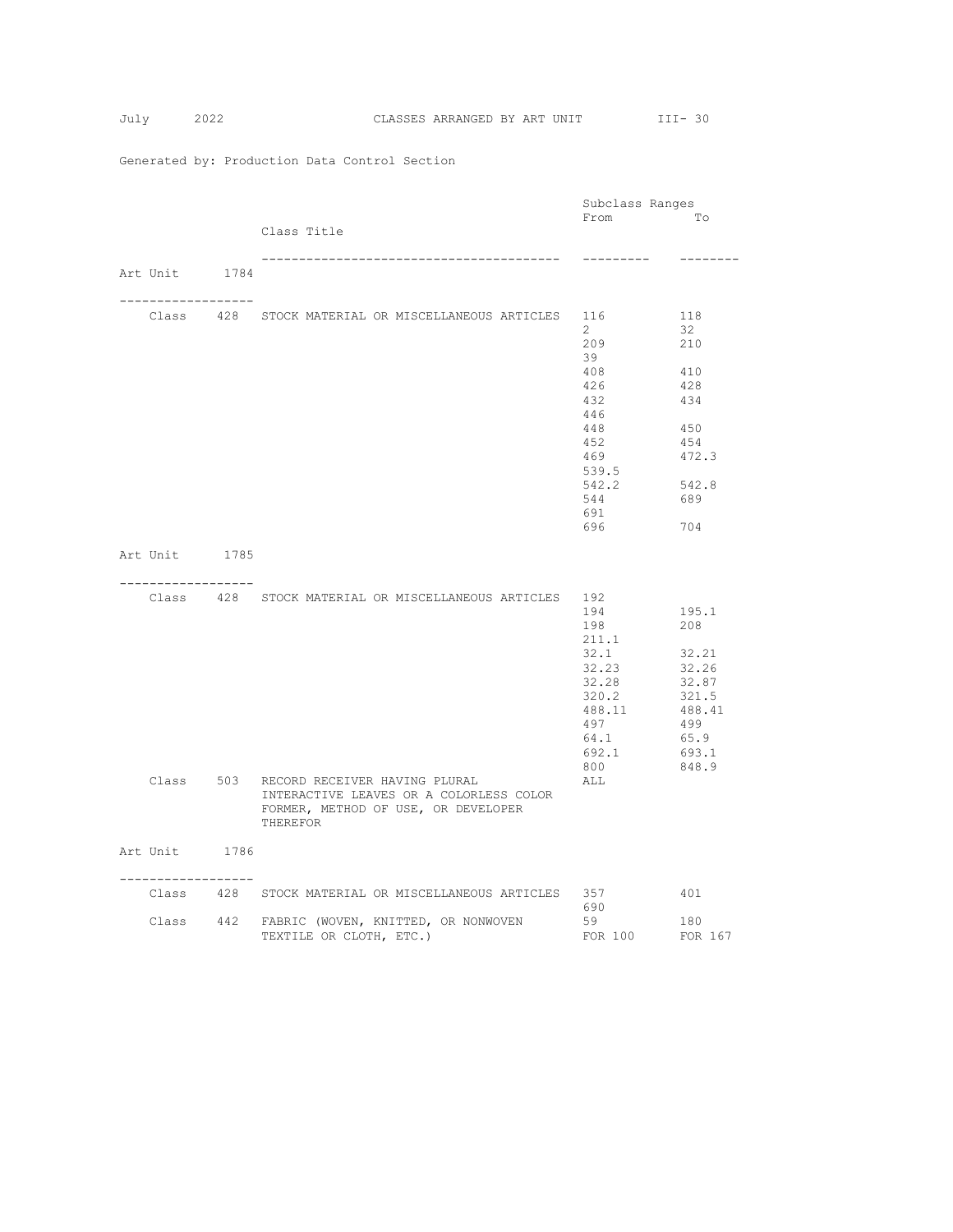|                                     |                                                                          | Subclass Ranges  |            |
|-------------------------------------|--------------------------------------------------------------------------|------------------|------------|
|                                     |                                                                          | From             | Tо         |
|                                     | Class Title                                                              |                  |            |
|                                     |                                                                          | ---------        | --------   |
| Art Unit 1787                       |                                                                          |                  |            |
| -------------------                 |                                                                          |                  |            |
|                                     | Class 428 STOCK MATERIAL OR MISCELLANEOUS ARTICLES                       | 32.22            |            |
|                                     |                                                                          | 32.27            |            |
|                                     |                                                                          | 323<br>355 R     | 342<br>356 |
|                                     |                                                                          | 411.1            | 425.9      |
|                                     |                                                                          | 429              | 431        |
|                                     |                                                                          | 435              | 445        |
|                                     |                                                                          | 447              |            |
|                                     |                                                                          | 451              |            |
|                                     |                                                                          | 455<br>473       | 468<br>487 |
|                                     |                                                                          | 489              | 496        |
|                                     |                                                                          | 500              | 537.7      |
|                                     |                                                                          | 540              | 541        |
|                                     |                                                                          | 543<br>900       | FOR 175    |
|                                     |                                                                          |                  |            |
| Art Unit 1788                       |                                                                          |                  |            |
|                                     |                                                                          |                  |            |
| . _ _ _ _ _ _ _ _ _ _ _ _ _ _ _ _ _ | Class 428 STOCK MATERIAL OR MISCELLANEOUS ARTICLES 304.4                 |                  | 319.9      |
|                                     |                                                                          | 322.2            | 322.7      |
|                                     |                                                                          | 343              | 355 N      |
|                                     |                                                                          | 40.1             | 42.3       |
|                                     |                                                                          | 402              |            |
|                                     |                                                                          | 403              | 407        |
| Art Unit 1789                       |                                                                          |                  |            |
|                                     |                                                                          |                  |            |
| . _ _ _ _ _ _ _ _ _ _ _ _ _ _ _ _ _ |                                                                          |                  |            |
|                                     | Class 428 STOCK MATERIAL OR MISCELLANEOUS ARTICLES 190                   | 193              |            |
|                                     |                                                                          | 196              | 197        |
|                                     |                                                                          | 221              | 301.4      |
|                                     |                                                                          | 37               |            |
|                                     |                                                                          | 85               | 97         |
|                                     | Class 442 FABRIC (WOVEN, KNITTED, OR NONWOVEN<br>TEXTILE OR CLOTH, ETC.) | $1 \quad$<br>181 | 58<br>417  |
|                                     |                                                                          |                  |            |
| Art Unit 1791                       |                                                                          |                  |            |
|                                     |                                                                          |                  |            |
| . <u>.</u>                          | Class 426 FOOD OR EDIBLE MATERIAL: PROCESSES,                            | 1                | 74         |
|                                     | COMPOSITIONS, AND PRODUCTS                                               | 105              |            |
|                                     |                                                                          | 135              |            |
|                                     |                                                                          | 140              |            |
|                                     |                                                                          | 246              |            |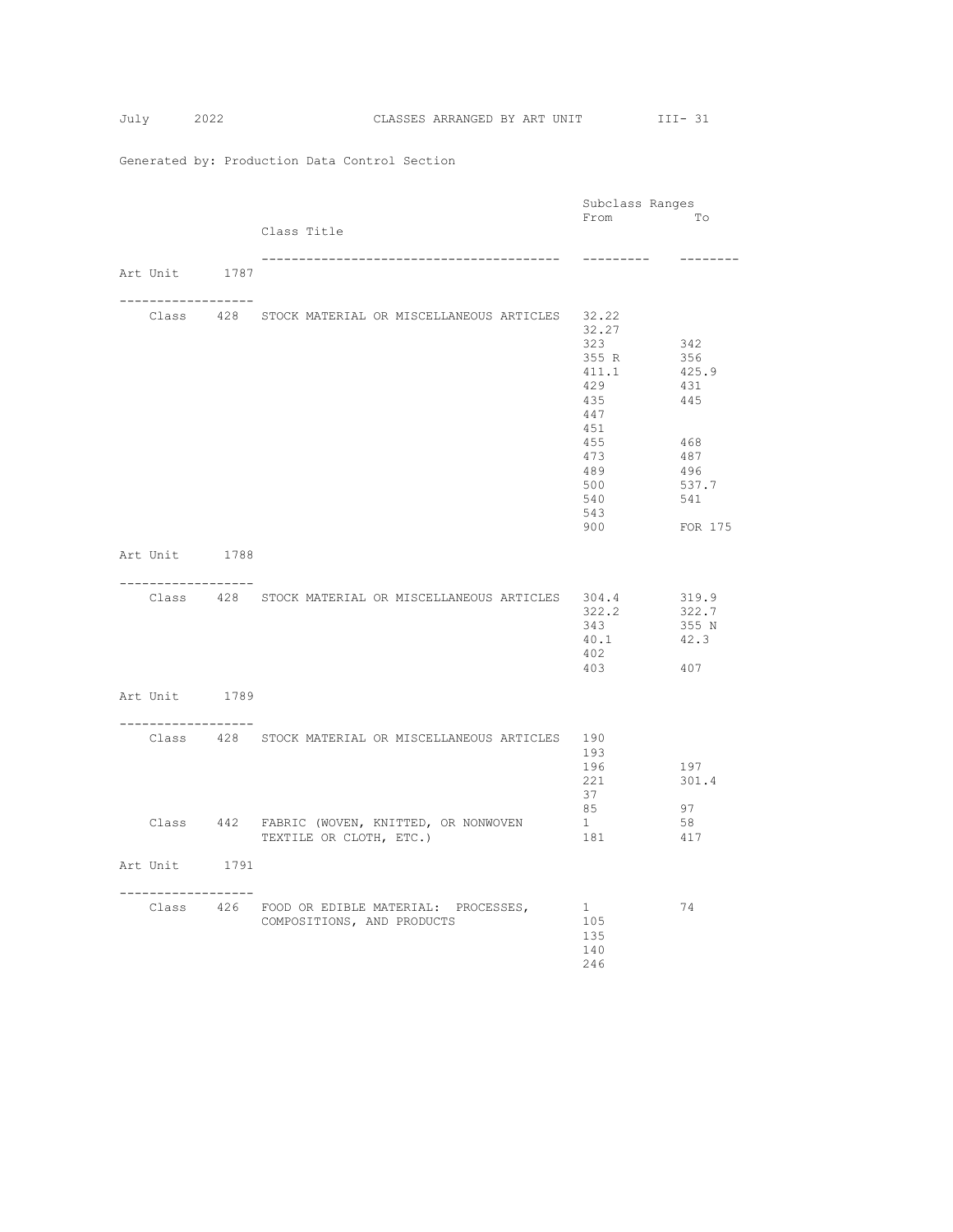|                                       |                                                                  | Subclass Ranges |          |
|---------------------------------------|------------------------------------------------------------------|-----------------|----------|
|                                       |                                                                  | From            | Tо       |
|                                       | Class Title                                                      |                 |          |
|                                       |                                                                  | ---------       | -------- |
| Art Unit 1792                         |                                                                  |                 |          |
| . _ _ _ _ _ _ _ _ _ _ _ _ _ _ _ _ _ _ | Class 117 SINGLE-CRYSTAL, ORIENTED-CRYSTAL, AND FOR 000          |                 |          |
|                                       | EPITAXY GROWTH PROCESSES; NON-COATING<br>APPARATUS THEREFOR      |                 |          |
|                                       | Class 156 ADHESIVE BONDING AND MISCELLANEOUS                     | FOR 000         |          |
|                                       | CHEMICAL MANUFACTURE<br>Class 216 ETCHING A SUBSTRATE: PROCESSES | FOR 000         |          |
|                                       | Class 426 FOOD OR EDIBLE MATERIAL: PROCESSES,                    | 104             |          |
|                                       | COMPOSITIONS, AND PRODUCTS                                       | 106             | 134      |
|                                       |                                                                  | 138             | 139      |
|                                       |                                                                  | 143             | 245      |
|                                       |                                                                  | 247             | 248      |
|                                       |                                                                  | 312             | 314      |
|                                       |                                                                  |                 |          |
|                                       |                                                                  | 316             |          |
|                                       |                                                                  | 324             | 327      |
|                                       |                                                                  | 383             |          |
|                                       |                                                                  | 389             | 390      |
|                                       |                                                                  | 392             | 416      |
|                                       |                                                                  | 418             | 421      |
|                                       |                                                                  | 438             |          |
|                                       |                                                                  | 464             | 473      |
|                                       |                                                                  | 496             | 524      |
|                                       |                                                                  | 75              | 88       |
|                                       |                                                                  | 800             | FOR 000  |
|                                       |                                                                  | 90              | 91       |
|                                       | Class 438 SEMICONDUCTOR DEVICE MANUFACTURING:<br>PROCESS         | FOR 102 FOR 134 |          |
| Art Unit 1794                         |                                                                  |                 |          |
| ----------------                      |                                                                  |                 |          |
|                                       | Class 204 CHEMISTRY: ELECTRICAL AND WAVE ENERGY                  | 155             | 158.21   |
|                                       |                                                                  | 192.1           | 194      |
|                                       |                                                                  | 228.1           | 278.5    |
|                                       |                                                                  | 298.01          | 298.41   |
|                                       |                                                                  | 554             | 573      |
|                                       |                                                                  | 660             |          |
|                                       |                                                                  |                 | FOR 937  |
|                                       | Class 205 ELECTROLYSIS: PROCESSES, COMPOSITIONS                  | 147             | 153      |
|                                       | USED THEREIN, AND METHODS OF PREPARING                           | 155             | 157      |
|                                       | THE COMPOSITIONS                                                 | 220             | 237      |
|                                       |                                                                  | 316             | 333      |
|                                       |                                                                  | 339             | 340      |
|                                       |                                                                  | 343             | 353      |
|                                       |                                                                  | 363             | 412      |
|                                       |                                                                  | 43              | 79       |
|                                       |                                                                  | 498             | 507      |
|                                       |                                                                  | 560             | 686      |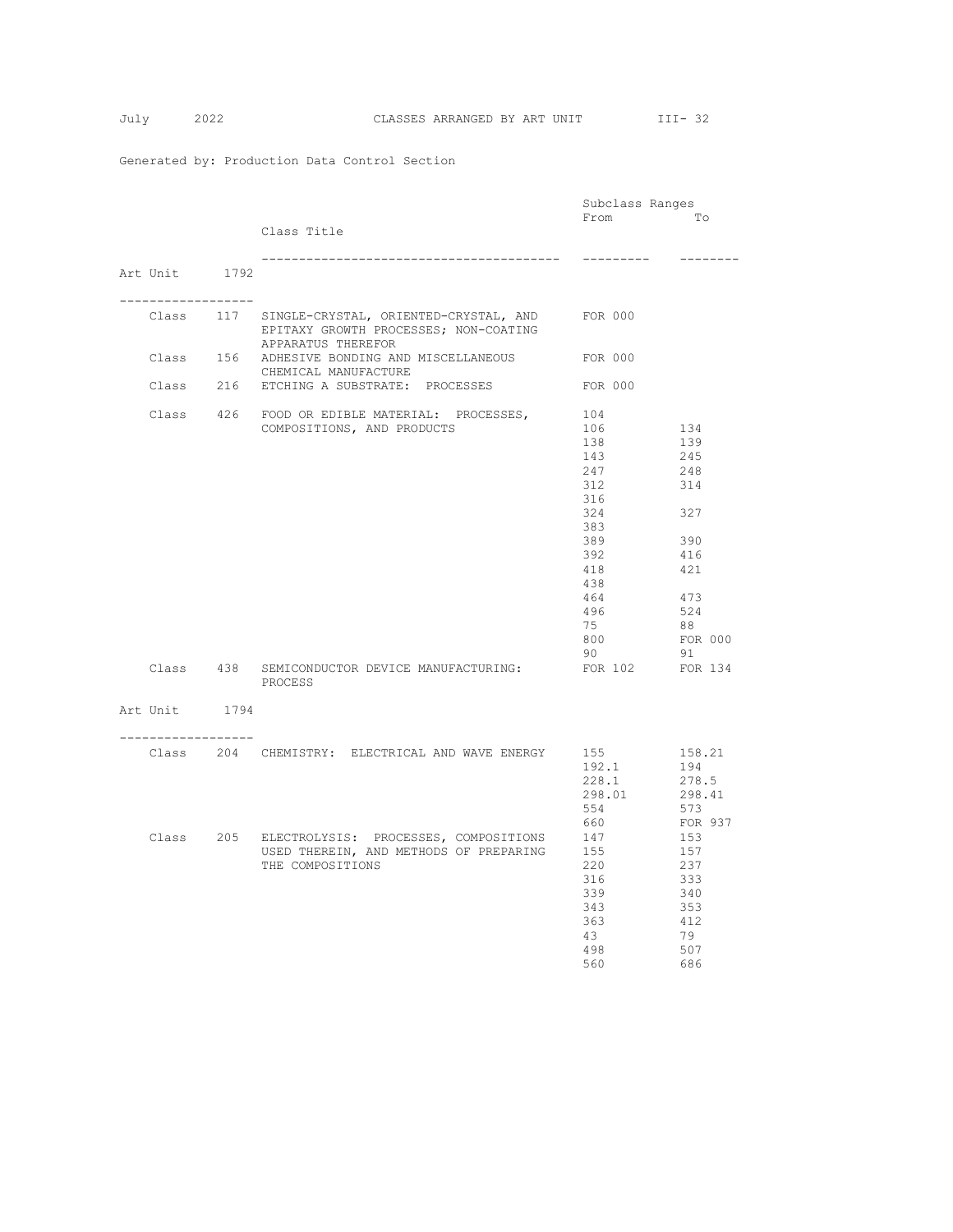|                    |  |                                                                                           | Subclass Ranges |              |
|--------------------|--|-------------------------------------------------------------------------------------------|-----------------|--------------|
|                    |  |                                                                                           | From            | To           |
|                    |  | Class Title                                                                               |                 |              |
| Art Unit 1795      |  | -----------------------------------                                                       |                 |              |
|                    |  |                                                                                           |                 |              |
|                    |  | Class 204 CHEMISTRY: ELECTRICAL AND WAVE ENERGY                                           | 164             | 179          |
|                    |  |                                                                                           | 196.01          | 227          |
|                    |  |                                                                                           | 279             | 297.16       |
|                    |  |                                                                                           | 400             | 553          |
|                    |  |                                                                                           | 600<br>158      | 650<br>219   |
|                    |  | Class 205 ELECTROLYSIS: PROCESSES, COMPOSITIONS<br>USED THEREIN, AND METHODS OF PREPARING | 238             | 315          |
|                    |  | THE COMPOSITIONS                                                                          | 334             | 338          |
|                    |  |                                                                                           | 341             | 342          |
|                    |  |                                                                                           | 354             | 362          |
|                    |  |                                                                                           | 413             | 497          |
|                    |  |                                                                                           | 508             | 524          |
|                    |  |                                                                                           | 526             | 559          |
|                    |  |                                                                                           | 687<br>80       | 794.5<br>146 |
|                    |  | Class 422 CHEMICAL APPARATUS AND PROCESS                                                  | 186             | 186.3        |
|                    |  | DISINFECTING, DEODORIZING, PRESERVING,                                                    |                 |              |
|                    |  | OR STERILIZING                                                                            |                 |              |
| Art Unit 1796      |  |                                                                                           |                 |              |
|                    |  |                                                                                           |                 |              |
| ------------------ |  | Class 512 PERFUME COMPOSITIONS                                                            | FOR 000         |              |
|                    |  |                                                                                           |                 |              |
|                    |  | Class 521 SYNTHETIC RESINS OR NATURAL RUBBERS --<br>PART OF THE CLASS 520 SERIES          | 919             | FOR 000      |
|                    |  | Class 523 SYNTHETIC RESINS OR NATURAL RUBBERS --                                          | FOR 000         |              |
|                    |  | PART OF THE CLASS 520 SERIES                                                              |                 |              |
| Class 530          |  | CHEMISTRY: NATURAL RESINS OR                                                              | FOR 000         |              |
|                    |  | DERIVATIVES; PEPTIDES OR PROTEINS;                                                        |                 |              |
|                    |  | LIGNINS OR REACTION PRODUCTS THEREOF                                                      |                 |              |
| Art Unit 1797      |  |                                                                                           |                 |              |
|                    |  |                                                                                           |                 |              |
| ----------------   |  | Class 422 CHEMICAL APPARATUS AND PROCESS                                                  | 502             | 507          |
|                    |  | DISINFECTING, DEODORIZING, PRESERVING,                                                    |                 |              |
|                    |  | OR STERILIZING                                                                            |                 |              |
|                    |  | Class 436 CHEMISTRY: ANALYTICAL AND IMMUNOLOGICAL                                         | $1 \quad$       | 183          |
|                    |  | TESTING                                                                                   | 900             | FOR 000      |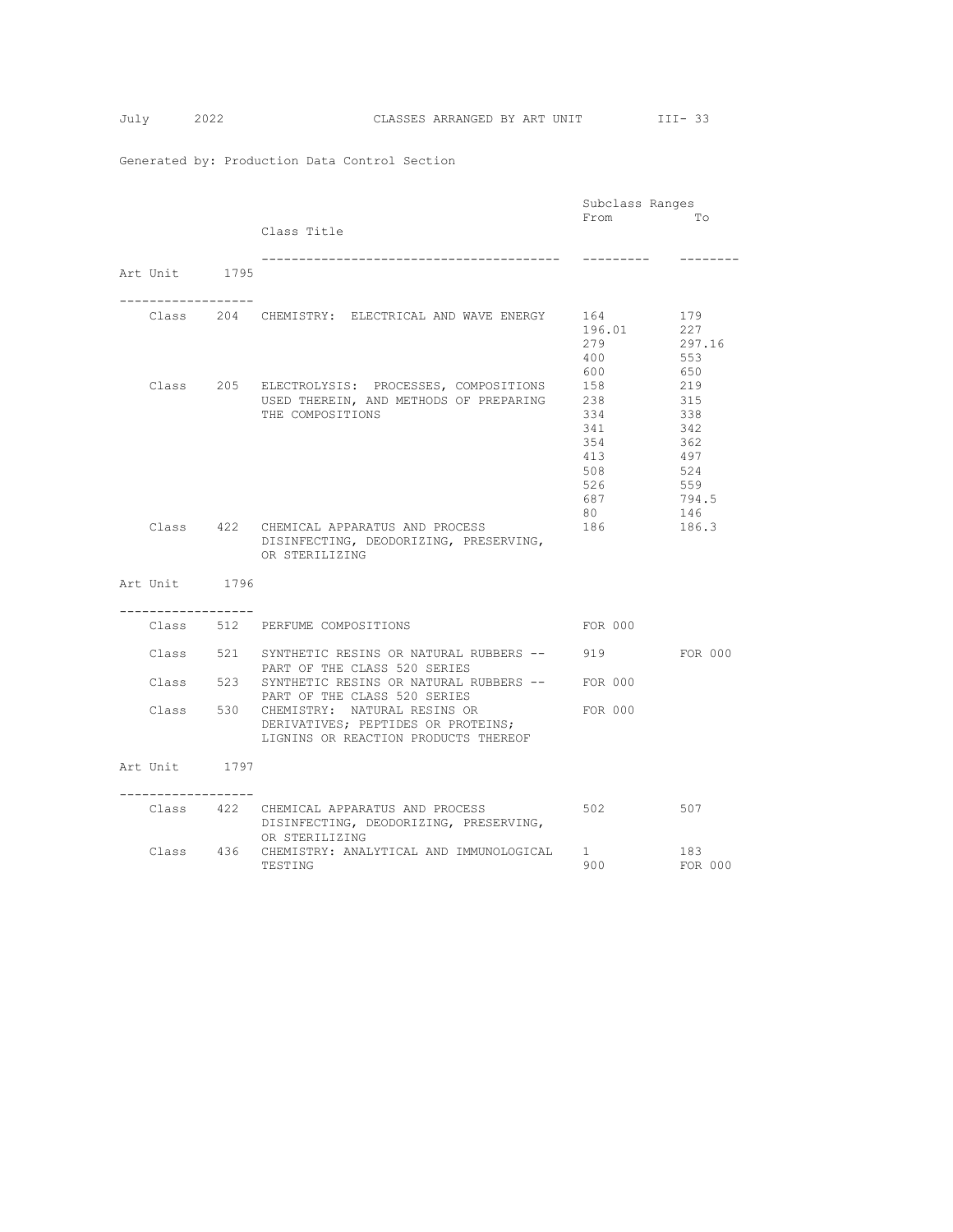|                                     |                                                                             | Subclass Ranges        |          |
|-------------------------------------|-----------------------------------------------------------------------------|------------------------|----------|
|                                     |                                                                             | From                   | To       |
|                                     | Class Title                                                                 |                        |          |
|                                     |                                                                             | ----------             | -------- |
| Art Unit 1798                       |                                                                             |                        |          |
|                                     |                                                                             |                        |          |
| -------------------                 |                                                                             |                        |          |
|                                     | Class 252 COMPOSITIONS                                                      | 408.1                  |          |
|                                     |                                                                             |                        |          |
|                                     | Class 422 CHEMICAL APPARATUS AND PROCESS                                    | 116                    |          |
|                                     | DISINFECTING, DEODORIZING, PRESERVING,                                      | 310                    | 501      |
|                                     | OR STERILIZING                                                              | 49                     | 98       |
|                                     |                                                                             | 508                    | 570      |
|                                     |                                                                             | 900                    | 948      |
|                                     | Class 506 COMBINATORIAL CHEMISTRY TECHNOLOGY:<br>METHOD, LIBRARY, APPARATUS | 33                     | 40       |
|                                     | Class 700 DATA PROCESSING: GENERIC CONTROL                                  | 266                    | 274      |
|                                     | SYSTEMS OR SPECIFIC APPLICATIONS                                            |                        |          |
|                                     |                                                                             |                        |          |
| Art Unit 1799                       |                                                                             |                        |          |
|                                     |                                                                             |                        |          |
| ---------------                     |                                                                             |                        |          |
|                                     | Class 422 CHEMICAL APPARATUS AND PROCESS                                    | $1 \quad \blacksquare$ | 43       |
|                                     | DISINFECTING, DEODORIZING, PRESERVING,                                      | 117                    | 128      |
|                                     | OR STERILIZING                                                              | 243                    | 309      |
|                                     | Class 435 CHEMISTRY: MOLECULAR BIOLOGY AND                                  | 262                    | 309.4    |
|                                     | MICROBIOLOGY                                                                | 805                    | 814      |
|                                     |                                                                             | 817                    |          |
|                                     |                                                                             | 819                    |          |
| Art Unit 2118                       |                                                                             |                        |          |
|                                     |                                                                             |                        |          |
| -----------------                   |                                                                             |                        |          |
|                                     | Class 713 ELECTRICAL COMPUTERS AND DIGITAL                                  | FOR 400                |          |
|                                     | PROCESSING SYSTEMS: SUPPORT                                                 |                        |          |
|                                     |                                                                             |                        |          |
| Art Unit 2121                       |                                                                             |                        |          |
|                                     |                                                                             |                        |          |
| . _ _ _ _ _ _ _ _ _ _ _ _ _ _ _ _ _ |                                                                             |                        |          |
|                                     | Class 700 DATA PROCESSING: GENERIC CONTROL                                  | 130                    |          |
|                                     | SYSTEMS OR SPECIFIC APPLICATIONS                                            | FOR 000 FOR 106        |          |
|                                     |                                                                             |                        |          |
| Art Unit 2122                       |                                                                             |                        |          |
|                                     |                                                                             |                        |          |
|                                     | Class 706 DATA PROCESSING: ARTIFICIAL INTELLIGENCE 900 FOR 131              |                        |          |
|                                     |                                                                             |                        |          |
|                                     |                                                                             |                        |          |
| Art Unit 2123                       |                                                                             |                        |          |
|                                     |                                                                             |                        |          |
|                                     |                                                                             |                        |          |
|                                     | Class 703 DATA PROCESSING: STRUCTURAL DESIGN,                               | FOR 488 FOR 806        |          |
|                                     | MODELING, SIMULATION, AND EMULATION                                         |                        |          |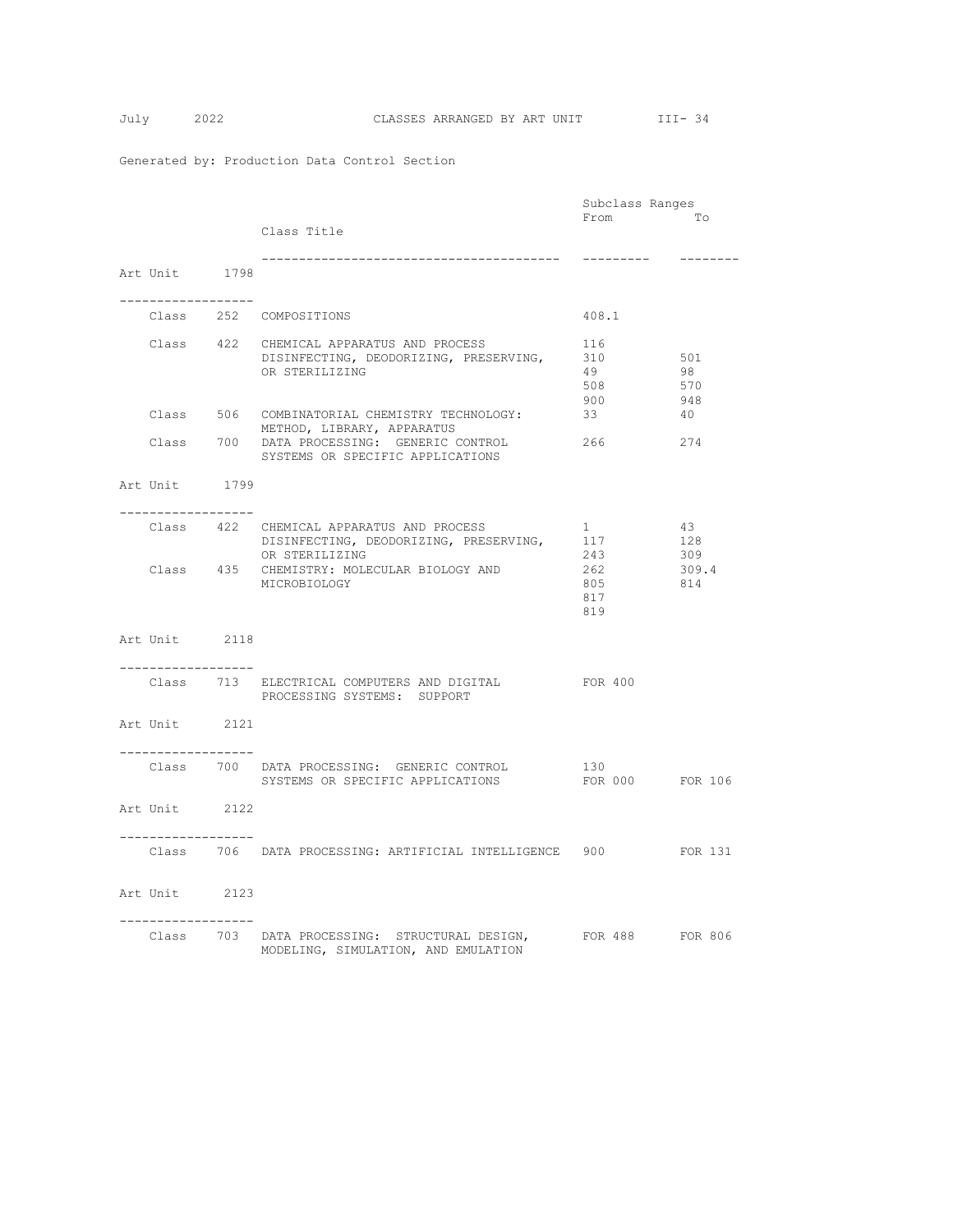|                                                      |                                                                                                                                             | Subclass Ranges              |                         |
|------------------------------------------------------|---------------------------------------------------------------------------------------------------------------------------------------------|------------------------------|-------------------------|
|                                                      | Class Title                                                                                                                                 | From                         | Tо                      |
| Art Unit 2126<br>-----------------                   |                                                                                                                                             | ----------                   | --------                |
|                                                      | Class 700 DATA PROCESSING: GENERIC CONTROL<br>SYSTEMS OR SPECIFIC APPLICATIONS                                                              | 1<br>145<br>265<br>275<br>95 | 90<br>212<br>306<br>129 |
| Art Unit 2129                                        |                                                                                                                                             |                              |                         |
|                                                      | Class 706 DATA PROCESSING: ARTIFICIAL INTELLIGENCE 1                                                                                        |                              | 62                      |
| Art Unit 2131<br>-----------------                   |                                                                                                                                             |                              |                         |
|                                                      | Class 713 ELECTRICAL COMPUTERS AND DIGITAL<br>PROCESSING SYSTEMS: SUPPORT                                                                   | FOR 000                      |                         |
| Art Unit 2139<br>. <u>.</u> .                        |                                                                                                                                             |                              |                         |
|                                                      | Class 711 ELECTRICAL COMPUTERS AND DIGITAL<br>PROCESSING SYSTEMS: MEMORY                                                                    | $1 \quad$                    | E12.103                 |
| Art Unit 2143<br>-----------------                   |                                                                                                                                             |                              |                         |
|                                                      | Class 715 DATA PROCESSING: PRESENTATION<br>PROCESSING OF DOCUMENT, OPERATOR<br>INTERFACE PROCESSING, AND SCREEN SAVER<br>DISPLAY PROCESSING | 700                          | <b>FOR 208</b>          |
| Art Unit 2144<br>. _ _ _ _ _ _ _ _ _ _ _ _ _ _ _ _ _ |                                                                                                                                             |                              |                         |
|                                                      | Class 715 DATA PROCESSING: PRESENTATION<br>PROCESSING OF DOCUMENT, OPERATOR<br>INTERFACE PROCESSING, AND SCREEN SAVER<br>DISPLAY PROCESSING | 200                          | 277                     |
| Art Unit 2146<br>-----------------                   |                                                                                                                                             |                              |                         |
|                                                      | Class 703 DATA PROCESSING: STRUCTURAL DESIGN,<br>MODELING, SIMULATION, AND EMULATION                                                        | $\mathbf{1}$<br>13           | 10<br>28                |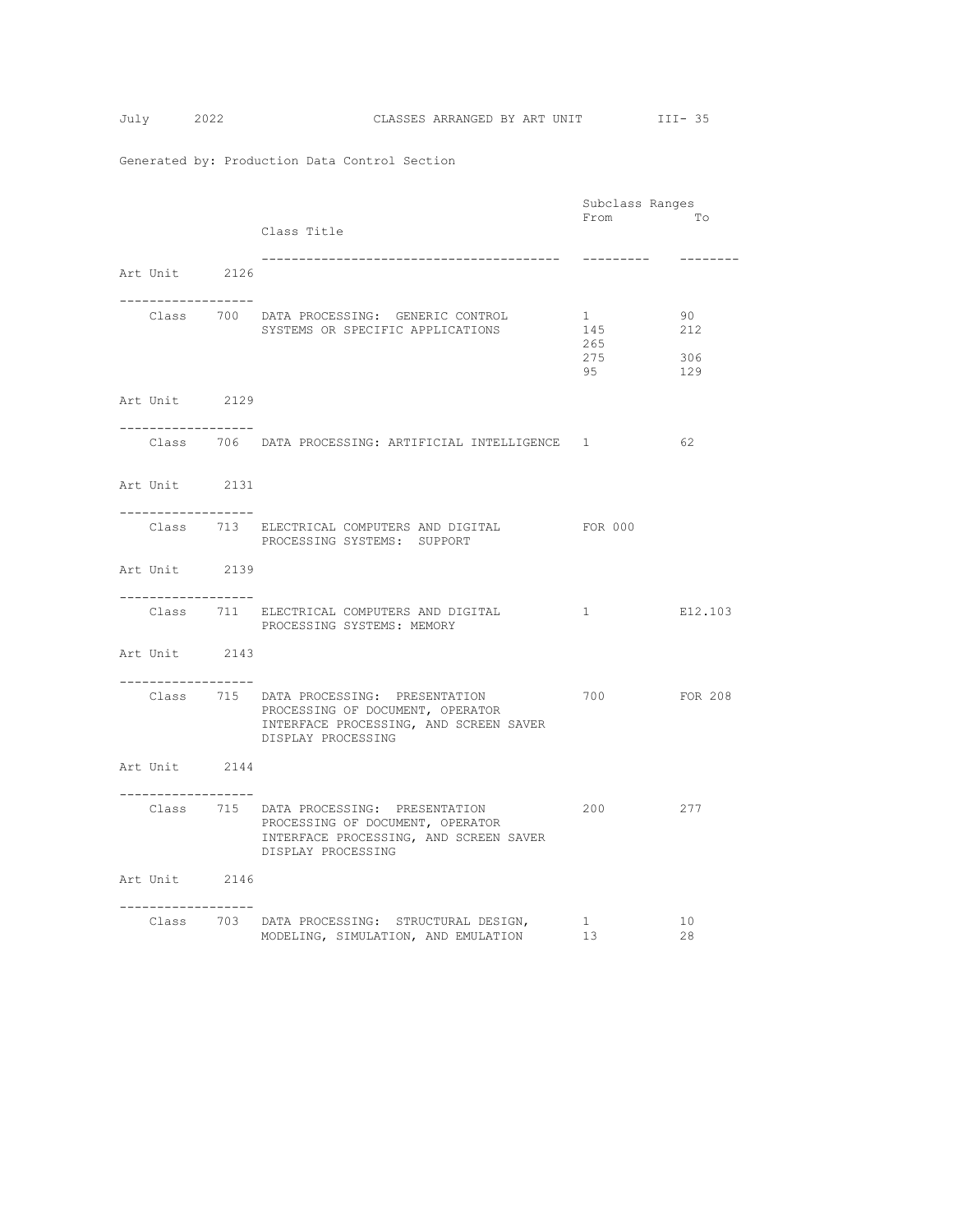|                                                      |                                                                                                                                                | Subclass Ranges              |                   |
|------------------------------------------------------|------------------------------------------------------------------------------------------------------------------------------------------------|------------------------------|-------------------|
|                                                      | Class Title                                                                                                                                    | From                         | <b>To</b>         |
| Art Unit 2161                                        |                                                                                                                                                | ----------                   | ---------         |
| _________________                                    | Class 707 DATA PROCESSING: DATABASE AND FILE ALL<br>MANAGEMENT OR DATA STRUCTURES                                                              |                              |                   |
| Art Unit 2176<br>__________________                  |                                                                                                                                                |                              |                   |
|                                                      | Class 715 DATA PROCESSING: PRESENTATION<br>PROCESSING OF DOCUMENT, OPERATOR<br>INTERFACE PROCESSING, AND SCREEN SAVER<br>DISPLAY PROCESSING    | FOR 209 FOR 264              |                   |
| Art Unit 2182<br>. _ _ _ _ _ _ _ _ _ _ _ _ _ _ _ _ _ |                                                                                                                                                |                              |                   |
|                                                      | Class 708 ELECTRICAL COMPUTERS: ARITHMETIC<br>PROCESSING AND CALCULATING                                                                       | ALL                          |                   |
| Art Unit 2183                                        |                                                                                                                                                |                              |                   |
| -----------------                                    | Class 712 ELECTRICAL COMPUTERS AND DIGITAL<br>PROCESSING SYSTEMS: PROCESSING<br>ARCHITECTURES AND INSTRUCTION PROCESSING<br>(E.G., PROCESSORS) | $1 \quad$                    | E09.086           |
| Art Unit 2184                                        |                                                                                                                                                |                              |                   |
| ------------------                                   | Class 714 ERROR DETECTION/CORRECTION AND FAULT FOR 100 FOR 300<br>DETECTION/RECOVERY                                                           |                              |                   |
| Art Unit 2185                                        |                                                                                                                                                |                              |                   |
|                                                      | Class 5710 ELECTRICAL COMPUTERS AND DIGITAL DATA 1<br>PROCESSING SYSTEMS: INPUT/OUTPUT                                                         | 317                          |                   |
| Art Unit 2186<br>. <u>.</u>                          |                                                                                                                                                |                              |                   |
|                                                      | Class 714 ERROR DETECTION/CORRECTION AND FAULT<br>DETECTION/RECOVERY                                                                           | $1 \qquad \qquad$<br>FOR 306 | E11.22<br>FOR 313 |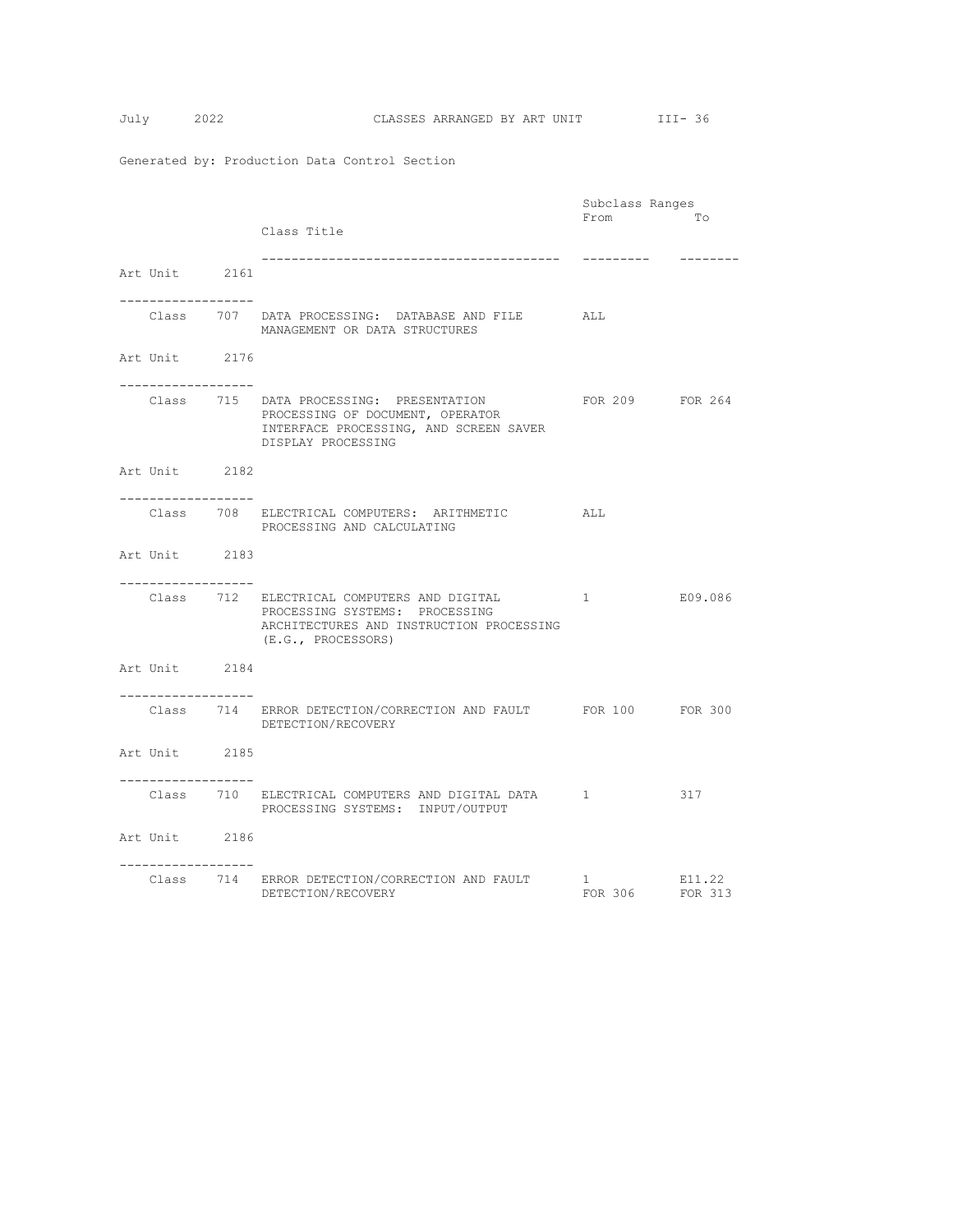|                                                      |                                                                                                                                                         |                               | Subclass Ranges |            |
|------------------------------------------------------|---------------------------------------------------------------------------------------------------------------------------------------------------------|-------------------------------|-----------------|------------|
|                                                      | Class Title                                                                                                                                             | From                          |                 | To         |
| Art Unit 2187                                        |                                                                                                                                                         |                               | ----------      | --------   |
| -------------------                                  | Class 713 ELECTRICAL COMPUTERS AND DIGITAL<br>PROCESSING SYSTEMS: SUPPORT                                                                               | $1 \quad \blacksquare$<br>300 |                 | 100<br>601 |
| Art Unit 2189<br>-------------------                 |                                                                                                                                                         |                               |                 |            |
|                                                      | Class 711 ELECTRICAL COMPUTERS AND DIGITAL 600 FOR 000<br>PROCESSING SYSTEMS: MEMORY                                                                    |                               |                 |            |
| Art Unit 2192                                        |                                                                                                                                                         |                               |                 |            |
| -----------------                                    | Class 717 DATA PROCESSING: SOFTWARE DEVELOPMENT, 100<br>INSTALLATION, AND MANAGEMENT                                                                    |                               | 178             |            |
| Art Unit 2193<br>. _ _ _ _ _ _ _ _ _ _ _ _ _ _ _ _ _ |                                                                                                                                                         |                               |                 |            |
|                                                      | Class 717 DATA PROCESSING: SOFTWARE DEVELOPMENT, FOR 000<br>INSTALLATION, AND MANAGEMENT                                                                |                               |                 |            |
| Art Unit 2194<br>-----------------                   |                                                                                                                                                         |                               |                 |            |
|                                                      | Class         719       ELECTRICAL  COMPUTERS  AND  DIGITAL<br>PROCESSING SYSTEMS: INTERPROGRAM<br>COMMUNICATION OR INTERPROCESS<br>COMMUNICATION (IPC) |                               | FOR 000 FOR 173 |            |
| Art Unit 2195<br>. _ _ _ _ _ _ _ _ _ _ _ _ _ _ _ _ _ |                                                                                                                                                         |                               |                 |            |
|                                                      | Class 718 ELECTRICAL COMPUTERS AND DIGITAL<br>PROCESSING SYSTEMS: VIRTUAL MACHINE TASK<br>OR PROCESS MANAGEMENT OR TASK<br>MANAGEMENT/CONTROL           |                               | FOR 000 FOR 167 |            |
| Art Unit 2196<br>-----------------                   |                                                                                                                                                         |                               |                 |            |
|                                                      | Class 718 ELECTRICAL COMPUTERS AND DIGITAL<br>PROCESSING SYSTEMS: VIRTUAL MACHINE TASK<br>OR PROCESS MANAGEMENT OR TASK<br>MANAGEMENT/CONTROL           | 1                             |                 | 108        |
|                                                      | Class 719 ELECTRICAL COMPUTERS AND DIGITAL<br>PROCESSING SYSTEMS: INTERPROGRAM<br>COMMUNICATION OR INTERPROCESS                                         | 310                           |                 | 332        |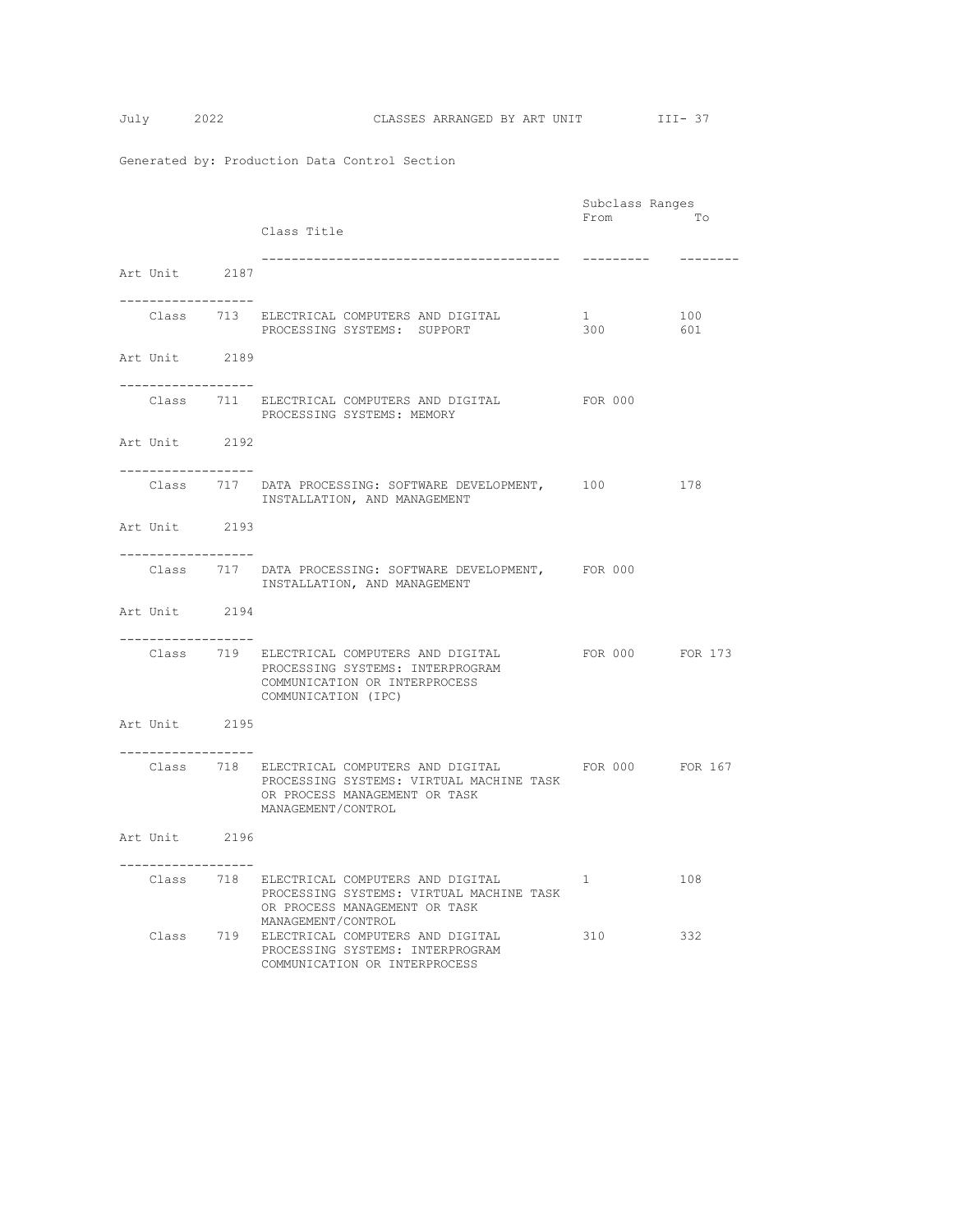|                                       |                                                                                                      | Subclass Ranges                                      |                                           |
|---------------------------------------|------------------------------------------------------------------------------------------------------|------------------------------------------------------|-------------------------------------------|
|                                       | Class Title                                                                                          | From                                                 | To                                        |
| Art Unit 2414                         |                                                                                                      | ---------                                            | --------                                  |
| . _ _ _ _ _ _ _ _ _ _ _ _ _ _ _ _ _ _ | Class 370 MULTIPLEX COMMUNICATIONS                                                                   | 200<br>200 361<br>501 FOR 197                        | 361                                       |
| Art Unit 2422                         |                                                                                                      |                                                      |                                           |
| . _ _ _ _ _ _ _ _ _ _ _ _ _ _ _ _ _   | Class 348 TELEVISION                                                                                 | 173<br>21<br>377<br>441<br>703<br>844<br>E13.055 E17 | 206<br>24<br>383<br>698<br>817<br>E13.053 |
| Art Unit 2425                         |                                                                                                      |                                                      |                                           |
| ------------------                    | Class 725 INTERACTIVE VIDEO DISTRIBUTION SYSTEMS ALL                                                 |                                                      |                                           |
| Art Unit 2447                         |                                                                                                      |                                                      |                                           |
| . _ _ _ _ _ _ _ _ _ _ _ _ _ _ _ _ _ _ | Class 709 ELECTRICAL COMPUTERS AND DIGITAL<br>PROCESSING SYSTEMS: MULTICOMPUTER DATA<br>TRANSFERRING | ALL                                                  |                                           |
| Art Unit 2465                         |                                                                                                      |                                                      |                                           |
| -----------------                     | Class 370 MULTIPLEX COMMUNICATIONS                                                                   | 362 430                                              |                                           |
| Art Unit 2479                         |                                                                                                      |                                                      |                                           |
| ------------------                    | Class 370 MULTIPLEX COMMUNICATIONS                                                                   | 431 \                                                | 500                                       |
| Art Unit 2482                         |                                                                                                      |                                                      |                                           |
| ------------------                    |                                                                                                      | 240.1 240.29                                         |                                           |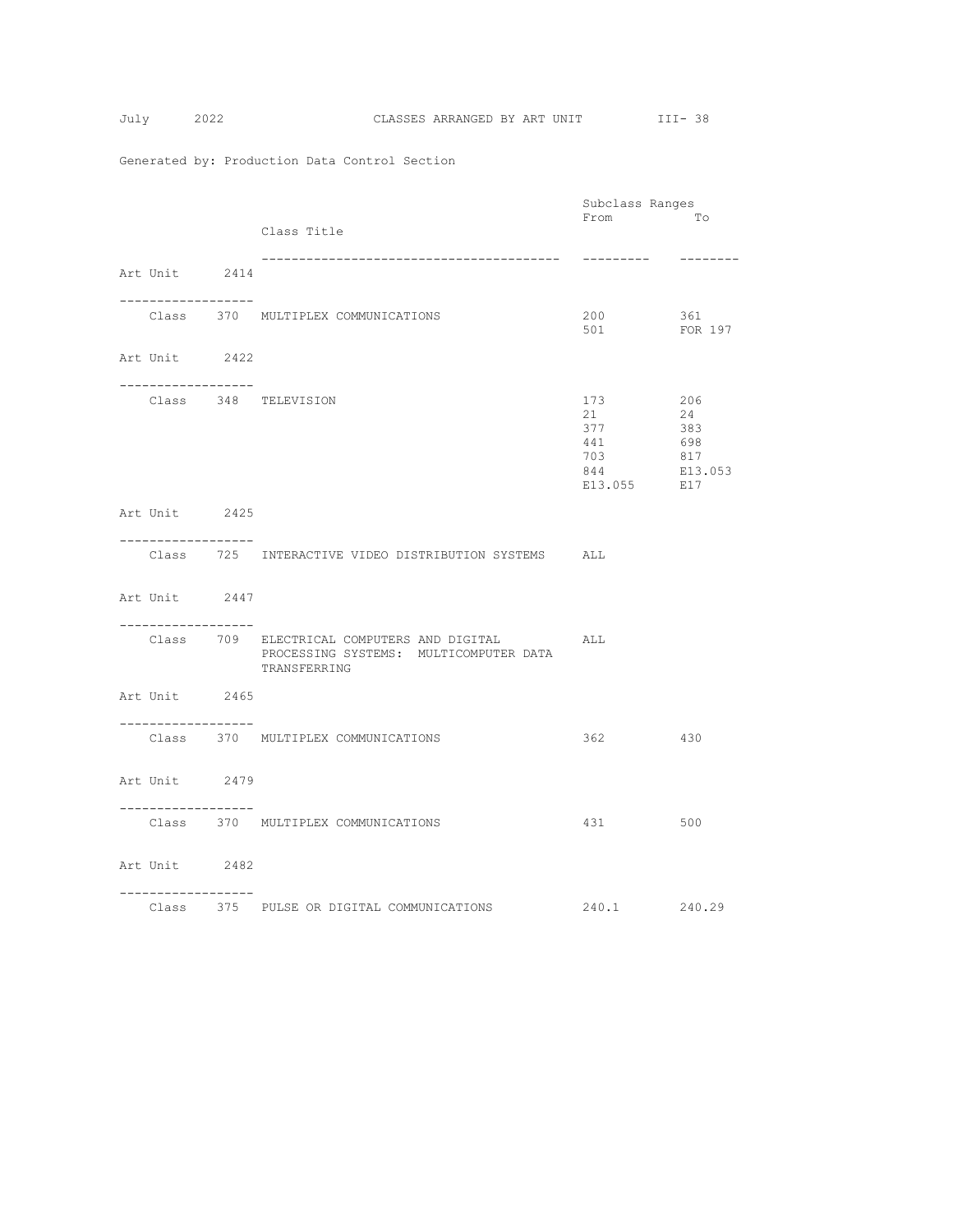|  |                    |                                                                               |                        | Subclass Ranges |  |  |
|--|--------------------|-------------------------------------------------------------------------------|------------------------|-----------------|--|--|
|  |                    | Class Title                                                                   | From                   | <b>To</b>       |  |  |
|  |                    |                                                                               |                        |                 |  |  |
|  | Art Unit 2484      |                                                                               | ----------             | --------        |  |  |
|  |                    |                                                                               |                        |                 |  |  |
|  |                    | Class 386 MOTION VIDEO SIGNAL PROCESSING FOR ALL                              |                        |                 |  |  |
|  |                    | RECORDING OR REPRODUCING                                                      |                        |                 |  |  |
|  | Art Unit 2487      |                                                                               |                        |                 |  |  |
|  | ------------------ |                                                                               |                        |                 |  |  |
|  |                    | Class 348 TELEVISION                                                          | 25<br>384.1            | 172             |  |  |
|  |                    |                                                                               | 699                    | 440.1<br>702    |  |  |
|  |                    |                                                                               | 818 843                |                 |  |  |
|  | Art Unit 2489      |                                                                               |                        |                 |  |  |
|  | ------------------ |                                                                               |                        |                 |  |  |
|  |                    | Class 375 PULSE OR DIGITAL COMMUNICATIONS                                     | 240.01 240.09          |                 |  |  |
|  |                    |                                                                               |                        |                 |  |  |
|  | Art Unit 2491      |                                                                               |                        |                 |  |  |
|  |                    |                                                                               |                        |                 |  |  |
|  |                    | Class 380 CRYPTOGRAPHY                                                        | ALL                    |                 |  |  |
|  |                    | Class 713 ELECTRICAL COMPUTERS AND DIGITAL                                    | 150                    | 194             |  |  |
|  |                    | PROCESSING SYSTEMS: SUPPORT<br>Class 726 INFORMATION SECURITY                 | FOR 123 FOR 125<br>ALL |                 |  |  |
|  |                    |                                                                               |                        |                 |  |  |
|  | Art Unit 2611      |                                                                               |                        |                 |  |  |
|  | . <u>.</u>         |                                                                               |                        |                 |  |  |
|  |                    | Class 345 COMPUTER GRAPHICS PROCESSING AND                                    | $418$<br>947           | 689             |  |  |
|  |                    | SELECTIVE VISUAL DISPLAY SYSTEMS<br>Class 375 PULSE OR DIGITAL COMMUNICATIONS | 947<br>E01             | 960<br>FOR 109  |  |  |
|  |                    |                                                                               |                        |                 |  |  |
|  | Art Unit 2612      |                                                                               |                        |                 |  |  |
|  | ------------------ |                                                                               |                        |                 |  |  |
|  |                    | Class 348 TELEVISION                                                          |                        | FOR 161 FOR 162 |  |  |
|  |                    |                                                                               |                        | FOR 184 FOR 212 |  |  |
|  | Art Unit 2613      |                                                                               |                        |                 |  |  |
|  | ------------------ |                                                                               |                        |                 |  |  |
|  |                    | Class 348 TELEVISION                                                          |                        | FOR 000 FOR 160 |  |  |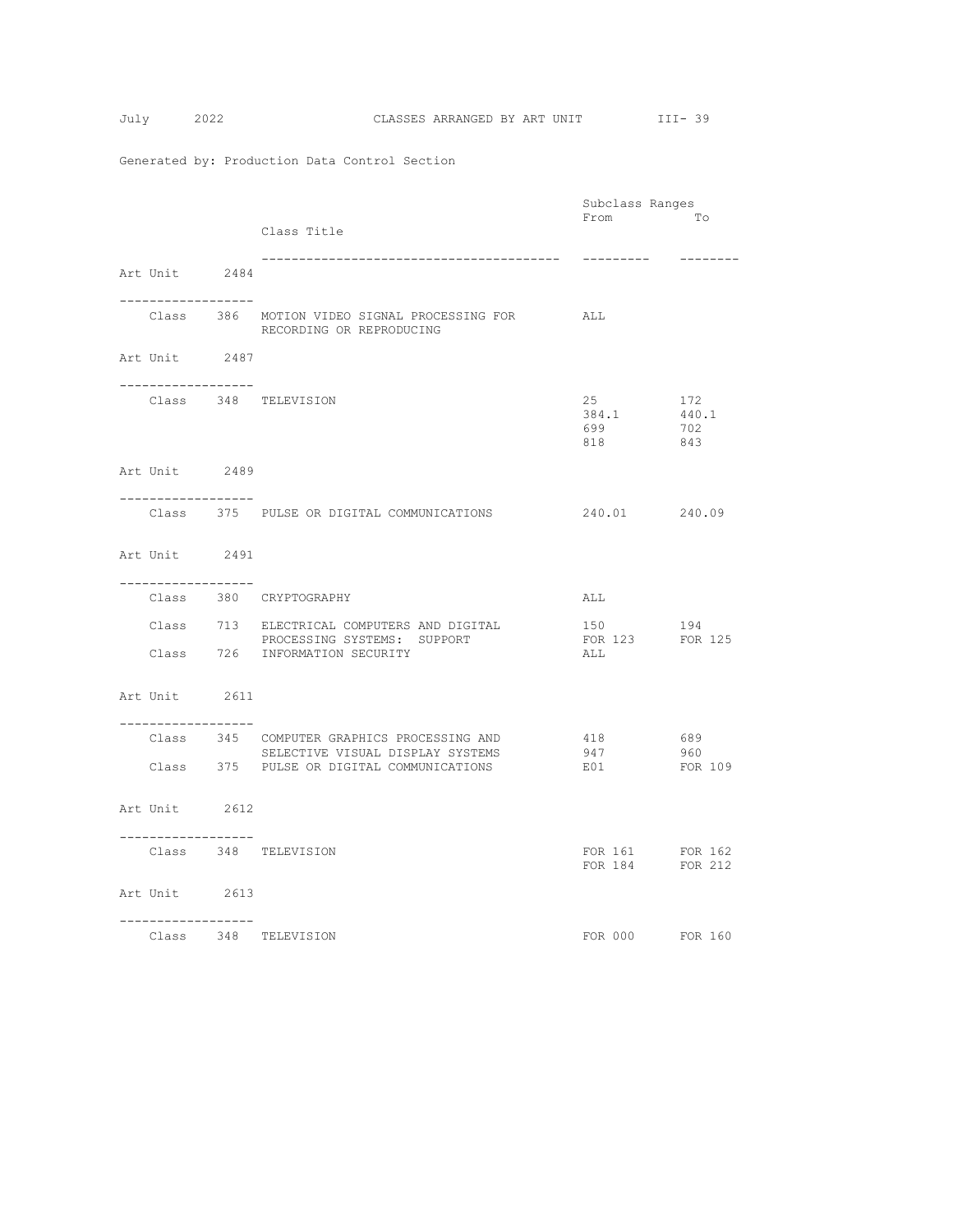|                                     |                                                                                                          | Subclass Ranges                                    |                |
|-------------------------------------|----------------------------------------------------------------------------------------------------------|----------------------------------------------------|----------------|
|                                     | Class Title                                                                                              | From                                               | Tо             |
| Art Unit 2621                       |                                                                                                          | ----------                                         | --------       |
| -------------------                 | Class 178 TELEGRAPHY                                                                                     | 18.01 20.04                                        |                |
|                                     | Class 345 COMPUTER GRAPHICS PROCESSING AND<br>SELECTIVE VISUAL DISPLAY SYSTEMS                           | 1.1<br>690                                         | 215<br>905     |
|                                     | Class 382 IMAGE ANALYSIS                                                                                 | FOR 000                                            |                |
| Art Unit 2622                       |                                                                                                          |                                                    |                |
| . _ _ _ _ _ _ _ _ _ _ _ _ _ _ _ _ _ | Class 348 TELEVISION                                                                                     | E13.054                                            |                |
| Art Unit 2627<br>------------------ |                                                                                                          |                                                    |                |
|                                     | Class G9B INFORMATION STORAGE BASED ON RELATIVE ALL<br>MOVEMENT BETWEEN RECORD CARRIER AND<br>TRANSDUCER |                                                    |                |
| Art Unit 2631                       |                                                                                                          |                                                    |                |
| . <u>.</u>                          | Class 375 PULSE OR DIGITAL COMMUNICATIONS                                                                | $\begin{array}{c}\n130 \\ 241\n\end{array}$<br>241 | 240<br>377     |
| Art Unit 2636                       |                                                                                                          |                                                    |                |
| ------------------                  | Class 398 OPTICAL COMMUNICATIONS                                                                         | ALL                                                |                |
| Art Unit 2642                       |                                                                                                          |                                                    |                |
| ------------------                  | Class 455 TELECOMMUNICATIONS                                                                             | 400 466                                            |                |
| Art Unit 2649<br>. <u>.</u>         |                                                                                                          |                                                    |                |
| Class                               | 379 TELEPHONIC COMMUNICATIONS                                                                            | 55.1 56.3                                          |                |
|                                     | Class 455 TELECOMMUNICATIONS                                                                             | $1 \quad$<br>500                                   | 355<br>FOR 254 |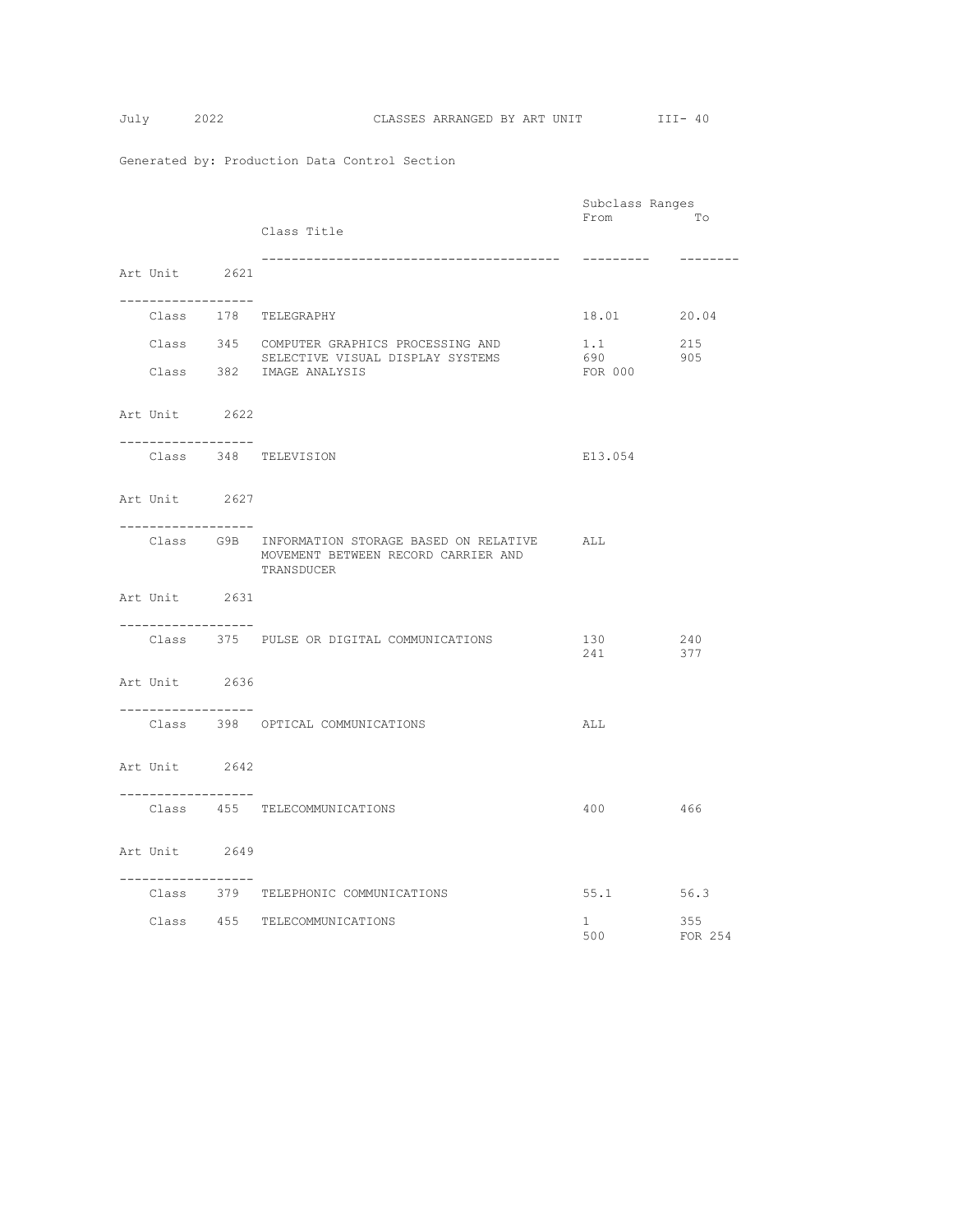$$
July 2
$$

|                                     |                                                                                                                                      | Subclass Ranges                 |                    |
|-------------------------------------|--------------------------------------------------------------------------------------------------------------------------------------|---------------------------------|--------------------|
|                                     | Class Title                                                                                                                          | From                            | To                 |
| Art Unit 2651                       |                                                                                                                                      | ----------                      | --------           |
| . _ _ _ _ _ _ _ _ _ _ _ _ _ _ _ _ _ | Class 348 TELEVISION                                                                                                                 | FOR 163 FOR 183                 |                    |
| Art Unit 2652                       |                                                                                                                                      |                                 |                    |
| ------------------                  | Class 379 TELEPHONIC COMMUNICATIONS                                                                                                  | 188<br>337                      |                    |
| Art Unit 2653                       |                                                                                                                                      |                                 |                    |
| -----------------                   | Class 379 TELEPHONIC COMMUNICATIONS                                                                                                  | 338<br>67.1 88.28               | 418                |
| Art Unit 2654                       |                                                                                                                                      |                                 |                    |
| -----------------                   | Class 381 ELECTRICAL AUDIO SIGNAL PROCESSING<br>SYSTEMS AND DEVICES                                                                  | $1 \qquad \qquad$<br>300<br>332 | 124<br>311<br>336  |
| Art Unit 2656                       |                                                                                                                                      |                                 |                    |
| . <u>.</u>                          | Class 348 TELEVISION                                                                                                                 | 14.01                           | 14.16              |
|                                     | Class 379 TELEPHONIC COMMUNICATIONS                                                                                                  | 1.01<br>419                     | 52<br>FOR 197      |
|                                     | Class 381 ELECTRICAL AUDIO SIGNAL PROCESSING<br>SYSTEMS AND DEVICES                                                                  | 90.01<br>150<br>312             | 187<br>191<br>-331 |
|                                     | Class 700 DATA PROCESSING: GENERIC CONTROL<br>SYSTEMS OR SPECIFIC APPLICATIONS                                                       | 337<br>94                       | FOR 165            |
| Art Unit 2657                       |                                                                                                                                      |                                 |                    |
| -----------------                   | Class 704 DATA PROCESSING: SPEECH SIGNAL<br>PROCESSING, LINGUISTICS, LANGUAGE<br>TRANSLATION, AND AUDIO<br>COMPRESSION/DECOMPRESSION | FOR 000                         |                    |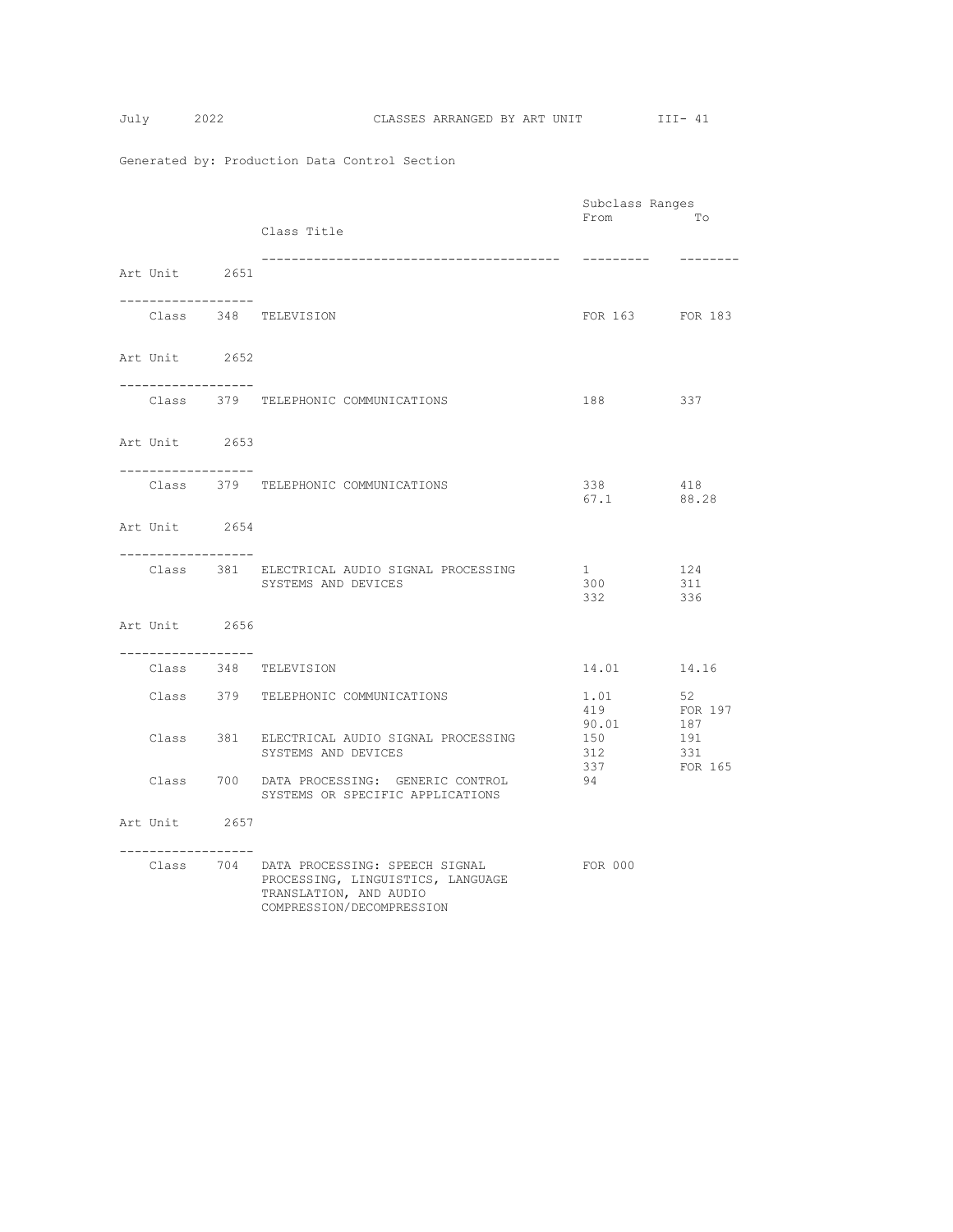|                                     |                                                                                                                                      | Subclass Ranges                |                |
|-------------------------------------|--------------------------------------------------------------------------------------------------------------------------------------|--------------------------------|----------------|
|                                     | Class Title                                                                                                                          | From                           | Tо             |
| Art Unit 2658                       | ------------------------------------                                                                                                 |                                |                |
| -----------------                   | Class 704 DATA PROCESSING: SPEECH SIGNAL<br>PROCESSING, LINGUISTICS, LANGUAGE<br>TRANSLATION, AND AUDIO<br>COMPRESSION/DECOMPRESSION | $1 \quad$                      | E21.02         |
| Art Unit 2668                       |                                                                                                                                      |                                |                |
| . _ _ _ _ _ _ _ _ _ _ _ _ _ _ _ _ _ | Class 382 IMAGE ANALYSIS                                                                                                             | 100                            | 325            |
| Art Unit 2676                       |                                                                                                                                      |                                |                |
| -----------------                   | Class 358 FACSIMILE AND STATIC PRESENTATION<br>PROCESSING                                                                            | ALL                            |                |
| Art Unit 2677                       |                                                                                                                                      |                                |                |
| . <u>.</u>                          | Class 345 COMPUTER GRAPHICS PROCESSING AND<br>SELECTIVE VISUAL DISPLAY SYSTEMS                                                       | FOR 000 FOR 220                |                |
| Art Unit 2683                       |                                                                                                                                      |                                |                |
| . _ _ _ _ _ _ _ _ _ _ _ _ _ _ _ _ _ | Class 340 COMMUNICATIONS: ELECTRICAL                                                                                                 | 1.1                            | 16.1           |
|                                     | Class 367 COMMUNICATIONS, ELECTRICAL: ACOUSTIC 197<br>WAVE SYSTEMS AND DEVICES                                                       |                                | 199            |
| Art Unit 2685                       |                                                                                                                                      |                                |                |
| . <u>.</u> .                        | Class 340 COMMUNICATIONS: ELECTRICAL                                                                                                 | 146.2 815.92<br>901<br>FOR 100 | 999<br>FOR 472 |
|                                     | Class 367 COMMUNICATIONS, ELECTRICAL: ACOUSTIC<br>WAVE SYSTEMS AND DEVICES                                                           | 93                             | 94             |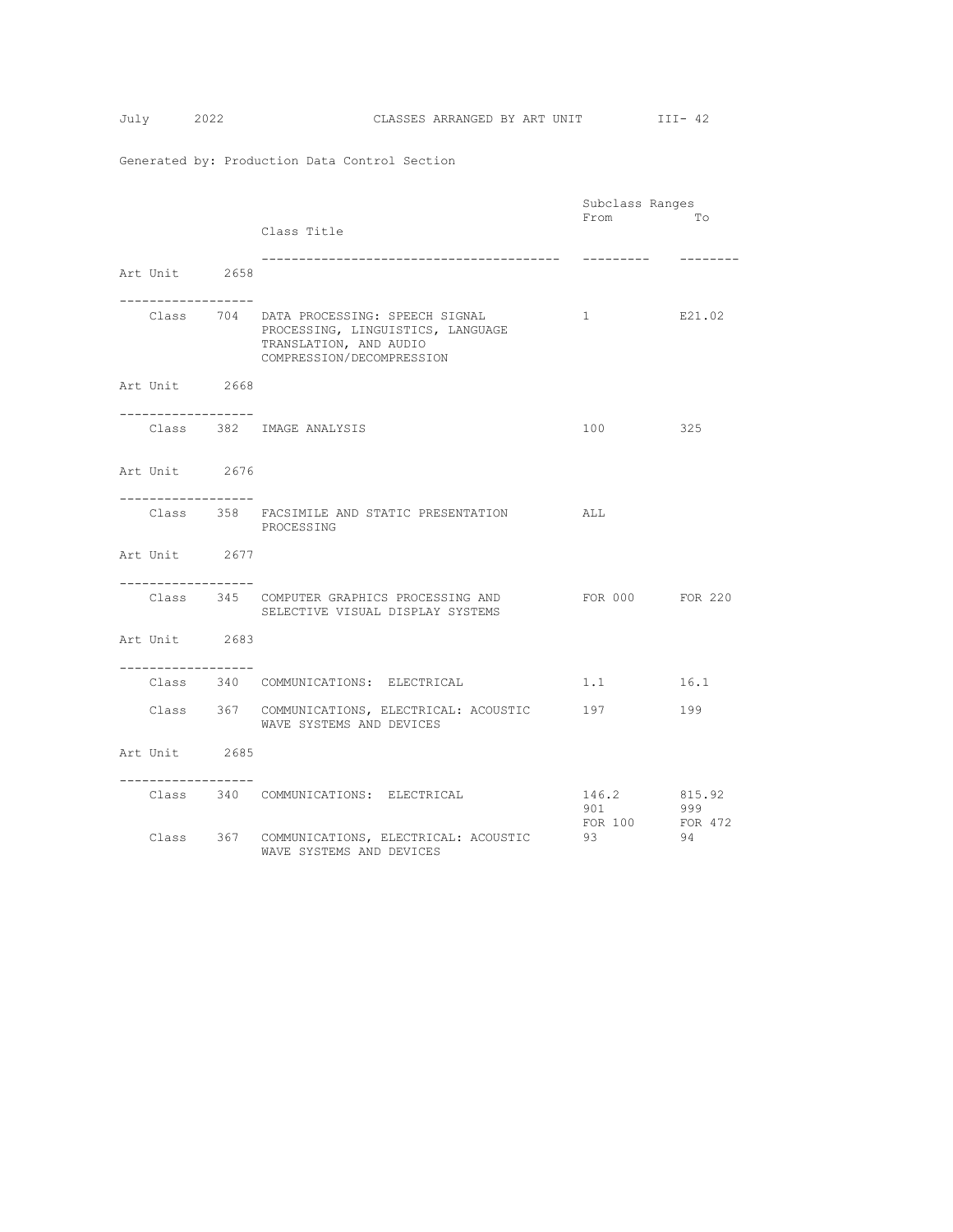|                                       |                                                                                                                                  | Subclass Ranges |                 |
|---------------------------------------|----------------------------------------------------------------------------------------------------------------------------------|-----------------|-----------------|
|                                       | Class Title                                                                                                                      | From            | To              |
| Art Unit 2686                         |                                                                                                                                  | ----------      | --------        |
| . _ _ _ _ _ _ _ _ _ _ _ _ _ _ _ _ _ _ | Class 340 COMMUNICATIONS: ELECTRICAL                                                                                             | 850 000         | 870.44          |
|                                       | Class 341 CODED DATA GENERATION OR CONVERSION                                                                                    | 173<br>20       | 192<br>35       |
|                                       | Class 367 COMMUNICATIONS, ELECTRICAL: ACOUSTIC<br>WAVE SYSTEMS AND DEVICES                                                       | 81              | 85              |
| Art Unit 2688                         |                                                                                                                                  |                 |                 |
| -----------------                     | Class 360 DYNAMIC MAGNETIC INFORMATION STORAGE OR<br>RETRIEVAL                                                                   | ALL             |                 |
|                                       | Class 369 DYNAMIC INFORMATION STORAGE OR RETRIEVAL ALL                                                                           |                 |                 |
|                                       | Class 720 DYNAMIC OPTICAL INFORMATION STORAGE OR ALL<br>RETRIEVAL                                                                |                 |                 |
| Art Unit 2691                         |                                                                                                                                  |                 |                 |
| -------------------                   | Class 178 TELEGRAPHY                                                                                                             | 1<br>21         | 17.5<br>FOR 103 |
| Art Unit 2696                         |                                                                                                                                  |                 |                 |
| ------------------                    | Class 348 TELEVISION                                                                                                             | 207.1 376       |                 |
| Art Unit 2763                         |                                                                                                                                  |                 |                 |
| . _ _ _ _ _ _ _ _ _ _ _ _ _ _ _ _ _   | Class 703 DATA PROCESSING: STRUCTURAL DESIGN, FOR 000<br>MODELING, SIMULATION, AND EMULATION                                     |                 |                 |
| Art Unit 2782<br>.                    |                                                                                                                                  |                 |                 |
|                                       | Class 710 ELECTRICAL COMPUTERS AND DIGITAL DATA FOR 000<br>PROCESSING SYSTEMS: INPUT/OUTPUT                                      |                 |                 |
| Art Unit 2783<br>------------------   |                                                                                                                                  |                 |                 |
|                                       | Class 712 ELECTRICAL COMPUTERS AND DIGITAL FOR 000<br>PROCESSING SYSTEMS: PROCESSING<br>ARCHITECTURES AND INSTRUCTION PROCESSING |                 |                 |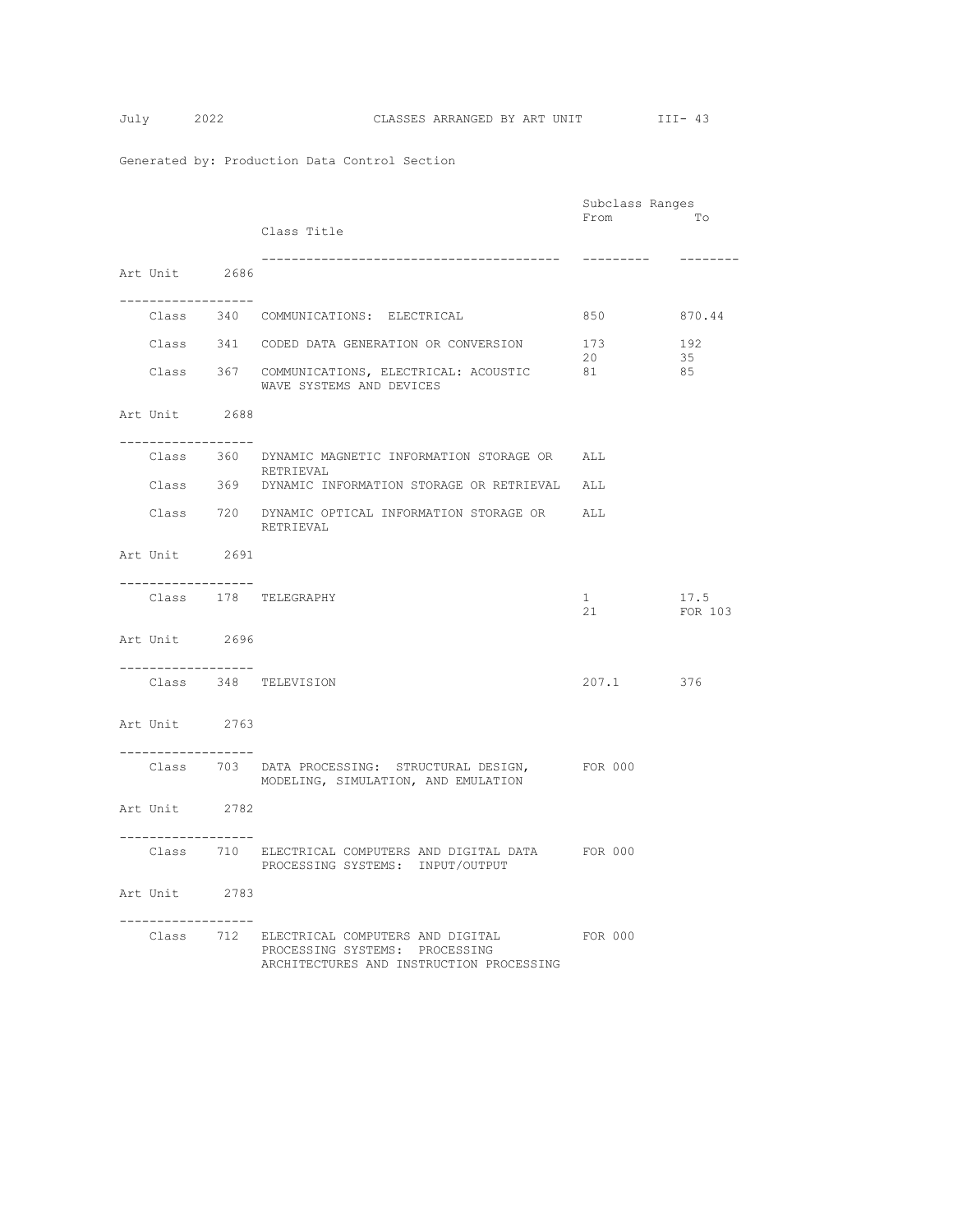|                                       |                                                                                                   | Subclass Ranges            |          |
|---------------------------------------|---------------------------------------------------------------------------------------------------|----------------------------|----------|
|                                       |                                                                                                   | From                       | To       |
|                                       | Class Title                                                                                       |                            |          |
|                                       |                                                                                                   | ----------                 | -------- |
| Art Unit 2785                         |                                                                                                   |                            |          |
|                                       |                                                                                                   |                            |          |
| -------------------                   |                                                                                                   |                            |          |
|                                       | Class 714 ERROR DETECTION/CORRECTION AND FAULT FOR 000                                            |                            |          |
|                                       | DETECTION/RECOVERY                                                                                |                            |          |
| Art Unit 2811                         |                                                                                                   |                            |          |
|                                       |                                                                                                   |                            |          |
| . _ _ _ _ _ _ _ _ _ _ _ _ _ _ _ _ _   |                                                                                                   |                            |          |
|                                       | Class 257 ACTIVE SOLID-STATE DEVICES (E.G.,                                                       | 2                          | 798      |
|                                       | TRANSISTORS, SOLID-STATE DIODES)<br>Class 438 SEMICONDUCTOR DEVICE MANUFACTURING: FOR 135 FOR 136 | E21.034                    | E51.052  |
|                                       | PROCESS                                                                                           |                            |          |
|                                       |                                                                                                   |                            |          |
| Art Unit 2812                         |                                                                                                   |                            |          |
|                                       |                                                                                                   |                            |          |
|                                       |                                                                                                   |                            |          |
|                                       | Class 29 METAL WORKING                                                                            | 25.01 25.03                |          |
|                                       | Class 438 SEMICONDUCTOR DEVICE MANUFACTURING:                                                     | $1 \quad$                  | 8        |
|                                       | PROCESS                                                                                           | 10                         | 688      |
|                                       |                                                                                                   | 699                        | 703      |
|                                       |                                                                                                   | 758                        | 979      |
|                                       |                                                                                                   | 982                        | 983      |
|                                       |                                                                                                   | FOR 140                    | FOR 144  |
|                                       |                                                                                                   | FOR 150<br>FOR 159 FOR 498 |          |
|                                       |                                                                                                   |                            |          |
| Art Unit 2813                         |                                                                                                   |                            |          |
|                                       |                                                                                                   |                            |          |
| . _ _ _ _ _ _ _ _ _ _ _ _ _ _ _ _ _   |                                                                                                   |                            |          |
|                                       | Class 148 METAL TREATMENT                                                                         | FOR 000                    |          |
|                                       | Class 257 ACTIVE SOLID-STATE DEVICES (E.G.,                                                       | E21.012 E21.014            |          |
|                                       | TRANSISTORS, SOLID-STATE DIODES)                                                                  |                            |          |
|                                       | Class 438 SEMICONDUCTOR DEVICE MANUFACTURING:                                                     | FOR 137 FOR 139            |          |
|                                       | PROCESS                                                                                           |                            |          |
|                                       |                                                                                                   |                            |          |
| Art Unit 2814                         |                                                                                                   |                            |          |
| .                                     |                                                                                                   |                            |          |
|                                       | Class 257 ACTIVE SOLID-STATE DEVICES (E.G.,                                                       | 1                          |          |
|                                       | TRANSISTORS, SOLID-STATE DIODES)                                                                  | 900                        | E21      |
|                                       |                                                                                                   | FOR 000                    |          |
|                                       |                                                                                                   |                            |          |
| Art Unit 2818                         |                                                                                                   |                            |          |
| . _ _ _ _ _ _ _ _ _ _ _ _ _ _ _ _ _ _ |                                                                                                   |                            |          |
|                                       | Class 257 ACTIVE SOLID-STATE DEVICES (E.G.,                                                       | E21                        | E21      |
|                                       | TRANSISTORS, SOLID-STATE DIODES)                                                                  |                            |          |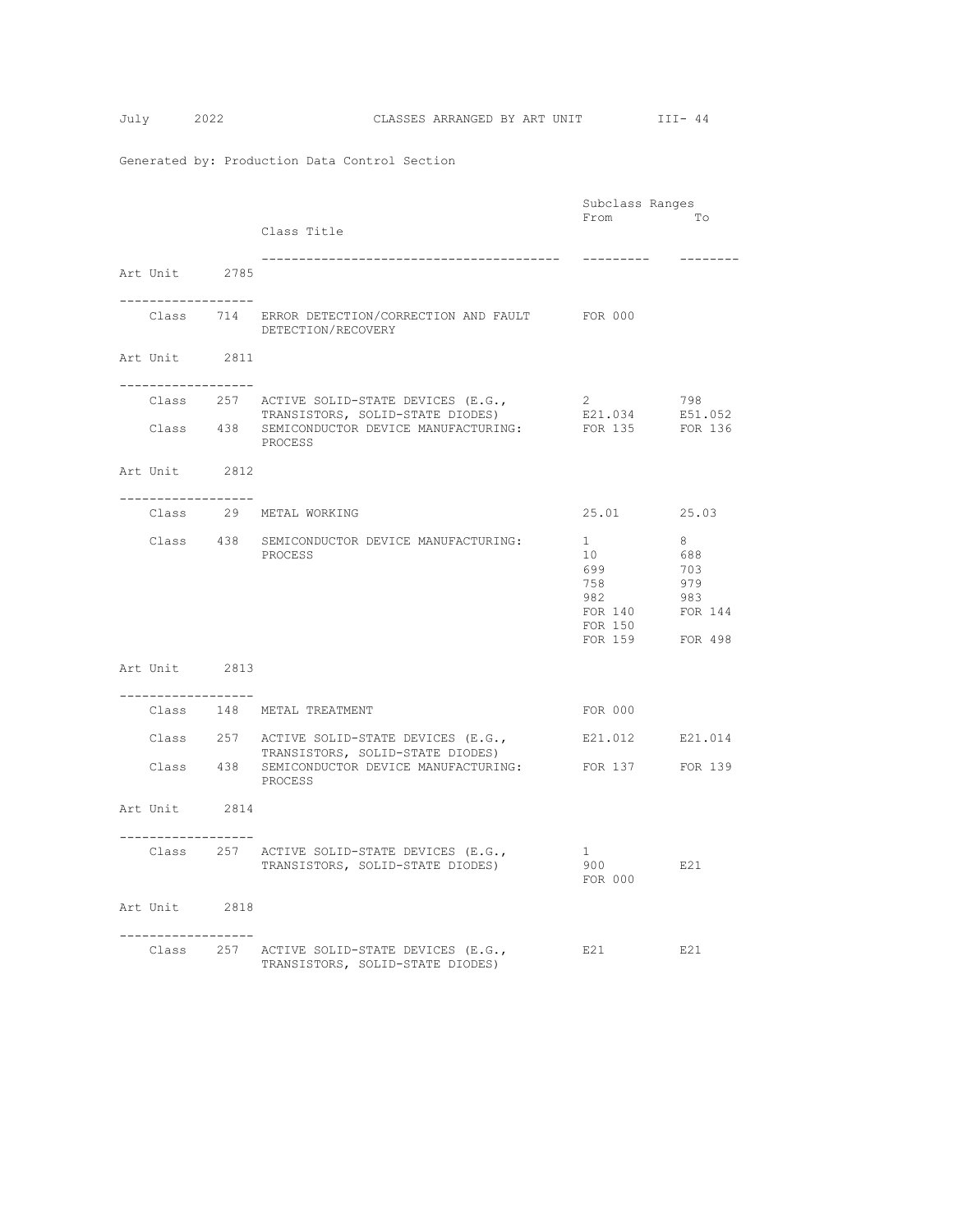$$
Tuly \qquad \qquad 20
$$

|                                       |                                                               | Subclass Ranges |           |
|---------------------------------------|---------------------------------------------------------------|-----------------|-----------|
|                                       |                                                               | From            | Tо        |
|                                       | Class Title                                                   |                 |           |
|                                       |                                                               | ----------      | --------- |
| Art Unit 2822                         |                                                               |                 |           |
| -----------------                     |                                                               |                 |           |
|                                       | Class 438 SEMICONDUCTOR DEVICE MANUFACTURING: FOR 000 FOR 101 |                 |           |
|                                       | PROCESS                                                       |                 |           |
|                                       |                                                               |                 |           |
| Art Unit 2823                         |                                                               |                 |           |
| . _ _ _ _ _ _ _ _ _ _ _ _ _ _ _ _ _   |                                                               |                 |           |
|                                       | Class 257 ACTIVE SOLID-STATE DEVICES (E.G.,                   | E21.01 E21.011  |           |
|                                       | TRANSISTORS, SOLID-STATE DIODES)                              | E21.015         |           |
|                                       | Class 438 SEMICONDUCTOR DEVICE MANUFACTURING:<br>PROCESS      | 980 000         | 981       |
|                                       |                                                               |                 |           |
| Art Unit 2826                         |                                                               |                 |           |
| .                                     |                                                               |                 |           |
|                                       | Class 257 ACTIVE SOLID-STATE DEVICES (E.G.,                   | E21.016 E21.018 |           |
|                                       | TRANSISTORS, SOLID-STATE DIODES)                              |                 |           |
|                                       |                                                               |                 |           |
| Art Unit 2827                         |                                                               |                 |           |
| ------------------                    |                                                               |                 |           |
|                                       | Class 365 STATIC INFORMATION STORAGE AND RETRIEVAL ALL        |                 |           |
|                                       |                                                               |                 |           |
| Art Unit 2828                         |                                                               |                 |           |
|                                       |                                                               |                 |           |
|                                       |                                                               |                 |           |
|                                       | Class 372 COHERENT LIGHT GENERATORS                           | ALL             |           |
|                                       |                                                               |                 |           |
| Art Unit 2831                         |                                                               |                 |           |
|                                       |                                                               |                 |           |
| . _ _ _ _ _ _ _ _ _ _ _ _ _ _ _ _ _ _ | Class 290 PRIME-MOVER DYNAMO PLANTS                           | ALL             |           |
|                                       |                                                               |                 |           |
|                                       | Class 322 ELECTRICITY: SINGLE GENERATOR SYSTEMS ALL           |                 |           |
|                                       |                                                               |                 |           |
| Art Unit 2832                         |                                                               |                 |           |
|                                       |                                                               |                 |           |
| . <u>.</u>                            |                                                               |                 |           |
|                                       | Class 336 INDUCTOR DEVICES                                    | FOR 000         |           |
|                                       | Class 338 ELECTRICAL RESISTORS                                | FOR 000         |           |
|                                       |                                                               |                 |           |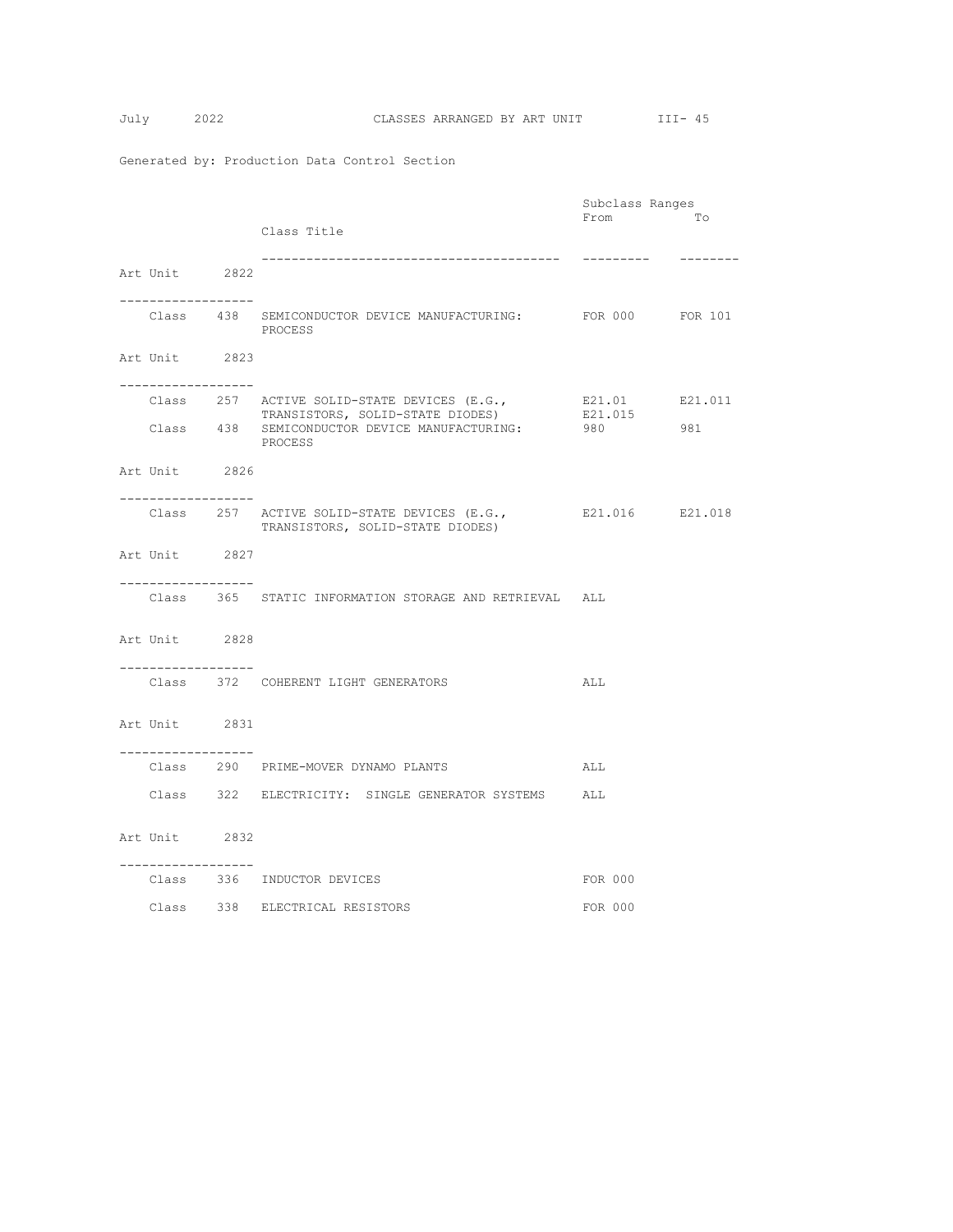|                                     |                                                                          | Subclass Ranges |                 |
|-------------------------------------|--------------------------------------------------------------------------|-----------------|-----------------|
|                                     |                                                                          | From            | To              |
|                                     | Class Title                                                              |                 |                 |
|                                     |                                                                          | ----------      | --------        |
| Art Unit 2833                       |                                                                          |                 |                 |
|                                     |                                                                          |                 |                 |
| . _ _ _ _ _ _ _ _ _ _ _ _ _ _ _ _ _ |                                                                          |                 |                 |
|                                     | Class 200 ELECTRICITY: CIRCUIT MAKERS AND<br>BREAKERS                    | ALL             |                 |
|                                     | Class 218 HIGH-VOLTAGE SWITCHES WITH ARC                                 | ALL             |                 |
|                                     | PREVENTING OR EXTINGUISHING DEVICES                                      |                 |                 |
|                                     | Class 338 ELECTRICAL RESISTORS                                           | $1 \quad$       | DIG 1           |
|                                     | Class 368 HOROLOGY: TIME MEASURING SYSTEMS OR                            | ALL             |                 |
|                                     | DEVICES                                                                  |                 |                 |
|                                     | Class 439 ELECTRICAL CONNECTORS                                          | ALL             |                 |
|                                     |                                                                          |                 |                 |
| Art Unit 2834                       |                                                                          |                 |                 |
|                                     |                                                                          |                 |                 |
| -----------------                   | Class 310 ELECTRICAL GENERATOR OR MOTOR STRUCTURE 1                      |                 | 79              |
|                                     |                                                                          | 400             | 433             |
|                                     |                                                                          | 81              | 310             |
|                                     |                                                                          | DIG 2           | FOR 111         |
| Art Unit 2835                       |                                                                          |                 |                 |
|                                     |                                                                          |                 |                 |
| -----------------                   |                                                                          |                 |                 |
|                                     | Class 174 ELECTRICITY: CONDUCTORS AND INSULATORS 102 A 102 P             |                 |                 |
|                                     |                                                                          | 133 R<br>15.6   | 16.3            |
|                                     |                                                                          | 21 C            |                 |
|                                     |                                                                          | 31.5            |                 |
|                                     |                                                                          | 650             | FOR 117<br>74 A |
|                                     |                                                                          | 70 A<br>85      | 94 S            |
|                                     | Class 337 ELECTRICITY: ELECTROTHERMALLY OR                               | ALL             |                 |
|                                     | THERMALLY ACTUATED SWITCHES                                              |                 |                 |
|                                     | Class 361 ELECTRICITY: ELECTRICAL SYSTEMS AND<br>DEVICES                 | 600<br>752      | 747<br>759      |
|                                     |                                                                          | 796             | 802             |
|                                     |                                                                          | 805             | 837             |
|                                     |                                                                          | FOR 102 FOR 110 |                 |
| Art Unit 2836                       |                                                                          |                 |                 |
|                                     |                                                                          |                 |                 |
| __________________                  |                                                                          |                 |                 |
|                                     | Class 307 ELECTRICAL TRANSMISSION OR                                     | ALL             |                 |
|                                     | INTERCONNECTION SYSTEMS<br>Class 361 ELECTRICITY: ELECTRICAL SYSTEMS AND | 1               | 19              |
|                                     | DEVICES                                                                  | 35              | 270             |
|                                     |                                                                          | 434             | 437             |
|                                     |                                                                          | FOR 100         | FOR 101         |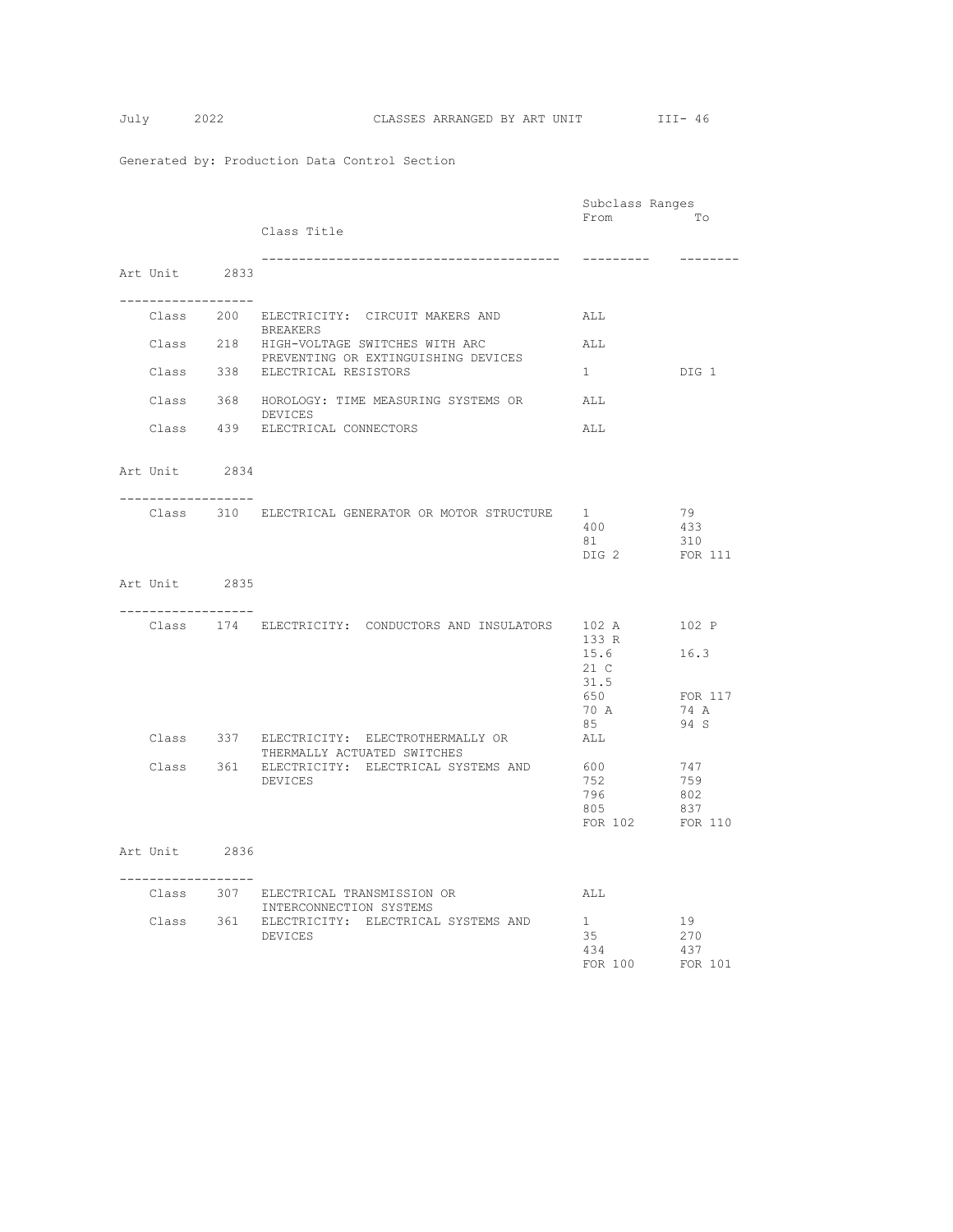SYSTEMS

Generated by: Production Data Control Section

|                |                                                       | Subclass Ranges |       |
|----------------|-------------------------------------------------------|-----------------|-------|
|                |                                                       | From            | Тο    |
|                | Class Title                                           |                 |       |
|                |                                                       |                 |       |
|                |                                                       |                 |       |
| Art Unit 2837  |                                                       |                 |       |
|                |                                                       |                 |       |
|                |                                                       |                 |       |
| Class 84 MUSIC |                                                       | ALL.            |       |
|                |                                                       |                 |       |
|                | Class 181 ACOUSTICS                                   | ALL             |       |
|                |                                                       |                 |       |
|                | Class 187 ELEVATOR, INDUSTRIAL LIFT TRUCK, OR         | 247             | 248   |
|                | STATIONARY LIFT FOR VEHICLE                           | 277             | 299   |
|                |                                                       | 316             | 317   |
|                |                                                       | 380             | 399   |
|                |                                                       | 901             | 902   |
|                | Class 310 ELECTRICAL GENERATOR OR MOTOR STRUCTURE     | 311             | 371   |
|                |                                                       | 80              |       |
|                |                                                       | 800             |       |
|                | Class 318 ELECTRICITY: MOTIVE POWER SYSTEMS           | ALL             |       |
|                |                                                       |                 |       |
|                | Class 335 ELECTRICITY: MAGNETICALLY OPERATED          | AT.T.           |       |
|                | SWITCHES, MAGNETS, AND ELECTROMAGNETS                 |                 |       |
| Class 336      | INDUCTOR DEVICES                                      | 5 <sub>1</sub>  | DIG 2 |
|                |                                                       |                 |       |
|                | Class 361 ELECTRICITY: ELECTRICAL SYSTEMS AND         | 20              | 34    |
|                | DEVICES                                               | FOR 000         |       |
|                | Class 388 ELECTRICITY: MOTOR CONTROL SYSTEMS          | ALL             |       |
|                |                                                       |                 |       |
|                | Class 984 MUSICAL INSTRUMENTS                         | ALL             |       |
|                |                                                       |                 |       |
|                |                                                       |                 |       |
| Art Unit 2838  |                                                       |                 |       |
|                |                                                       |                 |       |
|                |                                                       |                 |       |
|                | Class 323 ELECTRICITY: POWER SUPPLY OR REGULATION ALL |                 |       |

Class 363 ELECTRIC POWER CONVERSION SYSTEMS ALL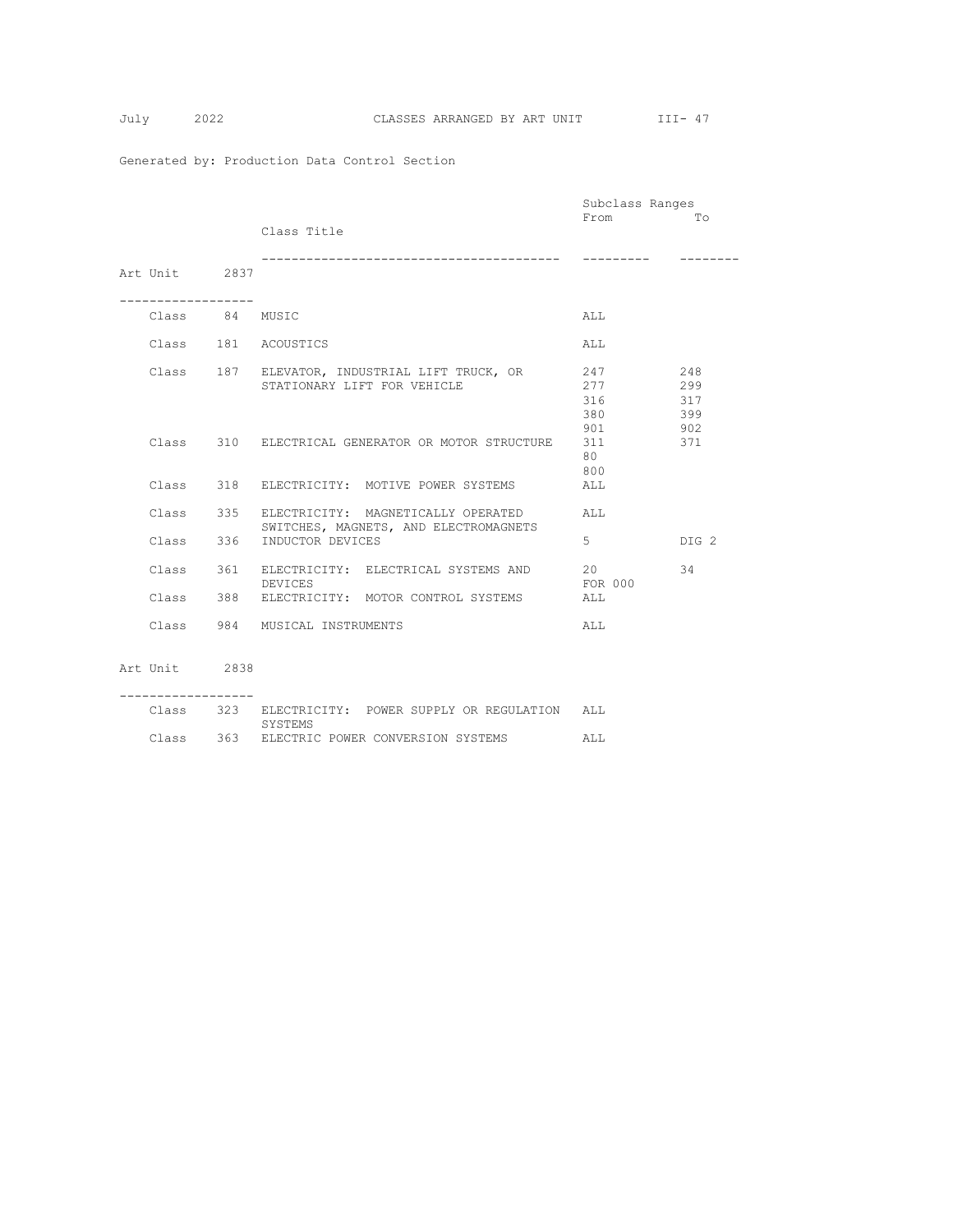|  |                    |                                                                                                     | Subclass Ranges                          |                                        |
|--|--------------------|-----------------------------------------------------------------------------------------------------|------------------------------------------|----------------------------------------|
|  |                    | Class Title                                                                                         | From                                     | To                                     |
|  |                    |                                                                                                     | ----------                               | --------                               |
|  | Art Unit 2842      |                                                                                                     |                                          |                                        |
|  | ------------------ |                                                                                                     |                                          |                                        |
|  |                    | Class 327 MISCELLANEOUS ACTIVE ELECTRICAL<br>NONLINEAR DEVICES, CIRCUITS, AND SYSTEMS               | ALL                                      |                                        |
|  |                    | Class 329 DEMODULATORS                                                                              | ALL                                      |                                        |
|  |                    | Class 330 AMPLIFIERS                                                                                | ALL                                      |                                        |
|  |                    | Class 331 OSCILLATORS                                                                               | ALL                                      |                                        |
|  |                    | Class 332 MODULATORS                                                                                | ALL                                      |                                        |
|  |                    | Class 333 WAVE TRANSMISSION LINES AND NETWORKS                                                      | ALL                                      |                                        |
|  | Class 334 TUNERS   |                                                                                                     | ALL                                      |                                        |
|  |                    | Class 340 COMMUNICATIONS: ELECTRICAL                                                                | FOR 000                                  |                                        |
|  |                    | Class 377 ELECTRICAL PULSE COUNTERS, PULSE<br>DIVIDERS, OR SHIFT REGISTERS: CIRCUITS<br>AND SYSTEMS | ALL                                      |                                        |
|  | Art Unit 2844      |                                                                                                     |                                          |                                        |
|  | ------------------ | Class 315 ELECTRIC LAMP AND DISCHARGE DEVICES: ALL                                                  |                                          |                                        |
|  |                    | SYSTEMS<br>Class 326 ELECTRONIC DIGITAL LOGIC CIRCUITRY ALL                                         |                                          |                                        |
|  | Art Unit 2845      |                                                                                                     |                                          |                                        |
|  | ------------------ | Class 341 CODED DATA GENERATION OR CONVERSION                                                       | 1<br>200<br>50                           | 17<br>FOR 000<br>172                   |
|  |                    | Class 343 COMMUNICATIONS: RADIO WAVE ANTENNAS ALL                                                   |                                          |                                        |
|  | Art Unit 2847      |                                                                                                     |                                          |                                        |
|  | ------------------ | Class 174 ELECTRICITY: CONDUCTORS AND INSULATORS 102 R 133 B                                        | 15.1<br>21 R<br>250<br>32<br>520<br>74 R | 15.5<br>29<br>397<br>36<br>565<br>84 S |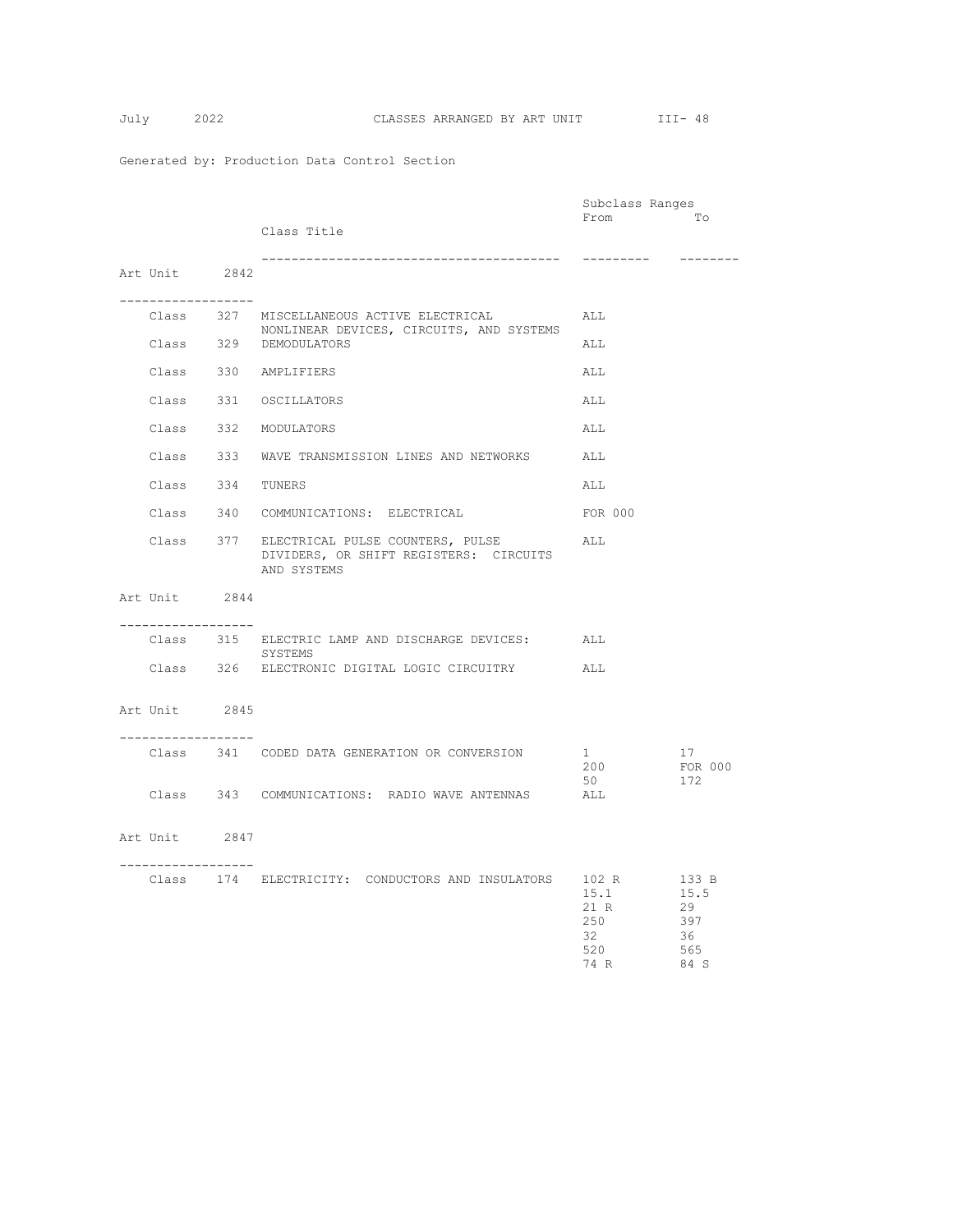|                   |                                                           | Subclass Ranges |              |
|-------------------|-----------------------------------------------------------|-----------------|--------------|
|                   |                                                           | From            | TΟ           |
|                   | Class Title                                               |                 |              |
|                   |                                                           | ---------       |              |
| Art Unit 2848     |                                                           |                 |              |
| ----------------- | Class 174 ELECTRICITY: CONDUCTORS AND INSULATORS 1        |                 | 14.0B H      |
|                   |                                                           | 135             | 212          |
|                   |                                                           | 17 R            | 20           |
|                   |                                                           | 30              | 31 S         |
|                   |                                                           | 37              | 69           |
|                   |                                                           | 480<br>95       | 507          |
|                   | Class 361 ELECTRICITY: ELECTRICAL SYSTEMS AND             | 271             | 101.5<br>330 |
|                   | DEVICES                                                   | 500             | 541          |
|                   |                                                           | 748             | 751          |
|                   |                                                           | 760             | 795          |
|                   |                                                           | 803             | 804          |
|                   |                                                           |                 |              |
| Art Unit 2851     |                                                           |                 |              |
| . <u>.</u> .      |                                                           |                 |              |
|                   | Class 716 COMPUTER-AIDED DESIGN AND ANALYSIS OF ALL       |                 |              |
|                   | CIRCUITS AND SEMICONDUCTOR MASKS                          |                 |              |
|                   |                                                           |                 |              |
| Art Unit 2852     |                                                           |                 |              |
|                   |                                                           |                 |              |
| . <u>.</u>        |                                                           |                 |              |
|                   | Class 359 OPTICAL: SYSTEMS AND ELEMENTS                   | 443<br>461      |              |
|                   |                                                           | 591<br>616      | 598<br>617   |
|                   | Class 396 PHOTOGRAPHY                                     | ALL             |              |
|                   |                                                           |                 |              |
|                   | Class 399 ELECTROPHOTOGRAPHY                              | $1 \quad$       | 15           |
|                   |                                                           | 24              | 360          |
|                   |                                                           | 411             | FOR 000      |
| Art Unit 2853     |                                                           |                 |              |
|                   |                                                           |                 |              |
| ------------      |                                                           |                 |              |
|                   | Class 346 RECORDERS                                       | ALL             |              |
|                   |                                                           |                 |              |
|                   | Class 347 INCREMENTAL PRINTING OF SYMBOLIC<br>INFORMATION | ALL             |              |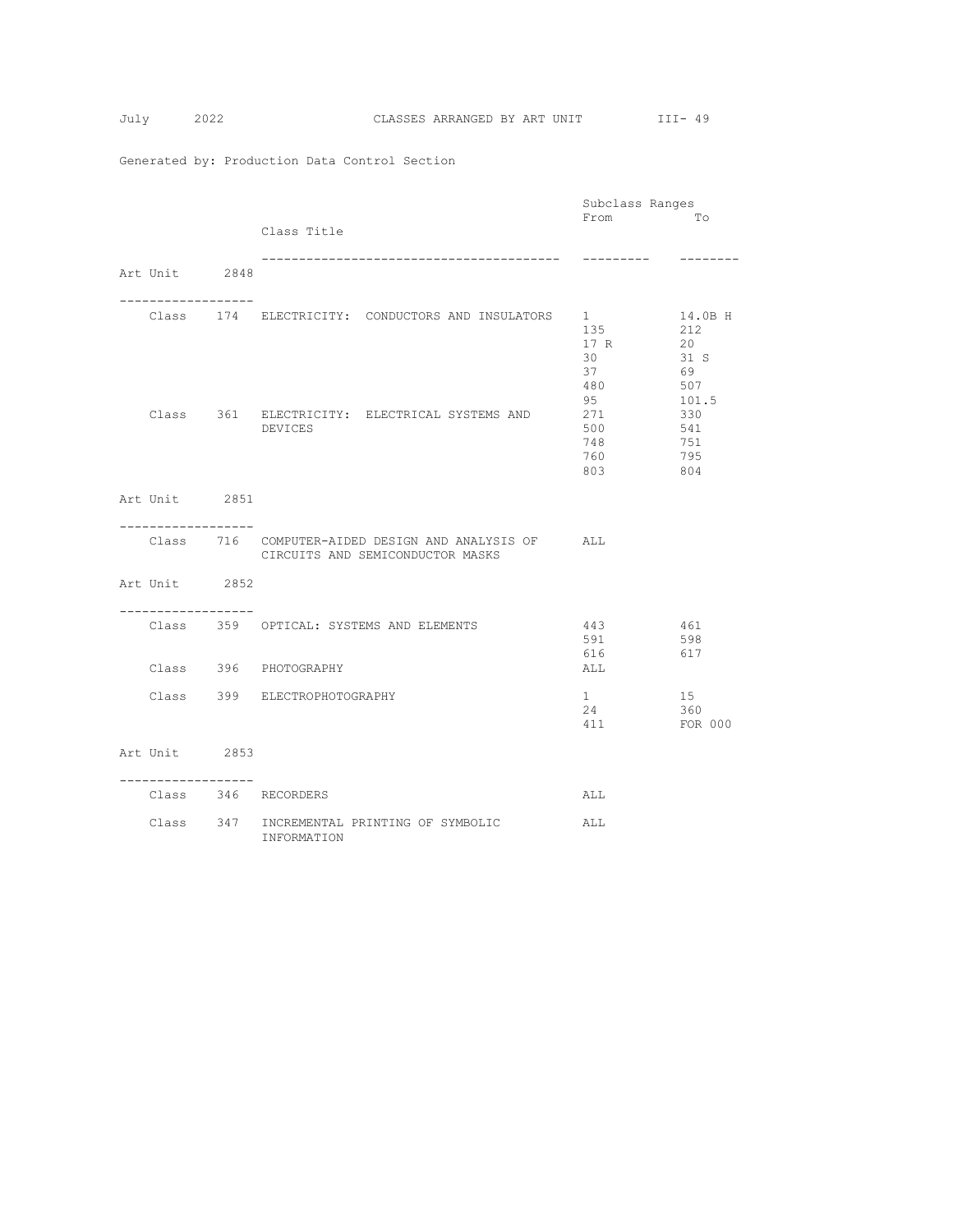$$
July 2
$$

|                                   |             |                                                                            | Subclass Ranges |               |
|-----------------------------------|-------------|----------------------------------------------------------------------------|-----------------|---------------|
|                                   |             | Class Title                                                                | From            | Tо            |
| Art Unit 2854                     |             | _________________________________                                          |                 | --------      |
| ---------------                   |             | Class 101 PRINTING                                                         | ALL             |               |
|                                   |             | Class 199 TYPE CASTING                                                     | ALL             |               |
|                                   |             | Class 276 TYPESETTING                                                      | ALL             |               |
|                                   |             | Class 399 ELECTROPHOTOGRAPHY                                               | 16<br>361 410   | 23            |
|                                   |             | Class 400 TYPEWRITING MACHINES                                             | ALL             |               |
| Art Unit 2856<br>---------------- |             |                                                                            |                 |               |
|                                   |             | Class 968 HOROLOGY                                                         | $2^{\circ}$     | 977           |
| Art Unit 2857                     |             |                                                                            |                 |               |
|                                   |             | Class 702 DATA PROCESSING: MEASURING, CALIBRATING,<br>OR TESTING           | $1 \quad$<br>22 | 18<br>FOR 173 |
| Art Unit 2858                     |             |                                                                            |                 |               |
|                                   | ----------- | Class 324 ELECTRICITY: MEASURING AND TESTING ALL                           |                 |               |
| Art Unit 2859                     |             |                                                                            |                 |               |
| ------------------                |             | Class 320 ELECTRICITY: BATTERY OR CAPACITOR ALL<br>CHARGING OR DISCHARGING |                 |               |
|                                   |             | Class 968 HOROLOGY                                                         | FOR 000         |               |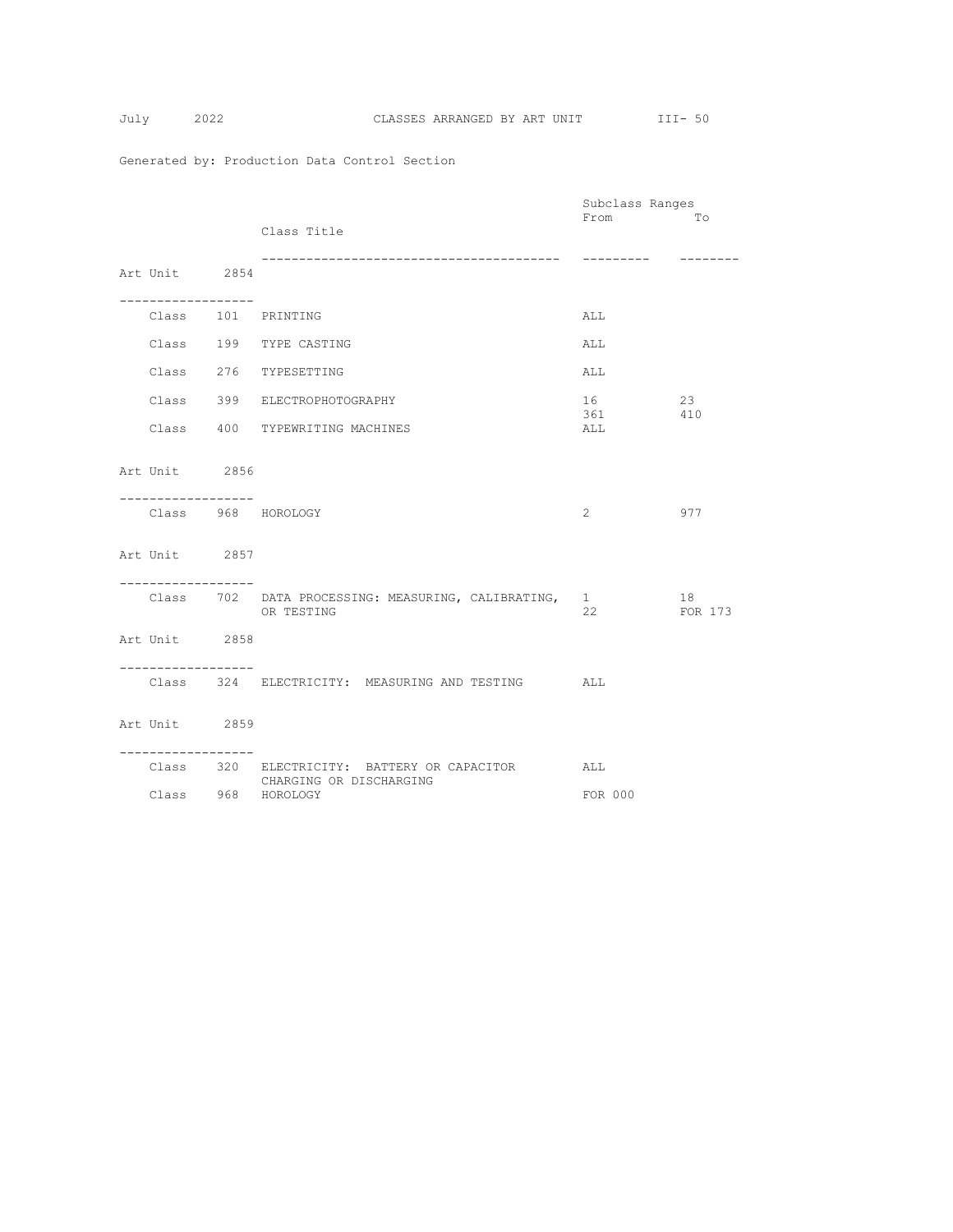$$
July 2
$$

|                                       |  |                                                                      | Subclass Ranges                                  |                                            |
|---------------------------------------|--|----------------------------------------------------------------------|--------------------------------------------------|--------------------------------------------|
|                                       |  | Class Title                                                          | From                                             | To                                         |
| Art Unit 2861                         |  |                                                                      | ----------                                       | ---------                                  |
| . <u>.</u>                            |  | Class 33 GEOMETRICAL INSTRUMENTS                                     | ALL                                              |                                            |
|                                       |  | Class 73 MEASURING AND TESTING                                       | ALL                                              |                                            |
|                                       |  | Class 116 SIGNALS AND INDICATORS                                     | ALL                                              |                                            |
|                                       |  | Class 177 WEIGHING SCALES                                            | ALL                                              |                                            |
|                                       |  | Class 374 THERMAL MEASURING AND TESTING                              | ALL                                              |                                            |
| Art Unit 2871                         |  |                                                                      |                                                  |                                            |
| __________________                    |  | Class 349 LIQUID CRYSTAL CELLS, ELEMENTS AND ALL<br>SYSTEMS          |                                                  |                                            |
| Art Unit 2872<br>------------------   |  |                                                                      |                                                  |                                            |
|                                       |  | Class 351 OPTICS: EYE EXAMINING, VISION TESTING 41<br>AND CORRECTING | FOR 100                                          | 247<br>FOR 119                             |
|                                       |  | Class 359 OPTICAL: SYSTEMS AND ELEMENTS                              | $1 \quad$<br>350<br>462<br>599<br>618<br>FOR 100 | 324<br>442<br>590<br>615<br>904<br>FOR 150 |
| Art Unit 2874                         |  |                                                                      |                                                  |                                            |
| . _ _ _ _ _ _ _ _ _ _ _ _ _ _ _ _ _ _ |  | Class 359 OPTICAL: SYSTEMS AND ELEMENTS                              | 325                                              | 332                                        |
| Art Unit 2875<br>------------------   |  |                                                                      |                                                  |                                            |
|                                       |  | Class 362 ILLUMINATION                                               | ALL                                              |                                            |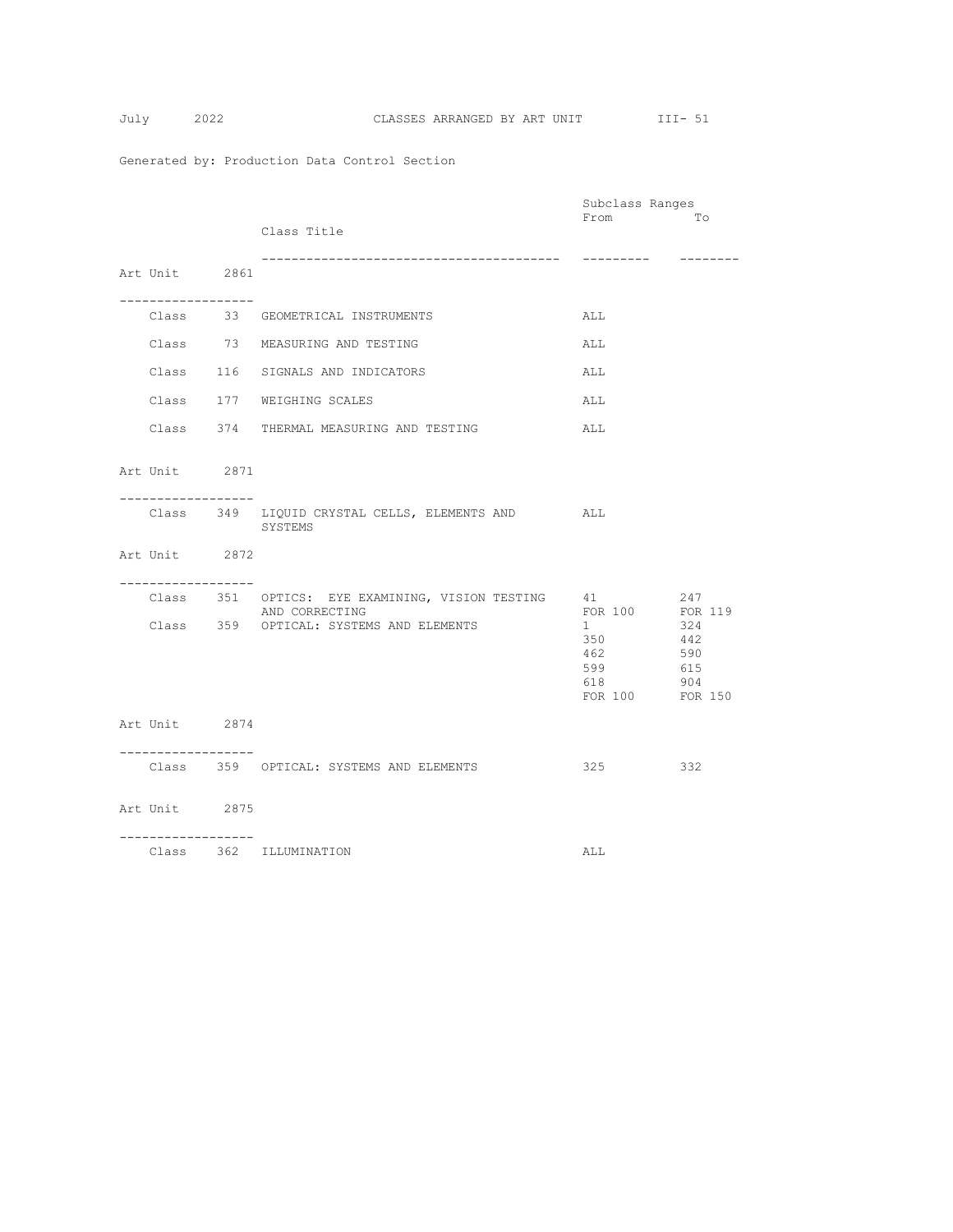$$
July 20
$$

|                                              |                                                                                 | Subclass Ranges                                                                 |                                  |
|----------------------------------------------|---------------------------------------------------------------------------------|---------------------------------------------------------------------------------|----------------------------------|
|                                              | Class Title                                                                     | From                                                                            | Tо                               |
| Art Unit 2876                                | ---------------------------------                                               | ----------                                                                      | --------                         |
| -----------------                            | Class 235 REGISTERS                                                             | ALL.                                                                            |                                  |
|                                              | Class 902 ELECTRONIC FUNDS TRANSFER                                             | ALL                                                                             |                                  |
| Art Unit 2877<br>___________________         |                                                                                 |                                                                                 |                                  |
|                                              | Class 356 OPTICS: MEASURING AND TESTING                                         | 140<br>142<br>151<br>153<br>$2^{\circ}$<br>30<br>4.09<br>6 —<br>FOR 100 FOR 142 | 900<br>$3 -$<br>139<br>4.1<br>27 |
| Art Unit 2878<br>-----------------           |                                                                                 |                                                                                 |                                  |
|                                              | Class 250 RADIANT ENERGY                                                        | 200<br>548<br>900<br>DIG 1 DIG 2                                                | 239<br>578.1<br>908              |
|                                              | Class 352 OPTICS: MOTION PICTURES                                               | ALL                                                                             |                                  |
| Art Unit 2879<br>. _ _ _ _ _ _ _ _ _ _ _ _ _ |                                                                                 |                                                                                 |                                  |
|                                              | Class 313 ELECTRIC LAMP AND DISCHARGE DEVICES                                   | ALL                                                                             |                                  |
|                                              | Class 314 ELECTRIC LAMP AND DISCHARGE DEVICES:<br>CONSUMABLE ELECTRODES         | ALL                                                                             |                                  |
|                                              | Class 445 ELECTRIC LAMP OR SPACE DISCHARGE<br>COMPONENT OR DEVICE MANUFACTURING | ALL                                                                             |                                  |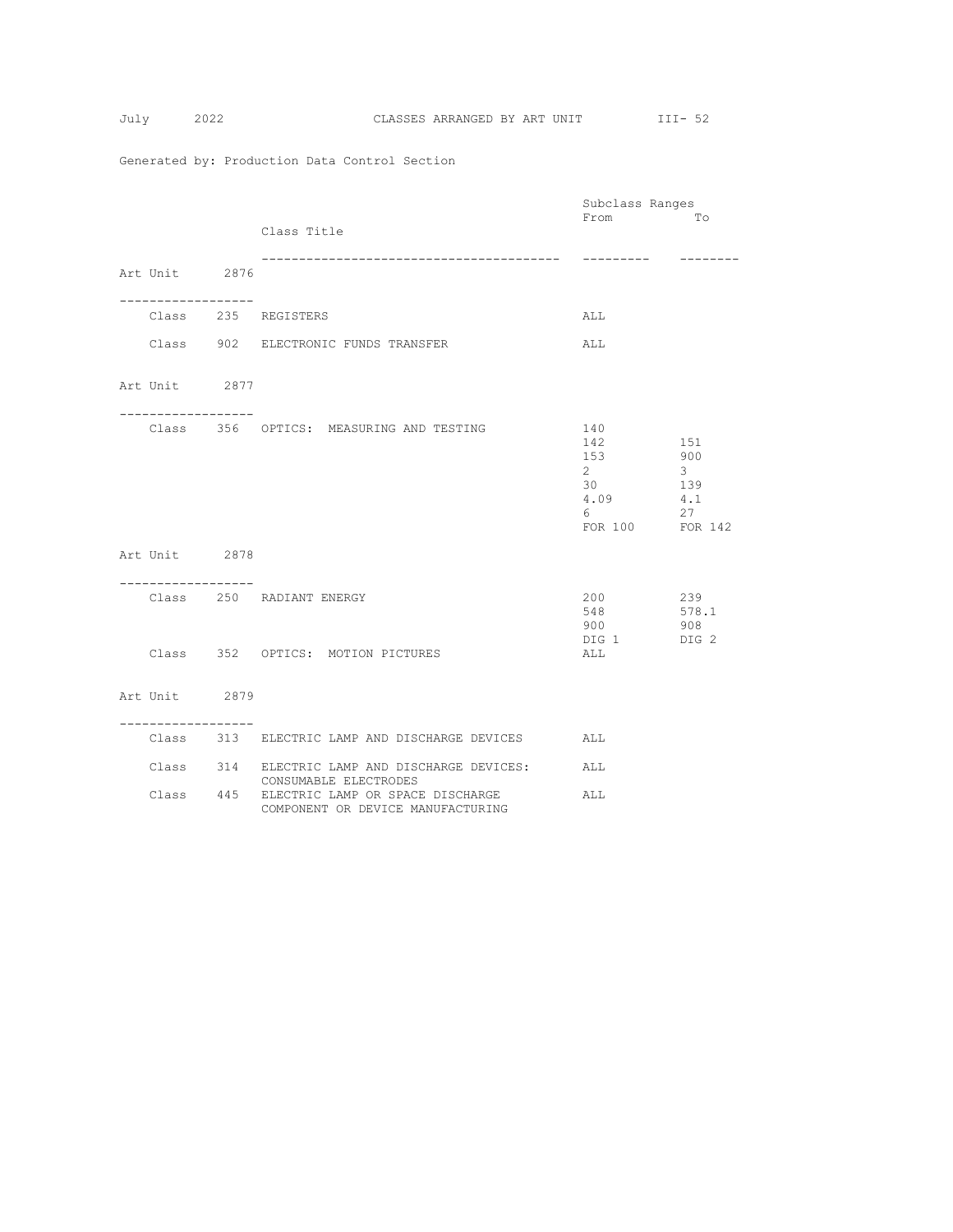|                                     |                                                       | Subclass Ranges |                   |
|-------------------------------------|-------------------------------------------------------|-----------------|-------------------|
|                                     |                                                       | From            | Tо                |
|                                     | Class Title                                           |                 |                   |
|                                     |                                                       |                 |                   |
|                                     |                                                       | ----------      | $- - - - - - - -$ |
| Art Unit 2881                       |                                                       |                 |                   |
|                                     |                                                       |                 |                   |
| . <u>.</u>                          |                                                       |                 |                   |
|                                     | Class 250 RADIANT ENERGY                              | 250             | 251               |
|                                     |                                                       | 281 28          | 300               |
|                                     |                                                       | 302             | 307               |
|                                     |                                                       | 309             | 326               |
|                                     |                                                       | 396 R 455.11    |                   |
|                                     |                                                       | 489             | 526               |
|                                     |                                                       | FOR 000         |                   |
|                                     | Class 850 SCANNING-PROBE TECHNIQUES OR APPARATUS; ALL |                 |                   |
|                                     | APPLICATIONS OF SCANNING-PROBE                        |                 |                   |
|                                     | TECHNIQUES, E.G., SCANNING PROBE                      |                 |                   |
|                                     | MICROSCOPY [SPM]                                      |                 |                   |
| Art Unit 2882                       |                                                       |                 |                   |
|                                     |                                                       |                 |                   |
| . _ _ _ _ _ _ _ _ _ _ _ _ _ _ _ _ _ |                                                       |                 |                   |
|                                     | Class 353 OPTICS: IMAGE PROJECTORS                    | ALL             |                   |
|                                     |                                                       |                 |                   |
|                                     | Class 355 PHOTOCOPYING                                | ALL             |                   |
|                                     |                                                       |                 |                   |
|                                     |                                                       |                 |                   |
| Art Unit 2883                       |                                                       |                 |                   |
|                                     |                                                       |                 |                   |
| -----------------                   |                                                       |                 |                   |
|                                     | Class 385 OPTICAL WAVEGUIDES                          | ALL             |                   |
|                                     |                                                       |                 |                   |
|                                     |                                                       |                 |                   |
| Art Unit 2884                       |                                                       |                 |                   |
| -----------------                   |                                                       |                 |                   |
|                                     | Class 250 RADIANT ENERGY                              | 252.1           | 271               |
|                                     |                                                       | 301             |                   |
|                                     |                                                       | 308             |                   |
|                                     |                                                       | 328             | 395               |
|                                     |                                                       | 458.1           | 488.1             |
|                                     |                                                       | 580             | 591               |
|                                     |                                                       | 909             | 910               |
|                                     | Class 378 X-RAY OR GAMMA RAY SYSTEMS OR DEVICES       | ALL             |                   |
|                                     |                                                       |                 |                   |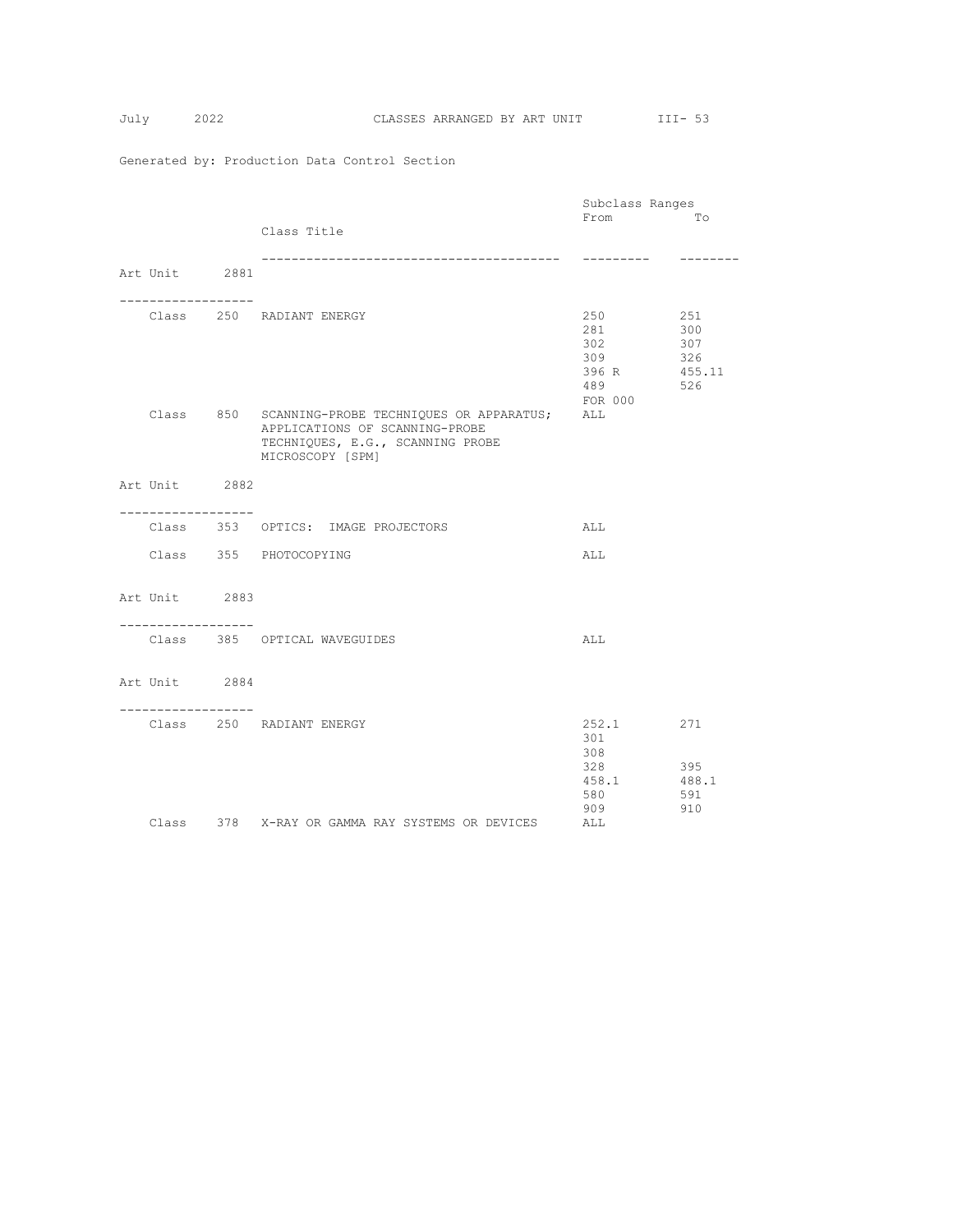|                                       |                                                               | Subclass Ranges |          |
|---------------------------------------|---------------------------------------------------------------|-----------------|----------|
|                                       |                                                               | From            | To       |
|                                       | Class Title                                                   |                 |          |
|                                       |                                                               |                 |          |
|                                       |                                                               | ----------      | -------- |
| Art Unit 2891                         |                                                               |                 |          |
|                                       |                                                               |                 |          |
|                                       |                                                               |                 |          |
|                                       | Class 257 ACTIVE SOLID-STATE DEVICES (E.G.,                   | E21.019 E21.021 |          |
|                                       | TRANSISTORS, SOLID-STATE DIODES)                              |                 |          |
|                                       | Class 438 SEMICONDUCTOR DEVICE MANUFACTURING:                 | FOR 145 FOR 146 |          |
|                                       | PROCESS                                                       |                 |          |
|                                       | Class 977 NANOTECHNOLOGY                                      | ALL.            |          |
|                                       |                                                               |                 |          |
|                                       |                                                               |                 |          |
| Art Unit 2892                         |                                                               |                 |          |
|                                       |                                                               |                 |          |
| . <u>.</u>                            |                                                               |                 |          |
|                                       | Class 257 ACTIVE SOLID-STATE DEVICES (E.G.,                   | E21.022 E21.024 |          |
|                                       | TRANSISTORS, SOLID-STATE DIODES)                              |                 |          |
|                                       | Class 438 SEMICONDUCTOR DEVICE MANUFACTURING: FOR 147 FOR 149 |                 |          |
|                                       | PROCESS                                                       |                 |          |
|                                       |                                                               |                 |          |
| Art Unit 2893                         |                                                               |                 |          |
|                                       |                                                               |                 |          |
|                                       |                                                               |                 |          |
|                                       | Class 257 ACTIVE SOLID-STATE DEVICES (E.G.,                   | E21.025 E21.027 |          |
|                                       | TRANSISTORS, SOLID-STATE DIODES)                              |                 |          |
|                                       | Class 438 SEMICONDUCTOR DEVICE MANUFACTURING: FOR 151 FOR 153 |                 |          |
|                                       | PROCESS                                                       |                 |          |
|                                       |                                                               |                 |          |
| Art Unit 2894                         |                                                               |                 |          |
| . _ _ _ _ _ _ _ _ _ _ _ _ _ _ _ _ _ _ |                                                               |                 |          |
|                                       | Class 257 ACTIVE SOLID-STATE DEVICES (E.G.,                   | E21.028 E21.03  |          |
|                                       | TRANSISTORS, SOLID-STATE DIODES)                              |                 |          |
|                                       | Class 438 SEMICONDUCTOR DEVICE MANUFACTURING:                 | FOR 154         | FOR 156  |
|                                       | PROCESS                                                       |                 |          |
|                                       |                                                               |                 |          |
| Art Unit 2895                         |                                                               |                 |          |
|                                       |                                                               |                 |          |
|                                       |                                                               |                 |          |
|                                       | Class 257 ACTIVE SOLID-STATE DEVICES (E.G.,                   | E21.031 E21.033 |          |
|                                       | TRANSISTORS, SOLID-STATE DIODES)                              |                 |          |
|                                       | Class 438 SEMICONDUCTOR DEVICE MANUFACTURING:                 | FOR 157         | FOR 158  |
|                                       | PROCESS                                                       |                 |          |
|                                       |                                                               |                 |          |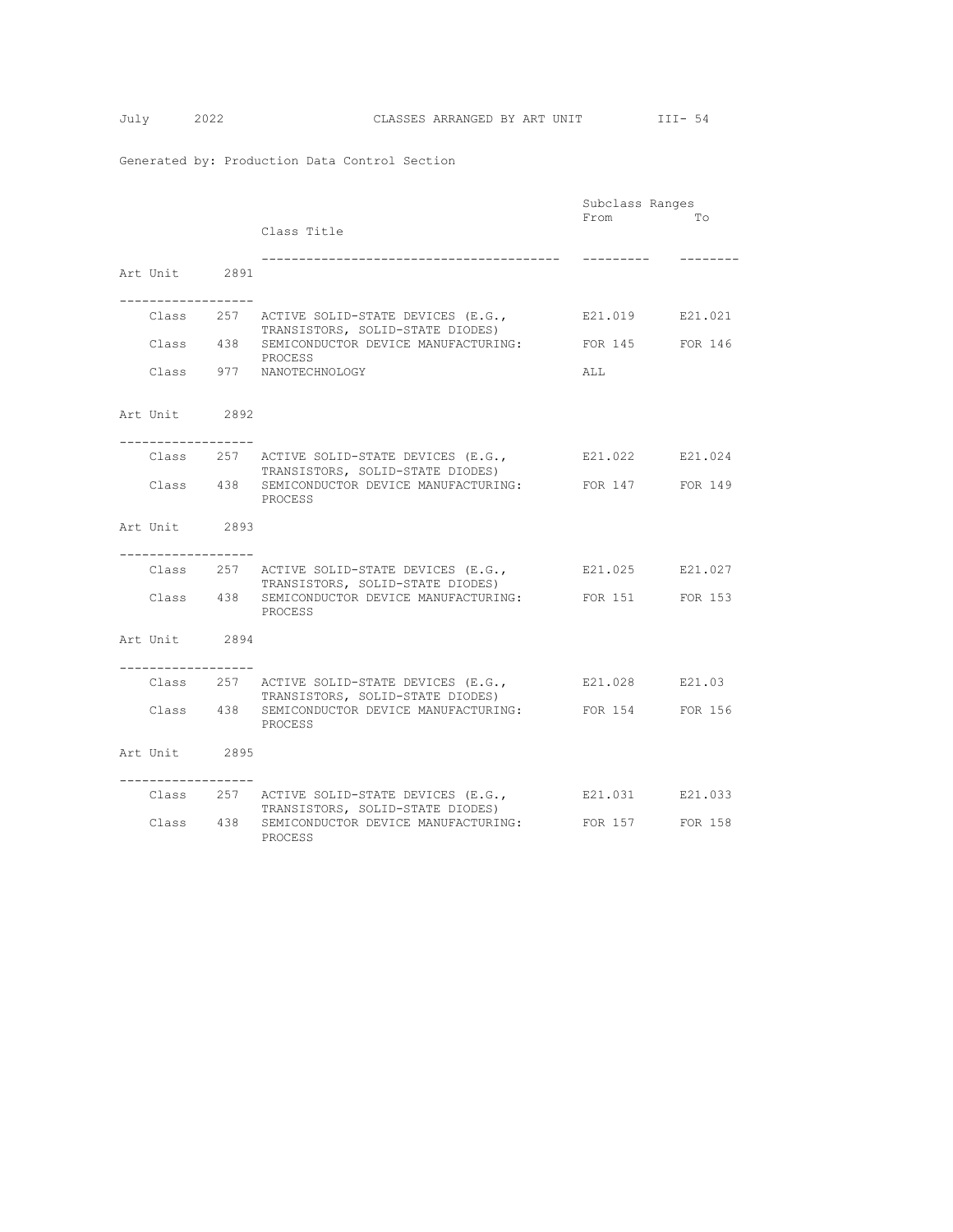|  |                   |                                                                                           | Subclass Ranges                                                                                       |                                                      |
|--|-------------------|-------------------------------------------------------------------------------------------|-------------------------------------------------------------------------------------------------------|------------------------------------------------------|
|  |                   | Class Title                                                                               | From                                                                                                  | Tо                                                   |
|  |                   |                                                                                           | ----------                                                                                            | --------                                             |
|  | Art Unit 2911     |                                                                                           |                                                                                                       |                                                      |
|  | ----------------- | Class D 1 EDIBLE PRODUCTS                                                                 | ALL                                                                                                   |                                                      |
|  |                   | Class D 4 BRUSHWARE                                                                       | ALL                                                                                                   |                                                      |
|  |                   | Class D 6 FURNISHINGS                                                                     | 354                                                                                                   |                                                      |
|  |                   | Class D 8 TOOLS AND HARDWARE                                                              | 512<br>$2^{\circ}$<br>330<br>354                                                                      | 574<br>13<br>349<br>355                              |
|  |                   |                                                                                           | 358<br>363<br>370<br>DIG 1                                                                            | 359<br>367<br>381<br>DIG 10                          |
|  |                   | Class D10 MEASURING, TESTING, OR SIGNALLING<br>INSTRUMENTS                                | 104.1                                                                                                 | 121                                                  |
|  |                   | Class D12 TRANSPORTATION                                                                  | 16.1<br>163<br>168<br>173<br>182<br>184<br>196<br>214<br>218<br>221<br>223<br>402<br>407<br>420<br>82 | 166<br>170<br>180<br>186<br>216<br>345<br>411<br>133 |
|  |                   | Class D13 EQUIPMENT FOR PRODUCTION, DISTRIBUTION,<br>OR TRANSFORMATION OF ENERGY          | 135<br>154<br>162.1                                                                                   | 139.8<br>157                                         |
|  |                   | Class D14 RECORDING, COMMUNICATION, OR INFORMATION 138 C<br>RETRIEVAL EQUIPMENT           | 260.1<br>300<br>417<br>420<br>480.1<br>484.1<br>900                                                   | 138.0A D<br>411<br>461<br>480.7<br>496<br>902        |
|  |                   | Class D18 PRINTING AND OFFICE MACHINERY                                                   | 34.1<br>35.1                                                                                          | 34.9                                                 |
|  |                   | Class D20 SALES AND ADVERTISING EQUIPMENT                                                 | 10                                                                                                    | 99                                                   |
|  |                   | Class D23 ENVIRONMENTAL HEATING AND COOLING; FLUID 200<br>HANDLING AND SANITARY EQUIPMENT | 212                                                                                                   | 211<br>232                                           |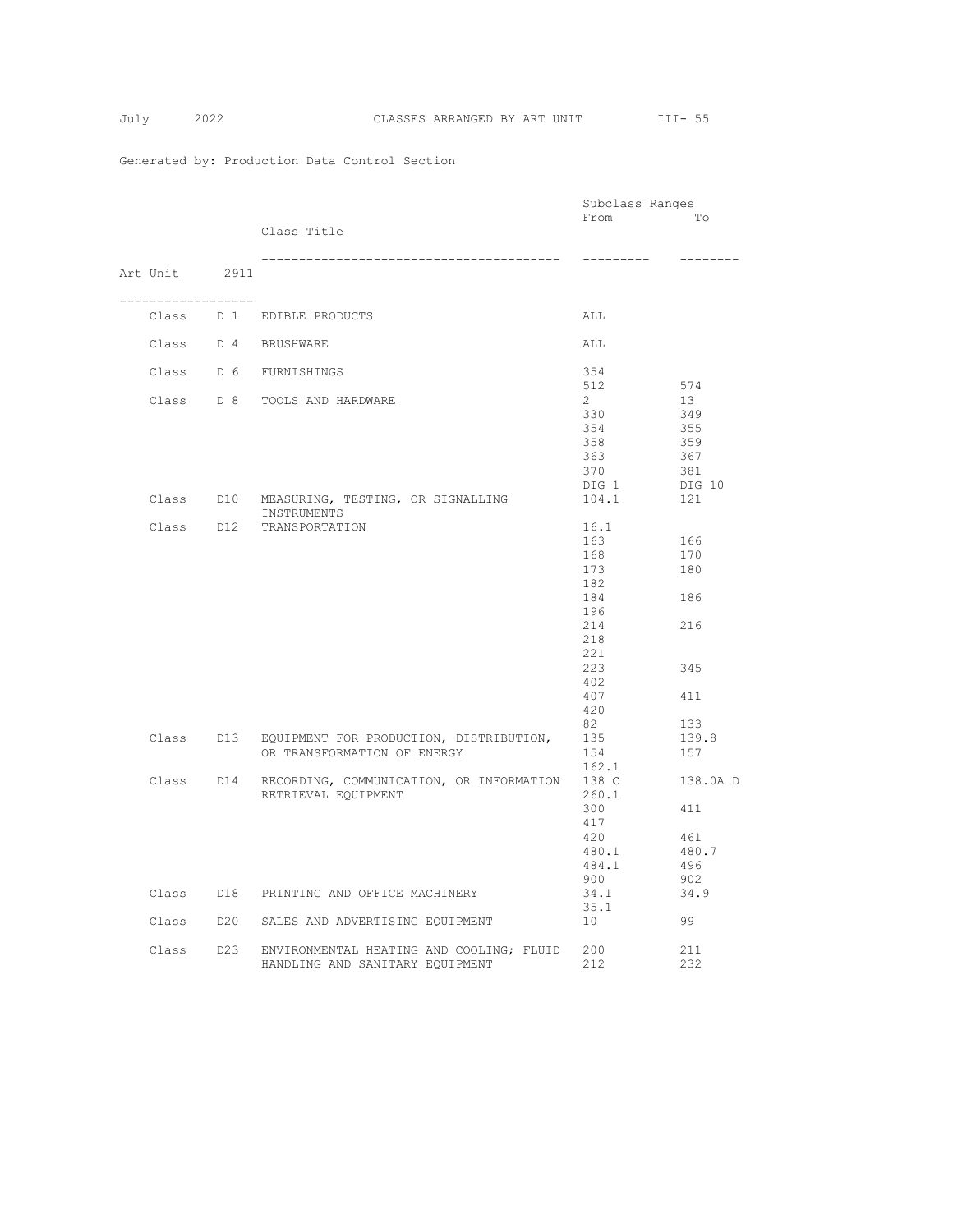|  |               |                                                          | Subclass Ranges |            |
|--|---------------|----------------------------------------------------------|-----------------|------------|
|  |               |                                                          | From            | Tо         |
|  |               | Class Title                                              |                 |            |
|  |               |                                                          |                 | --------   |
|  | Art Unit 2912 |                                                          |                 |            |
|  | . <u>.</u>    |                                                          |                 |            |
|  |               | Class D 2 APPAREL AND HABERDASHERY                       | 500             | 643        |
|  |               |                                                          | 865             | 895        |
|  |               |                                                          | 971             | 999        |
|  |               | Class D 3 TRAVEL GOODS AND PERSONAL BELONGINGS           | 201             | 202        |
|  |               |                                                          | 204             |            |
|  |               |                                                          | 216             | 217        |
|  |               |                                                          | 269             | 270        |
|  |               |                                                          | 272             | 302        |
|  |               |                                                          | 318             | 329        |
|  |               | Class D 6 FURNISHINGS                                    | 315             | 328        |
|  |               | Class D 7 EQUIPMENT FOR PREPARING OR SERVING FOOD        | 401.1           |            |
|  |               | OR DRINK NOT ELSEWHERE SPECIFIED                         | 502             |            |
|  |               |                                                          | 504             |            |
|  |               |                                                          | 508             |            |
|  |               |                                                          | 589             | 641        |
|  |               |                                                          | 665             | 697        |
|  |               |                                                          | 700             | 710        |
|  |               | Class D 8 TOOLS AND HARDWARE                             | 14              |            |
|  |               |                                                          | 300             | 302        |
|  |               |                                                          | 305             | 322        |
|  |               |                                                          | 31<br>350       | 32<br>353  |
|  |               |                                                          | 382             | 396        |
|  |               |                                                          | 44              | 50         |
|  |               |                                                          | 75              | 101        |
|  |               | Class D 9 PACKAGES AND CONTAINERS FOR GOODS              | 414             | 429        |
|  |               |                                                          | 500             | 575        |
|  |               |                                                          | 749             | 907        |
|  |               | Class D10 MEASURING, TESTING, OR SIGNALLING              | 46.1            | 46.3       |
|  |               | INSTRUMENTS<br>Class D11 JEWELRY, SYMBOLIC INSIGNIA, AND |                 |            |
|  |               | ORNAMENTS                                                | 117<br>157      | 142<br>164 |
|  |               |                                                          | 184             |            |
|  |               | Class D14 RECORDING, COMMUNICATION, OR INFORMATION       | 125             | 129        |
|  |               | RETRIEVAL EQUIPMENT                                      | 131             | 135        |
|  |               |                                                          | 160             | 216        |
|  |               |                                                          | 219             | 229        |
|  |               |                                                          | 238.1           | 239        |
|  |               |                                                          | 412             | 416        |
|  |               |                                                          | 418             | 419        |
|  |               |                                                          | 462             | 480        |
|  |               |                                                          | 481             | 484        |
|  |               |                                                          | 497             | 511        |
|  |               | Class D15 MACHINES NOT ELSEWHERE SPECIFIED               | $1 \quad$       | 5          |
|  |               |                                                          | 10 <sup>1</sup> | 91         |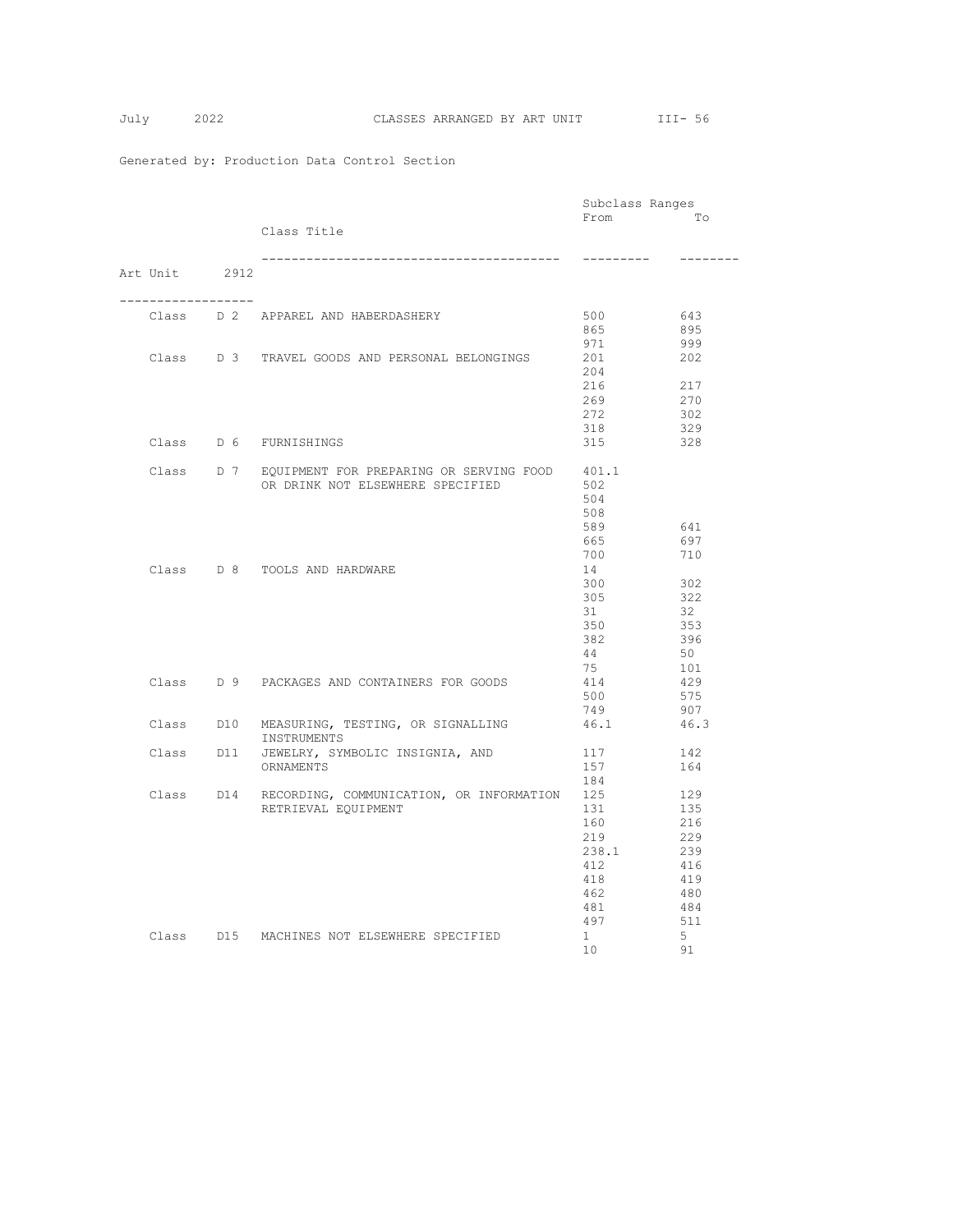|  |                     |  |                                                    | Subclass Ranges                                                                              |          |
|--|---------------------|--|----------------------------------------------------|----------------------------------------------------------------------------------------------|----------|
|  |                     |  |                                                    | From                                                                                         | Tо       |
|  |                     |  | Class Title                                        |                                                                                              |          |
|  |                     |  |                                                    | ----------                                                                                   | -------- |
|  | Art Unit 2913       |  |                                                    |                                                                                              |          |
|  | ------------------- |  |                                                    |                                                                                              |          |
|  |                     |  | Class D 3 TRAVEL GOODS AND PERSONAL BELONGINGS 304 |                                                                                              | 314      |
|  |                     |  | Class D 6 FURNISHINGS                              | 300                                                                                          | 314      |
|  |                     |  |                                                    | 329                                                                                          | 339      |
|  |                     |  |                                                    | 345                                                                                          | 348      |
|  |                     |  |                                                    | 360                                                                                          | 407      |
|  |                     |  |                                                    | 595                                                                                          | 611      |
|  |                     |  |                                                    | 626                                                                                          | 719.4    |
|  |                     |  | Class D 7 EQUIPMENT FOR PREPARING OR SERVING FOOD  | 325                                                                                          | 330      |
|  |                     |  | OR DRINK NOT ELSEWHERE SPECIFIED                   | 352                                                                                          | 361      |
|  |                     |  |                                                    | 376                                                                                          | 386      |
|  |                     |  |                                                    | 390                                                                                          |          |
|  |                     |  |                                                    |                                                                                              | 395      |
|  |                     |  |                                                    | 401.2                                                                                        |          |
|  |                     |  |                                                    | 409                                                                                          | 415      |
|  |                     |  |                                                    |                                                                                              |          |
|  |                     |  |                                                    |                                                                                              |          |
|  |                     |  |                                                    |                                                                                              |          |
|  |                     |  |                                                    | 570                                                                                          |          |
|  |                     |  |                                                    | 501<br>538<br>545<br>548<br>557<br>584<br>588<br>642<br>664<br>698<br>699<br>900<br>901<br>1 |          |
|  |                     |  |                                                    |                                                                                              |          |
|  |                     |  |                                                    |                                                                                              |          |
|  |                     |  |                                                    |                                                                                              |          |
|  |                     |  | Class D 8 TOOLS AND HARDWARE                       |                                                                                              |          |
|  |                     |  |                                                    | 107                                                                                          |          |
|  |                     |  |                                                    | 14.1                                                                                         | 16       |
|  |                     |  |                                                    | 18                                                                                           | 20       |
|  |                     |  |                                                    | 29.1                                                                                         | 30       |
|  |                     |  |                                                    | 303                                                                                          |          |
|  |                     |  |                                                    |                                                                                              |          |
|  |                     |  |                                                    | 33                                                                                           | 43       |
|  |                     |  |                                                    | 51                                                                                           | 74       |
|  |                     |  | Class D 9 PACKAGES AND CONTAINERS FOR GOODS        | 434                                                                                          | 499      |
|  |                     |  | Class D10 MEASURING, TESTING, OR SIGNALLING        | $1 -$                                                                                        | 46       |
|  |                     |  | INSTRUMENTS                                        | 122                                                                                          | 132      |
|  |                     |  |                                                    | 47                                                                                           | 103      |
|  |                     |  | Class D12 TRANSPORTATION                           | 1                                                                                            | 16       |
|  |                     |  |                                                    | 17                                                                                           | 52       |
|  |                     |  |                                                    | 204                                                                                          | 213      |
|  |                     |  |                                                    | 406                                                                                          |          |
|  |                     |  |                                                    | 412                                                                                          | 419      |
|  |                     |  |                                                    | 421                                                                                          | 901      |
|  |                     |  | Class D13 EQUIPMENT FOR PRODUCTION, DISTRIBUTION,  | 100                                                                                          | 102      |
|  |                     |  |                                                    |                                                                                              |          |
|  |                     |  | OR TRANSFORMATION OF ENERGY                        | 110                                                                                          | 118      |
|  |                     |  |                                                    | 122                                                                                          | 124      |
|  |                     |  |                                                    | 158                                                                                          | 162      |
|  |                     |  |                                                    | 163                                                                                          | 199      |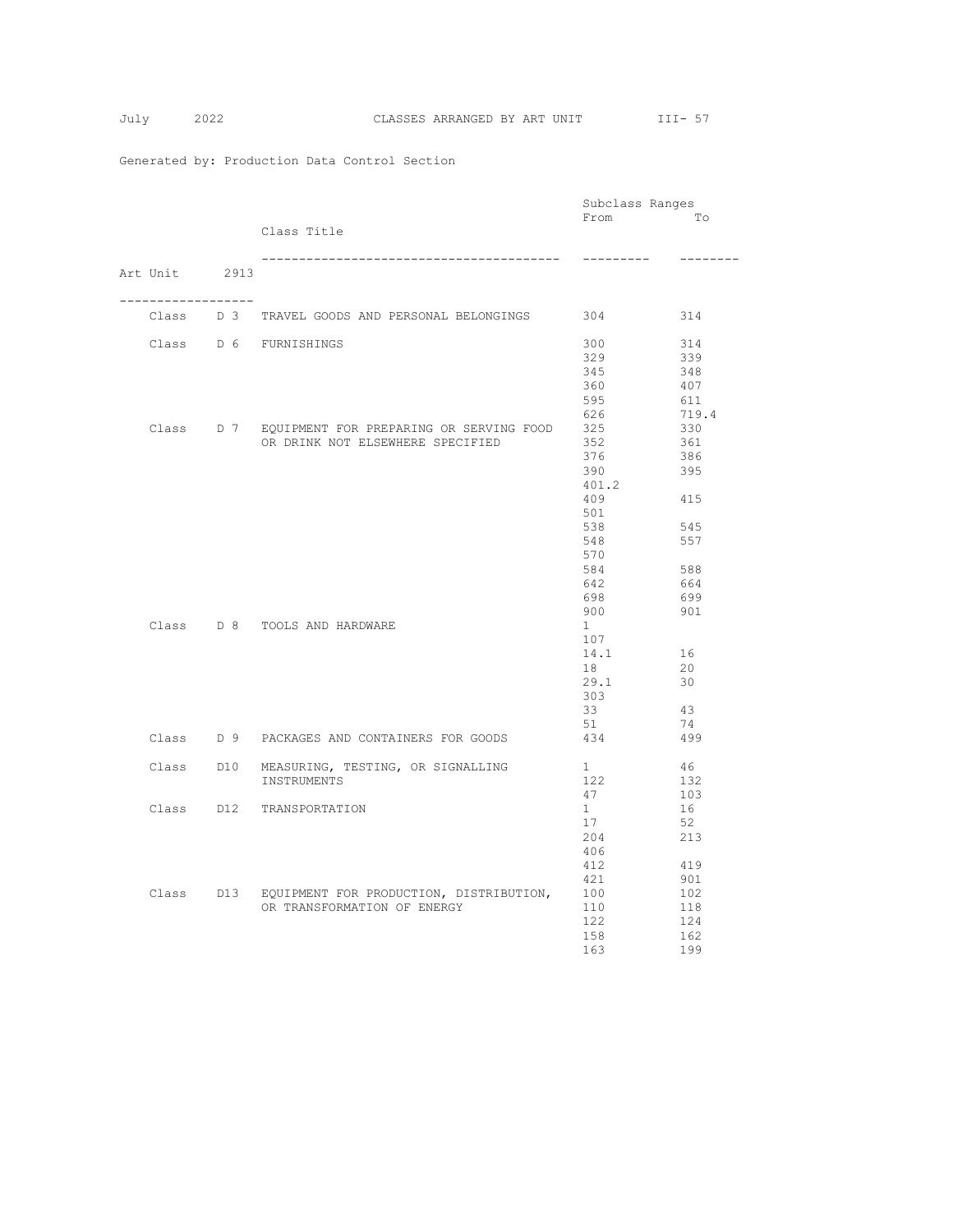|  |                    |                                                                | Subclass Ranges |          |
|--|--------------------|----------------------------------------------------------------|-----------------|----------|
|  |                    |                                                                | From            | To       |
|  |                    | Class Title                                                    |                 |          |
|  |                    |                                                                | ----------      | -------- |
|  | Art Unit 2914      |                                                                |                 |          |
|  | __________________ | Class D 2 APPAREL AND HABERDASHERY                             | 700             | 864      |
|  |                    |                                                                | 896             | 970      |
|  |                    | Class D 3 TRAVEL GOODS AND PERSONAL BELONGINGS                 | 1               | 200      |
|  |                    |                                                                | 203.1           | 203.8    |
|  |                    |                                                                | 205             | 215      |
|  |                    |                                                                | 218             | 268      |
|  |                    |                                                                | 271.1           | 271.9    |
|  |                    |                                                                | 303<br>315      | 317      |
|  |                    |                                                                | 900             | 905      |
|  |                    | Class D 6 FURNISHINGS                                          | 344             |          |
|  |                    |                                                                | 355             | 359      |
|  |                    | Class D 7 EQUIPMENT FOR PREPARING OR SERVING FOOD              | 323             | 324      |
|  |                    | OR DRINK NOT ELSEWHERE SPECIFIED                               | 331             | 351      |
|  |                    |                                                                | 362             | 375      |
|  |                    |                                                                | 402             | 408      |
|  |                    | Class D 9 PACKAGES AND CONTAINERS FOR GOODS                    | 600             | 748      |
|  |                    | Class D11 JEWELRY, SYMBOLIC INSIGNIA, AND                      | 1               | 116      |
|  |                    | ORNAMENTS                                                      | 200             | 241      |
|  |                    | Class D12 TRANSPORTATION                                       | 159             | 162      |
|  |                    |                                                                | 167             |          |
|  |                    |                                                                | 171             | 172      |
|  |                    |                                                                | 181<br>183      |          |
|  |                    |                                                                | 187             | 195      |
|  |                    |                                                                | 197             | 203      |
|  |                    |                                                                | 217             |          |
|  |                    |                                                                | 219             | 220      |
|  |                    |                                                                | 222             |          |
|  |                    |                                                                | 400             | 401      |
|  |                    |                                                                | 403             | 405      |
|  |                    | Class D15 MACHINES NOT ELSEWHERE SPECIFIED                     | 6               | 9.3      |
|  |                    | Class D18 PRINTING AND OFFICE MACHINERY                        | 14              | 33       |
|  |                    |                                                                | 35              |          |
|  |                    |                                                                | 51              | 53       |
|  |                    |                                                                | 57              | 99       |
|  |                    | Class D22 ARMS, PYROTECHNICS, HUNTING AND FISHING<br>EQUIPMENT | ALL             |          |
|  |                    | Class D23 ENVIRONMENTAL HEATING AND COOLING; FLUID 238         |                 | 243      |
|  |                    | HANDLING AND SANITARY EQUIPMENT                                | 249             | 258      |
|  |                    |                                                                | 270             | 313      |
|  |                    | Class D24 MEDICAL AND LABORATORY EQUIPMENT                     | 100             | 209      |
|  |                    |                                                                | 211             | 234      |
|  |                    | Class D25 BUILDING UNITS AND CONSTRUCTION ELEMENTS             | 1               | 101      |
|  |                    |                                                                | 119             | 199      |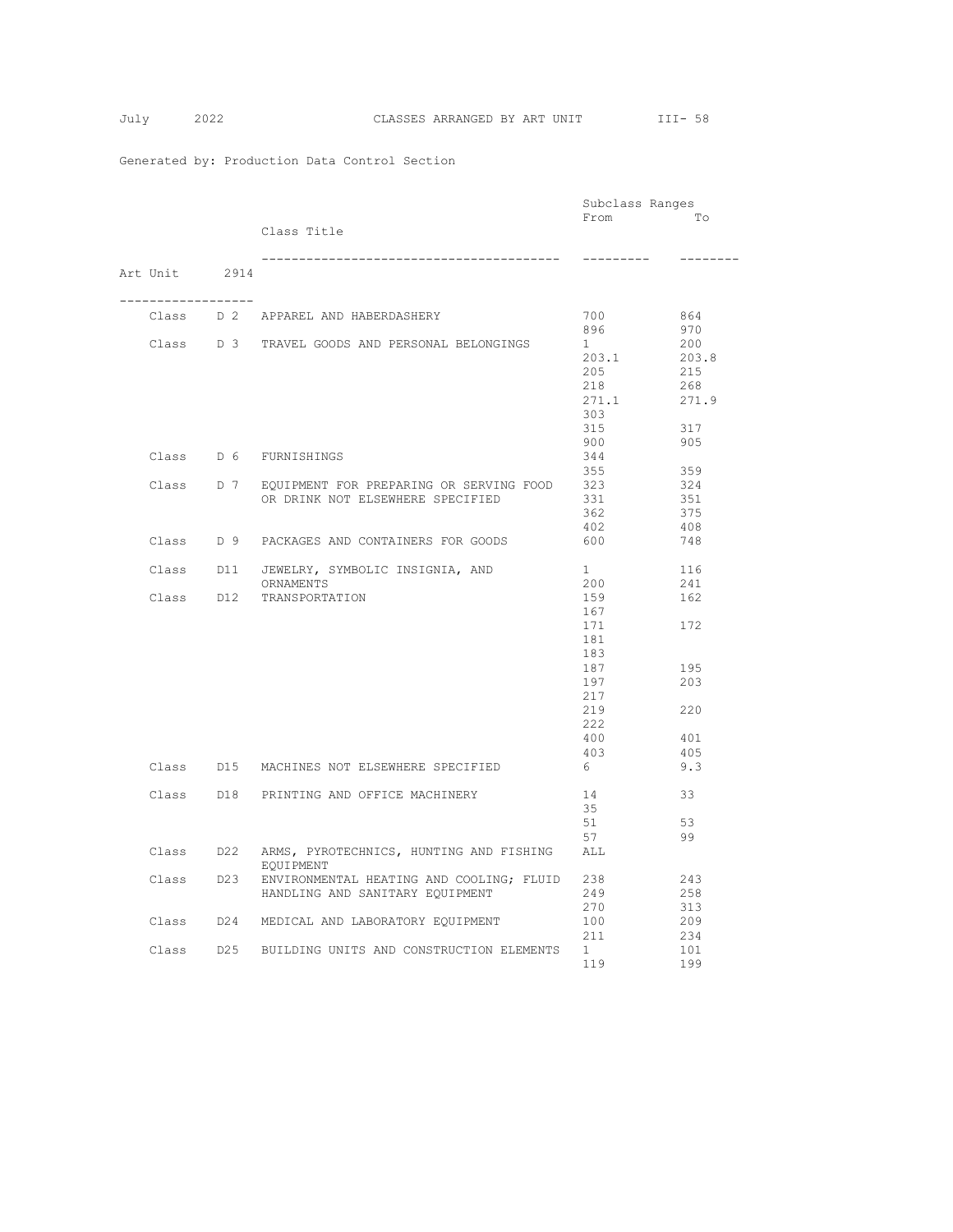|                     |                                                        | Subclass Ranges |          |
|---------------------|--------------------------------------------------------|-----------------|----------|
|                     |                                                        | From            | Tо       |
|                     | Class Title                                            |                 |          |
|                     |                                                        |                 |          |
|                     |                                                        | ---------       | -------- |
| Art Unit 2918       |                                                        |                 |          |
|                     |                                                        |                 |          |
| ------------------- |                                                        |                 |          |
|                     | Class D 5 TEXTILE OR PAPER YARD GOODS; SHEET ALL       |                 |          |
|                     | MATERIAL                                               |                 |          |
|                     | Class D 6 FURNISHINGS                                  | 340             | 343      |
|                     |                                                        | 349             | 353      |
|                     |                                                        | 575             | 594      |
|                     |                                                        | 612             | 625      |
|                     | Class D 7 EQUIPMENT FOR PREPARING OR SERVING FOOD 213  |                 | 322      |
|                     | OR DRINK NOT ELSEWHERE SPECIFIED                       | 387             | 389      |
|                     |                                                        | 396             | 401      |
|                     |                                                        | 416             | 500      |
|                     |                                                        | 503             |          |
|                     |                                                        | 505             | 507      |
|                     |                                                        | 509             | 537      |
|                     |                                                        | 546             | 547      |
|                     |                                                        | 558             | 569      |
|                     |                                                        | 571             | 583      |
|                     | Class D 8 TOOLS AND HARDWARE                           | 102             | 106      |
|                     |                                                        | 17              |          |
|                     |                                                        | 21              | 29       |
|                     |                                                        | 323             | 329      |
|                     |                                                        | 356             | 357      |
|                     |                                                        | 360             | 360.1    |
|                     |                                                        | 368             | 369      |
|                     |                                                        | 397             | 499      |
|                     | Class D 9 PACKAGES AND CONTAINERS FOR GOODS            | 430             | 433      |
|                     |                                                        |                 |          |
|                     | Class D11 JEWELRY, SYMBOLIC INSIGNIA, AND              | 143             | 156      |
|                     | ORNAMENTS                                              | 165             | 183      |
|                     | Class D13 EQUIPMENT FOR PRODUCTION, DISTRIBUTION,      | 103             | 109      |
|                     | OR TRANSFORMATION OF ENERGY                            | 119             | 121      |
|                     |                                                        | 125             | 134      |
|                     |                                                        | 144             | 153      |
|                     | Class D14 RECORDING, COMMUNICATION, OR INFORMATION 251 |                 | 256      |
|                     | RETRIEVAL EQUIPMENT                                    |                 |          |
|                     | Class D15 MACHINES NOT ELSEWHERE SPECIFIED             | 122             | 199      |
|                     |                                                        |                 |          |
|                     | Class D16 PHOTOGRAPHY AND OPTICAL EQUIPMENT            | 100             | 101      |
|                     |                                                        | 237             | 342      |
|                     | Class D18 PRINTING AND OFFICE MACHINERY                | 50              |          |
|                     |                                                        | 54              | 56       |
|                     | Class D23 ENVIRONMENTAL HEATING AND COOLING; FLUID 370 |                 | 385      |
|                     | HANDLING AND SANITARY EQUIPMENT                        | 403             | 422      |
|                     | Class D25 BUILDING UNITS AND CONSTRUCTION ELEMENTS     | 102             | 111      |
|                     |                                                        |                 |          |
|                     | Class D27 TOBACCO AND SMOKERS' SUPPLIES                | ALL             |          |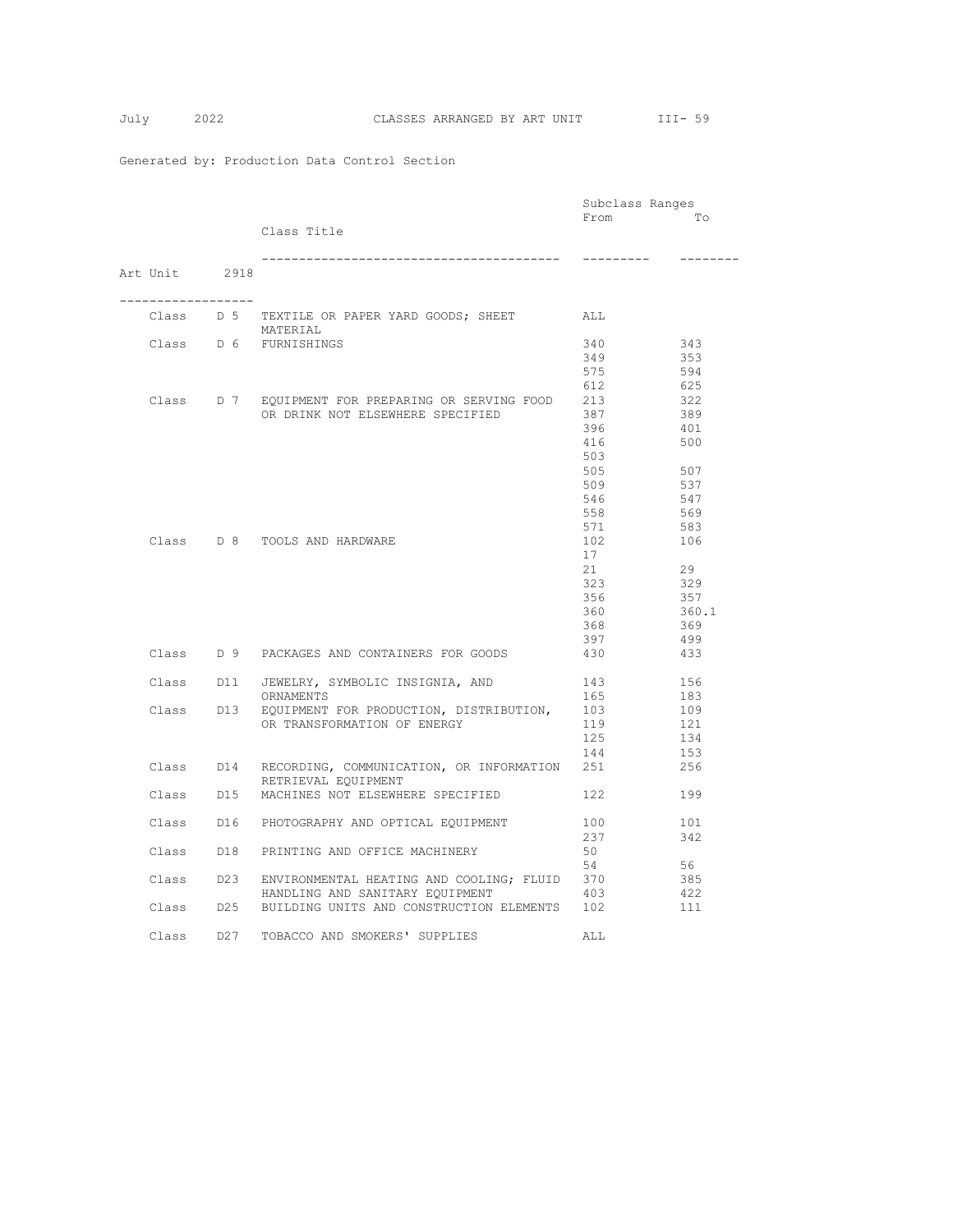|                    |                                                        | Subclass Ranges                                                        |                                                                     |
|--------------------|--------------------------------------------------------|------------------------------------------------------------------------|---------------------------------------------------------------------|
|                    | Class Title                                            | From To                                                                |                                                                     |
|                    |                                                        |                                                                        |                                                                     |
| Art Unit 3611      |                                                        | ----------                                                             | ---------                                                           |
| . <u>.</u>         |                                                        |                                                                        |                                                                     |
|                    | Class 180 MOTOR VEHICLES                               | 116<br>182<br>218<br>233<br>36<br>400<br>6.2                           | 164<br>207.3<br>231<br>267<br>40<br>908<br>19.3                     |
|                    | Class 280 LAND VEHICLES                                | $1 -$<br>200<br>28.5<br>3 <sup>7</sup><br>7                            | 1.5<br>515<br>29<br>5.32                                            |
|                    |                                                        | 827<br>900<br>FOR 100 FOR 197                                          | 839<br>DIG 14                                                       |
| Art Unit 3612      |                                                        |                                                                        |                                                                     |
| ------------------ | Class 293 VEHICLE FENDERS                              | ALL                                                                    |                                                                     |
|                    | Class 296 LAND VEHICLES: BODIES AND TOPS               | ALL                                                                    |                                                                     |
|                    | Class 298 LAND VEHICLES: DUMPING                       | ALL                                                                    |                                                                     |
|                    | Class 410 FREIGHT ACCOMMODATION ON FREIGHT CARRIER ALL |                                                                        |                                                                     |
| Art Unit 3616      |                                                        |                                                                        |                                                                     |
| ------------------ | Class 74 MACHINE ELEMENT OR MECHANISM                  | 388.0P S                                                               | 15.88                                                               |
|                    | Class 180 MOTOR VEHICLES                               | 20<br>208<br>232                                                       | 500<br>24.13<br>217                                                 |
|                    | Class 280 LAND VEHICLES                                | 268<br>311<br>41<br>76<br>FOR 000<br>5.5<br>676<br>771<br>80.1<br>87.1 | 290<br>385<br>53.8<br>90.6<br>6.16<br>761<br>808<br>86.758<br>149.2 |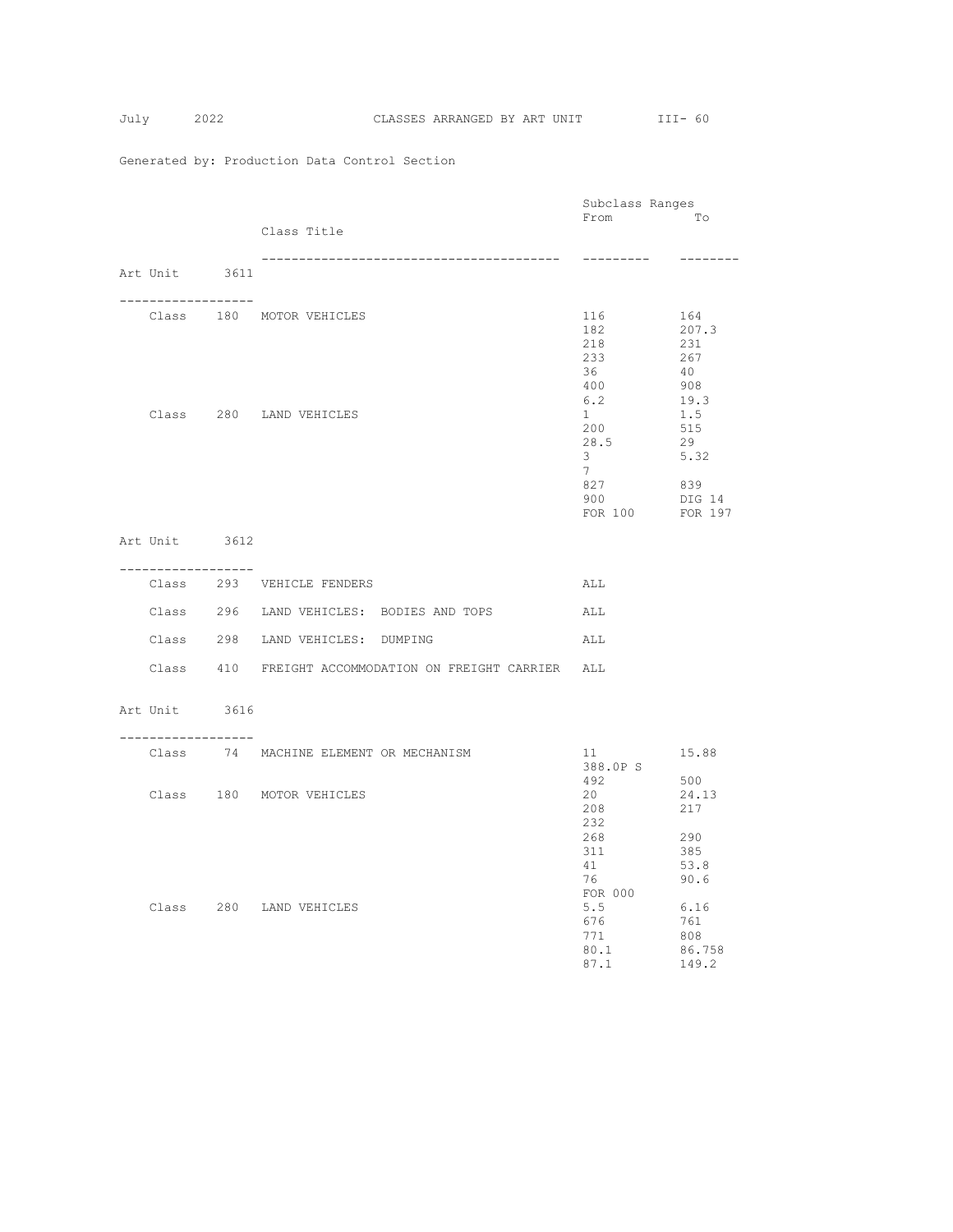$$
July 20
$$

|                 |             |                                                  | Subclass Ranges              |            |
|-----------------|-------------|--------------------------------------------------|------------------------------|------------|
|                 |             | Class Title                                      | From                         | To         |
|                 |             |                                                  |                              |            |
|                 |             | ------------------------------                   |                              |            |
| Art Unit 3617   |             |                                                  |                              |            |
|                 | ----------- |                                                  |                              |            |
|                 |             | Class 104 RAILWAYS                               | ALL                          |            |
|                 |             | Class 105 RAILWAY ROLLING STOCK                  | ALL                          |            |
| Class 114 SHIPS |             |                                                  | $1 \quad$                    | 19         |
|                 |             |                                                  | 242                          | 382        |
|                 |             | Class 152 RESILIENT TIRES AND WHEELS             | 26<br>$1 \quad \blacksquare$ | 234<br>112 |
|                 |             |                                                  | 170                          | 191        |
|                 |             |                                                  | 213 A                        | 299        |
|                 |             |                                                  | 323                          | 329        |
|                 |             |                                                  | 375                          | 431        |
|                 |             |                                                  | DIG 13                       |            |
|                 |             |                                                  | DIG 17<br>DIG 20 FOR 000     |            |
|                 |             |                                                  | DIG 7                        | DIG 11     |
|                 |             | Class 191 ELECTRICITY: TRANSMISSION TO VEHICLES  | ALL                          |            |
|                 |             | Class 213 RAILWAY DRAFT APPLIANCES               | ALL                          |            |
|                 |             | Class 238 RAILWAYS: SURFACE TRACK                | ALL                          |            |
|                 |             | Class 246 RAILWAY SWITCHES AND SIGNALS           | ALL                          |            |
|                 |             | Class 258 RAILWAY MAIL DELIVERY                  | ALL                          |            |
|                 |             | Class 278 LAND VEHICLES: ANIMAL DRAFT APPLIANCES | ALL                          |            |
|                 |             | Class 291 TRACK SANDERS                          | ALL                          |            |
|                 |             | Class 295 RAILWAY WHEELS AND AXLES               | ALL                          |            |
|                 |             | Class 301 LAND VEHICLES: WHEELS AND AXLES        | ALL                          |            |
|                 |             | Class 305 WHEEL SUBSTITUTES FOR LAND VEHICLES    | ALL                          |            |
|                 |             | Class 440 MARINE PROPULSION                      | ALL                          |            |
|                 |             | Class 441 BUOYS, RAFTS, AND AQUATIC DEVICES ALL  |                              |            |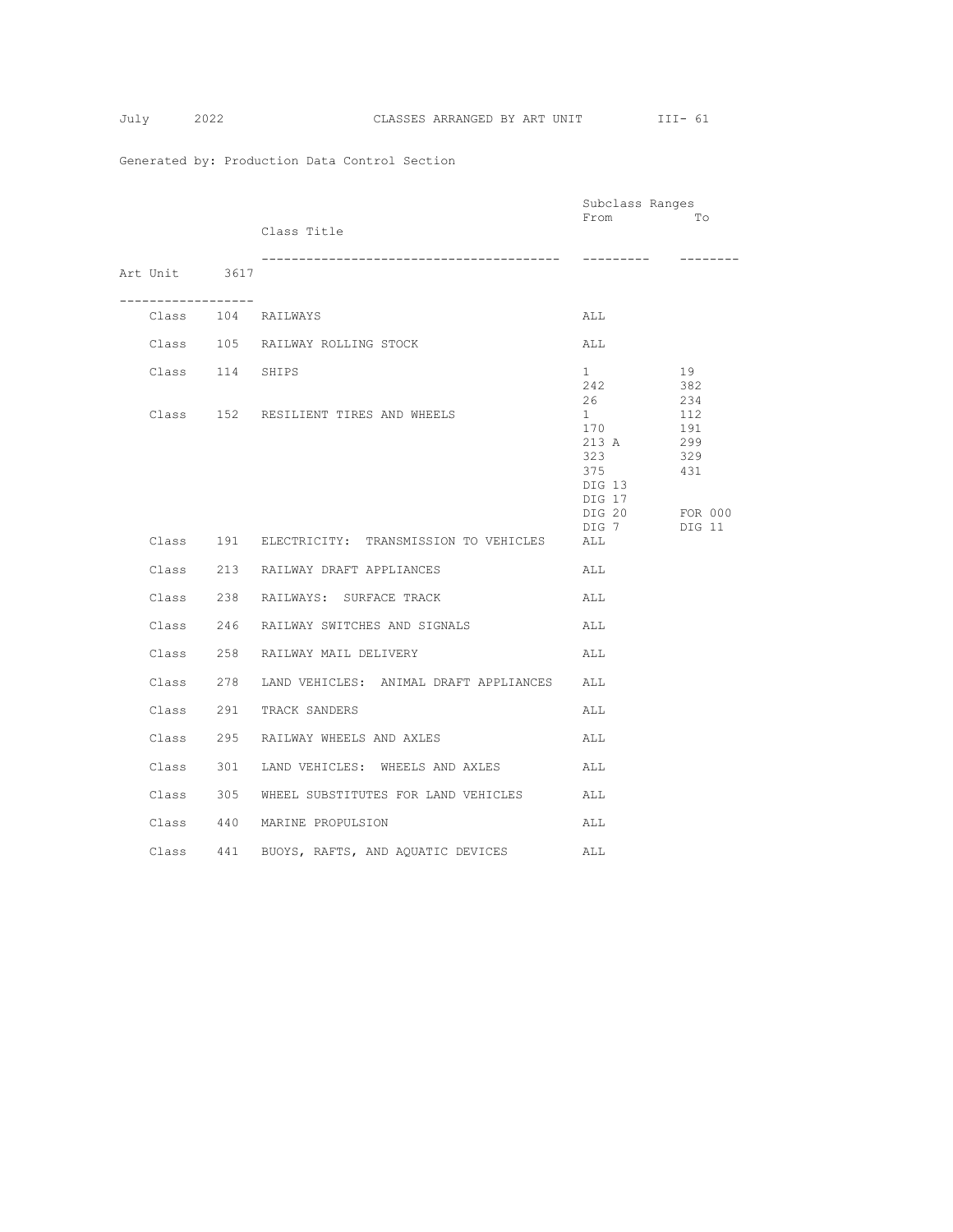|                    |  |                                                                                                                                  | Subclass Ranges                                |                                                     |  |
|--------------------|--|----------------------------------------------------------------------------------------------------------------------------------|------------------------------------------------|-----------------------------------------------------|--|
|                    |  | Class Title                                                                                                                      | From                                           | To                                                  |  |
|                    |  |                                                                                                                                  |                                                |                                                     |  |
| Art Unit 3618      |  | -------------------------------------                                                                                            | ---------                                      |                                                     |  |
| . <u>.</u> .       |  | Class 180 MOTOR VEHICLES                                                                                                         | 165<br>2.1<br>291<br>54.1                      | 181<br>2, 2<br>310<br>69.6                          |  |
|                    |  | Class 280 LAND VEHICLES                                                                                                          | FOR 100<br>151<br>$2^{\circ}$                  | FOR 101<br>192                                      |  |
|                    |  |                                                                                                                                  | 30<br>600<br>7.1<br>762<br>809<br>841<br>87.01 | 79.7<br>659<br>28.18<br>770<br>826<br>856<br>87.051 |  |
|                    |  | Class 903 HYBRID ELECTRIC VEHICLES (HEVS)                                                                                        | ALL                                            |                                                     |  |
| Art Unit 3619      |  |                                                                                                                                  |                                                |                                                     |  |
| ------------------ |  | Class 280 LAND VEHICLES                                                                                                          | FOR 000                                        |                                                     |  |
| Art Unit 3622      |  |                                                                                                                                  |                                                |                                                     |  |
| -----------------  |  | Class 705 DATA PROCESSING: FINANCIAL, BUSINESS 14.1 14.73<br>PRACTICE, MANAGEMENT, OR COST/PRICE<br>DETERMINATION                | FOR 107                                        |                                                     |  |
| Art Unit 3623      |  |                                                                                                                                  |                                                |                                                     |  |
| . <u>.</u>         |  | Class 705 DATA PROCESSING: FINANCIAL, BUSINESS 7.11 7.42<br>PRACTICE, MANAGEMENT, OR COST/PRICE FOR 110 FOR 114<br>DETERMINATION |                                                |                                                     |  |
| Art Unit 3625      |  |                                                                                                                                  |                                                |                                                     |  |
| -----------------  |  | Class 705 DATA PROCESSING: FINANCIAL, BUSINESS<br>PRACTICE, MANAGEMENT, OR COST/PRICE FOR 108 FOR 109<br>DETERMINATION           | 26.1                                           | 27.2                                                |  |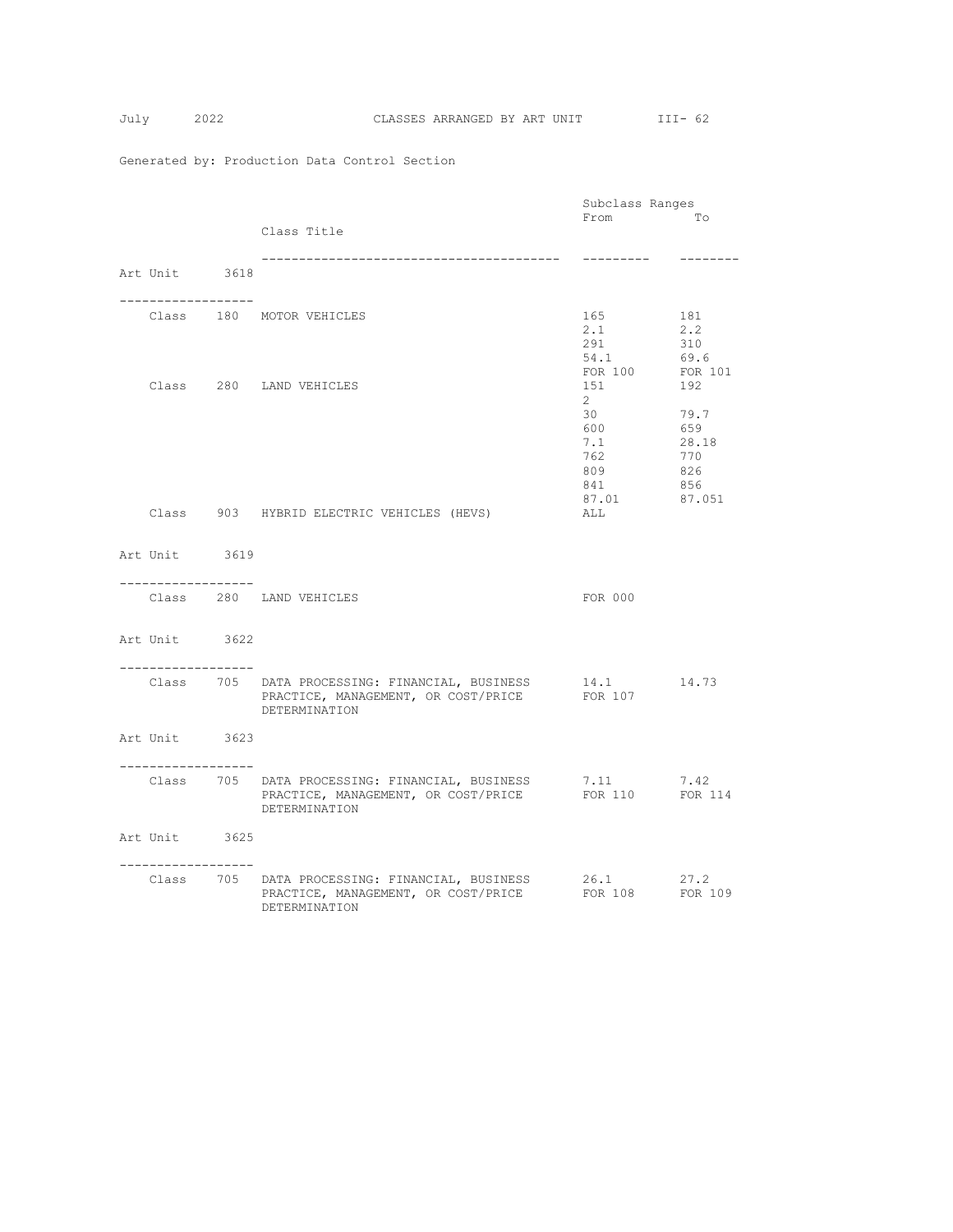|                                     |  | Subclass Ranges                                                                                        |                        |               |
|-------------------------------------|--|--------------------------------------------------------------------------------------------------------|------------------------|---------------|
|                                     |  |                                                                                                        | From                   | Tо            |
|                                     |  | Class Title                                                                                            |                        |               |
|                                     |  |                                                                                                        | ----------             | $- - - - - -$ |
| Art Unit 3626                       |  |                                                                                                        |                        |               |
|                                     |  |                                                                                                        |                        |               |
| . _ _ _ _ _ _ _ _ _ _ _ _ _ _ _ _ _ |  |                                                                                                        |                        |               |
|                                     |  | Class 705 DATA PROCESSING: FINANCIAL, BUSINESS<br>PRACTICE, MANAGEMENT, OR COST/PRICE<br>DETERMINATION | 2                      | 3             |
| Art Unit 3627                       |  |                                                                                                        |                        |               |
| -----------------                   |  |                                                                                                        |                        | 25            |
|                                     |  | Class 705 DATA PROCESSING: FINANCIAL, BUSINESS<br>PRACTICE, MANAGEMENT, OR COST/PRICE                  | 15<br>28               | 30            |
|                                     |  | DETERMINATION                                                                                          | 32                     | 34            |
|                                     |  |                                                                                                        |                        |               |
| Art Unit 3628                       |  |                                                                                                        |                        |               |
| . <u>.</u>                          |  |                                                                                                        |                        |               |
|                                     |  | Class 705 DATA PROCESSING: FINANCIAL, BUSINESS                                                         | 13                     |               |
|                                     |  | PRACTICE, MANAGEMENT, OR COST/PRICE                                                                    | 330                    | 341           |
|                                     |  | DETERMINATION                                                                                          | 400                    | 418           |
|                                     |  |                                                                                                        | 5                      | 6             |
| Art Unit 3629                       |  |                                                                                                        |                        |               |
|                                     |  |                                                                                                        |                        |               |
| -----------------                   |  |                                                                                                        |                        |               |
|                                     |  | Class 705 DATA PROCESSING: FINANCIAL, BUSINESS<br>PRACTICE, MANAGEMENT, OR COST/PRICE<br>DETERMINATION | 319<br>500             | 328           |
| Art Unit 3631                       |  |                                                                                                        |                        |               |
|                                     |  |                                                                                                        |                        |               |
| .                                   |  |                                                                                                        |                        |               |
|                                     |  | Class 211 SUPPORTS: RACKS                                                                              | ALL                    |               |
|                                     |  | Class 249 STATIC MOLDS                                                                                 | $1 \quad \blacksquare$ | 51            |
|                                     |  |                                                                                                        | 188                    | 196           |
|                                     |  |                                                                                                        | 207                    | 219.2         |
|                                     |  |                                                                                                        |                        |               |
| Art Unit 3632                       |  |                                                                                                        |                        |               |
| __________________                  |  |                                                                                                        |                        |               |
|                                     |  | Class 248 SUPPORTS                                                                                     | ALL                    |               |
|                                     |  |                                                                                                        |                        |               |
|                                     |  |                                                                                                        |                        |               |
| Art Unit 3633                       |  |                                                                                                        |                        |               |
| .                                   |  |                                                                                                        |                        |               |
|                                     |  | Class 52 STATIC STRUCTURES (E.G., BUILDINGS) ALL                                                       |                        |               |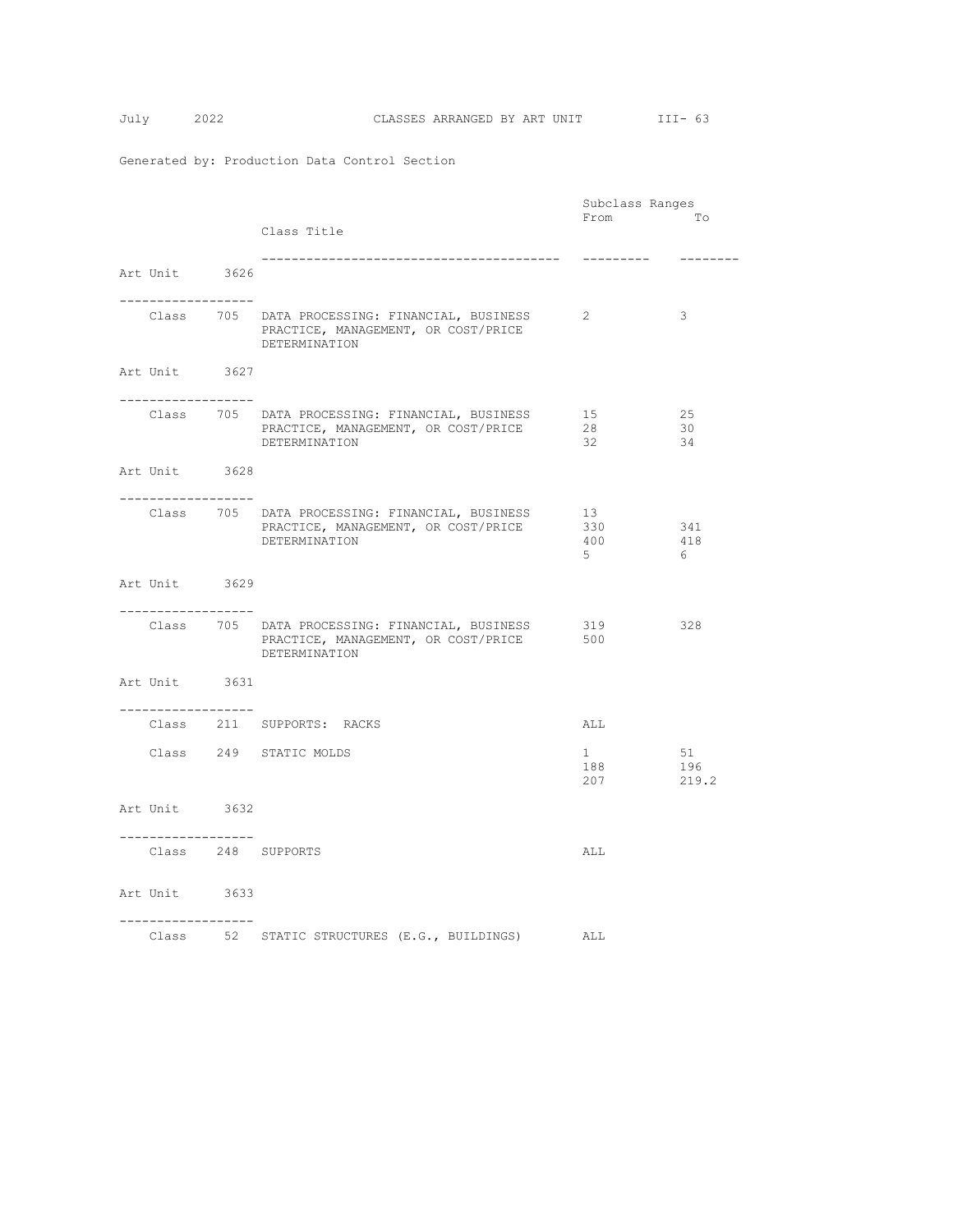|  |                                       |                                                                    | Subclass Ranges |       |
|--|---------------------------------------|--------------------------------------------------------------------|-----------------|-------|
|  |                                       |                                                                    | From            | To    |
|  |                                       | Class Title                                                        |                 |       |
|  |                                       | --------------------------------------                             |                 |       |
|  | Art Unit 3634                         |                                                                    |                 |       |
|  |                                       |                                                                    |                 |       |
|  | . <u>.</u>                            |                                                                    |                 |       |
|  |                                       | Class 49 MOVABLE OR REMOVABLE CLOSURES ALL                         |                 |       |
|  |                                       | Class 160 FLEXIBLE OR PORTABLE CLOSURE, PARTITION, ALL<br>OR PANEL |                 |       |
|  |                                       | Class 182 FIRE ESCAPE, LADDER, OR SCAFFOLD                         | ALL             |       |
|  |                                       |                                                                    |                 |       |
|  | Art Unit 3636                         |                                                                    |                 |       |
|  |                                       |                                                                    |                 |       |
|  | . _ _ _ _ _ _ _ _ _ _ _ _ _ _ _ _ _ _ |                                                                    |                 |       |
|  |                                       | Class 135 TENT, CANOPY, UMBRELLA, OR CANE                          | ALL             |       |
|  |                                       | Class 297 CHAIRS AND SEATS                                         | ALL             |       |
|  |                                       |                                                                    |                 |       |
|  |                                       |                                                                    |                 |       |
|  | Art Unit 3637                         |                                                                    |                 |       |
|  | ------------------                    |                                                                    |                 |       |
|  |                                       | Class 108 HORIZONTALLY SUPPORTED PLANAR SURFACES ALL               |                 |       |
|  |                                       |                                                                    |                 |       |
|  |                                       | Class 281 BOOKS, STRIPS, AND LEAVES                                | FOR 000         |       |
|  |                                       | Class 312 SUPPORTS: CABINET STRUCTURE                              | ALL             |       |
|  |                                       |                                                                    |                 |       |
|  |                                       | Class 402 BINDER DEVICE RELEASABLY ENGAGING                        | FOR 000         |       |
|  |                                       | APERTURE OR NOTCH OF SHEET                                         |                 |       |
|  |                                       | Class 412 BOOKBINDING: PROCESS AND APPARATUS FOR 000               |                 |       |
|  |                                       |                                                                    |                 |       |
|  | Art Unit 3638                         |                                                                    |                 |       |
|  |                                       |                                                                    |                 |       |
|  | . <u>.</u>                            | Class 40 CARD, PICTURE, OR SIGN EXHIBITING ALL                     |                 |       |
|  |                                       |                                                                    |                 |       |
|  |                                       | Class 281 BOOKS, STRIPS, AND LEAVES                                | $\mathbf{2}$    | DIG 1 |
|  |                                       |                                                                    |                 |       |
|  |                                       | Class 283 PRINTED MATTER                                           | ALL             |       |
|  |                                       | Class 402 BINDER DEVICE RELEASABLY ENGAGING                        | 1               | 503   |
|  |                                       | APERTURE OR NOTCH OF SHEET                                         |                 |       |
|  |                                       | Class 412 BOOKBINDING: PROCESS AND APPARATUS                       | $\mathbf{1}$    | 902   |
|  |                                       | Class 462 BOOKS, STRIPS, AND LEAVES FOR                            | ALL             |       |
|  |                                       | MANIFOLDING                                                        |                 |       |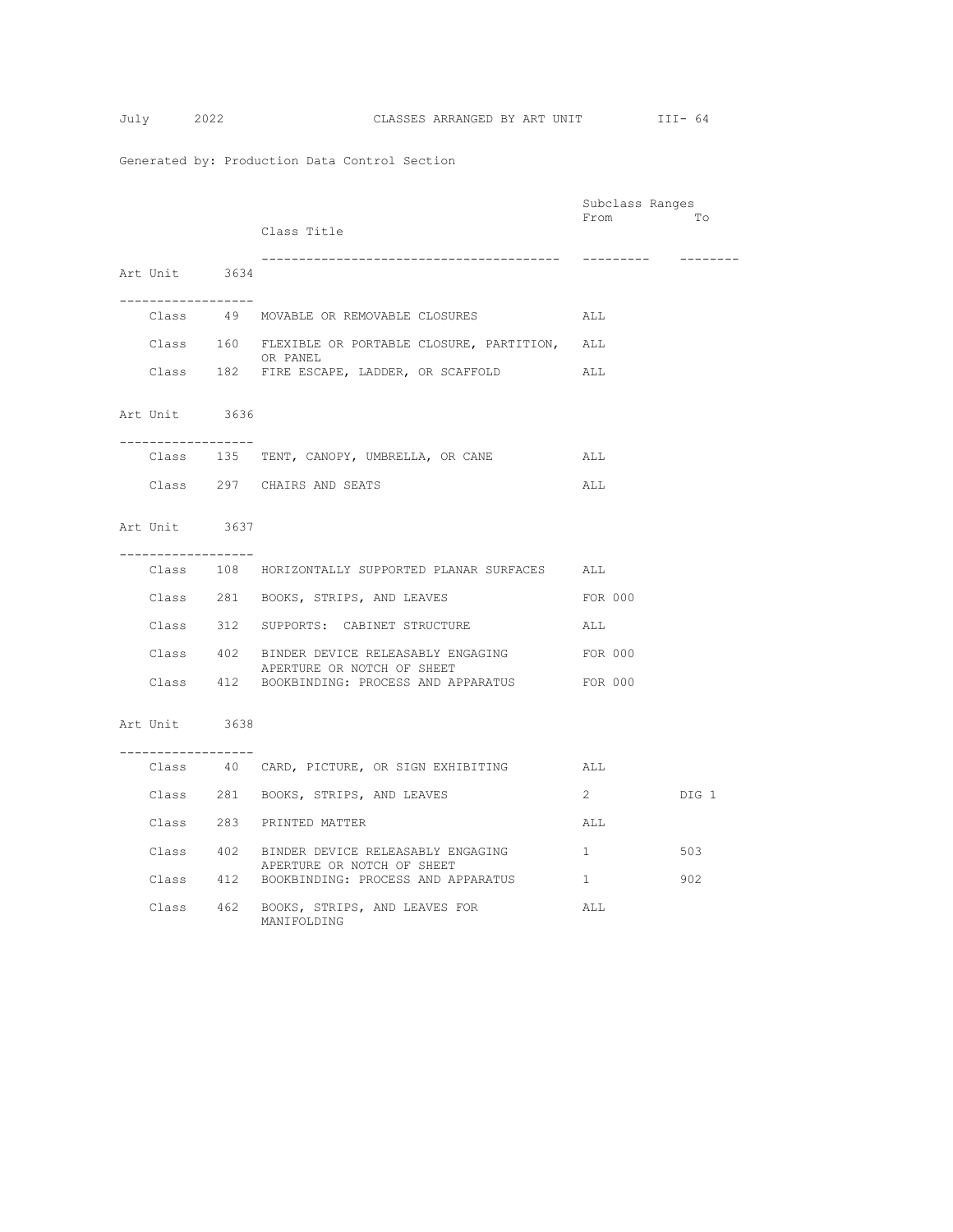$$
July \qquad 2
$$

|                    |                                                       | Subclass Ranges              |              |
|--------------------|-------------------------------------------------------|------------------------------|--------------|
|                    | Class Title                                           | From                         | Tо           |
| Art Unit 3641      |                                                       | ----------                   | ---------    |
| ------------------ | Class 42 FIREARMS                                     | ALL                          |              |
|                    | Class 86 AMMUNITION AND EXPLOSIVE-CHARGE MAKING ALL   |                              |              |
|                    | Class 89 ORDNANCE                                     | ALL                          |              |
|                    | Class 102 AMMUNITION AND EXPLOSIVES                   | ALL                          |              |
| Class 114 SHIPS    |                                                       | 20.1<br>238                  | 25<br>241    |
|                    | Class 124 MECHANICAL GUNS AND PROJECTORS              | FOR 000<br>$2^{\circ}$<br>54 | 3<br>77      |
|                    | Class 244 AERONAUTICS AND ASTRONAUTICS                | 3.13                         |              |
|                    | Class 976 NUCLEAR TECHNOLOGY                          | FOR 000                      |              |
| Art Unit 3643      |                                                       |                              |              |
| ------------------ | Class 43 FISHING, TRAPPING, AND VERMIN DESTROYING ALL |                              |              |
|                    | Class 47 PLANT HUSBANDRY                              | ALL                          |              |
|                    | Class 54 HARNESS FOR WORKING ANIMAL                   | ALL                          |              |
|                    | Class 119 ANIMAL HUSBANDRY                            | ALL                          |              |
|                    | Class 168 FARRIERY                                    | ALL                          |              |
|                    | Class 231 WHIPS AND WHIP APPARATUS                    | ALL                          |              |
|                    | Class 449 BEE CULTURE                                 | ALL                          |              |
|                    | Class 452 BUTCHERING                                  | ALL                          |              |
| Art Unit 3644      |                                                       |                              |              |
|                    | Class 244 AERONAUTICS AND ASTRONAUTICS                | 1 A<br>3.23                  | 3<br>FOR 114 |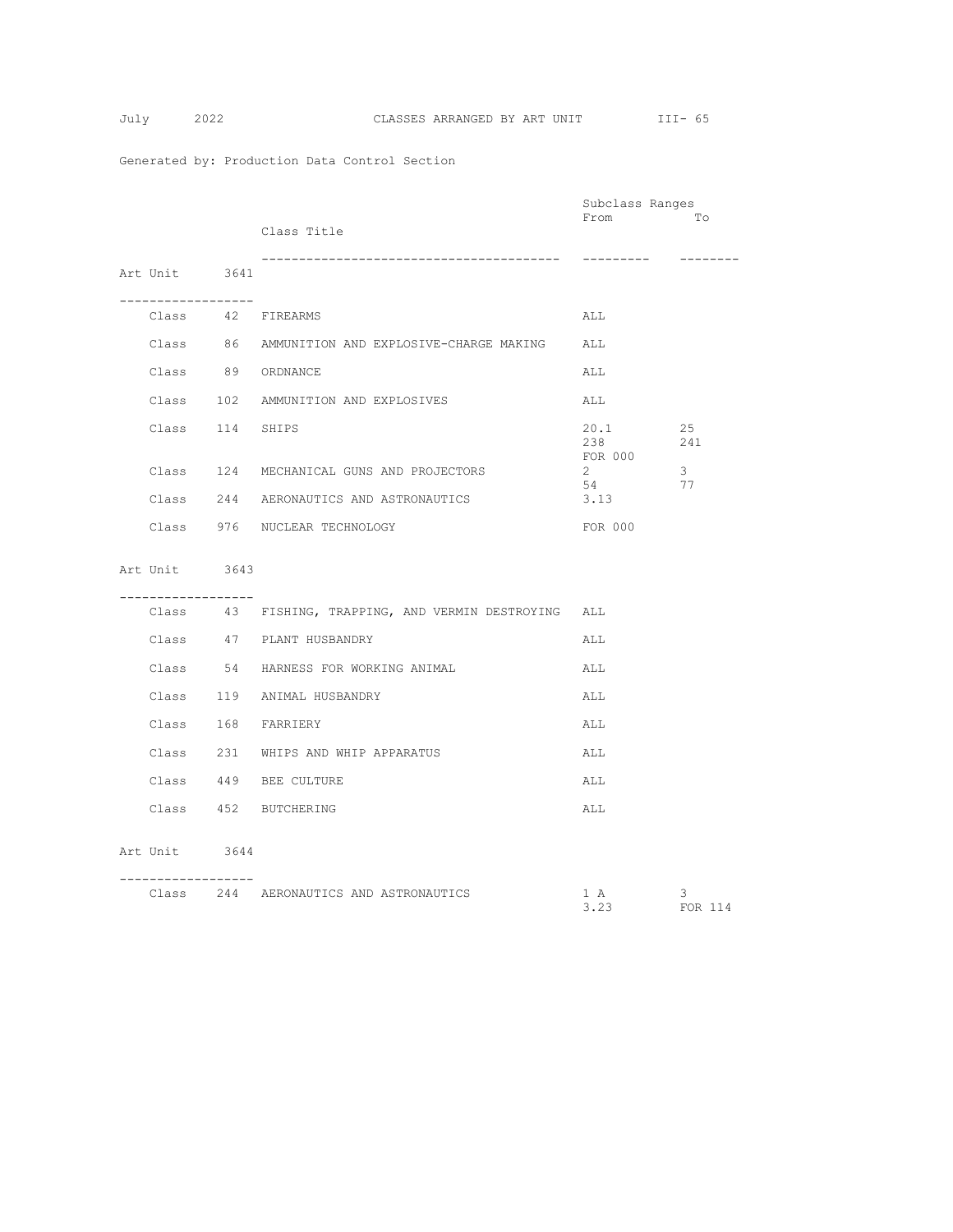|                                    |                                                                                                          | Subclass Ranges                                              |                                                                 |
|------------------------------------|----------------------------------------------------------------------------------------------------------|--------------------------------------------------------------|-----------------------------------------------------------------|
|                                    | Class Title                                                                                              | From                                                         | To                                                              |
| Art Unit 3645                      | -------------------------------------                                                                    | ---------                                                    |                                                                 |
| ---------------                    | Class 356 OPTICS: MEASURING AND TESTING<br>Class 359 OPTICAL: SYSTEMS AND ELEMENTS                       | 139.01<br>141.1<br>152.1<br>28<br>3.01<br>5.01<br>901<br>333 | 139.1<br>141.5<br>152.3<br>29<br>4.08<br>5.15<br>FOR 000<br>349 |
|                                    |                                                                                                          |                                                              |                                                                 |
|                                    | Class 367 COMMUNICATIONS, ELECTRICAL: ACOUSTIC<br>WAVE SYSTEMS AND DEVICES                               | $1 \quad$<br>86<br>900<br>95                                 | 80<br>92<br>FOR 000<br>191                                      |
| Art Unit 3646                      |                                                                                                          |                                                              |                                                                 |
| -----------------                  |                                                                                                          |                                                              |                                                                 |
|                                    | Class 244 AERONAUTICS AND ASTRONAUTICS                                                                   | 3.1                                                          | 3.12                                                            |
|                                    | Class 342 COMMUNICATIONS: DIRECTIVE RADIO WAVE<br>SYSTEMS AND DEVICES (E.G., RADAR, RADIO<br>NAVIGATION) | 3.14<br>ALL                                                  | 3.22                                                            |
|                                    | Class 376 INDUCED NUCLEAR REACTIONS: PROCESSES, ALL<br>SYSTEMS, AND ELEMENTS                             |                                                              |                                                                 |
|                                    | Class 976 NUCLEAR TECHNOLOGY                                                                             | DIG 1 DIG 445                                                |                                                                 |
| Art Unit 3651<br>----------------- |                                                                                                          |                                                              |                                                                 |
|                                    | Class 193 CONVEYORS, CHUTES, SKIDS, GUIDES, AND ALL                                                      |                                                              |                                                                 |
|                                    | WAYS                                                                                                     |                                                              |                                                                 |
|                                    | Class 198 CONVEYORS: POWER-DRIVEN                                                                        | ALL                                                          |                                                                 |
|                                    | Class 221 ARTICLE DISPENSING                                                                             | $1 \quad$                                                    | DIG 1                                                           |
|                                    | Class 406 CONVEYORS: FLUID CURRENT                                                                       | ALL                                                          |                                                                 |
|                                    | Class 700 DATA PROCESSING: GENERIC CONTROL<br>SYSTEMS OR SPECIFIC APPLICATIONS                           | 213                                                          | 244                                                             |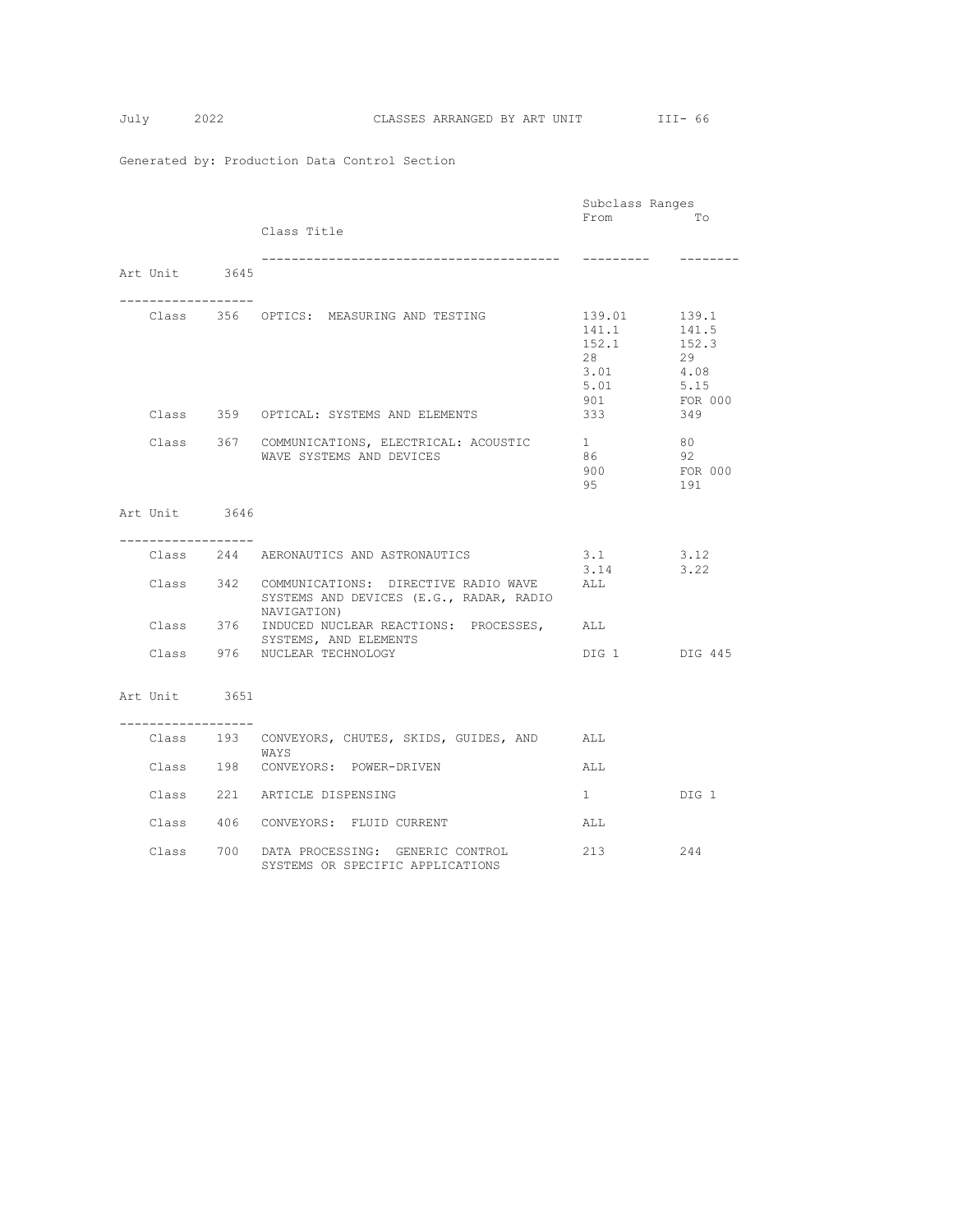|                    |                                                       | Subclass Ranges |          |
|--------------------|-------------------------------------------------------|-----------------|----------|
|                    |                                                       | From            | To       |
|                    | Class Title                                           |                 |          |
|                    |                                                       |                 |          |
|                    | ------------------------------------                  | ----------      | -------- |
| Art Unit 3652      |                                                       |                 |          |
|                    |                                                       |                 |          |
| ----------------   |                                                       |                 |          |
|                    | Class 294 HANDLING: HAND AND HOIST-LINE               | ALL             |          |
|                    | IMPLEMENTS                                            |                 |          |
|                    | Class 414 MATERIAL OR ARTICLE HANDLING                | ALL             |          |
|                    |                                                       |                 |          |
|                    |                                                       |                 |          |
| Class 901 ROBOTS   |                                                       | ALL             |          |
|                    |                                                       |                 |          |
|                    |                                                       |                 |          |
| Art Unit 3653      |                                                       |                 |          |
|                    |                                                       |                 |          |
| ------------------ |                                                       |                 |          |
|                    | Class 221 ARTICLE DISPENSING                          | FOR 000         |          |
|                    |                                                       |                 |          |
|                    |                                                       |                 |          |
| Art Unit 3654      |                                                       |                 |          |
|                    |                                                       |                 |          |
| ------------------ |                                                       |                 |          |
|                    | Class 184 LUBRICATION                                 | ALL             |          |
|                    |                                                       |                 |          |
|                    | Class 187 ELEVATOR, INDUSTRIAL LIFT TRUCK, OR         | 200             | 246      |
|                    | STATIONARY LIFT FOR VEHICLE                           | 249             | 276      |
|                    |                                                       | 300             | 315      |
|                    |                                                       | 318             | 379      |
|                    |                                                       |                 |          |
|                    |                                                       | 400             | 900      |
|                    |                                                       | FOR 000         |          |
|                    | Class 212 TRAVERSING HOISTS                           | ALL             |          |
|                    |                                                       |                 |          |
| Class 226          | ADVANCING MATERIAL OF INDETERMINATE                   | ALL             |          |
|                    | LENGTH                                                |                 |          |
|                    | Class 242 WINDING, TENSIONING, OR GUIDING             | ALL             |          |
|                    |                                                       |                 |          |
| Class 254          | IMPLEMENTS OR APPARATUS FOR APPLYING                  | 199             | 417      |
|                    | PUSHING OR PULLING FORCE                              | 900 000         | 903      |
|                    |                                                       | DIG 11          | DIG 15   |
|                    | Class 474 ENDLESS BELT POWER TRANSMISSION SYSTEMS ALL |                 |          |
|                    |                                                       |                 |          |
|                    | OR COMPONENTS                                         |                 |          |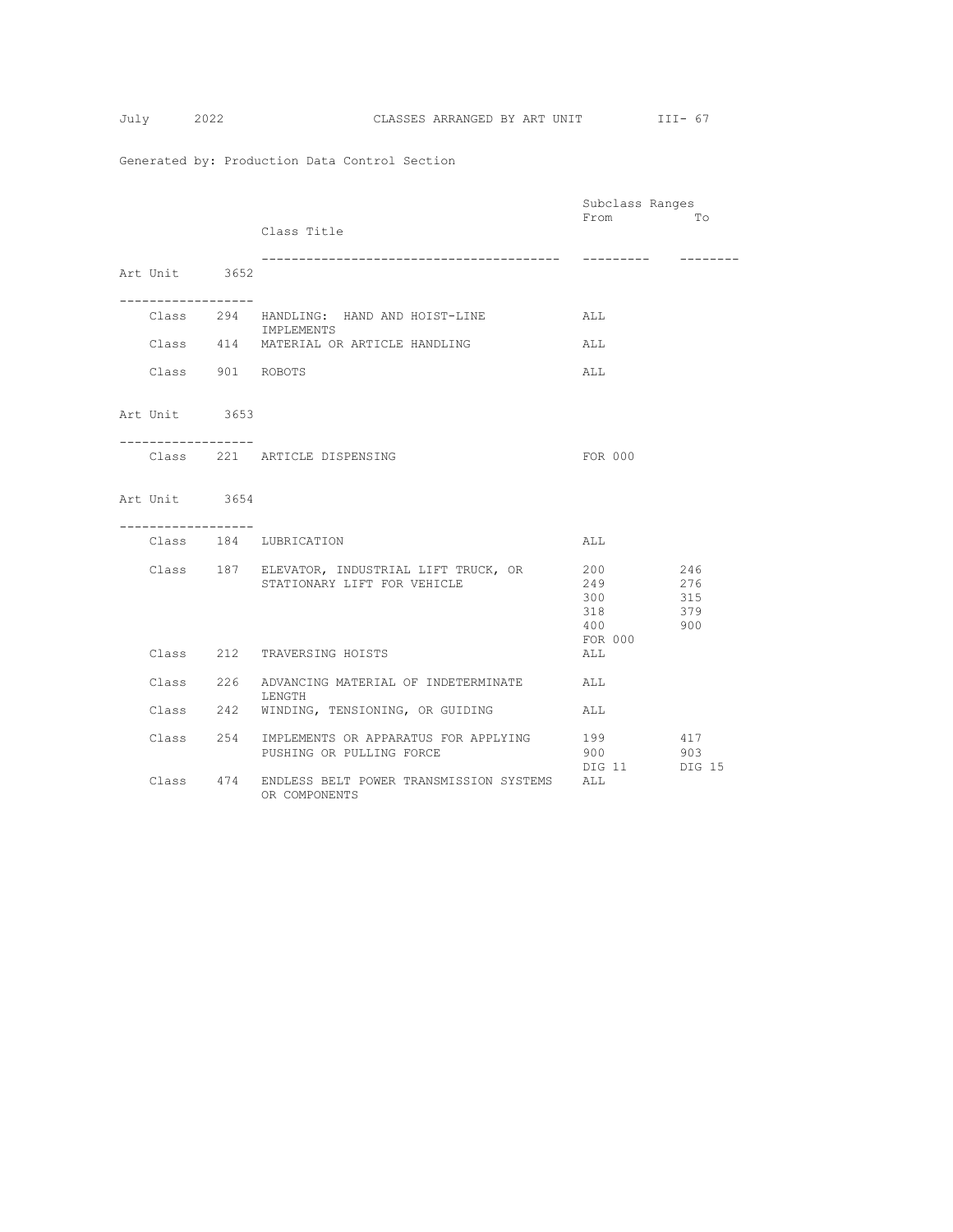|                                        |                                                                                 | Subclass Ranges                |                                          |
|----------------------------------------|---------------------------------------------------------------------------------|--------------------------------|------------------------------------------|
|                                        | Class Title                                                                     | From                           | Tо                                       |
| Art Unit 3655                          |                                                                                 | ----------                     | --------                                 |
|                                        |                                                                                 |                                |                                          |
|                                        | Class 186 MERCHANDISING                                                         | ALL                            |                                          |
|                                        | Class 192 192 CLUTCHES AND POWER-STOP CONTROL 52.3                              |                                |                                          |
|                                        | Class 194 CHECK-ACTUATED CONTROL MECHANISMS                                     | ALL                            |                                          |
|                                        | Class 209 CLASSIFYING, SEPARATING, AND ASSORTING $\frac{1}{127}$<br>SOLIDS      |                                | 44.4<br>FOR 000                          |
|                                        | Class 453 COIN HANDLING                                                         | 127.1<br>ALL                   |                                          |
|                                        | Class 477 INTERRELATED POWER DELIVERY CONTROLS, 193<br>INCLUDING ENGINE CONTROL |                                |                                          |
| Art Unit 3656                          |                                                                                 |                                |                                          |
| . <u>.</u>                             | Class 74 MACHINE ELEMENT OR MECHANISM                                           | 500.5 617                      |                                          |
|                                        | Class 185 MOTORS: SPRING, WEIGHT, OR ANIMAL<br>POWERED                          | 813 C<br>ALL                   | 827                                      |
|                                        | Class 271 SHEET FEEDING OR DELIVERING                                           | ALL                            |                                          |
|                                        | Class 384 BEARINGS                                                              | ALL                            |                                          |
| Art Unit 3657                          |                                                                                 |                                |                                          |
| __________________<br>Class 188 BRAKES |                                                                                 | ALL                            |                                          |
|                                        | Class 267 SPRING DEVICES                                                        | ALL                            |                                          |
|                                        | Class 303 FLUID-PRESSURE AND ANALOGOUS BRAKE<br>SYSTEMS                         | ALL                            |                                          |
| Art Unit 3658<br>------------------    |                                                                                 |                                |                                          |
|                                        | Class 74 MACHINE ELEMENT OR MECHANISM                                           | 1 R<br>16<br>390<br>625<br>828 | 10.9<br>388 R<br>491<br>810.2<br>FOR 106 |
|                                        | Class 476 FRICTION GEAR TRANSMISSION SYSTEMS OR<br>COMPONENTS                   | ALL                            |                                          |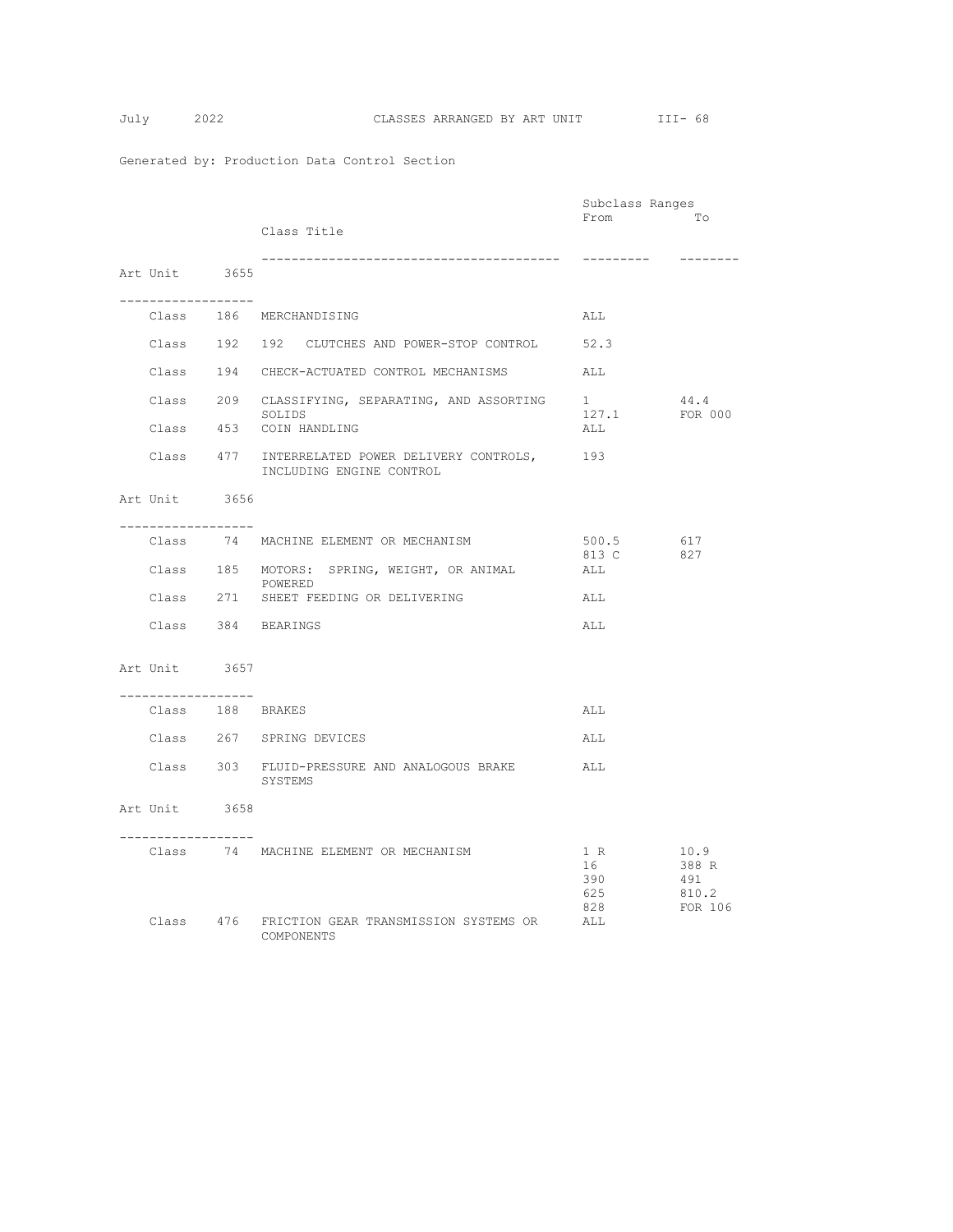|                                     |                                                     | Subclass Ranges  |         |
|-------------------------------------|-----------------------------------------------------|------------------|---------|
|                                     |                                                     | From             | TΟ      |
|                                     | Class Title                                         |                  |         |
|                                     |                                                     |                  |         |
|                                     |                                                     |                  |         |
|                                     |                                                     |                  |         |
| Art Unit 3659                       |                                                     |                  |         |
|                                     |                                                     |                  |         |
| -----------------                   |                                                     |                  |         |
|                                     | Class 192 192 CLUTCHES AND POWER-STOP CONTROL 3.21  |                  | 52.2    |
|                                     |                                                     | 52.4             | FOR 143 |
|                                     | Class 209 CLASSIFYING, SEPARATING, AND ASSORTING 45 |                  | 70      |
|                                     | SOLIDS                                              |                  |         |
|                                     |                                                     |                  |         |
|                                     | Class 270 SHEET-MATERIAL ASSOCIATING                | ALL              |         |
|                                     |                                                     |                  |         |
|                                     | Class 475 PLANETARY GEAR TRANSMISSION SYSTEMS OR    | ALL.             |         |
|                                     | COMPONENTS                                          |                  |         |
|                                     | Class 477 INTERRELATED POWER DELIVERY CONTROLS,     | $1 \quad \cdots$ | 192     |
|                                     | INCLUDING ENGINE CONTROL                            | 194              | FOR 000 |
|                                     | Class 701 DATA PROCESSING: VEHICLES, NAVIGATION,    | 51               | 69      |
|                                     |                                                     |                  |         |
|                                     | AND RELATIVE LOCATION                               |                  |         |
|                                     |                                                     |                  |         |
| Art Unit 3661                       |                                                     |                  |         |
|                                     |                                                     |                  |         |
|                                     |                                                     |                  |         |
|                                     | Class 701 DATA PROCESSING: VEHICLES, NAVIGATION, 1  |                  | 50      |
|                                     | AND RELATIVE LOCATION                               | 116 11           | FOR 133 |
|                                     |                                                     | 70 — 20          | 100     |
|                                     |                                                     |                  |         |
|                                     |                                                     |                  |         |
| Art Unit 3663                       |                                                     |                  |         |
|                                     |                                                     |                  |         |
| . _ _ _ _ _ _ _ _ _ _ _ _ _ _ _ _ _ |                                                     |                  |         |
|                                     | Class 359 OPTICAL: SYSTEMS AND ELEMENTS             | FOR 000          |         |
|                                     |                                                     |                  |         |
|                                     |                                                     |                  |         |
| Art Unit 3664                       |                                                     |                  |         |
|                                     |                                                     |                  |         |
|                                     |                                                     |                  |         |
|                                     |                                                     |                  |         |
|                                     | Class 700 DATA PROCESSING: GENERIC CONTROL          | 245              | 264     |
|                                     | SYSTEMS OR SPECIFIC APPLICATIONS                    | 900              |         |
|                                     |                                                     |                  |         |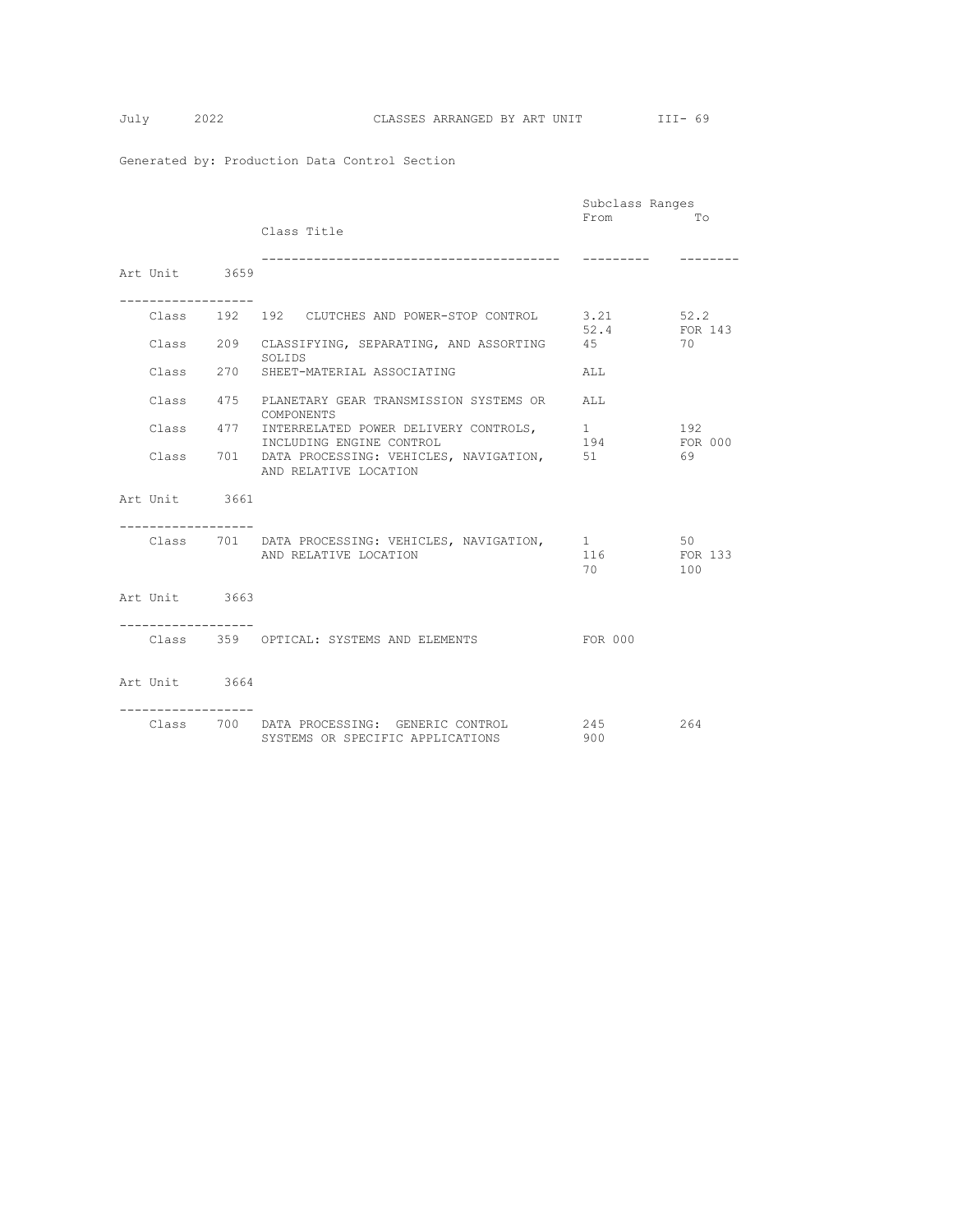|                    |                                                                      | Subclass Ranges |                  |
|--------------------|----------------------------------------------------------------------|-----------------|------------------|
|                    | Class Title                                                          | From            | To               |
|                    |                                                                      |                 |                  |
| Art Unit 3671      |                                                                      | ----------      | --------         |
| ------------------ |                                                                      |                 |                  |
| Class 14 BRIDGES   |                                                                      | ALL             |                  |
|                    | Class 37 EXCAVATING                                                  | ALL             |                  |
|                    | Class 56 HARVESTERS                                                  | ALL             |                  |
|                    | Class 111 PLANTING                                                   | ALL             |                  |
|                    | Class 171 UNEARTHING PLANTS OR BURIED OBJECTS ALL                    |                 |                  |
|                    | Class 172 EARTH WORKING                                              | ALL             |                  |
|                    | Class 404 ROAD STRUCTURE, PROCESS, OR APPARATUS                      | ALL             |                  |
|                    | Class 460 CROP THRESHING OR SEPARATING                               | ALL             |                  |
|                    |                                                                      |                 |                  |
| Art Unit 3672      |                                                                      |                 |                  |
| ----------------   |                                                                      |                 |                  |
| Class 166 WELLS    |                                                                      | 177.6<br>369    | 244.1<br>FOR 101 |
|                    |                                                                      | 50              | 70               |
|                    |                                                                      | 72<br>98        | 74<br>177.3      |
|                    | Class 175 BORING OR PENETRATING THE EARTH                            | 399             |                  |
|                    | Class 299 MINING OR IN SITU DISINTEGRATION OF HARD ALL<br>MATERIAL   |                 |                  |
|                    | Class 405 HYDRAULIC AND EARTH ENGINEERING                            | FOR 000         |                  |
|                    | Class 588 HAZARDOUS OR TOXIC WASTE DESTRUCTION OR 249<br>CONTAINMENT |                 | 260              |
| Art Unit 3673      |                                                                      |                 |                  |
| -----------------  |                                                                      |                 |                  |
| Class 5 BEDS       |                                                                      | ALL             |                  |
|                    | Class 249 STATIC MOLDS                                               | FOR 000         |                  |
| Art Unit 3674      |                                                                      |                 |                  |
|                    |                                                                      |                 |                  |
| .                  |                                                                      |                 |                  |
| Class 166 WELLS    |                                                                      | 245<br>250.12   | 249              |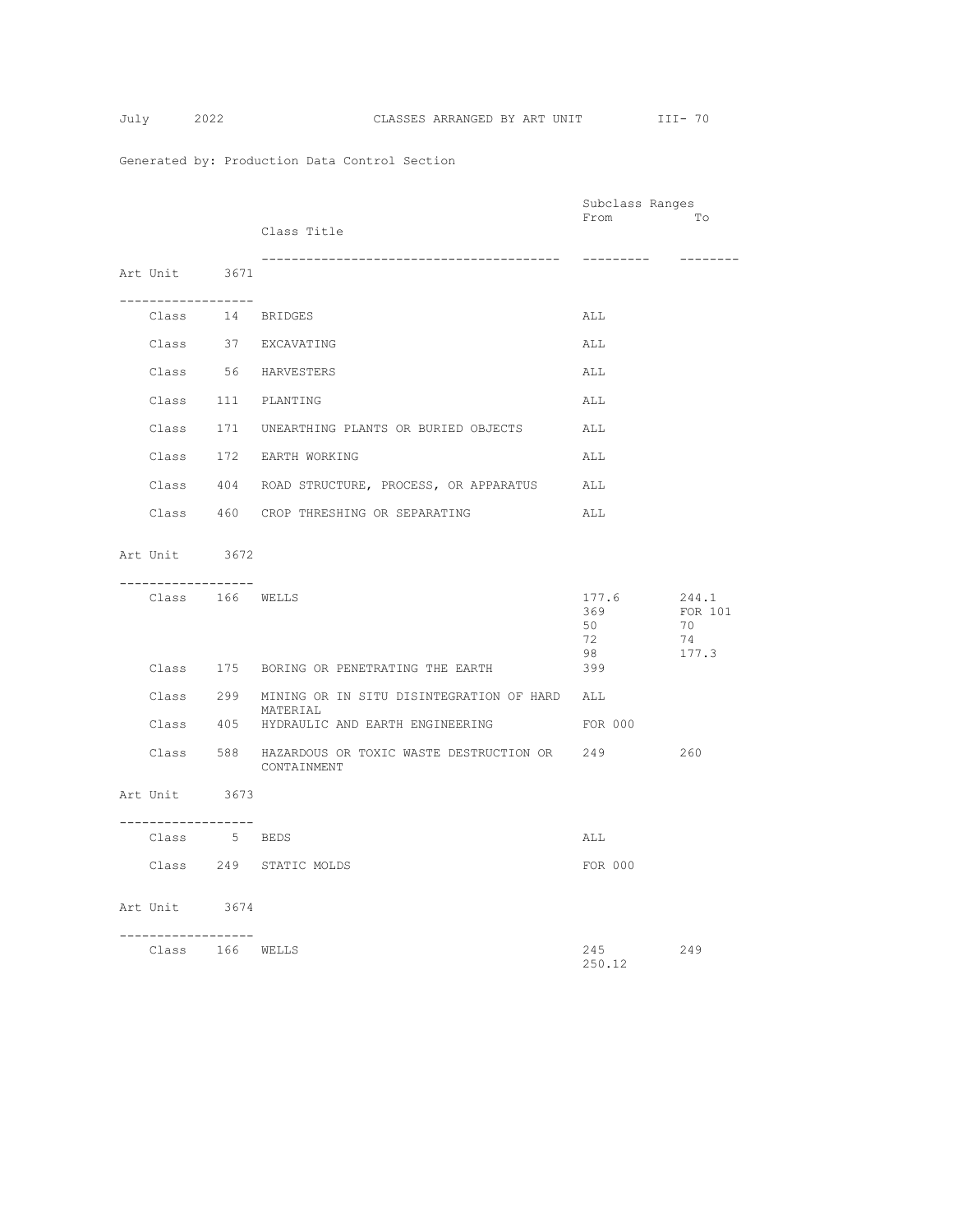|                                      |                                                                                                                                                                                | Subclass Ranges                |                        |
|--------------------------------------|--------------------------------------------------------------------------------------------------------------------------------------------------------------------------------|--------------------------------|------------------------|
|                                      | Class Title                                                                                                                                                                    | From                           | Tо                     |
|                                      |                                                                                                                                                                                |                                |                        |
| Art Unit 3675                        |                                                                                                                                                                                | ----------                     | --------               |
|                                      |                                                                                                                                                                                |                                |                        |
| ------------------<br>Class 70 LOCKS |                                                                                                                                                                                | ALL                            |                        |
|                                      | Class 109 SAFES, BANK PROTECTION, OR A RELATED<br>DEVICE                                                                                                                       | ALL                            |                        |
|                                      | Class 277 SEAL FOR A JOINT OR JUNCTURE                                                                                                                                         | ALL                            |                        |
|                                      | Class 292 CLOSURE FASTENERS                                                                                                                                                    | ALL                            |                        |
| Art Unit 3676                        |                                                                                                                                                                                |                                |                        |
| . <u>.</u>                           |                                                                                                                                                                                |                                |                        |
| Class 166 WELLS                      |                                                                                                                                                                                | 250.01<br>250.13<br>264<br>270 | 250.11<br>255.3<br>267 |
|                                      |                                                                                                                                                                                | 277                            | 278                    |
|                                      |                                                                                                                                                                                | 297                            | 299                    |
|                                      |                                                                                                                                                                                | 301                            | 303                    |
|                                      |                                                                                                                                                                                | 311                            | 313                    |
|                                      |                                                                                                                                                                                | 71                             |                        |
| Art Unit 3677                        |                                                                                                                                                                                |                                |                        |
| ------------------                   |                                                                                                                                                                                |                                |                        |
|                                      | Class 16 MISCELLANEOUS HARDWARE (E.G., BUSHING,<br>CARPET FASTENER, CASTER, DOOR CLOSER,<br>PANEL HANGER, ATTACHABLE OR ADJUNCT<br>HANDLE, HINGE, WINDOW SASH BALANCE,<br>ETC. | ALL                            |                        |
|                                      | Class 24 BUCKLES, BUTTONS, CLASPS, ETC.                                                                                                                                        | ALL                            |                        |
|                                      | Class 27 UNDERTAKING                                                                                                                                                           | $1 -$<br>26                    | 20<br>FOR 000          |
| Class 63 JEWELRY                     |                                                                                                                                                                                | ALL                            |                        |
|                                      | Class 232 DEPOSIT AND COLLECTION RECEPTACLES                                                                                                                                   | ALL                            |                        |
|                                      | Class 411 EXPANDED, THREADED, DRIVEN, HEADED,<br>TOOL-DEFORMED, OR LOCKED-THREADED<br>FASTENER                                                                                 | ALL                            |                        |
| Art Unit 3678                        |                                                                                                                                                                                |                                |                        |
| ------------------                   |                                                                                                                                                                                |                                |                        |
|                                      | Class 405 HYDRAULIC AND EARTH ENGINEERING                                                                                                                                      | $\mathbf{1}$                   | 303                    |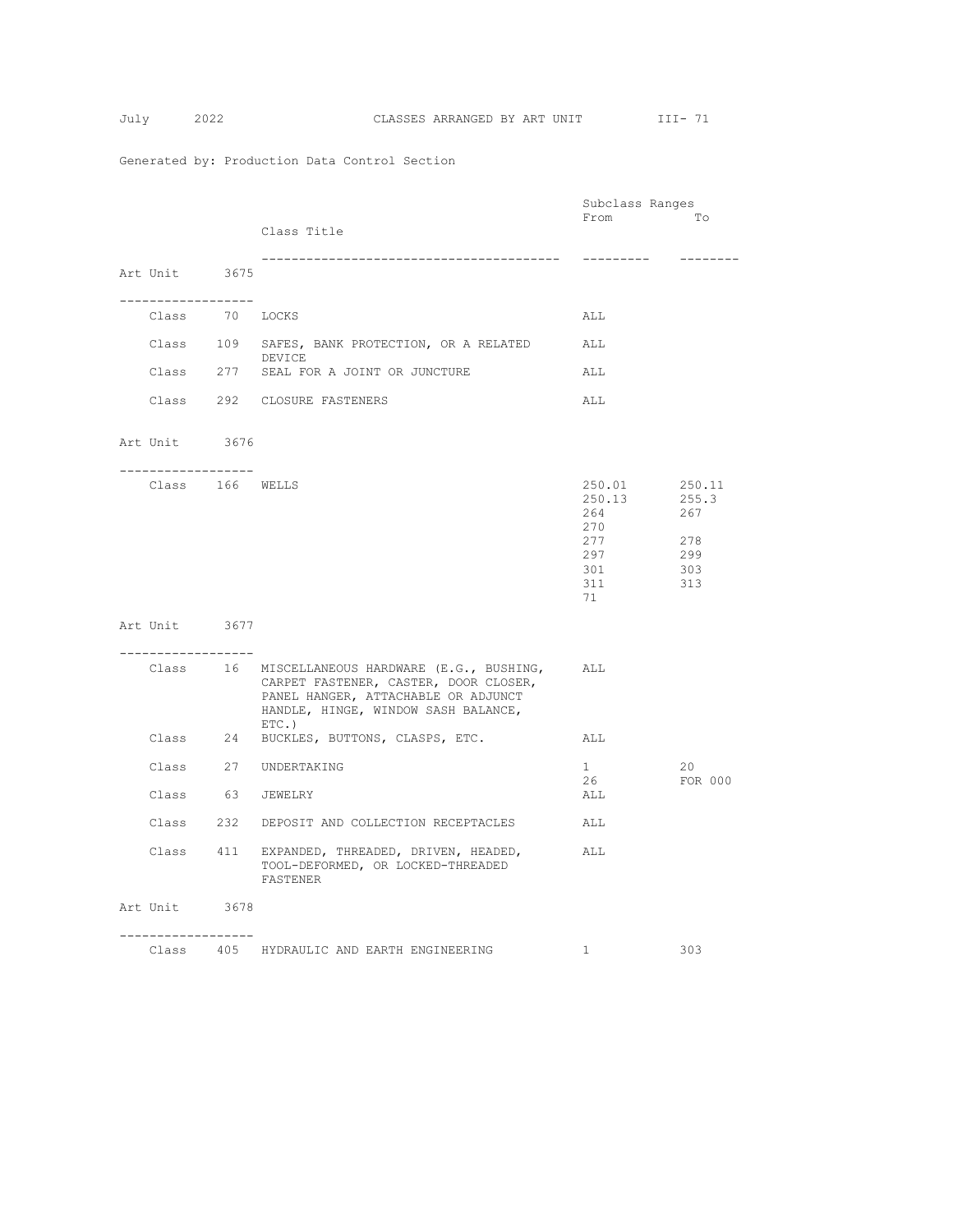|                                       |                                                                                                        | Subclass Ranges                |                               |
|---------------------------------------|--------------------------------------------------------------------------------------------------------|--------------------------------|-------------------------------|
|                                       | Class Title                                                                                            | From                           | TΟ                            |
|                                       |                                                                                                        |                                |                               |
| Art Unit 3679                         |                                                                                                        | ----------                     | --------                      |
| -------------------                   |                                                                                                        |                                |                               |
| Class 166 WELLS                       |                                                                                                        | 177.4<br>305.1<br>316<br>75.11 | 177.5<br>308.1<br>368<br>97.5 |
|                                       | Class 175 BORING OR PENETRATING THE EARTH                                                              | $1 \quad$<br>400               | 398<br>FOR 000                |
| Class 256 FENCES                      |                                                                                                        | ALL                            |                               |
|                                       | Class 285 PIPE JOINTS OR COUPLINGS                                                                     | ALL                            |                               |
|                                       | Class 403 JOINTS AND CONNECTIONS                                                                       | ALL                            |                               |
|                                       | Class 464 ROTARY SHAFTS, GUDGEONS, HOUSINGS, AND<br>FLEXIBLE COUPLINGS FOR ROTARY SHAFTS               | ALL                            |                               |
| Art Unit 3685                         |                                                                                                        |                                |                               |
| . _ _ _ _ _ _ _ _ _ _ _ _ _ _ _ _ _ _ |                                                                                                        |                                |                               |
|                                       | Class 705 DATA PROCESSING: FINANCIAL, BUSINESS<br>PRACTICE, MANAGEMENT, OR COST/PRICE<br>DETERMINATION | 12<br>50<br>901 —<br>FOR 124   | 79<br>FOR 106                 |
| Art Unit 3689                         |                                                                                                        |                                |                               |
| . <u>.</u>                            | Class 705 DATA PROCESSING: FINANCIAL, BUSINESS<br>PRACTICE, MANAGEMENT, OR COST/PRICE<br>DETERMINATION | 1.1<br>329<br>342<br>80 —      | 348<br>318                    |
| Art Unit 3693                         |                                                                                                        |                                |                               |
| . _ _ _ _ _ _ _ _ _ _ _ _ _ _ _       | Class 705 DATA PROCESSING: FINANCIAL, BUSINESS<br>PRACTICE, MANAGEMENT, OR COST/PRICE<br>DETERMINATION | 31<br>35<br>$\overline{4}$     | 45                            |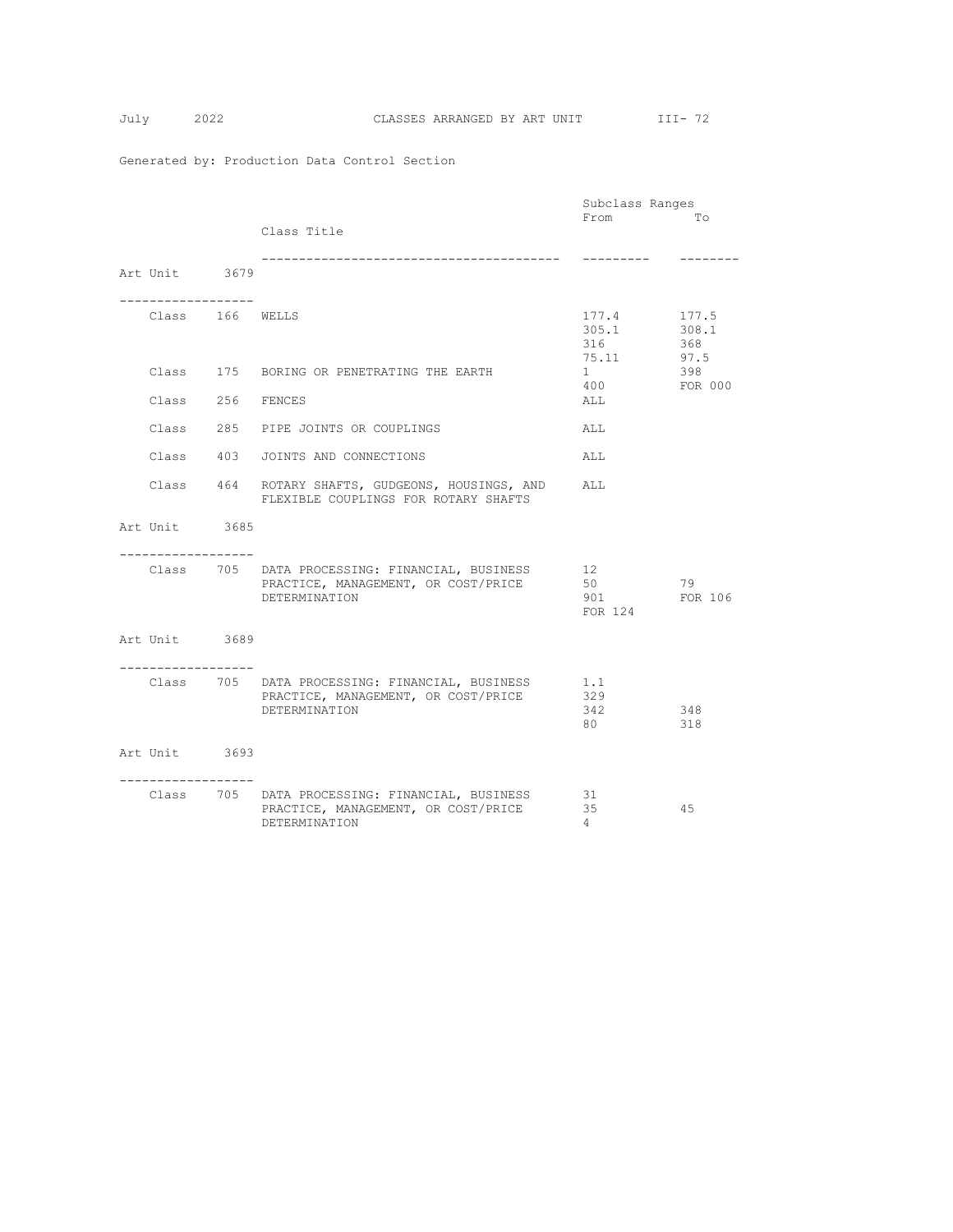$$
July \qquad \qquad 21
$$

|                                     |                                                                                                        | Subclass Ranges                |                 |
|-------------------------------------|--------------------------------------------------------------------------------------------------------|--------------------------------|-----------------|
|                                     | Class Title                                                                                            | From                           | TΟ              |
| Art Unit 3711                       | ---------------------------------                                                                      | ----------                     | $- - - - - - -$ |
| ----------------                    | Class 124 MECHANICAL GUNS AND PROJECTORS                                                               | $\mathbf{1}$<br>$4\phantom{0}$ | 53.5            |
|                                     | Class 273 AMUSEMENT DEVICES: GAMES                                                                     | 78<br>ALL                      | FOR 000         |
|                                     | Class 446 AMUSEMENT DEVICES: TOYS                                                                      | $1 \quad$                      | 901             |
|                                     | Class 472 AMUSEMENT DEVICES                                                                            | ALL                            |                 |
|                                     | Class 473 GAMES USING TANGIBLE PROJECTILE                                                              | ALL                            |                 |
| Art Unit 3714                       |                                                                                                        |                                |                 |
| -----------------                   | Class 446 AMUSEMENT DEVICES: TOYS                                                                      | FOR 000                        |                 |
|                                     | Class 463 AMUSEMENT DEVICES: GAMES                                                                     | 47.1<br>58                     | 47.7<br>FOR 000 |
| Art Unit 3715                       |                                                                                                        |                                |                 |
| . _ _ _ _ _ _ _ _ _ _ _ _ _ _ _ _ _ | Class 434 EDUCATION AND DEMONSTRATION                                                                  | ALL                            |                 |
|                                     | Class 463 AMUSEMENT DEVICES: GAMES                                                                     | $1 \quad$<br>48                | 47<br>57        |
|                                     | Class 700 DATA PROCESSING: GENERIC CONTROL<br>SYSTEMS OR SPECIFIC APPLICATIONS                         | 91                             | 93              |
| Art Unit 3721                       |                                                                                                        |                                |                 |
|                                     | Class 493 MANUFACTURING CONTAINER OR TUBE FROM<br>PAPER; OR OTHER MANUFACTURING FROM A<br>SHEET OR WEB | 109<br>953                     |                 |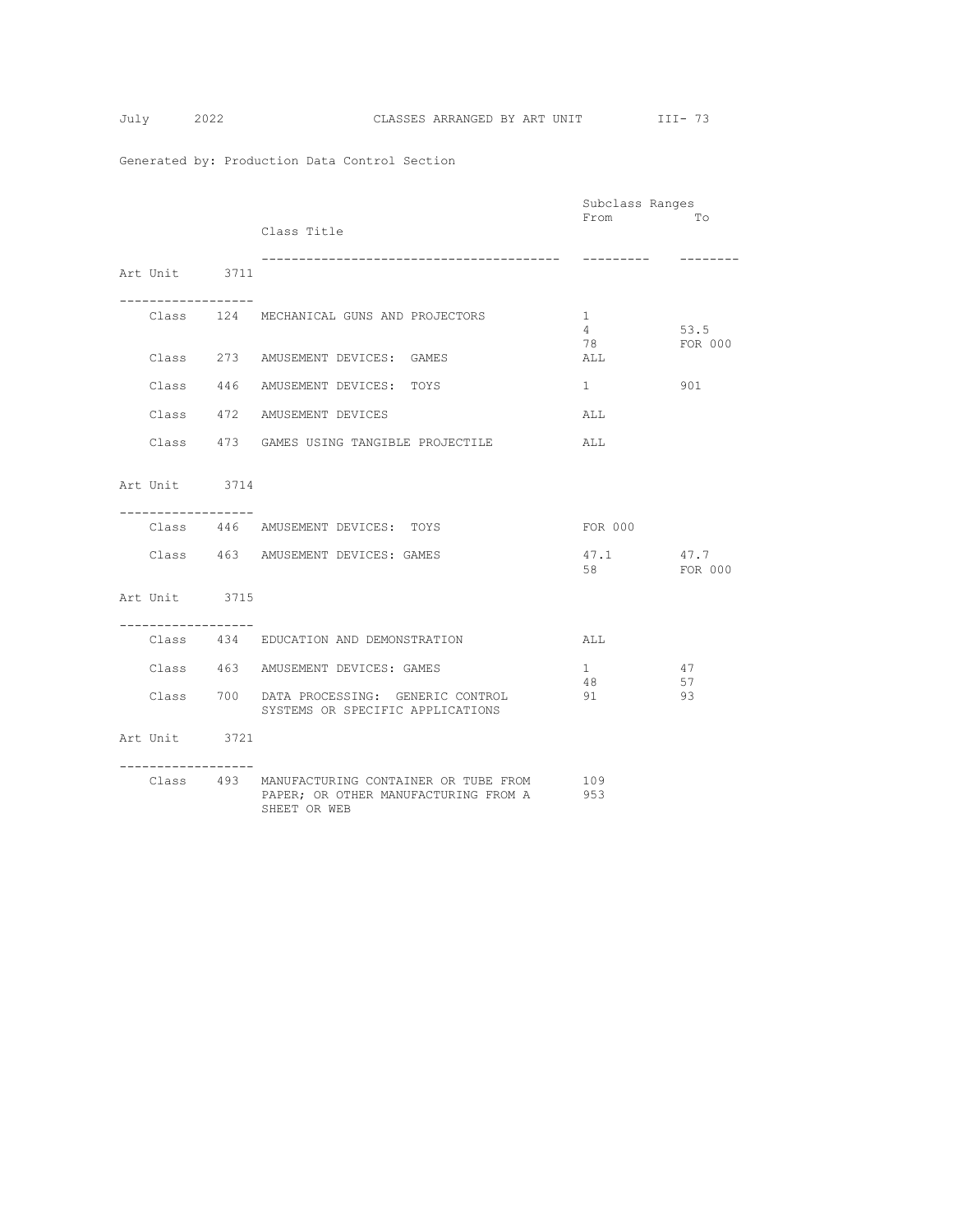|                  |                                                                            | Subclass Ranges                                    |                         |
|------------------|----------------------------------------------------------------------------|----------------------------------------------------|-------------------------|
|                  | Class Title                                                                | From                                               | Tо                      |
|                  |                                                                            |                                                    |                         |
| Art Unit 3722    | --------------------------------                                           |                                                    |                         |
|                  |                                                                            |                                                    |                         |
|                  | Class 29 METAL WORKING                                                     | 26 A<br>560<br>650                                 | 65<br>566.4             |
| Class 82 TURNING |                                                                            | ALL                                                |                         |
|                  | Class 279 CHUCKS OR SOCKETS                                                | ALL                                                |                         |
|                  | Class 407 CUTTERS, FOR SHAPING                                             | ALL                                                |                         |
|                  | Class 408 CUTTING BY USE OF ROTATING AXIALLY<br>MOVING TOOL                | ALL                                                |                         |
|                  | Class 409 GEAR CUTTING, MILLING, OR PLANING                                | ALL                                                |                         |
|                  | Class 483 TOOL CHANGING                                                    | ALL                                                |                         |
| Art Unit 3723    |                                                                            |                                                    |                         |
|                  |                                                                            |                                                    |                         |
| ---------------- |                                                                            |                                                    |                         |
|                  | Class 7 COMPOUND TOOLS                                                     | ALL                                                |                         |
|                  | Class 15 BRUSHING, SCRUBBING, AND GENERAL<br>CLEANING                      | ALL                                                |                         |
|                  | Class 29 METAL WORKING                                                     | 213.1<br>243.53                                    | 243.517                 |
| Class 81 TOOLS   |                                                                            | ALL                                                | 283.5                   |
|                  | Class 125 STONE WORKING                                                    | ALL                                                |                         |
|                  | Class 157 WHEELWRIGHT MACHINES                                             | ALL                                                |                         |
|                  | Class 254 IMPLEMENTS OR APPARATUS FOR APPLYING<br>PUSHING OR PULLING FORCE | $1 \qquad \qquad$<br>418<br>DIG 1 DIG 10<br>DIG 16 | 134.7<br>427<br>FOR 000 |
|                  | Class 269 WORK HOLDERS                                                     | ALL                                                |                         |
|                  | Class 300 BRUSH, BROOM, AND MOP MAKING                                     | ALL                                                |                         |
|                  | Class 451 ABRADING                                                         | ALL                                                |                         |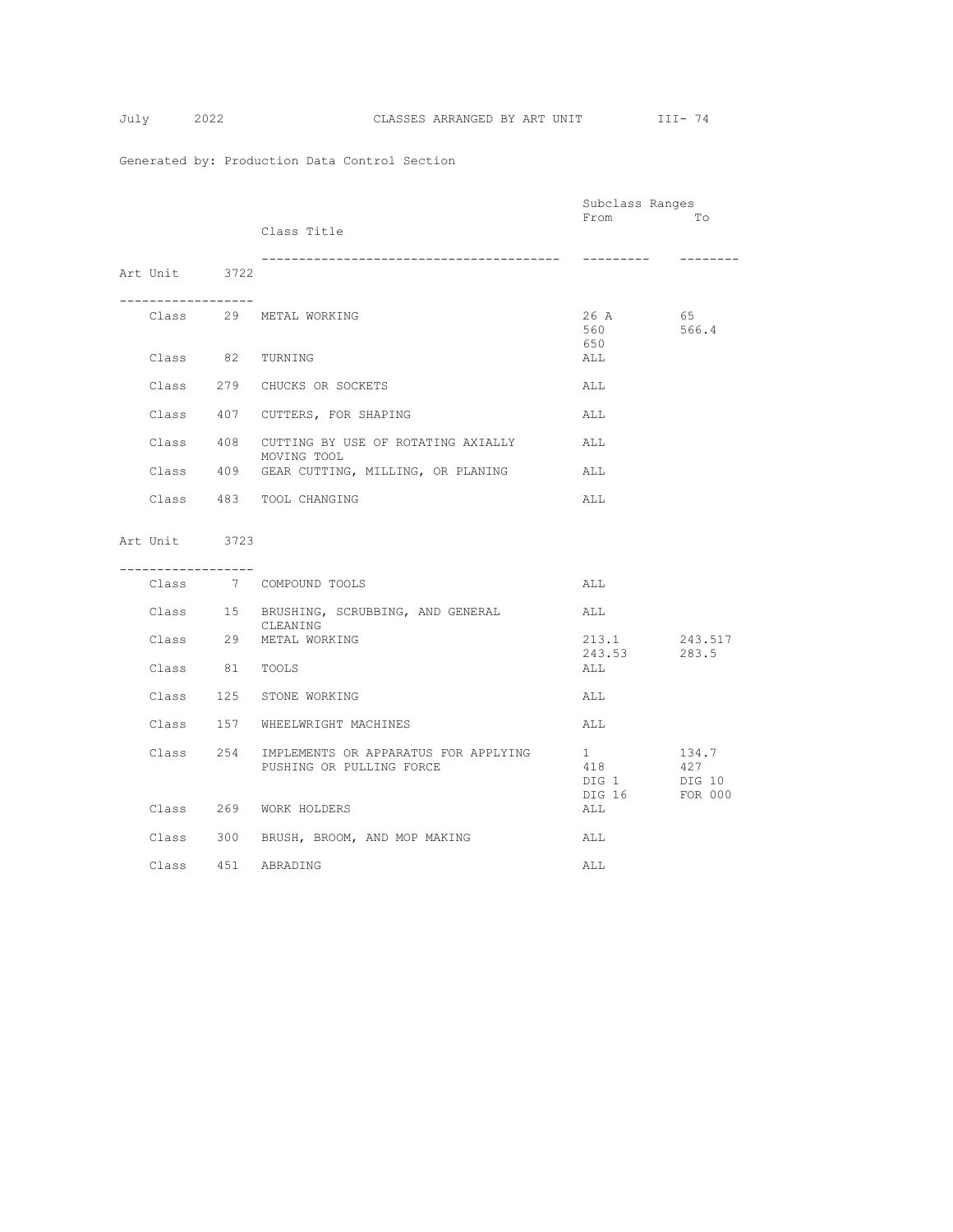$$
Julv 2
$$

|                       |                                                                                 | Subclass Ranges |          |
|-----------------------|---------------------------------------------------------------------------------|-----------------|----------|
|                       | Class Title                                                                     | From            | Tо       |
| Art Unit 3724         | -------------------------------------                                           |                 | -------- |
| .<br>Class 30 CUTLERY |                                                                                 | ALL             |          |
|                       | Class 76 METAL TOOLS AND IMPLEMENTS, MAKING                                     | ALL             |          |
| Class 83 CUTTING      |                                                                                 | ALL             |          |
|                       | Class 142 WOOD TURNING                                                          | ALL             |          |
|                       | Class 225 SEVERING BY TEARING OR BREAKING                                       | ALL             |          |
|                       | Class 234 SELECTIVE CUTTING (E.G., PUNCHING)                                    | ALL             |          |
| Art Unit 3725         |                                                                                 |                 |          |
| -----------------     |                                                                                 |                 |          |
|                       | Class 29 METAL WORKING                                                          | 243.518 243.529 |          |
|                       | Class 59 CHAIN, STAPLE, AND HORSESHOE MAKING                                    | ALL             |          |
|                       | Class 72 METAL DEFORMING                                                        | ALL             |          |
|                       | Class 79 BUTTON MAKING                                                          | ALL             |          |
| Class 100 PRESSES     |                                                                                 | ALL             |          |
|                       | Class 140 WIREWORKING                                                           | ALL             |          |
|                       | Class 144 WOODWORKING                                                           | ALL             |          |
|                       | Class 147 COOPERING                                                             | ALL             |          |
|                       | Class 163 NEEDLE AND PIN MAKING                                                 | ALL             |          |
|                       | Class 241 SOLID MATERIAL COMMINUTION OR                                         | ALL             |          |
|                       | DISINTEGRATION<br>Class 413 SHEET METAL CONTAINER MAKING                        | ALL             |          |
|                       | Class 470 THREADED, HEADED FASTENER, OR WASHER<br>MAKING: PROCESS AND APPARATUS | ALL             |          |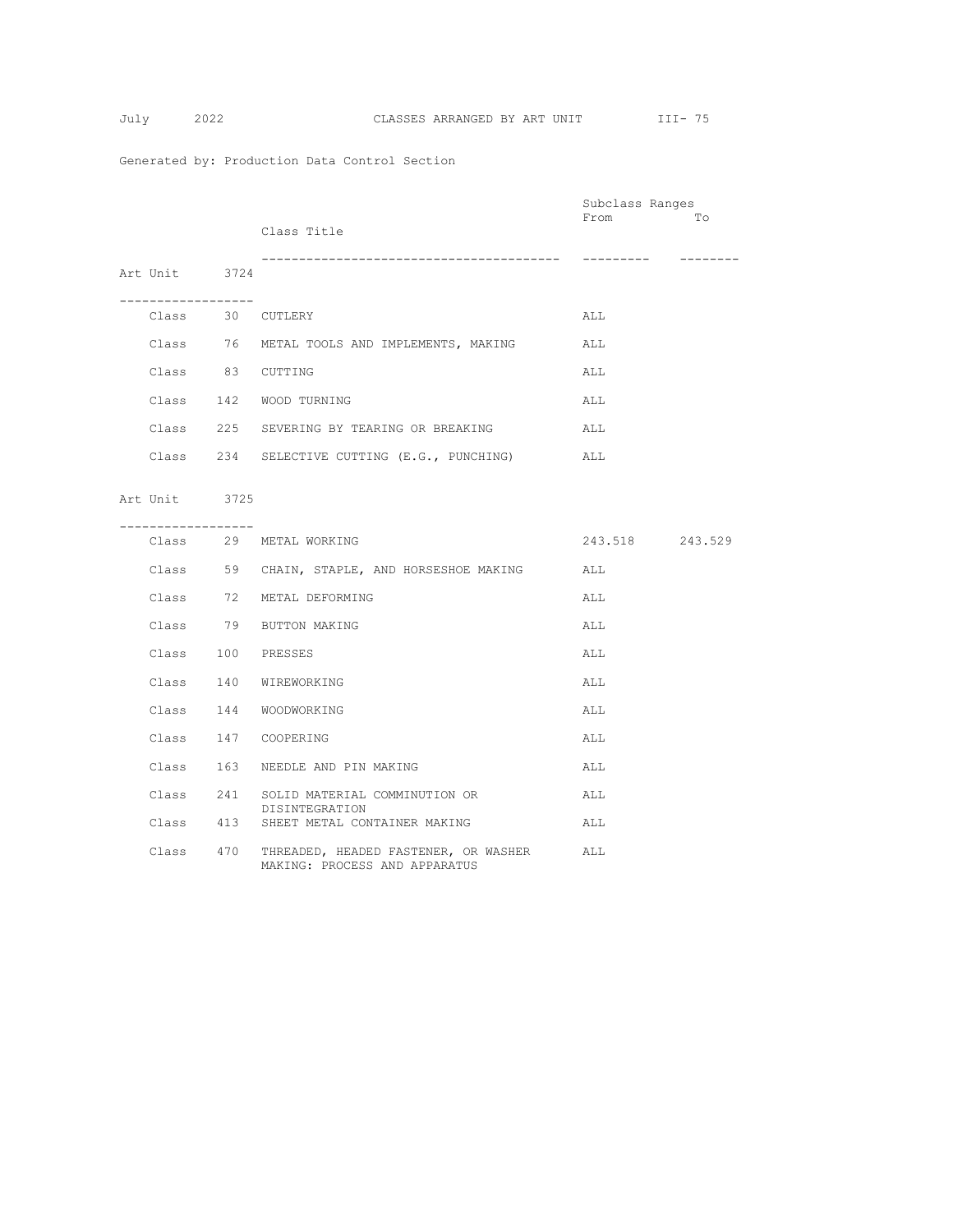|                                     |                                                | Subclass Ranges |               |
|-------------------------------------|------------------------------------------------|-----------------|---------------|
|                                     |                                                | From            | To            |
|                                     | Class Title                                    |                 |               |
|                                     |                                                | ---------       | --------      |
| Art Unit 3726                       |                                                |                 |               |
| ___________________                 |                                                |                 |               |
|                                     | Class 29 METAL WORKING                         | 2.1             | 25            |
|                                     |                                                | 284             | 559           |
|                                     |                                                | 592             |               |
|                                     |                                                | 700             | 728           |
|                                     |                                                | 76.1            | 91.8          |
|                                     |                                                | 765<br>888      | 824<br>890.09 |
|                                     |                                                | 890.11 DIG 105  |               |
|                                     | Class 492 ROLL OR ROLLER                       | ALL             |               |
|                                     |                                                |                 |               |
|                                     |                                                |                 |               |
| Art Unit 3727                       |                                                |                 |               |
| __________________                  |                                                |                 |               |
|                                     | Class 220 RECEPTACLES                          | FOR 131 FOR 207 |               |
|                                     |                                                |                 |               |
| Art Unit 3728                       |                                                |                 |               |
|                                     |                                                |                 |               |
| ------------------                  |                                                |                 |               |
|                                     | Class 206 SPECIAL RECEPTACLE OR PACKAGE        | 133             |               |
|                                     |                                                |                 |               |
| Art Unit 3729                       |                                                |                 |               |
| . _ _ _ _ _ _ _ _ _ _ _ _ _ _ _ _ _ |                                                |                 |               |
|                                     | Class 29 METAL WORKING                         | 25.35           | 25.42         |
|                                     |                                                | 592.1           | 623           |
|                                     |                                                | 729             |               |
|                                     |                                                | 732             | 764           |
|                                     |                                                | 825<br>890.1    | 887           |
|                                     |                                                | FOR 000         |               |
|                                     | Class 206 SPECIAL RECEPTACLE OR PACKAGE        | FOR 000         |               |
|                                     |                                                |                 |               |
| Art Unit 3731                       |                                                |                 |               |
|                                     |                                                |                 |               |
| ------------------                  |                                                |                 |               |
|                                     | Class 53 PACKAGE MAKING                        | ALL             |               |
|                                     | Class 173 TOOL DRIVING OR IMPACTING            | ALL             |               |
|                                     |                                                |                 |               |
|                                     | Class 227 ELONGATED-MEMBER-DRIVING APPARATUS   | ALL             |               |
|                                     | Class 493 MANUFACTURING CONTAINER OR TUBE FROM | 1               | 108           |
|                                     | PAPER; OR OTHER MANUFACTURING FROM A           | 110             | 952           |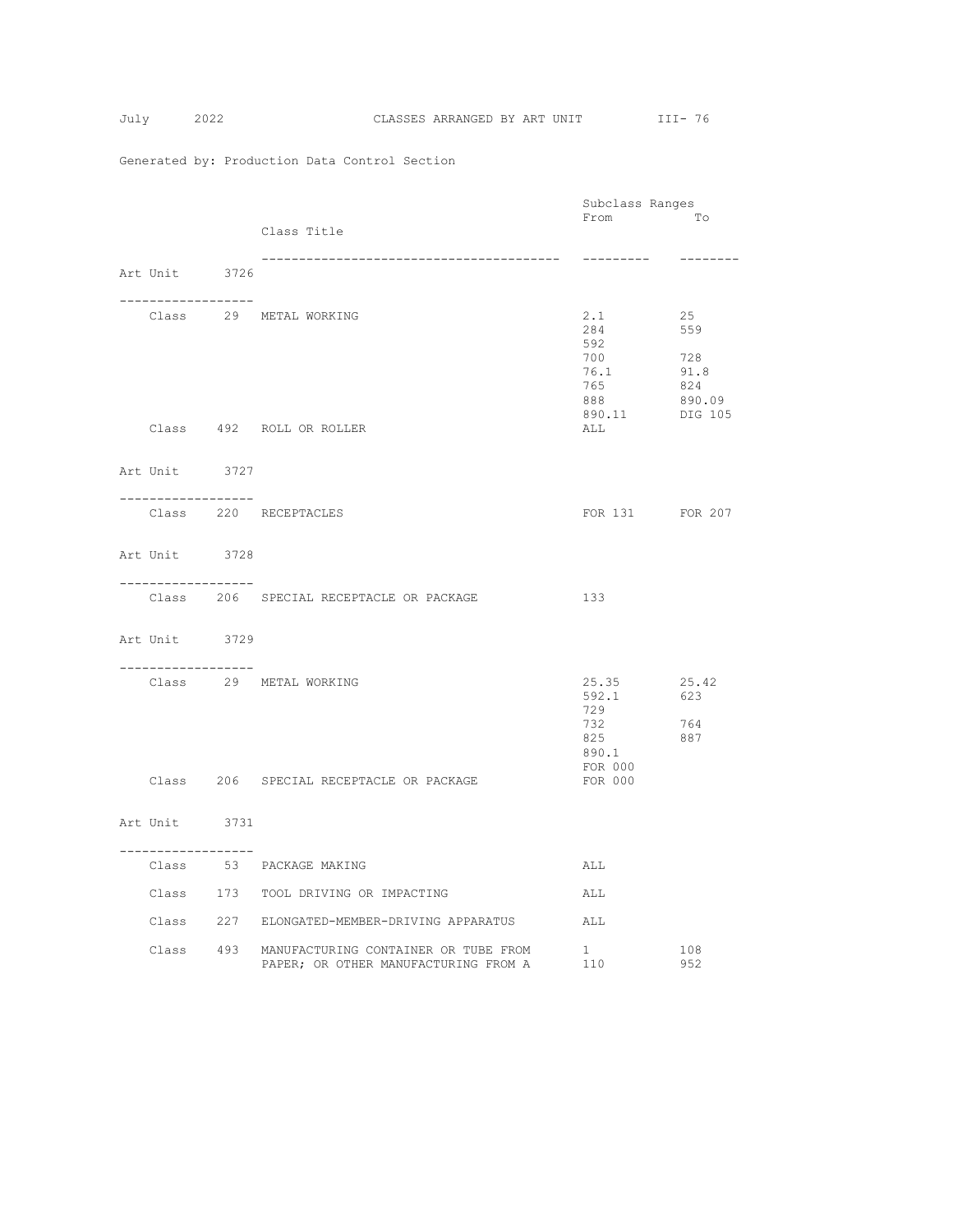|                    |                                                         | Subclass Ranges         |               |
|--------------------|---------------------------------------------------------|-------------------------|---------------|
|                    | Class Title                                             | From                    | To            |
|                    |                                                         |                         |               |
|                    |                                                         |                         | --------      |
| Art Unit 3732      |                                                         |                         |               |
| ------------------ |                                                         |                         |               |
|                    | Class 139 TEXTILES: WEAVING                             | 425 A<br>81             |               |
|                    | Class 450 FOUNDATION GARMENTS                           | 142                     |               |
|                    |                                                         |                         |               |
| Art Unit 3735      |                                                         |                         |               |
|                    |                                                         |                         |               |
| ------------------ | Class 351 OPTICS: EYE EXAMINING, VISION TESTING FOR 000 |                         |               |
|                    | AND CORRECTING                                          |                         |               |
|                    | Class 600 SURGERY                                       | 323                     |               |
|                    |                                                         |                         |               |
| Art Unit 3736      |                                                         |                         |               |
| -----------------  |                                                         |                         |               |
|                    | Class 206 SPECIAL RECEPTACLE OR PACKAGE                 | .5                      | 6.1           |
|                    |                                                         | 134                     | 277           |
|                    |                                                         | 14<br>300               | 132<br>315.11 |
|                    |                                                         | 315.9                   | 500           |
|                    |                                                         | 521                     | 521.1         |
|                    |                                                         | 521.2                   | 833           |
| Art Unit 3737      |                                                         |                         |               |
| ------------------ |                                                         |                         |               |
|                    | Class 128 SURGERY                                       | 915                     | 916           |
|                    |                                                         | 920 925                 |               |
| Art Unit 3741      |                                                         |                         |               |
|                    |                                                         |                         |               |
| -----------------  | Class 60 POWER PLANTS                                   | 39.01 269               |               |
|                    |                                                         | 722                     | 917           |
|                    | Class 137 FLUID HANDLING                                | FOR 100 FOR 118<br>15.1 |               |
|                    |                                                         | 15.2                    |               |
|                    | Class 239 FLUID SPRINKLING, SPRAYING, AND               | 127.1 127.3             |               |
|                    | DIFFUSING                                               | 265.11                  | 265.43        |
| Art Unit 3742      |                                                         |                         |               |
| ------------------ |                                                         |                         |               |
|                    | Class 219 ELECTRIC HEATING                              | FOR 000                 |               |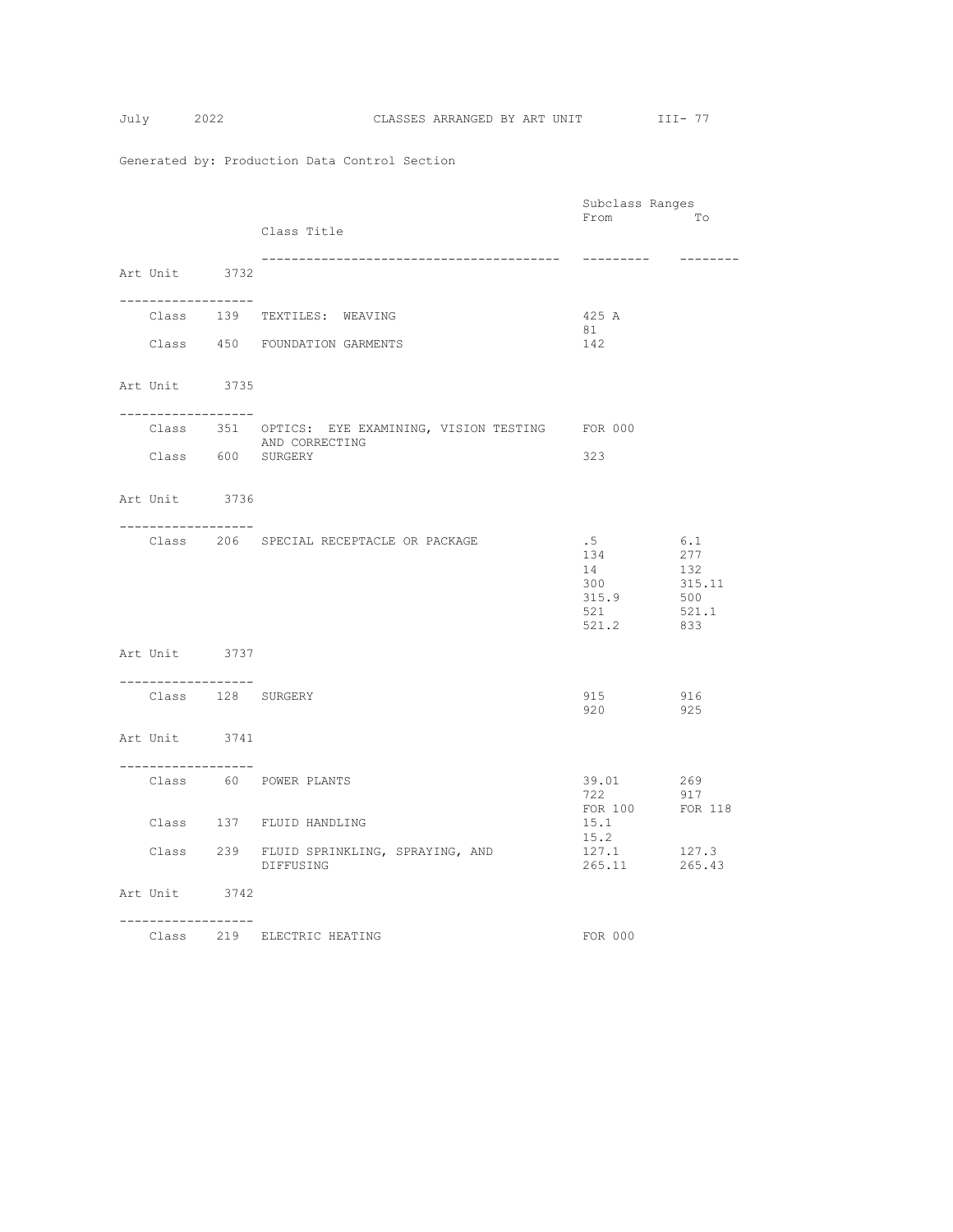$$
July \qquad 2
$$

|                                       |                                                                           | Subclass Ranges                                                |                                             |
|---------------------------------------|---------------------------------------------------------------------------|----------------------------------------------------------------|---------------------------------------------|
|                                       | Class Title                                                               | From                                                           | To                                          |
| Art Unit 3743                         |                                                                           | ---------                                                      | --------                                    |
| . _ _ _ _ _ _ _ _ _ _ _ _ _ _ _ _ _ _ |                                                                           |                                                                |                                             |
|                                       | Class 110 FURNACES                                                        | FOR 000                                                        |                                             |
|                                       | Class 122 LIQUID HEATERS AND VAPORIZERS                                   | 51<br>DIG 11                                                   |                                             |
| Art Unit 3744<br>------------------   |                                                                           |                                                                |                                             |
|                                       | Class 165 HEAT EXCHANGE                                                   | DIG 50<br>FOR 103                                              |                                             |
| Art Unit 3745<br>-------------------  |                                                                           |                                                                |                                             |
|                                       | Class 60 POWER PLANTS                                                     | 325                                                            | 494                                         |
|                                       | Class 91 MOTORS: EXPANSIBLE CHAMBER TYPE                                  | 532<br>$1 \quad \blacksquare$                                  | 594<br>471                                  |
|                                       | Class 92 EXPANSIBLE CHAMBER DEVICES                                       | 508<br>ALL                                                     | DIG 4                                       |
|                                       | Class 415 ROTARY KINETIC FLUID MOTORS OR PUMPS                            | ALL                                                            |                                             |
|                                       | Class 416 FLUID REACTION SURFACES (I.E.,<br>IMPELLERS)                    | ALL                                                            |                                             |
| Art Unit 3746<br>. <u>.</u>           |                                                                           |                                                                |                                             |
|                                       | Class 91 MOTORS: EXPANSIBLE CHAMBER TYPE                                  | 472 507<br>FOR 000                                             |                                             |
| Class 417 PUMPS                       |                                                                           | ALL                                                            |                                             |
| Art Unit 3747                         |                                                                           |                                                                |                                             |
| . _ _ _ _ _ _ _ _ _ _ _ _ _ _ _ _ _   | Class 123 INTERNAL-COMBUSTION ENGINES                                     | 1 A<br>142.5 E 198.0D C<br>19<br>250<br>46 A<br>567<br>FOR 100 | - 3<br>42<br>558<br>89<br>DIG 13<br>FOR 128 |
|                                       | Class 701 DATA PROCESSING: VEHICLES, NAVIGATION,<br>AND RELATIVE LOCATION | 101                                                            | 115                                         |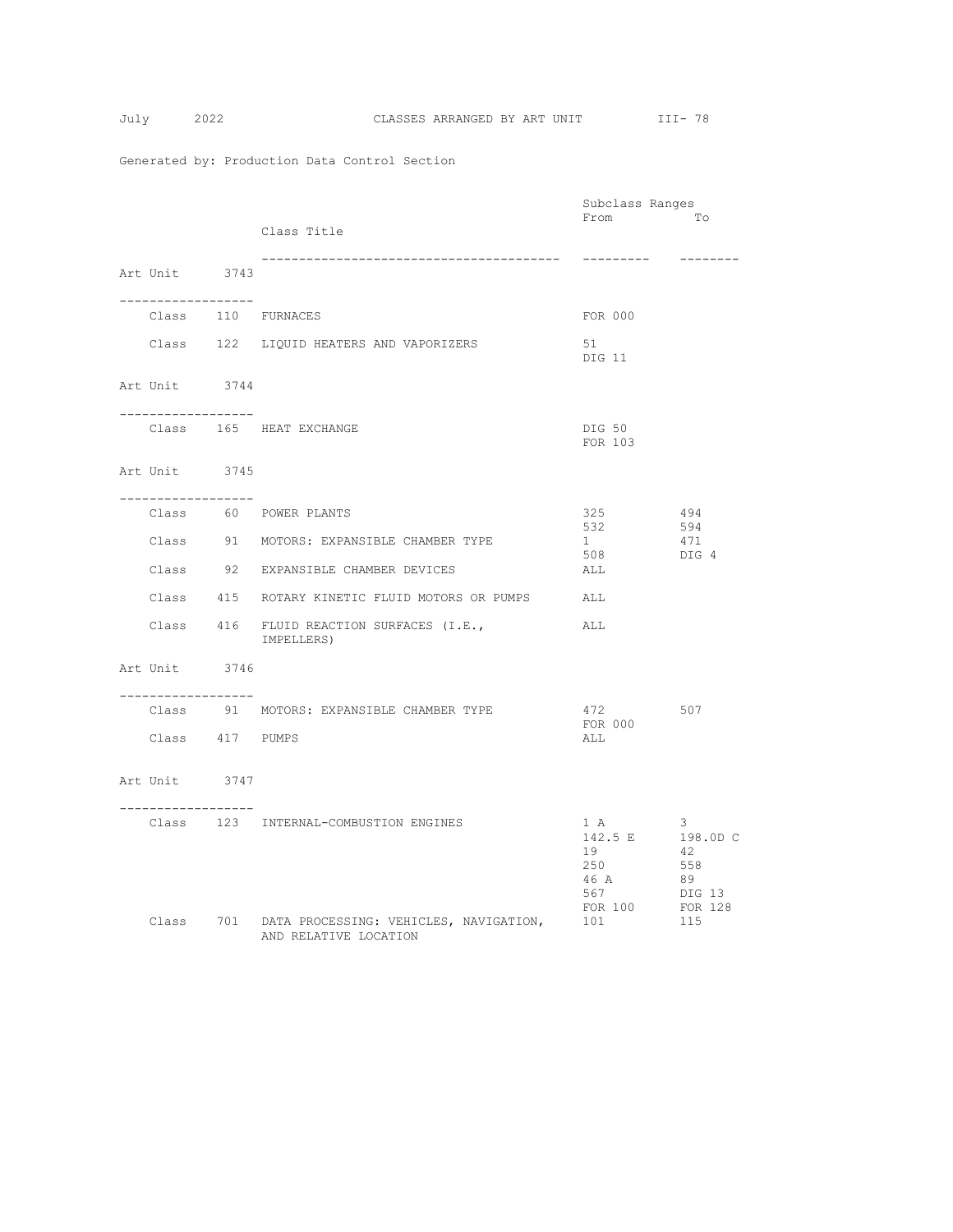|                                     |                                                           | Subclass Ranges        |              |
|-------------------------------------|-----------------------------------------------------------|------------------------|--------------|
|                                     |                                                           | From                   | To           |
|                                     | Class Title                                               |                        |              |
|                                     |                                                           | ----------             | --------     |
| Art Unit 3748                       |                                                           |                        |              |
| . _ _ _ _ _ _ _ _ _ _ _ _ _ _ _ _ _ |                                                           |                        |              |
|                                     | Class 60 POWER PLANTS                                     | 272                    | 324          |
|                                     |                                                           | 495<br>595             | 531<br>721   |
|                                     |                                                           | FOR 000                |              |
|                                     | Class 123 INTERNAL-COMBUSTION ENGINES                     | 18 A                   | 18 R         |
|                                     |                                                           | 200                    | 249          |
|                                     |                                                           | 43 A<br>559.1          | 45 R         |
|                                     |                                                           | 90.1                   | 566<br>90.67 |
|                                     |                                                           | FOR 000                |              |
|                                     | Class 418 ROTARY EXPANSIBLE CHAMBER DEVICES               | ALL                    |              |
|                                     |                                                           |                        |              |
| Art Unit 3749                       |                                                           |                        |              |
| ------------------                  | Class 122 LIQUID HEATERS AND VAPORIZERS                   | FOR 000 FOR 107        |              |
|                                     |                                                           |                        |              |
|                                     | Class 126 STOVES AND FURNACES                             | 9 A<br>FOR 000 FOR 139 |              |
|                                     | Class 237 HEATING SYSTEMS                                 | FOR 000                |              |
|                                     | Class 431 COMBUSTION                                      | 232                    |              |
|                                     |                                                           | FOR 000                |              |
|                                     | Class 432 HEATING                                         | FOR 000                |              |
|                                     | Class 454 VENTILATION                                     | FOR 000                |              |
|                                     |                                                           |                        |              |
| Art Unit 3751                       |                                                           |                        |              |
| ------------------                  | Class 4 BATHS, CLOSETS, SINKS, AND SPITTOONS FOR 000      |                        |              |
|                                     |                                                           |                        |              |
|                                     | Class 401 COATING IMPLEMENTS WITH MATERIAL SUPPLY FOR 000 |                        |              |
| Art Unit 3752                       |                                                           |                        |              |
|                                     |                                                           |                        |              |
| ----------------                    | Class 169 FIRE EXTINGUISHERS                              | ALL                    |              |
|                                     | Class 239 FLUID SPRINKLING, SPRAYING, AND                 | $1 \quad$              | 127          |
|                                     | DIFFUSING                                                 | 128                    | 265          |
|                                     |                                                           | 266                    | FOR 000      |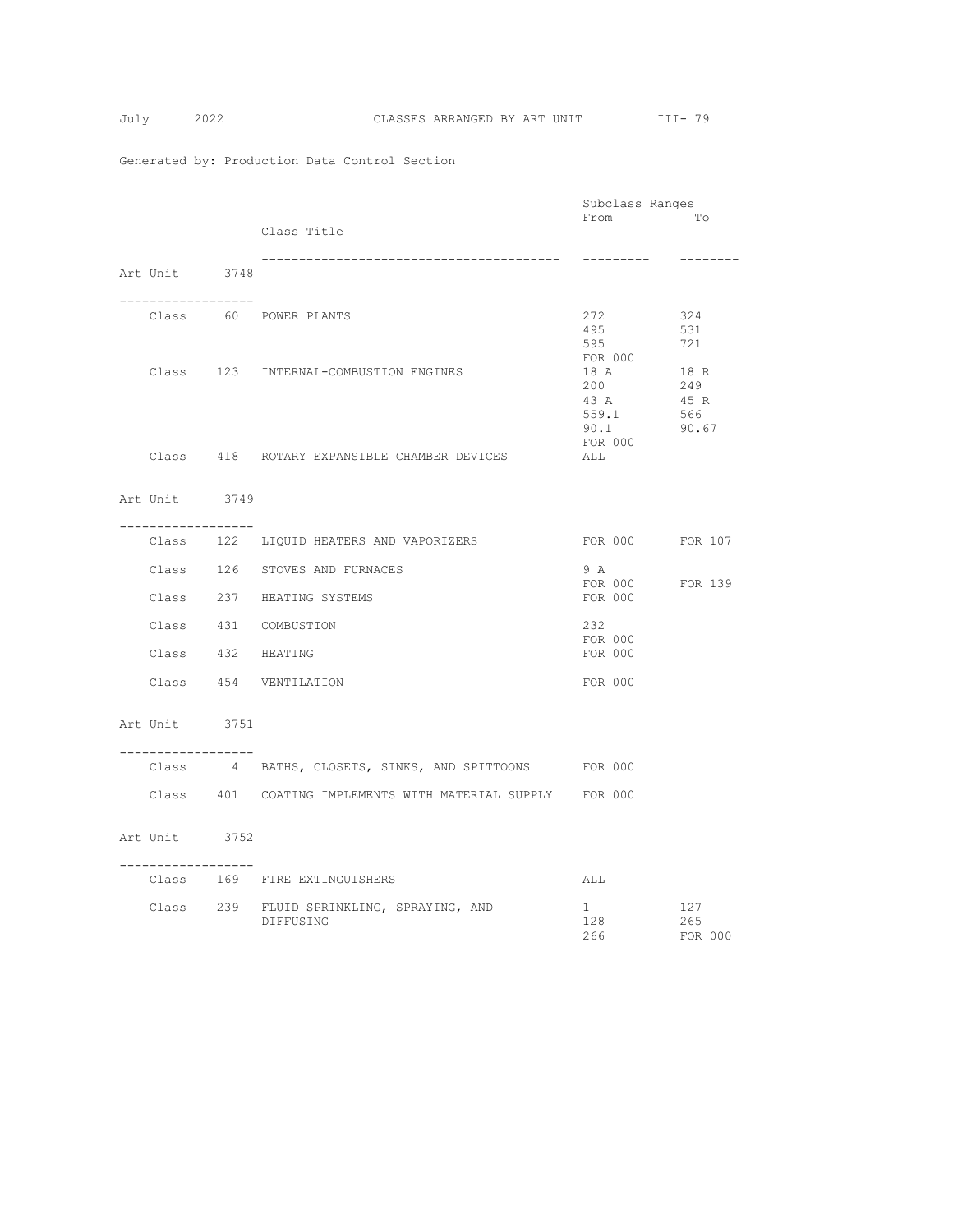$$
Tuly \qquad \qquad 2
$$

|                   |                                                                                 | Subclass Ranges               |                  |
|-------------------|---------------------------------------------------------------------------------|-------------------------------|------------------|
|                   |                                                                                 | From                          | Tо               |
|                   | Class Title                                                                     |                               |                  |
|                   |                                                                                 |                               |                  |
|                   |                                                                                 |                               |                  |
| Art Unit 3753     |                                                                                 |                               |                  |
| ----------------- |                                                                                 |                               |                  |
|                   | Class 137 FLUID HANDLING                                                        | $1 \qquad \qquad$             | 15.09            |
|                   |                                                                                 | 15.11                         | 15.19            |
|                   |                                                                                 | 15.21                         | FOR 000          |
|                   | Class 138 PIPES AND TUBULAR CONDUITS                                            | ALL                           |                  |
|                   |                                                                                 |                               |                  |
|                   | Class 141 FLUENT MATERIAL HANDLING, WITH RECEIVER<br>OR RECEIVER COACTING MEANS | ALL                           |                  |
|                   | Class 251 VALVES AND VALVE ACTUATION                                            | ALL                           |                  |
|                   |                                                                                 |                               |                  |
|                   |                                                                                 |                               |                  |
| Art Unit 3754     |                                                                                 |                               |                  |
|                   |                                                                                 |                               |                  |
|                   |                                                                                 |                               |                  |
|                   | Class 4 BATHS, CLOSETS, SINKS, AND SPITTOONS 111.1 DIG 19                       |                               |                  |
|                   | Class 222 DISPENSING                                                            | $1 \quad \cdots \quad \cdots$ | 589              |
|                   |                                                                                 | 608 628                       |                  |
|                   |                                                                                 | 630                           | FOR 000          |
|                   | Class 401 COATING IMPLEMENTS WITH MATERIAL SUPPLY 1                             |                               | DIG <sub>3</sub> |
|                   |                                                                                 |                               |                  |
|                   |                                                                                 |                               |                  |
| Art Unit 3761     |                                                                                 |                               |                  |
| ----------------- |                                                                                 |                               |                  |
|                   | Class 99 FOODS AND BEVERAGES: APPARATUS                                         | ALL                           |                  |
|                   |                                                                                 |                               |                  |
|                   | Class 219 ELECTRIC HEATING                                                      | 50                            | 780              |
|                   |                                                                                 |                               |                  |
|                   | Class 373 INDUSTRIAL ELECTRIC HEATING FURNACES                                  | ALL                           |                  |
|                   | Class 392 ELECTRIC RESISTANCE HEATING DEVICES                                   |                               |                  |
|                   |                                                                                 | ALL                           |                  |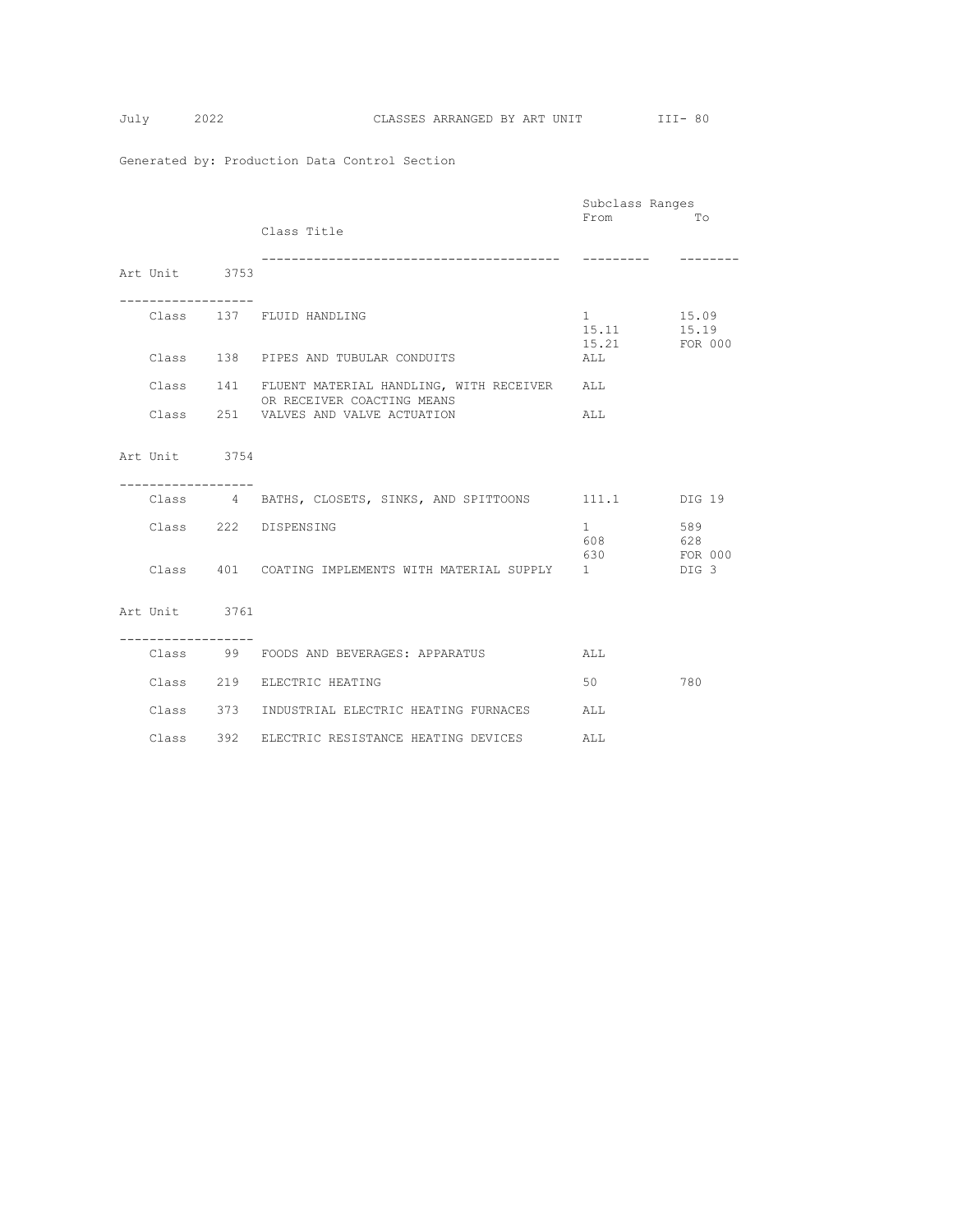|  |                                   |                                                                                                      | Subclass Ranges                         |                   |
|--|-----------------------------------|------------------------------------------------------------------------------------------------------|-----------------------------------------|-------------------|
|  |                                   | Class Title                                                                                          | From                                    | Tо                |
|  | Art Unit 3762                     |                                                                                                      | ---------                               |                   |
|  | . _ _ _ _ _ _ _ _ _ _ _ _ _ _ _ _ | Class 34 DRYING AND GAS OR VAPOR CONTACT WITH ALL<br>SOLIDS                                          |                                         |                   |
|  |                                   | Class 110 FURNACES                                                                                   | 101 A                                   | 349               |
|  |                                   | Class 122 LIQUID HEATERS AND VAPORIZERS                                                              | 1 A<br>52 DIG 10<br>DIG 13 DIG 16       | 50                |
|  |                                   | Class 126 STOVES AND FURNACES                                                                        | 1 A<br>9 B 910                          | 8                 |
|  |                                   | Class 237 HEATING SYSTEMS                                                                            | 1 R DIG 1                               |                   |
|  |                                   | Class 422 CHEMICAL APPARATUS AND PROCESS<br>DISINFECTING, DEODORIZING, PRESERVING,<br>OR STERILIZING | FOR 000                                 |                   |
|  |                                   | Class 431 COMBUSTION                                                                                 | 1<br>233                                | 231<br>365        |
|  | Class 432 HEATING                 |                                                                                                      | 1                                       | 500               |
|  |                                   | Class 454 VENTILATION                                                                                | $1 \quad$                               | 909               |
|  | Art Unit 3763                     |                                                                                                      |                                         |                   |
|  |                                   | Class 62 REFRIGERATION                                                                               | ALL                                     |                   |
|  |                                   | Class 165 HEAT EXCHANGE                                                                              | $4\degree$<br>DIG 51 FOR 102<br>FOR 104 | DIG 49<br>FOR 131 |
|  |                                   | Class 236 AUTOMATIC TEMPERATURE AND HUMIDITY<br>REGULATION                                           | ALL                                     |                   |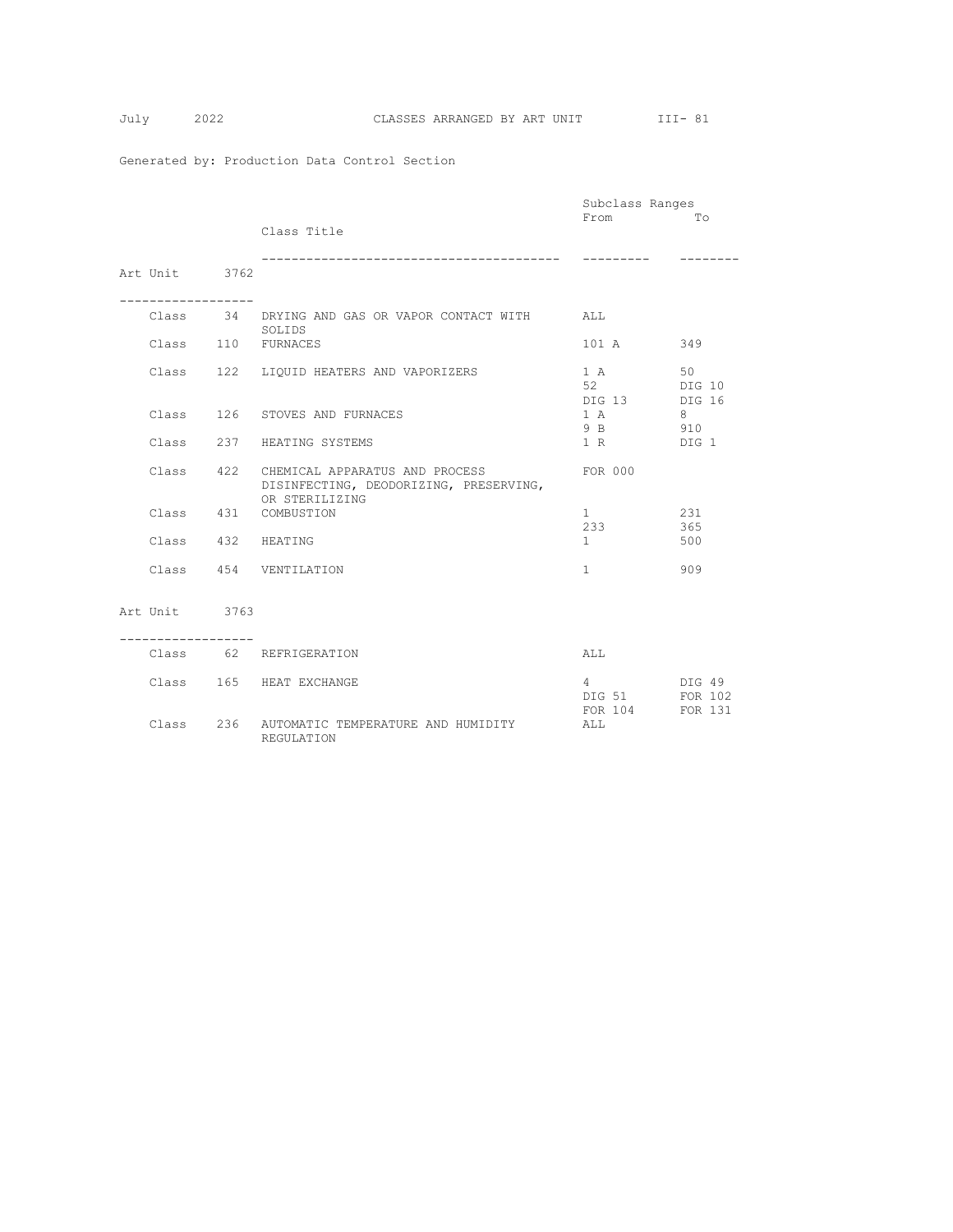$$
July 2
$$

|                                                          |                                                                                     | Subclass Ranges               |                |
|----------------------------------------------------------|-------------------------------------------------------------------------------------|-------------------------------|----------------|
|                                                          | Class Title                                                                         | From                          | Tо             |
|                                                          |                                                                                     |                               |                |
|                                                          |                                                                                     |                               |                |
| Art Unit 3765                                            |                                                                                     |                               |                |
| ___________________                                      |                                                                                     |                               |                |
| $\verb Class  \qquad \verb 2  \qquad \verb APPAREL $     |                                                                                     | ALL                           |                |
|                                                          | Class 12 BOOT AND SHOE MAKING                                                       | ALL                           |                |
|                                                          | Class 19 TEXTILES: FIBER PREPARATION                                                | ALL                           |                |
|                                                          | Class 26 TEXTILES: CLOTH FINISHING                                                  | ALL                           |                |
|                                                          | Class 28 TEXTILES: MANUFACTURING                                                    | ALL                           |                |
|                                                          | Class 36 BOOTS, SHOES, AND LEGGINGS                                                 | ALL                           |                |
|                                                          | Class 38 TEXTILES: IRONING OR SMOOTHING                                             | ALL                           |                |
|                                                          | Class 57 TEXTILES: SPINNING, TWISTING, AND<br>TWINING                               | ALL                           |                |
|                                                          | Class 66 TEXTILES: KNITTING                                                         | ALL                           |                |
|                                                          | Class 69 LEATHER MANUFACTURES                                                       | ALL                           |                |
|                                                          | Class 87 TEXTILES: BRAIDING, NETTING, AND LACE<br>MAKING                            | ALL                           |                |
| Class 112 SEWING                                         |                                                                                     | ALL                           |                |
|                                                          | Class 139 TEXTILES: WEAVING                                                         | 1 A<br>425 R                  | 80<br>FOR 000  |
|                                                          |                                                                                     | 82                            | 424            |
|                                                          | Class 223 APPAREL APPARATUS                                                         | ALL                           |                |
|                                                          | Class 245 WIRE FABRICS AND STRUCTURE                                                | ALL                           |                |
|                                                          | Class 289 KNOTS AND KNOT TYING                                                      | ALL                           |                |
|                                                          | Class 450 FOUNDATION GARMENTS                                                       | $1 \quad \blacksquare$<br>143 | 141<br>FOR 000 |
|                                                          | Class 700 DATA PROCESSING: GENERIC CONTROL<br>SYSTEMS OR SPECIFIC APPLICATIONS      | 131                           | 144            |
| Art Unit 3771                                            |                                                                                     |                               |                |
| . _ _ _ _ _ _ _ _ _ _ _ _ _ _ _ _ _<br>Class 600 SURGERY |                                                                                     | 184                           |                |
| Class 606 SURGERY                                        |                                                                                     | 106                           | 236            |
|                                                          | Class 623 PROSTHESIS (I.E., ARTIFICIAL BODY<br>MEMBERS), PARTS THEREOF, OR AIDS AND | 1.11<br>1.23                  | 1.12           |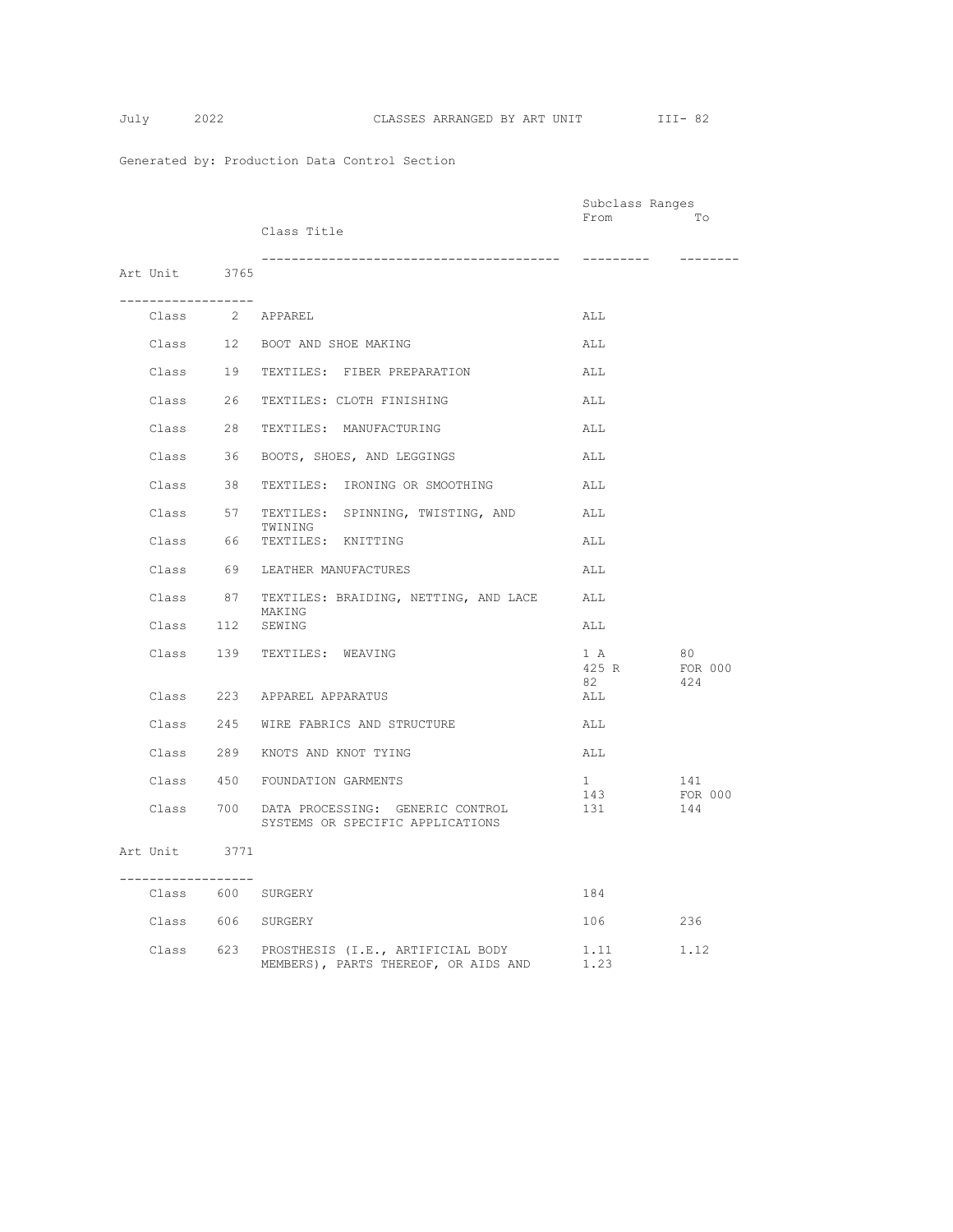$$
July \qquad \qquad 20
$$

|                        |                                                                                                             | Subclass Ranges                                                |                                                  |
|------------------------|-------------------------------------------------------------------------------------------------------------|----------------------------------------------------------------|--------------------------------------------------|
|                        | Class Title                                                                                                 | From                                                           | Tо                                               |
| Art Unit 3772          | -----------------------------------                                                                         |                                                                |                                                  |
|                        | Class 433 DENTISTRY                                                                                         | ALL                                                            |                                                  |
| Art Unit 3773          |                                                                                                             |                                                                |                                                  |
| . <u>.</u>             | Class 600 SURGERY                                                                                           | 185                                                            | 249                                              |
|                        | Class 606 SURGERY                                                                                           | 103<br>246<br>53<br>86 A<br>900<br>914<br>FOR 100              | 279<br>68<br>901<br>FOR 103                      |
|                        | Class 623 PROSTHESIS (I.E., ARTIFICIAL BODY<br>MEMBERS), PARTS THEREOF, OR AIDS AND<br>ACCESSORIES THEREFOR | 17.11                                                          | 17.16                                            |
| Art Unit 3774          |                                                                                                             |                                                                |                                                  |
| .<br>Class 128 SURGERY |                                                                                                             | 898                                                            |                                                  |
|                        | Class 623 PROSTHESIS (I.E., ARTIFICIAL BODY<br>MEMBERS), PARTS THEREOF, OR AIDS AND<br>ACCESSORIES THEREFOR | 1.1<br>1.13<br>1.24<br>17.17<br>2.12<br>23.73<br>23.75<br>6.13 | 1.22<br>2.1<br>23.71<br>6.11<br>FOR 119<br>16.11 |
| Art Unit 3775          |                                                                                                             |                                                                |                                                  |
| ----------------       | Class 606 SURGERY                                                                                           | 104<br>280<br>70<br>86 B<br>902<br>915                         | 105.5<br>331<br>85<br>102<br>913<br>916          |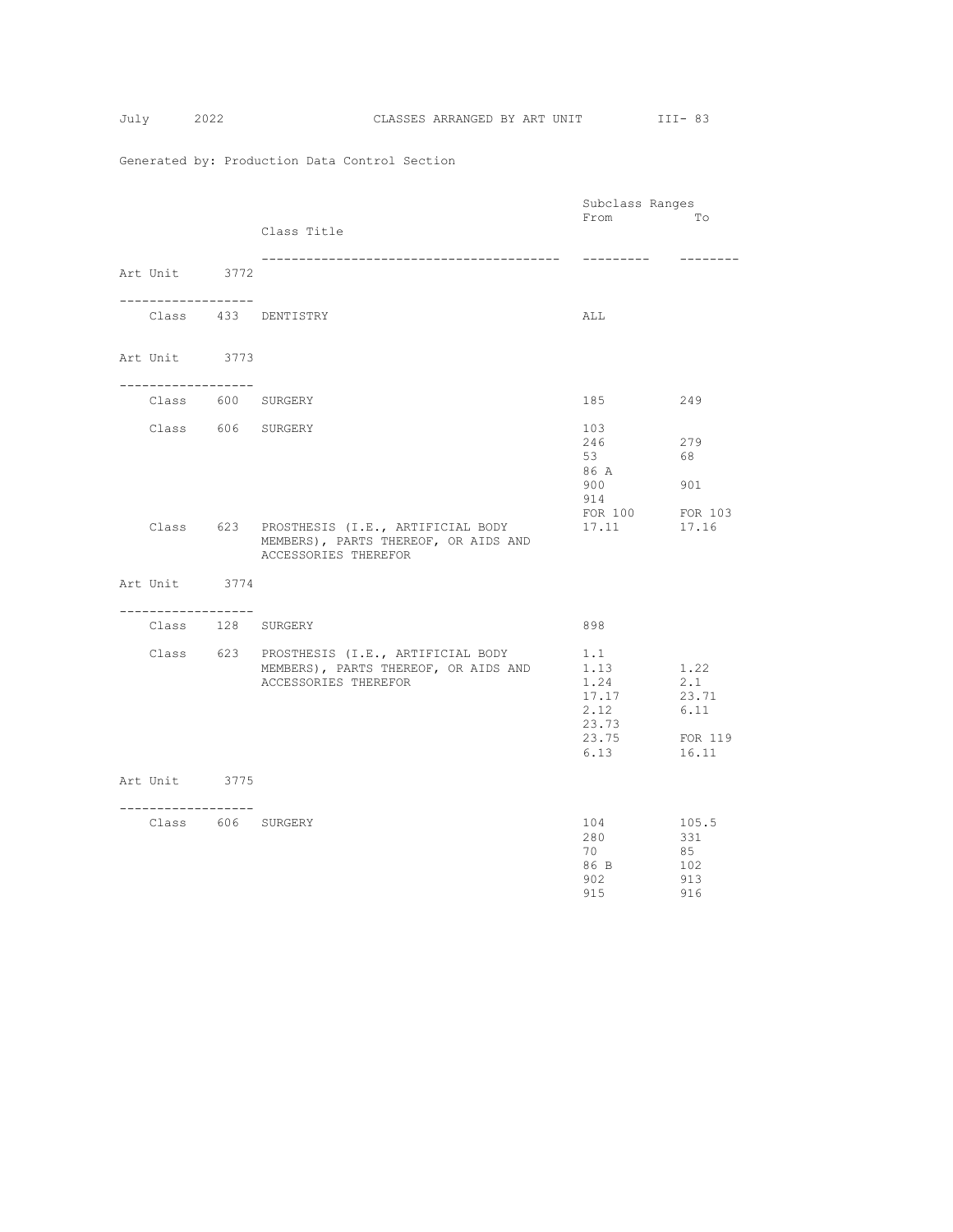$$
July 20
$$

|                                    |                                                                                                      | Subclass Ranges                                          |                           |
|------------------------------------|------------------------------------------------------------------------------------------------------|----------------------------------------------------------|---------------------------|
|                                    | Class Title<br>_________________________________                                                     | From<br>---------                                        | Tо                        |
| Art Unit 3776<br>. <u>.</u>        |                                                                                                      |                                                          |                           |
| Class 132 TOILET                   |                                                                                                      | ALL                                                      |                           |
| Art Unit 3781<br>----------------- |                                                                                                      |                                                          |                           |
|                                    | Class 27 UNDERTAKING                                                                                 | 21.1 25.1                                                |                           |
|                                    | Class 150 PURSES, WALLETS, AND PROTECTIVE COVERS                                                     | ALL                                                      |                           |
|                                    | Class 190 TRUNKS AND HAND-CARRIED LUGGAGE                                                            | ALL                                                      |                           |
|                                    | Class 206 SPECIAL RECEPTACLE OR PACKAGE                                                              | 278<br>315.2<br>501<br>521.15<br>8                       | 299<br>315.8<br>520<br>11 |
|                                    | Class 215 BOTTLES AND JARS                                                                           | ALL                                                      |                           |
|                                    | Class 217 WOODEN RECEPTACLES                                                                         | ALL                                                      |                           |
|                                    | Class 220 RECEPTACLES                                                                                | 1.5                                                      | FOR 130                   |
|                                    | Class 422 CHEMICAL APPARATUS AND PROCESS<br>DISINFECTING, DEODORIZING, PRESERVING,<br>OR STERILIZING | 44                                                       | 48                        |
| Class 604 SURGERY                  |                                                                                                      | $1 \quad$<br>289<br>540<br>904<br>921<br>FOR 100 FOR 104 | 18<br>416<br>544          |
| Art Unit 3782                      |                                                                                                      |                                                          |                           |
|                                    | Class 224 PACKAGE AND ARTICLE CARRIERS                                                               | ALL                                                      |                           |

Class 229 ENVELOPES, WRAPPERS, AND PAPERBOARD ALL

Class 383 FLEXIBLE BAGS ALL

**BOXES**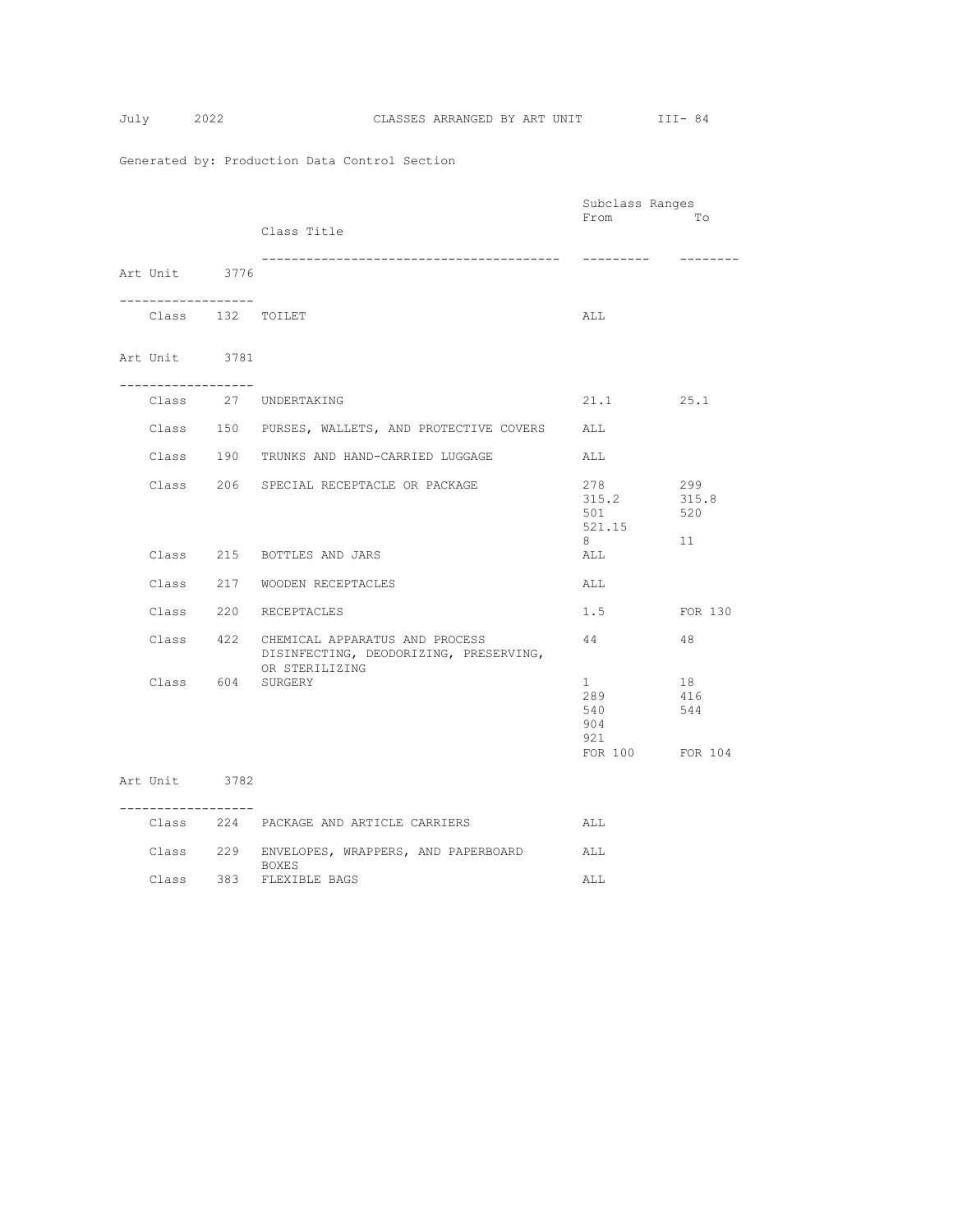|                                        |                                              | Subclass Ranges           |                |
|----------------------------------------|----------------------------------------------|---------------------------|----------------|
|                                        |                                              | From<br><u>rota di To</u> |                |
|                                        | Class Title                                  |                           |                |
|                                        | --------------------------------------       | ----------                | ---------      |
| Art Unit 3783                          |                                              |                           |                |
|                                        |                                              |                           |                |
| -----------------<br>Class 604 SURGERY |                                              | 19                        | 288.04         |
|                                        |                                              | 500                       | 539            |
|                                        |                                              | 890.1                     | 903            |
|                                        |                                              | 905 - 100                 | 920            |
|                                        |                                              | FOR 000                   |                |
| Art Unit 3784                          |                                              |                           |                |
|                                        |                                              |                           |                |
| -------------------                    |                                              |                           |                |
|                                        | Class 482 EXERCISE DEVICES                   | ALL                       |                |
|                                        |                                              |                           |                |
| Art Unit 3785                          |                                              |                           |                |
| ------------------                     |                                              |                           |                |
|                                        | Class 128 SURGERY                            | 200.11 207.29             |                |
|                                        |                                              |                           |                |
|                                        | Class 601 SURGERY: KINESITHERAPY             | 1                         |                |
| Class 606 SURGERY                      |                                              | 5<br>237                  | FOR 000<br>245 |
|                                        |                                              |                           |                |
|                                        |                                              |                           |                |
| Art Unit 3786                          |                                              |                           |                |
| ------------------                     |                                              |                           |                |
| Class 128 SURGERY                      |                                              | 830                       | 894<br>914     |
|                                        |                                              | 900                       |                |
|                                        |                                              | 917<br>95.1               | 919<br>126.1   |
|                                        |                                              | DIG 1                     | FOR 000        |
|                                        | Class 602 SURGERY: SPLINT, BRACE, OR BANDAGE | ALL                       |                |
|                                        |                                              |                           |                |
| Art Unit 3791                          |                                              |                           |                |
|                                        |                                              |                           |                |
| ------------------                     |                                              |                           |                |
| Class 128 SURGERY                      |                                              | 897                       |                |
| Class 600 SURGERY                      |                                              | 899<br>$1 \quad$          | 15             |
|                                        |                                              | 19                        | 41             |
|                                        |                                              | 302                       | 322            |
|                                        |                                              | 324                       | 371            |
|                                        |                                              | 398<br>481                | 406<br>507     |
|                                        |                                              | 529                       | 595            |
|                                        |                                              |                           |                |